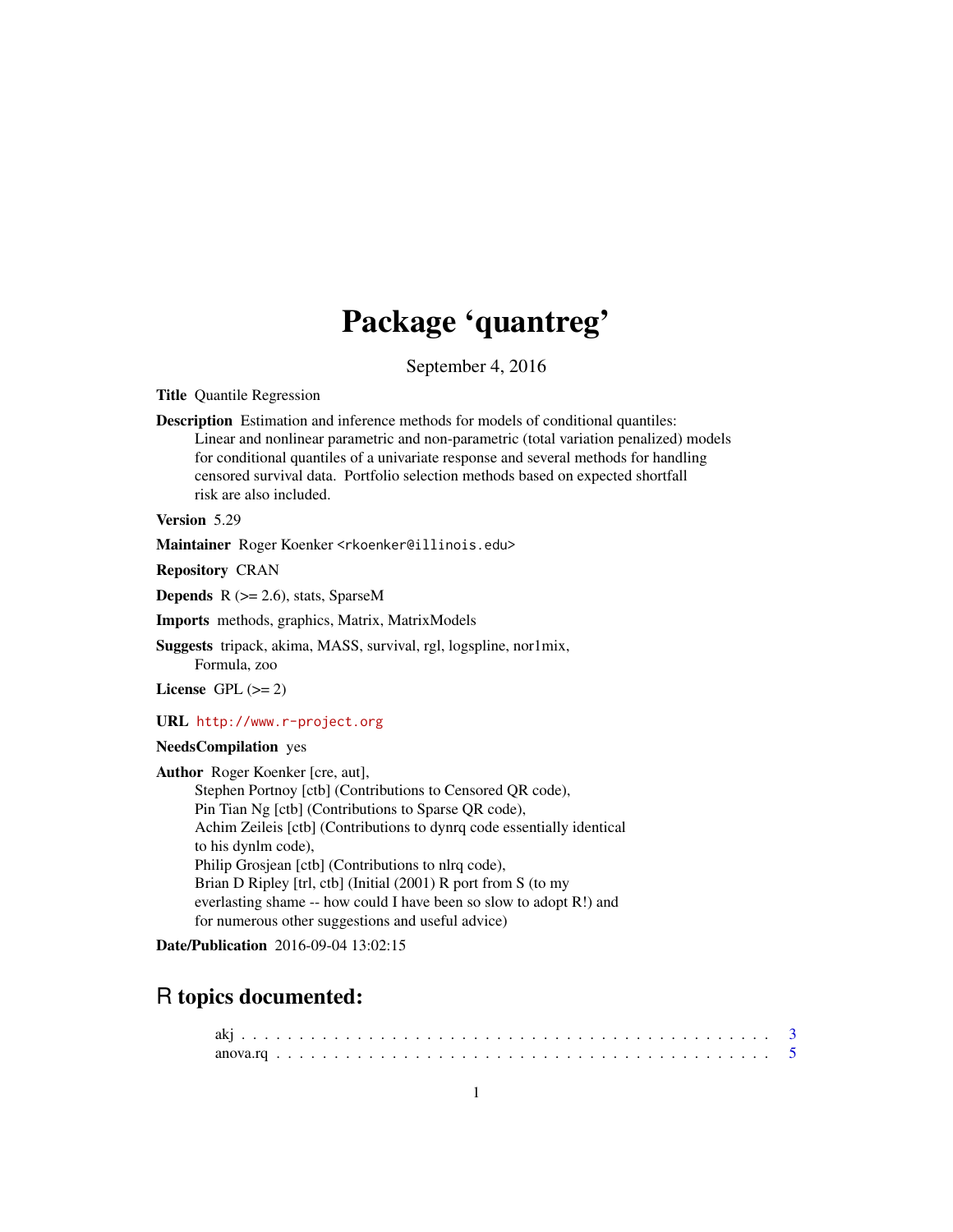|                                                                                                                          | 8  |
|--------------------------------------------------------------------------------------------------------------------------|----|
|                                                                                                                          | 9  |
|                                                                                                                          | 9  |
|                                                                                                                          | 11 |
|                                                                                                                          | 13 |
|                                                                                                                          | 14 |
|                                                                                                                          | 14 |
|                                                                                                                          | 15 |
|                                                                                                                          | 16 |
| dither                                                                                                                   | 20 |
|                                                                                                                          | 21 |
|                                                                                                                          | 24 |
|                                                                                                                          | 25 |
|                                                                                                                          | 26 |
|                                                                                                                          |    |
|                                                                                                                          | 26 |
| kuantile                                                                                                                 | 27 |
|                                                                                                                          | 29 |
|                                                                                                                          | 29 |
|                                                                                                                          | 30 |
| $lm.fit. recursive                   $                                                                                   | 32 |
| lpra                                                                                                                     | 33 |
|                                                                                                                          | 34 |
| nlrq                                                                                                                     | 35 |
|                                                                                                                          | 37 |
|                                                                                                                          | 38 |
|                                                                                                                          | 40 |
|                                                                                                                          | 41 |
|                                                                                                                          | 42 |
|                                                                                                                          | 44 |
| $predict.rq \dots \dots \dots \dots \dots \dots \dots \dots \dots \dots \dots \dots \dots \dots \dots \dots \dots \dots$ | 46 |
|                                                                                                                          | 48 |
|                                                                                                                          | 49 |
|                                                                                                                          | 50 |
|                                                                                                                          | 51 |
|                                                                                                                          | 53 |
|                                                                                                                          | 54 |
|                                                                                                                          | 56 |
|                                                                                                                          |    |
| rearrange                                                                                                                | 57 |
|                                                                                                                          | 58 |
| rq                                                                                                                       | 58 |
|                                                                                                                          | 62 |
| rq.fit.br                                                                                                                | 62 |
| rq.fit.fnb                                                                                                               | 64 |
| ra.f.t.fnc.                                                                                                              | 65 |
| rq.fit.hogg.                                                                                                             | 66 |
| rq.fit.lasso.                                                                                                            | 67 |
| rq.fit.pfn.                                                                                                              | 68 |
|                                                                                                                          | 69 |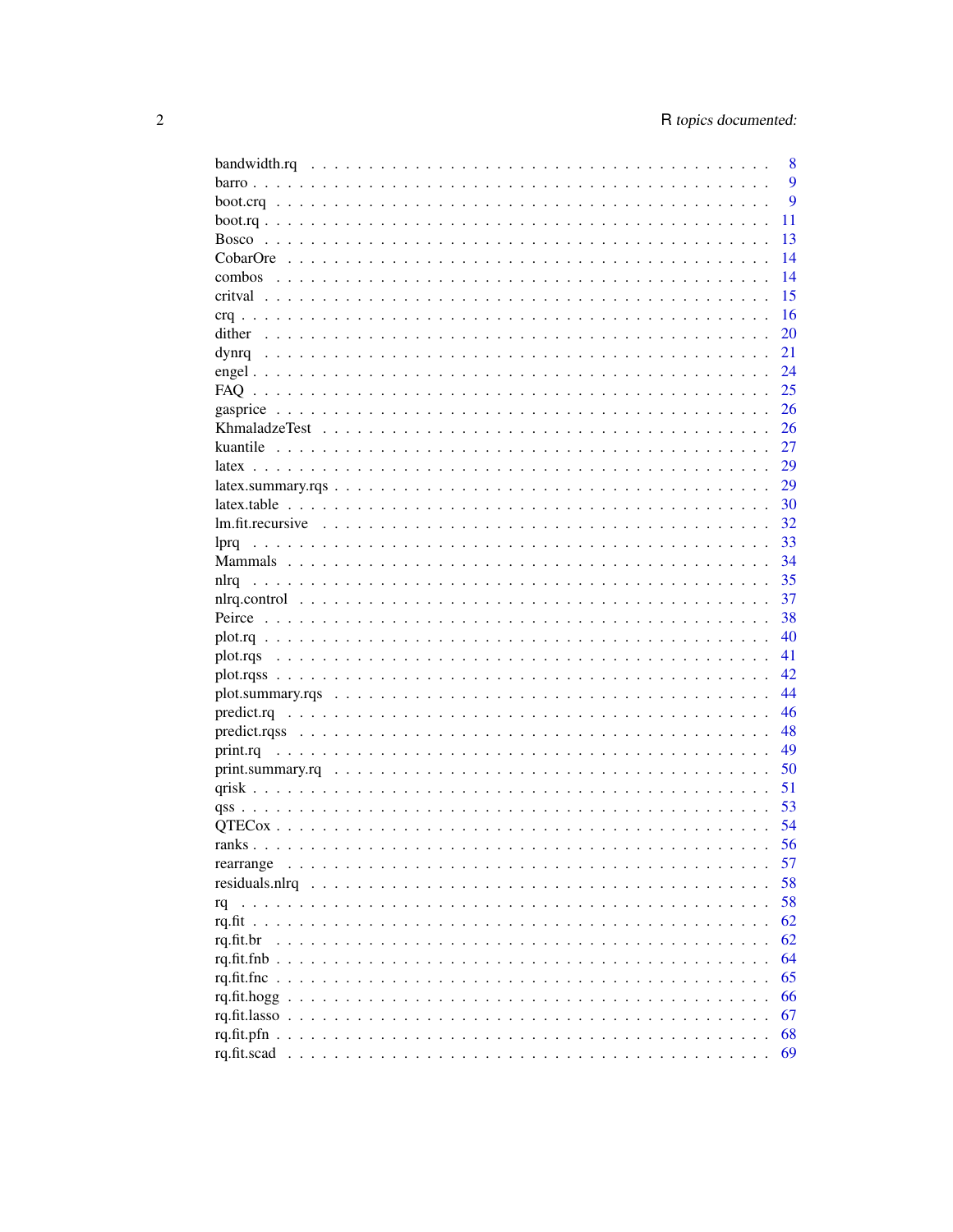<span id="page-2-0"></span>

| -84 |
|-----|
|     |
|     |
|     |
|     |
|     |
|     |
|     |

## **Index** [95](#page-94-0)

akj *Density Estimation using Adaptive Kernel method*

# Description

Univariate *adaptive* kernel density estimation a la Silverman. As used by Portnoy and Koenker (1989).

# Usage

akj(x, z =, p =, h = -1, alpha = 0.5, kappa = 0.9, iker1 = 0)

| $\mathsf{x}$ | points used for centers of kernel assumed to be sorted.                                                                               |
|--------------|---------------------------------------------------------------------------------------------------------------------------------------|
| z            | points at which density is calculated; defaults to an equispaced sequence cover-<br>ing the range of x.                               |
| p            | vector of probabilities associated with xs; defaults to 1/n for each x.                                                               |
| h            | initial window size (overall); defaults to Silverman's normal reference.                                                              |
| alpha        | a sensitivity parameter that determines the sensitivity of the local bandwidth to<br>variations in the pilot density; defaults to .5. |
| kappa        | constant multiplier for initial (default) window width                                                                                |
| iker1        | integer kernel indicator: 0 for normal kernel (default) while 1 for Cauchy kernel<br>(dcauchy).                                       |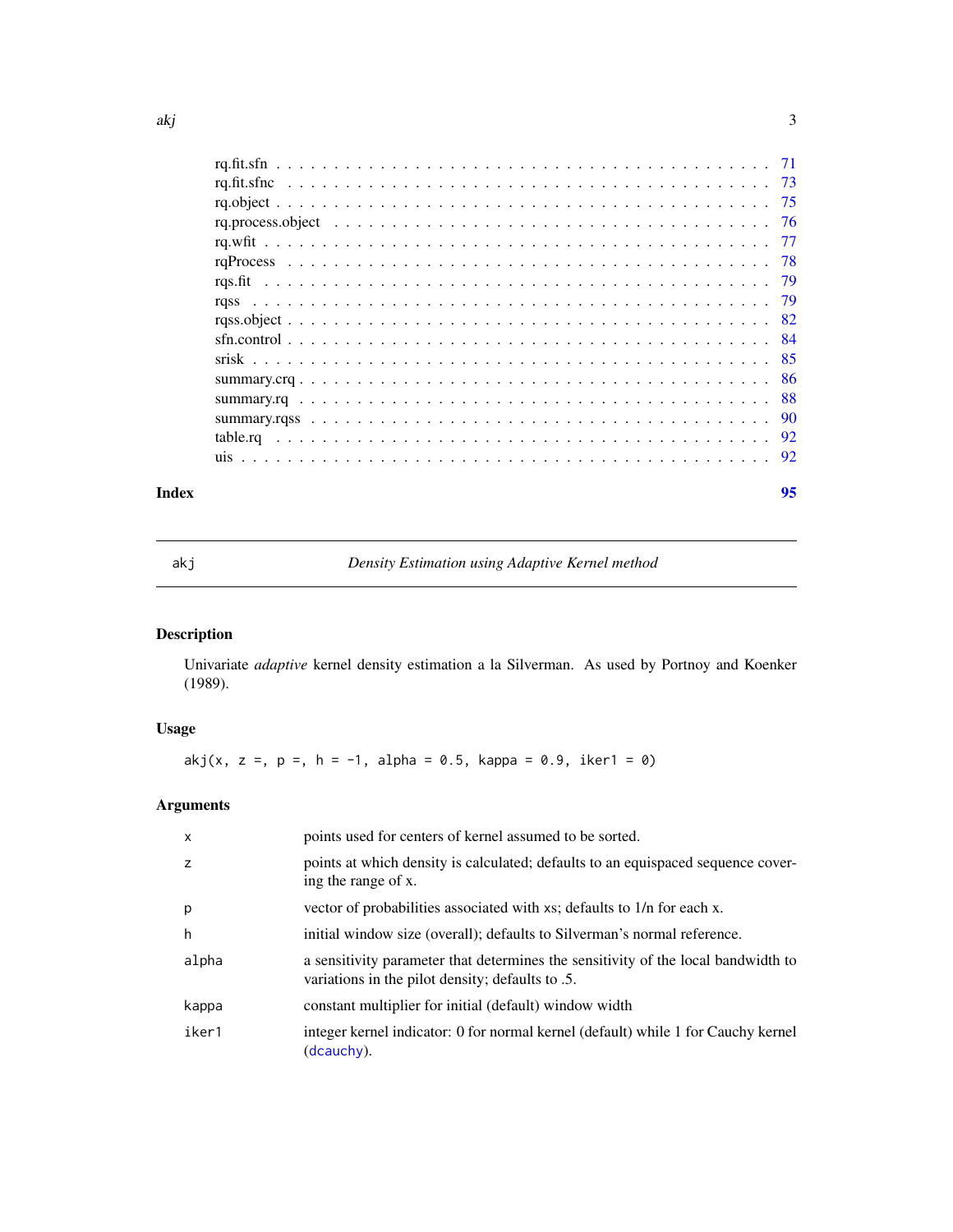# Value

a [list](#page-0-0) structure is with components

| dens  | the vector of estimated density values $f(z)$                 |
|-------|---------------------------------------------------------------|
| psi   | a vector of $\psi = -f'/f$ function values.                   |
| score | a vector of score $\psi' = (f'/f)^2 - f''/f$ function values. |
| h     | same as the input argument h                                  |

# Note

if the score function values are of interest, the Cauchy kernel may be preferable.

# References

Portnoy, S and R Koenker, (1989) Adaptive L Estimation of Linear Models; *Annals of Statistics* 17, 362–81.

Silverman, B. (1986) *Density Estimation*, pp 100–104.

## Examples

```
set.seed(1)
x < -c(rnorm(600), 2 + 2*rnorm(400))
xx <- seq(-5, 8, length=200)
z \leftarrow akj(x, xx)plot(xx, z$dens, ylim=range(0,z$dens), type ="l", col=2)
abline(h=0, col="gray", lty=3)
plot(xx, z$psi, type ="l", col=2, main = expression(hat(psi(x))))
plot(xx, z$score, type ="l", col=2,
     main = expression("score " * hat(psi) * "'" * (x)))
if(require("nor1mix")) {
m3 <- norMix(mu= c(-4, 0, 3), sig2 = c(1/3^2, 1, 2^2),
              w = c(.1, .5, .4)plot(m3, p.norm = FALSE)
 set.seed(11)
 x <- rnorMix(1000, m3)
 z^2 \leftarrow akj(x, xx)lines(xx, z2$dens, col=2)
 z3 \leq a kj(x, xx, kappa = 0.5, alpha = 0.88)lines(xx, z3$dens, col=3)
}
```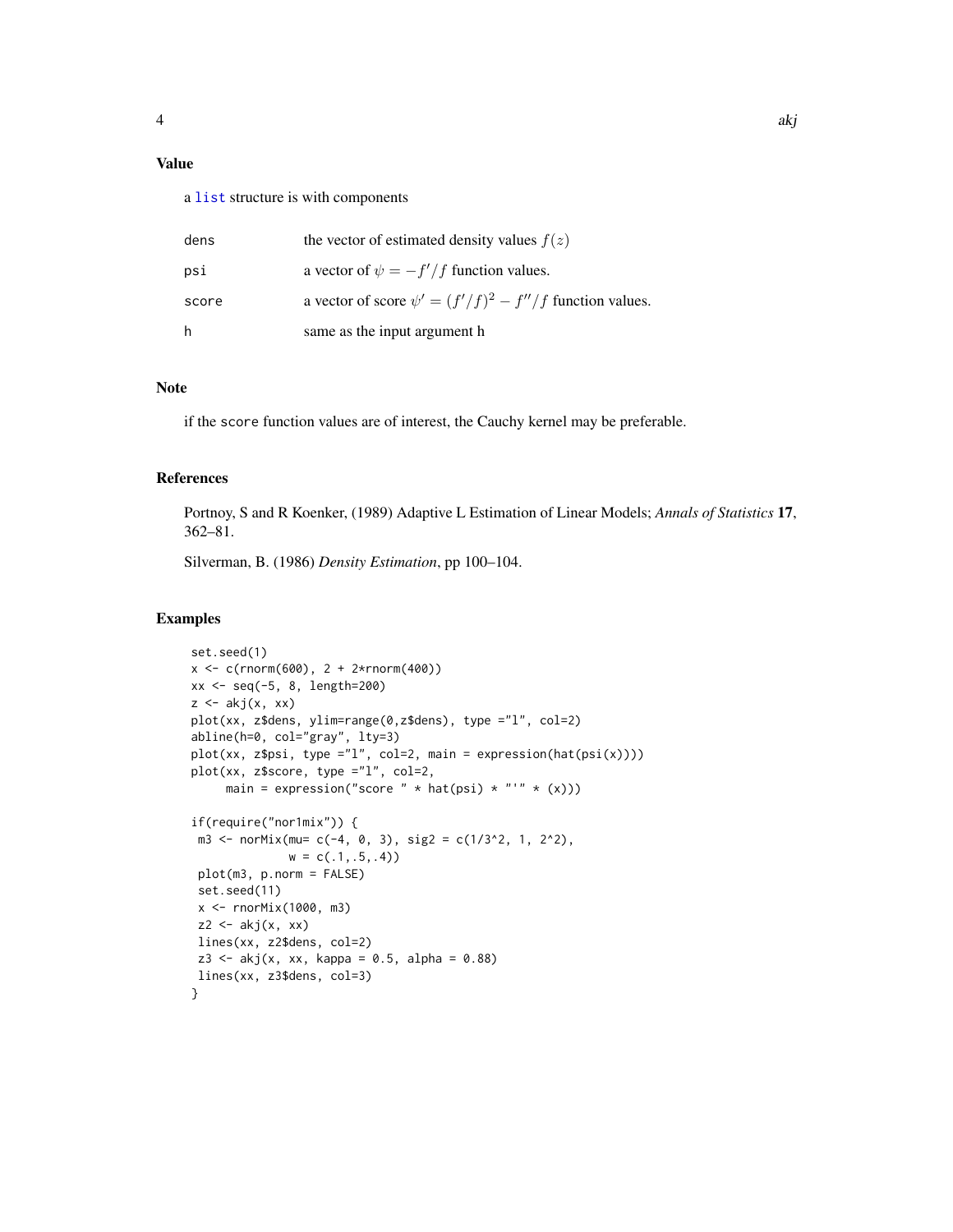<span id="page-4-0"></span>

#### <span id="page-4-1"></span>Description

Compute test statistics for two or more quantile regression fits.

# Usage

```
## S3 method for class 'rq'
anova(object, \ldots, test = "Wald", joint = TRUE, score =
                       "tau", se = "nid", R = 200, trim = NULL)
## S3 method for class 'rqs'
anova(object, \ldots, se = "nid", joint = TRUE)
## S3 method for class 'rqlist'
anova(object, ..., test = "Wald", joint = TRUE,score = "tau", se = "nid", R = 200, trim = NULL)
rq.test.random x0, x1, y, v = NULL, score = "wilcoxon", weights = NULL, tau=.5,
      iid = TRUE, delta0 = rep(0, NCOL(x1)), omega = 1, trim = NULL, pvalue = "F")
rq.test.anowar(x0,x1,y,tau,R)
## S3 method for class 'anova.rq'
print(x, \ldots)
```

| $object, \ldots$ | objects of class 'rq', originating from a call to 'rq'. or a single object of class<br>rqs, originating from a call to 'rq' with multiple taus specified.                                                                                                                                                                                                        |
|------------------|------------------------------------------------------------------------------------------------------------------------------------------------------------------------------------------------------------------------------------------------------------------------------------------------------------------------------------------------------------------|
| test             | A character string specifying the test statistic to use. Can be either 'Wald' or<br>'rank'.                                                                                                                                                                                                                                                                      |
| joint            | A logical flag indicating whether tests of equality of slopes should be done as<br>joint tests on all slope parameters, or whether (when joint = FALSE) separate<br>tests on each of the slope parameters should be reported. This option applies<br>only to the tests of equality of slopes in the case that estimated models corre-<br>spond to distinct taus. |
| score            | A character string specifying the score function to use, only needed or applicable<br>for the 'rank' form of the test.                                                                                                                                                                                                                                           |
| trim             | optional trimming proportion parameter(s) – only applicable for the Wilcoxon<br>score function – when one value is provided there is symmetric trimming of<br>the score integral to the interval (trim, 1-trim), when there are two values<br>provided, then the trimming restricts the integration to (trim[1], trim[2]).                                       |
| X                | objects of class 'summary.rq', originating from a call to 'summary'.                                                                                                                                                                                                                                                                                             |
| x0               | design matrix for the null component of the rank and anowar tests.                                                                                                                                                                                                                                                                                               |
| x1               | design matrix for the alternative component of the rank and anowar tests.                                                                                                                                                                                                                                                                                        |
| y                | response vector for the alternative component of the rank and anowar tests.                                                                                                                                                                                                                                                                                      |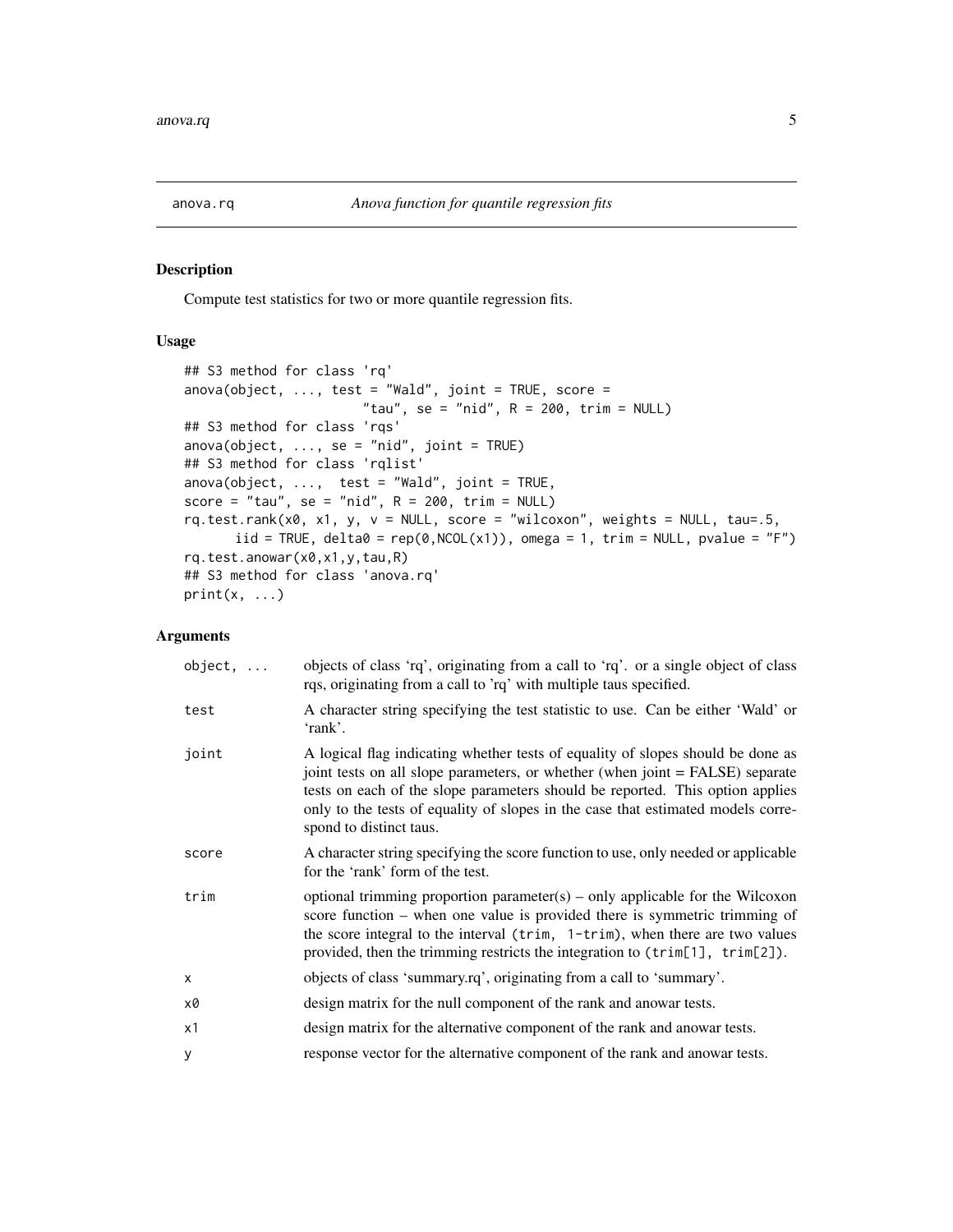| $\vee$  | optional rq process fit                                                                                                                                                                                                                                                 |
|---------|-------------------------------------------------------------------------------------------------------------------------------------------------------------------------------------------------------------------------------------------------------------------------|
| se      | method for computing standard errors, either "nid" or "ker", note that "boot"<br>cannot be used for testing homogeneity of slopes.                                                                                                                                      |
| tau     | quantile of interest for quantile specific forms of testing.                                                                                                                                                                                                            |
| iid     | logical flag for quantile specific forms of testing, if TRUE the test presumes that<br>the conditional densities take identical values, if it is FALSE then local densities<br>are estimated and used, see Koenker(2005) p. 90.                                         |
| delta0  | vector of hypothetical parameter values under test, typically zeros but can be<br>specified to be nonzero in cases where simulations are being used to evaluate<br>the validity of the non-central chisquare theory of the test.                                        |
| omega   | value to be used for the score and F dependent constant appearing in the non-<br>centrality parameter, this is only needed/useful when delta0 is specified to be<br>non-zero. In the usual Wilcoxon (untrimmed) case this value is the integral the<br>squared density. |
| pvalue  | type of p-value to be used, by default a pseudo F-statistic is produced and the<br>corresponding F p-value is computed, otherwise the more conventional chisquared<br>p-values are reported.                                                                            |
| weights | optional weight vector to be used for fitting.                                                                                                                                                                                                                          |
| R       | The number of resampling replications for the anowar form of the test, used to<br>estimate the reference distribution for the test statistic.                                                                                                                           |
|         |                                                                                                                                                                                                                                                                         |

#### Details

There are two (as yet) distinct forms of the test. In the first the fitted objects all have the same specified quantile (tau) and the intent is to test the hypothesis that smaller models are adequate relative to the largest specified model. In the second form of the test the linear predictor of the fits are all the same, but the specified quantiles (taus) are different.

In the former case there are three options for the argument 'test', by default a Wald test is computed as in Bassett and Koenker (1982). If test = 'anowar' is specified then the test is based on the procedure suggested in Chen, Ying, Zhang and Zhao (2008); the test is based on the difference in the QR objective functions at the restricted and unrestricted models with a reference distribution computed by simulation. The p-value of this form of the test is produced by fitting a density to the simulation values forming the reference distribution using the logspline function from the logspline package. The acronym anowar stands for analysis of weighted absolute residuals. If test='rank' is specified, then a rank test statistic is computed as described in Gutenbrunner, Jureckova, Koenker and Portnoy (1993). In the latter case one can also specify a form for the score function of the rank test, by default the Wilcoxon score is used, the other options are score='sign' for median (sign) scores, or score='normal' for normal (van der Waerden) scores. A fourth option is score='tau' which is a generalization of median scores to an arbitrary quantile, in this case the quantile is assumed to be the one associated with the fitting of the specified objects. The computing of the rank form of the test is carried out in the rq. test. rank function, see [ranks](#page-55-1) for further details on the score function options. The Wald form of the test is local in sense that the null hypothesis asserts only that a subset of the covariates are "insignificant" at the specified quantile of interest. The rank form of the test can also be used to test the global hypothesis that a subset is "insignificant" over an entire range of quantiles. The use of the score function score = "tau" restricts the rank test to the local hypothesis of the Wald test.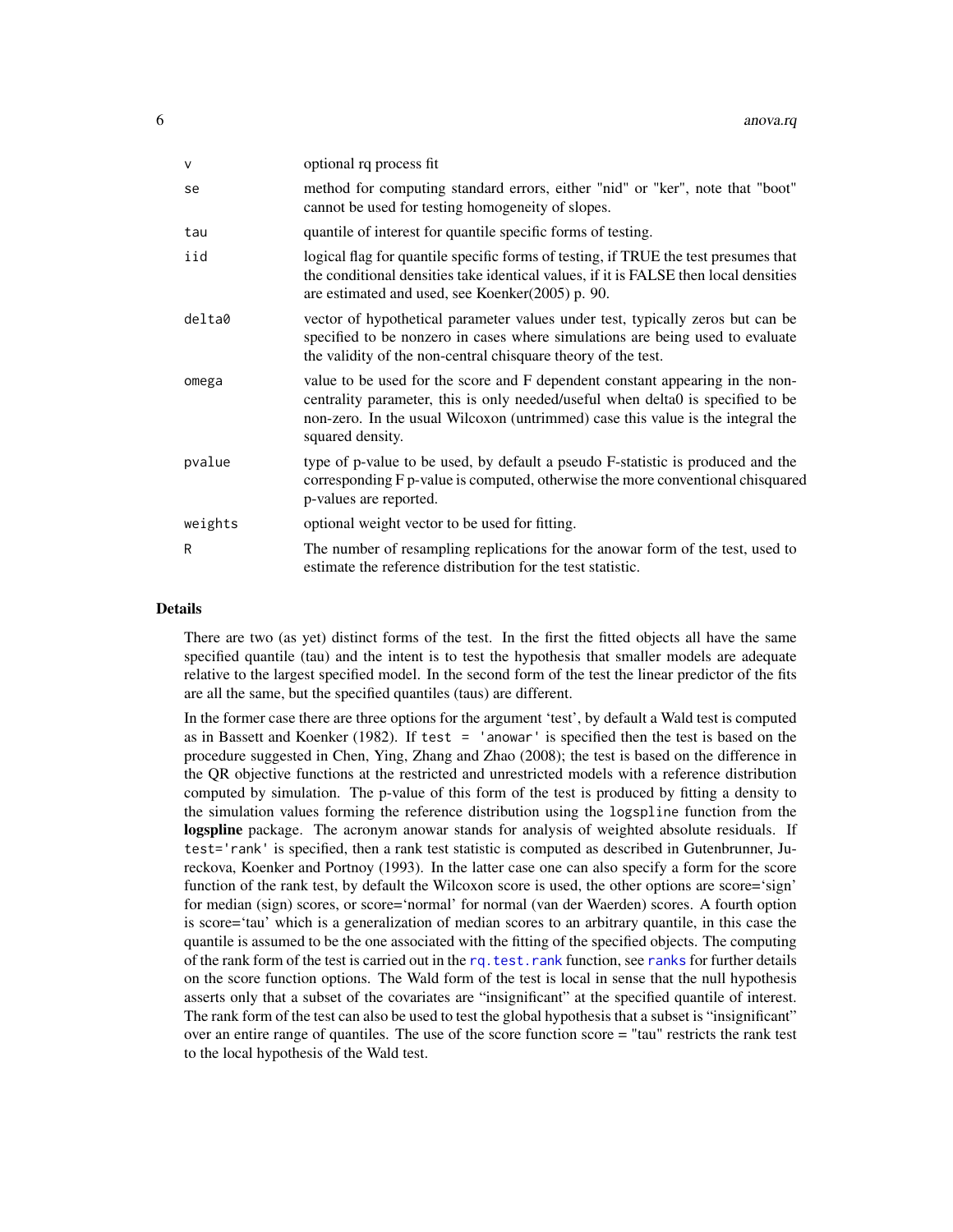#### anova.rq 7

In the latter case the hypothesis of interest is that the slope coefficients of the models are identical. The test statistic is a variant of the Wald test described in Koenker and Bassett (1982).

By default, both forms of the tests return an F-like statistic in the sense that the an asymptotically Chi-squared statistic is divided by its degrees of freedom and the reported p-value is computed for an F statistic based on the numerator degrees of freedom equal to the rank of the null hypothesis and the denominator degrees of freedom is taken to be the sample size minus the number of parameters of the maintained model.

#### Value

An object of class '"anova"' inheriting from class '"data.frame"'.

## WARNING

An attempt to verify that the models are nested in the first form of the test is made, but this relies on checking set inclusion of the list of variable names and is subject to obvious ambiguities when variable names are generic. The comparison between two or more models will only be valid if they are fitted to the same dataset. This may be a problem if there are missing values and R's default of 'na.action = na.omit' is used. The rank version of the nested model tests involves computing the entire regression quantile process using parametric linear programming and thus can be rather slow and memory intensive on problems with more than several thousand observations.

#### Author(s)

Roger Koenker

## References

[1] Bassett, G. and R. Koenker (1982). Tests of Linear Hypotheses and L1 Estimation, *Econometrica*, 50, 1577–83.

[2] Koenker, R. W. and Bassett, G. W. (1982). Robust Tests for Heteroscedasticity based on Regression Quantiles, *Econometrica*, 50, 43–61.

[3] Gutenbrunner, C., Jureckova, J., Koenker, R, and S. Portnoy (1993). Tests of Linear Hypotheses based on Regression Rank Scores, *J. of Nonparametric Statistics*, 2, 307–331.

[4] Chen, K. Z. Ying, H. Zhang, and L Zhao, (2008) Analysis of least absolute deviations, Biometrika, 95, 107-122.

[5] Koenker, R. W. (2005). Quantile Regression, Cambridge U. Press.

## See Also

The model fitting function [rq](#page-57-1), and the functions for testing hypothesis on the entire quantile regres-sion process [KhmaladzeTest](#page-25-1). For further details on the rank tests see [ranks](#page-55-1).

#### Examples

```
data(barro)
fit0 <- rq(y.net \sim 1gdp2 + fse2 + gedy2, data = barro)
fit1 <- rq(y.net \sim 1gdp2 + fse2 + gedy2 + Iy2 + gcony2, data = barro)
```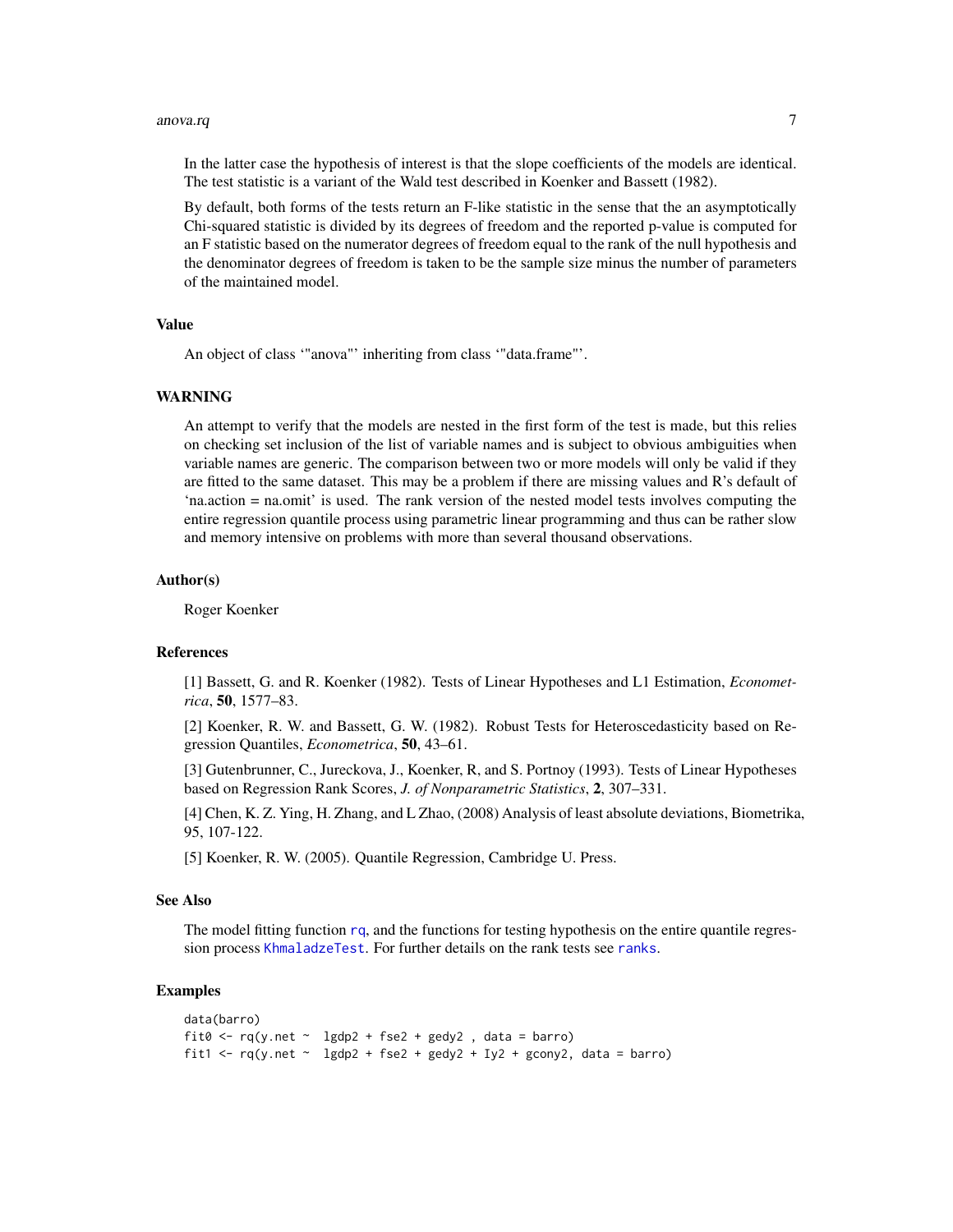```
fit2 <- rq(y.net \sim 1gdp2 + fse2 + gedy2 + Iy2 + gcony2, data = barro, tau = .75)fit3 <- rq(y.net \sim lgdp2 + fse2 + gedy2 + Iy2 + gcony2, data = barro,tau=.25)
anova(fit1,fit0)
anova(fit1,fit2,fit3)
anova(fit1,fit2,fit3,joint=FALSE)
# Alternatively fitting can be done in one call:
fit \leq rq(y.net \sim lgdp2 + fse2 + gedy2 + Iy2 + gcony2,
  method = "fn", tau = 1:4/5, data = barro)
```
bandwidth.rq *bandwidth selection for rq functions*

## Description

function to compute bandwidth for sparsity estimation

# Usage

bandwidth.rq(p, n, hs=TRUE, alpha=0.05)

# Arguments

| p     | $quantile(s)$ of interest                     |
|-------|-----------------------------------------------|
| n     | sample size                                   |
| hs    | flag for hall-sheather method                 |
| alpha | alpha level for intended confidence intervals |

#### Details

If hs=TRUE (default) then the Hall-Sheather(1988) rule  $O(n^{-1/3})$  is used, if hs=FALSE then the Bofinger  $O(n^{-1/5})$  is used.

## Value

returns a vector of bandwidths corresponding to the argument p.

#### Author(s)

Roger Koenker rkoenker@uiuc.edu

## References

Hall and Sheather(1988, JRSS(B)),Bofinger (1975, Aus. J. Stat)

<span id="page-7-0"></span>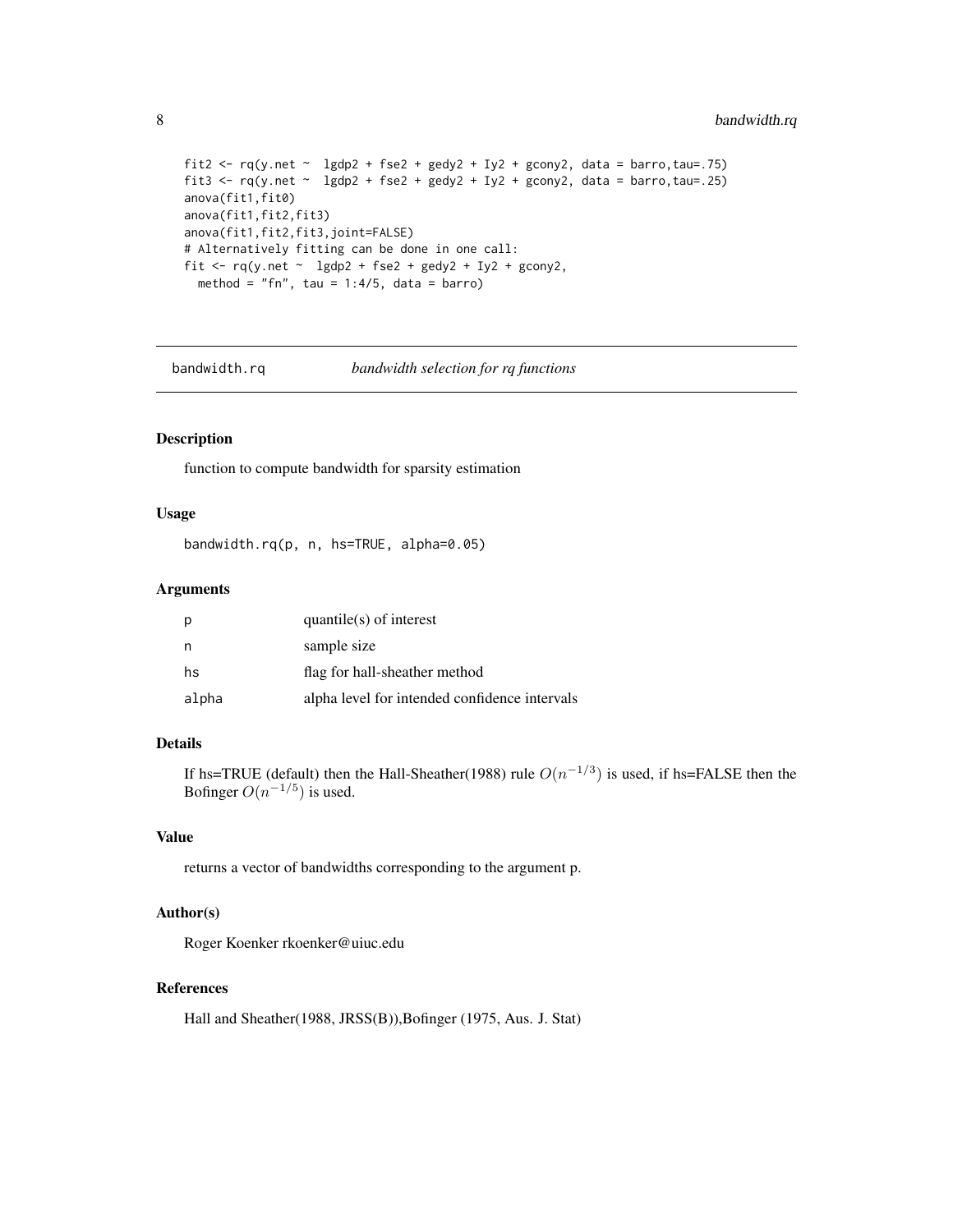<span id="page-8-0"></span>

#### Description

Version of the Barro Growth Data used in Koenker and Machado(1999). This is a regression data set consisting of 161 observations on determinants of cross country GDP growth rates. There are 13 covariates with dimnames corresponding to the original Barro and Lee source. See http://www.nber.org/pub/barro.lee/. The first 71 observations are on the period 1965-75, remainder on 1987-85.

#### Usage

data(barro)

## Format

A data frame containing 161 observations on 14 variables:

- [,1] "Annual Change Per Capita GDP"
- [,2] "Initial Per Capita GDP"
- [,3] "Male Secondary Education"
- [,4] "Female Secondary Education"
- [,5] "Female Higher Education"
- [,6] "Male Higher Education"
- [,7] "Life Expectancy"
- [,8] "Human Capital"
- [,9] "Education/GDP"
- [,10] "Investment/GDP"
- [,11] "Public Consumption/GDP"
- [,12] "Black Market Premium"
- [,13] "Political Instability"
- [,14] "Growth Rate Terms Trade"

#### References

Koenker, R. and J.A.F. Machado (1999) Goodness of Fit and Related Inference Processes for Quantile Regression, JASA, 1296-1310.

boot.crq *Bootstrapping Censored Quantile Regression*

#### Description

Functions used to estimated standard errors, confidence intervals and tests of hypotheses for censored quantile regression models using the Portnoy and Peng-Huang methods.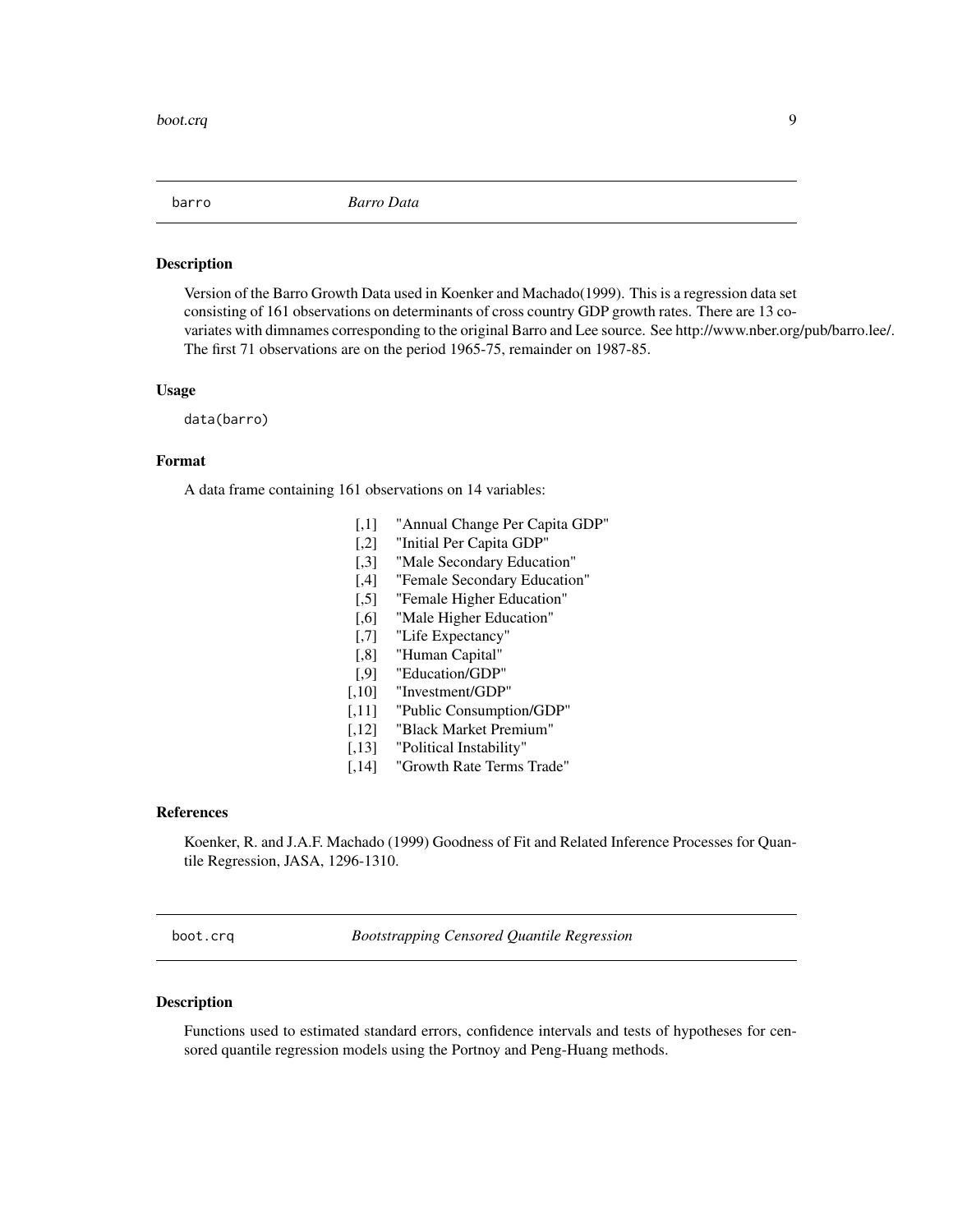#### Usage

boot.crq(x, y, c, taus, method, ctype = "right",  $R = 100$ , mboot, bmethod = "jack", ...)

#### Arguments

| X       | The regression design matrix                                                                                                                                                                                                                                                                                                                                                                                                                                                                      |
|---------|---------------------------------------------------------------------------------------------------------------------------------------------------------------------------------------------------------------------------------------------------------------------------------------------------------------------------------------------------------------------------------------------------------------------------------------------------------------------------------------------------|
| у       | The regression response vector                                                                                                                                                                                                                                                                                                                                                                                                                                                                    |
| C       | The censoring indicator                                                                                                                                                                                                                                                                                                                                                                                                                                                                           |
| taus    | The quantiles of interest                                                                                                                                                                                                                                                                                                                                                                                                                                                                         |
| method  | The fitting method: either "P" for Portnoy or "PH" for Peng and Huang.                                                                                                                                                                                                                                                                                                                                                                                                                            |
| ctype   | Either "right" or "left"                                                                                                                                                                                                                                                                                                                                                                                                                                                                          |
| R       | The number of bootstrap replications                                                                                                                                                                                                                                                                                                                                                                                                                                                              |
| bmethod | The bootstrap method to be employed. There are (as yet) three options: method<br>= "jack" uses the delete-d jackknife method described by Portnoy (2013), method<br>$=$ "xy-pair" uses the xy-pair method, that is the usual multinomial resampling of<br>$xy$ -pairs, while method = "Bose" uses the Bose and Chatterjee (2003) weighted<br>resampling method with exponential weights. The "jack" method is now the<br>default.                                                                 |
| mboot   | optional argument for the bootstrap method: for bmethod $=$ "jack" it specifies<br>the number, d, of the delete-d jackknife, for method $=$ "xy-pair" it specifies the<br>size of the bootstrap samples, that permits subsampling (m out of n) bootstrap.<br>By default in the former case it is set to 2 [sqrt(n)], for the latter the default is<br>n. Obviously mboot should be substantially larger than the column dimension<br>of x, and should be less than the sample size in both cases. |
|         | Optional further arguments to control bootstrapping                                                                                                                                                                                                                                                                                                                                                                                                                                               |

# Details

There are several refinements that are still unimplemented. Percentile methods should be incorporated, and extensions of the methods to be used in anova.rq should be made. Note that bootstrapping for the Powell method "Powell" is done via [boot.rq](#page-10-1). For problems with  $n > 3000$  a message is printed indicated progress in the resampling.

#### Value

A matrix of dimension R by p is returned with the R resampled estimates of the vector of quantile regression parameters. When mofn < n for the "xy" method this matrix has been deflated by the factor sqrt(m/n)

#### Author(s)

Roger Koenker

# References

Bose, A. and S. Chatterjee, (2003) Generalized bootstrap for estimators of minimizers of convex functions, *J. Stat. Planning and Inf*, 117, 225-239. Portnoy, S. (2013) The Jackknife's Edge: Inference for Censored Quantile Regression, *CSDA*, forthcoming.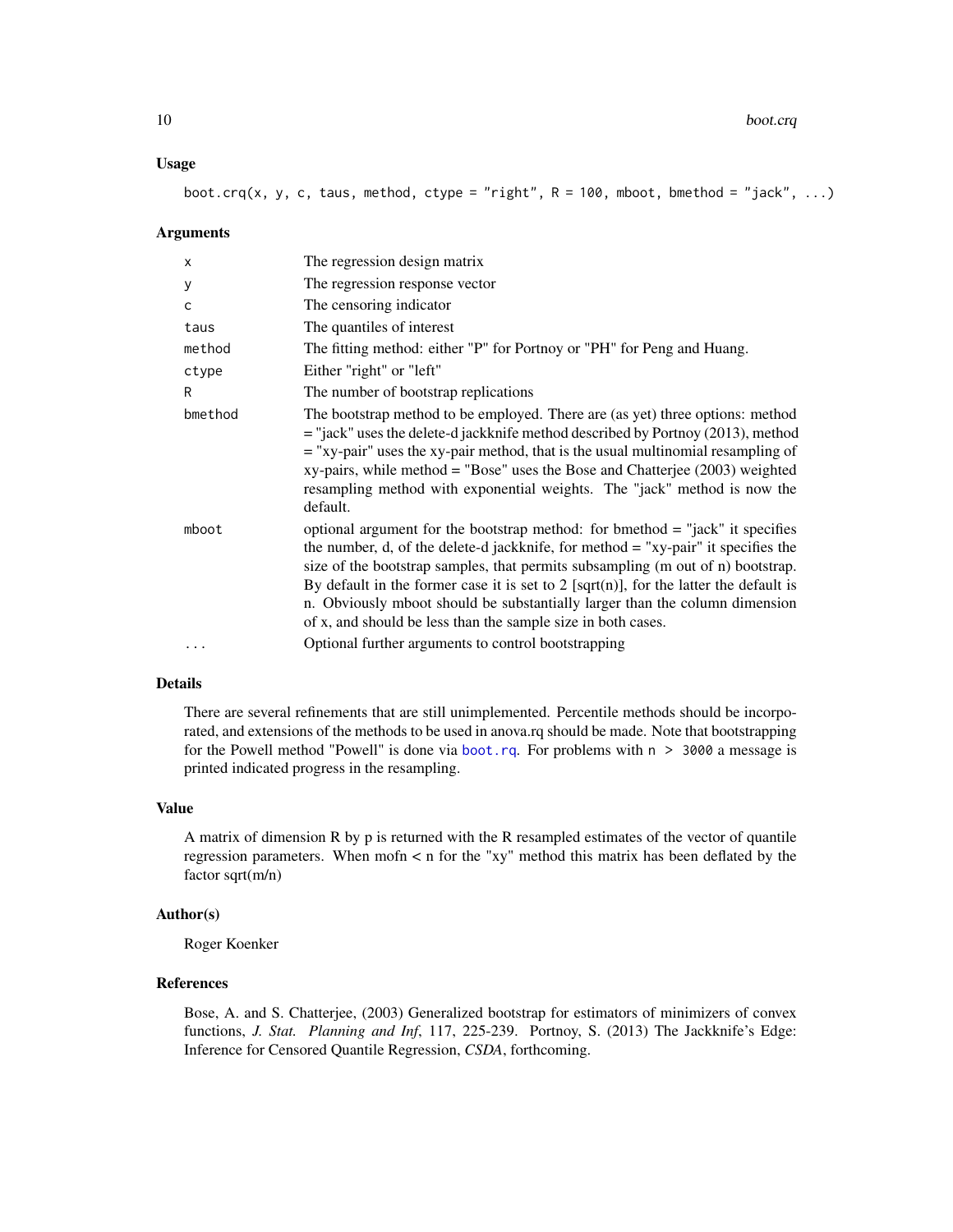#### <span id="page-10-0"></span>boot.rq and 11 and 12 and 12 and 12 and 12 and 12 and 12 and 12 and 12 and 12 and 12 and 12 and 12 and 12 and 12 and 12 and 12 and 12 and 12 and 12 and 12 and 12 and 12 and 12 and 12 and 12 and 12 and 12 and 12 and 12 and

# See Also

[summary.crq](#page-85-1)

# <span id="page-10-1"></span>boot.rq *Bootstrapping Quantile Regression*

# Description

These functions can be used to construct standard errors, confidence intervals and tests of hypotheses regarding quantile regression models.

# Usage

boot.rq(x, y, tau = 0.5, R = 200, bsmethod = "xy", mofn = length(y), cluster =  $NULL, U = NULL, ...$ 

| X        | The regression design matrix                                                                                                                                                                                                                                                                                                                                                                                                                                                                                                                                                                                                                                                                                                                                                                                                                                                                                                                     |
|----------|--------------------------------------------------------------------------------------------------------------------------------------------------------------------------------------------------------------------------------------------------------------------------------------------------------------------------------------------------------------------------------------------------------------------------------------------------------------------------------------------------------------------------------------------------------------------------------------------------------------------------------------------------------------------------------------------------------------------------------------------------------------------------------------------------------------------------------------------------------------------------------------------------------------------------------------------------|
| У        | The regression response vector                                                                                                                                                                                                                                                                                                                                                                                                                                                                                                                                                                                                                                                                                                                                                                                                                                                                                                                   |
| tau      | The quantile of interest                                                                                                                                                                                                                                                                                                                                                                                                                                                                                                                                                                                                                                                                                                                                                                                                                                                                                                                         |
| R        | The number of bootstrap replications                                                                                                                                                                                                                                                                                                                                                                                                                                                                                                                                                                                                                                                                                                                                                                                                                                                                                                             |
| bsmethod | The method to be employed. There are (as yet) five options: method $=$ "xy"<br>uses the xy-pair method, and method = "pwy" uses the method of Parzen, Wei<br>and Ying $(1994)$ method = "mcmb" uses the Markov chain marginal bootstrap<br>of He and Hu (2002) and Kocherginsky, He and Mu (2003). The fourth method<br>$=$ "wxy" uses the generalized bootstrap of Bose and Chatterjee (2003) with unit<br>exponential weights, see also Chamberlain and Imbens (2003). The fifth method<br>"wild" uses the wild bootstrap method proposed by Feng, He and Hu (2011).                                                                                                                                                                                                                                                                                                                                                                           |
| mofn     | optional argument for the bootstrap method "xy" that permits subsampling (m<br>out of n) bootstrap. Obviously mofn should be substantially larger than the<br>column dimension of x, and should be less than the sample size.                                                                                                                                                                                                                                                                                                                                                                                                                                                                                                                                                                                                                                                                                                                    |
| cluster  | If non-NULL this argument should specify cluster id numbers for each obser-<br>vation, in which case the clustered version of the bootstrap based on the pro-<br>posal of Hagemann (2016). If present bsmethod is set to set to "cluster". If<br>this option is used and the fitting method for the original call was "sfn" then<br>the bootstrapping will be carried out with the "sfn" as well. This is usually<br>substantially quicker than the older version which employed the "br" variant<br>of the simplex method. Use of "sfn" also applies to the "pwy" method when<br>the original fitting was done with "sfn". Finally, if na. action $=$ "omit" and<br>length(object\$na.action) > $\theta$ then these elements are also removed from<br>the cluster variable. Consequently, the length of the cluster variable should<br>always be the same as the length of the original response variable before any<br>na. action takes place. |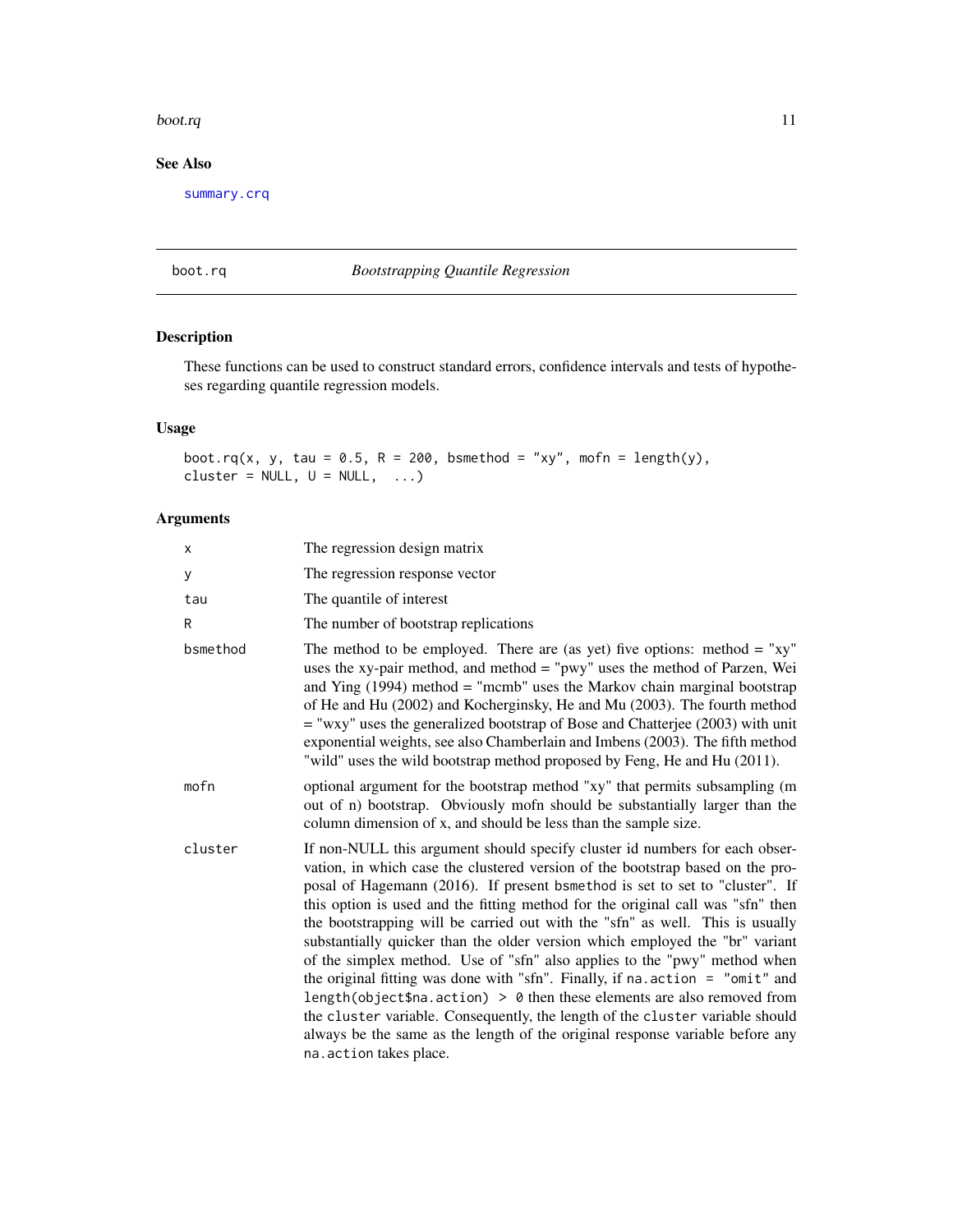| U        | If non-NULL this argument should specify an array of indices or gradient evalu-         |
|----------|-----------------------------------------------------------------------------------------|
|          | ations to be used by the corresponding bootstrap method as specified by bsmethod.       |
|          | This is NOT intended as a user specified input, instead it is specified in summary, rgs |
|          | to ensure that bootstrap samples for multiple taus use the same realizations of         |
|          | the random sampling.                                                                    |
| $\cdots$ | Optional arguments to control bootstrapping                                             |
|          |                                                                                         |

#### Details

Their are several refinements that are still unimplemented. Percentile methods should be incorporated, and extensions of the methods to be used in anova.rq should be made.

#### Value

A list consisting of two elements: A matrix B of dimension R by p is returned with the R resampled estimates of the vector of quantile regression parameters. When mofn  $\lt$  n for the "xy" method this matrix has been deflated by the factor sqrt( $m/n$ ). A matrix U of sampled indices (for bsmethod in c("xy", "wxy")) or gradient evaluations (for bsmethod in c("pwy", "cluster")) used to generate the bootstrapped realization, and potentially reused for other taus when invoked from summary.rqs.

#### Author(s)

Roger Koenker (and Xuming He and M. Kocherginsky for the mcmb code)

#### References

[1] Koenker, R. W. (1994). Confidence Intervals for regression quantiles, in P. Mandl and M. Huskova (eds.), *Asymptotic Statistics*, 349–359, Springer-Verlag, New York.

[2] Kocherginsky, M., He, X. and Mu, Y. (2005). Practical Confidence Intervals for Regression Quantiles, Journal of Computational and Graphical Statistics, 14, 41-55.

[3] Hagemann, A. (2016) Cluster Robust Bootstrap inference in quantile regression models, Journal of the American Statistical Association , forthcoming.

[4] He, X. and Hu, F. (2002). Markov Chain Marginal Bootstrap. Journal of the American Statistical Association , Vol. 97, no. 459, 783-795.

[5] Parzen, M. I., L. Wei, and Z. Ying (1994): A resampling method based on pivotal estimating functions," Biometrika, 81, 341–350.

[6] Bose, A. and S. Chatterjee, (2003) Generalized bootstrap for estimators of minimizers of convex functions, *J. Stat. Planning and Inf*, 117, 225-239.

[7] Chamberlain G. and Imbens G.W. (2003) Nonparametric Applications of Bayesian Inference, Journal of Business & Economic Statistics, 21, pp. 12-18.

[8] Feng, Xingdong, Xuming He, and Jianhua Hu (2011) Wild Bootstrap for Quantile Regression, Biometrika, to appear.

#### See Also

[summary.rq](#page-87-1)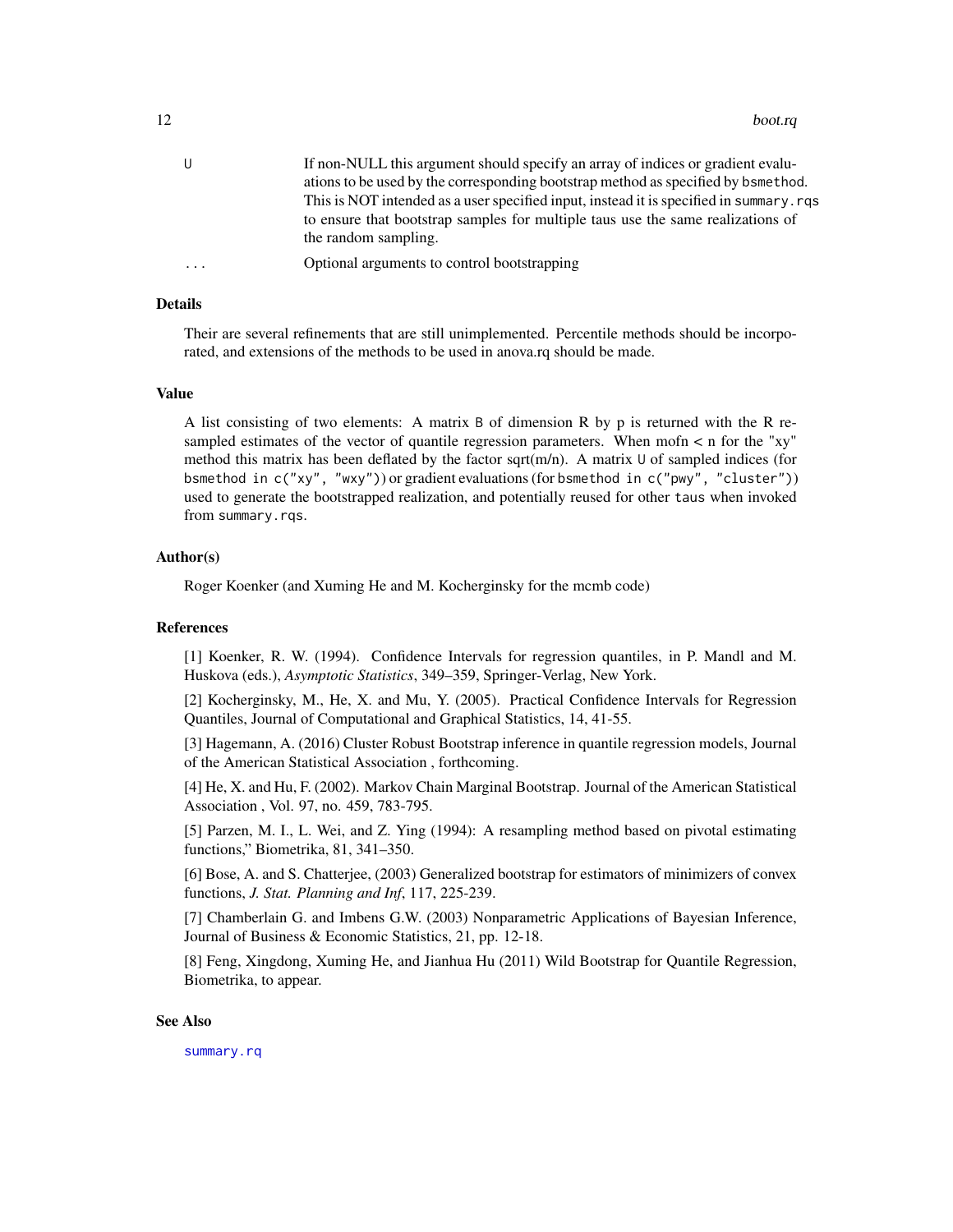#### <span id="page-12-0"></span>Bosco and the state of the state of the state of the state of the state of the state of the state of the state of the state of the state of the state of the state of the state of the state of the state of the state of the

## Examples

```
y \leftarrow \text{norm}(50)x \leftarrow \text{matrix}(rnorm(100), 50)fit \leq rq(y\leqx, tau = .4)
summary(fit,se = "boot", bsmethod= "xy")
summary(fit,se = "boot", bsmethod= "pwy")
#summary(fit,se = "boot", bsmethod= "mcmb")
```
Bosco *Boscovich Data*

## **Description**

Boscovich data used to estimate the ellipticity of the earth. There are five measurements of the arc length of one degree of latitude taken at 5 different latitudes. See Koenker (2005) for further details and references.

#### Usage

data(Bosco)

#### Format

A data frame containing 5 observations on 2 variables

- x sine squared of latitude measured in degrees
- y arc length of one degree of latitude measured in toise 56,700, one toise approximately equals 1.95 meters.

## References

Koenker, R. (2005), "Quantile Regression", Cambridge.

#### Examples

```
data(Bosco)
plot(0:10/10,0:10*100,xlab="sin^2(latitude)",
        ylab="arc-length of 1 degree of latitude",type="n")
points(Bosco)
text(Bosco, pos = 3, rownames(Bosco))
z \leq r q(y \sim x, \tau) tau = -1, data = Bosco)
title("Boscovitch Ellipticity of the Earth Example")
xb \leftarrow c(.85,.9,.6,.6)yb <- c(400,600,450,600)
for(i in 1:4){
        abline(c(z$sol[4:5,i]))
        interval <- paste("t=(",format(round(z$sol[1,i],2)),",",
                format(round(z$sol[1,i+1],2)),")",delim="")
        text(xb[i],yb[i],interval)
        }
```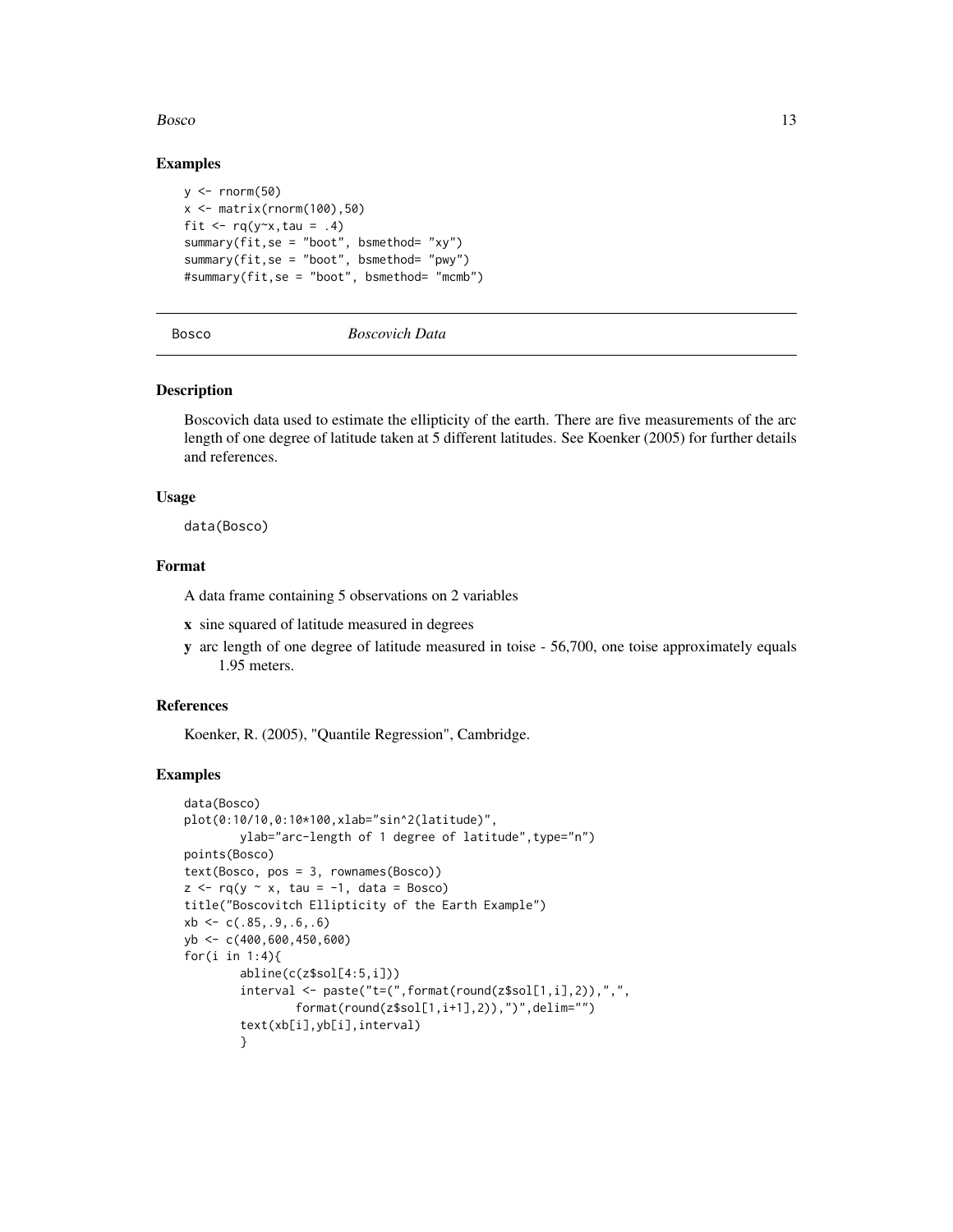<span id="page-13-0"></span>

#### Description

Cobar Ore data from Green and Silverman (1994). The data consists of measurements on the "true width" of an ore-bearing rock layer from a mine in Cobar, Australia.

#### Usage

data(CobarOre)

#### Format

A data frame with 38 observations on the following 3 variables.

- x x-coordinate of location of mine site
- y y-coordinate of location of mine site
- z ore thickness

## Source

Green, P.J. and B.W. Silverman (1994) Nonparametric Regression Generalized Linear Models: A roughness penalty approach, Chapman Hall.

# Examples

data(CobarOre) plot(CobarOre)

combos *Ordered Combinations*

# Description

All m combinations of the first n integers taken p at a time are computed and return as an p by m matrix. The columns of the matrix are ordered so that adjacent columns differ by only one element. This is just a reordered version of combn in base R, but the ordering is useful for some applications.

#### Usage

combos(n,p)

| n | The n in n choose p |
|---|---------------------|
| D | The p in n choose p |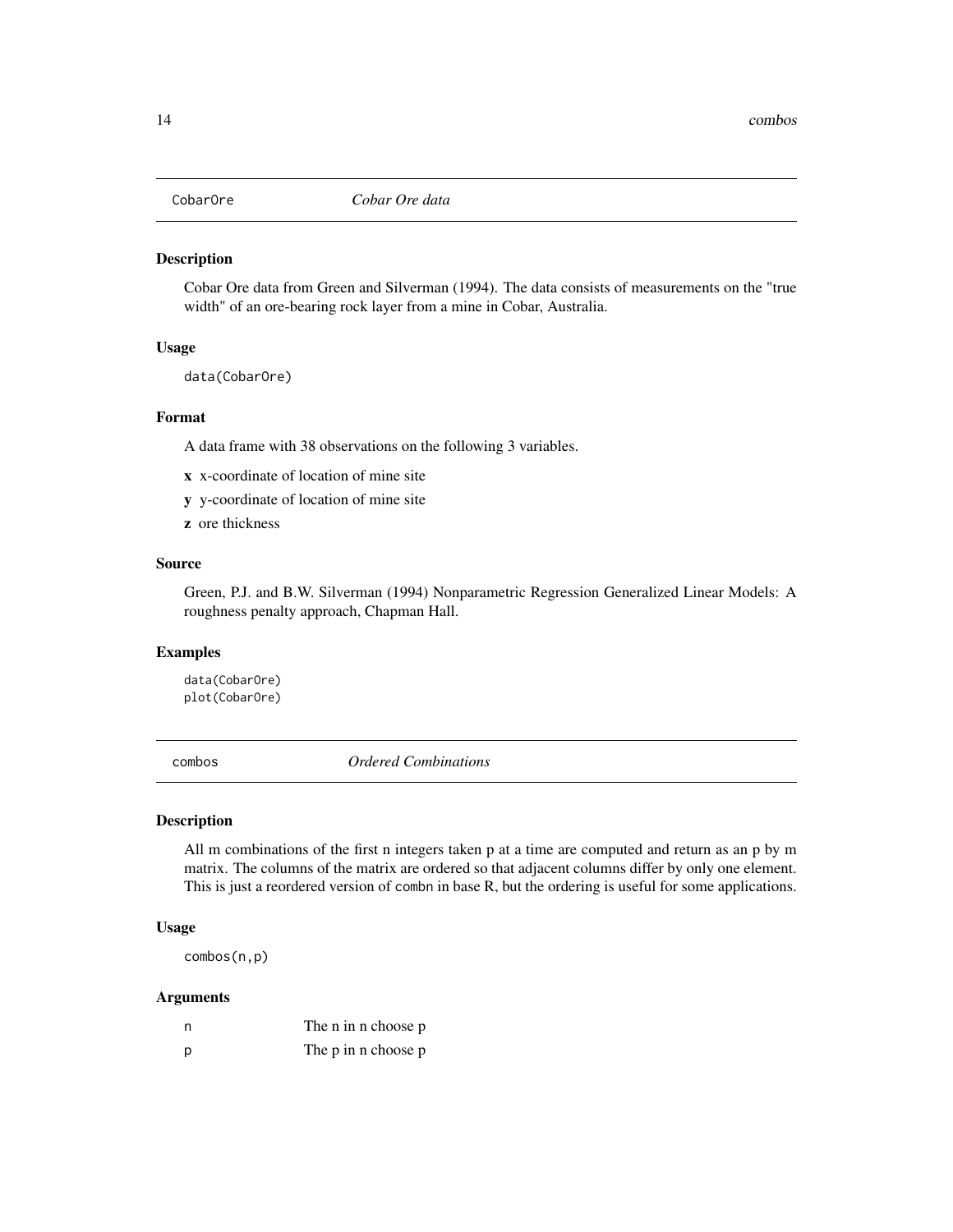#### <span id="page-14-0"></span>critval to the control of the control of the control of the control of the control of the control of the control of the control of the control of the control of the control of the control of the control of the control of t

# Value

a matrix of dimension p by choose(n,p)

#### Note

Implementation based on a Pascal algorithm of Limin Xiang and Kazuo Ushijima (2001) translated to ratfor for R. If you have rgl installed you might try demo("combos") for a visual impression of how this works.

# References

Limin Xiang and Kazuo Ushijima (2001) "On O(1) Time Algorithms for Combinatorial Generation," *Computer Journal*, 44(4), 292-302.

#### Examples

 $H < -$  combos(20,3)

critval *Hotelling Critical Values*

#### Description

Critical values for uniform confidence bands for rqss fitting

# Usage

 $critval(kappa, alpha = 0.05, rdf = 0)$ 

#### **Arguments**

| kappa | length of the tube                                                                                                                                                                           |
|-------|----------------------------------------------------------------------------------------------------------------------------------------------------------------------------------------------|
| alpha | desired non-coverage of the band, intended coverage is 1 - alpha                                                                                                                             |
| rdf   | "residual" degrees of freedom of the fitted object. If rdf=0 then the Gaussian<br>version of the critical value is computed, otherwise the value is based on stan-<br>dard Student t theory. |

#### Details

The Hotelling tube approach to inference has a long and illustrious history. See Johansen and Johnstone (1989) for an overview. The implementation here is based on Sun and Loader (1994) and Loader's locfit package, although a simpler root finding approach is substituted for the iterative method used there. At this stage, only univariate bands may be constructed.

## Value

A scalar critical value that acts as a multiplier for the uniform confidence band construction.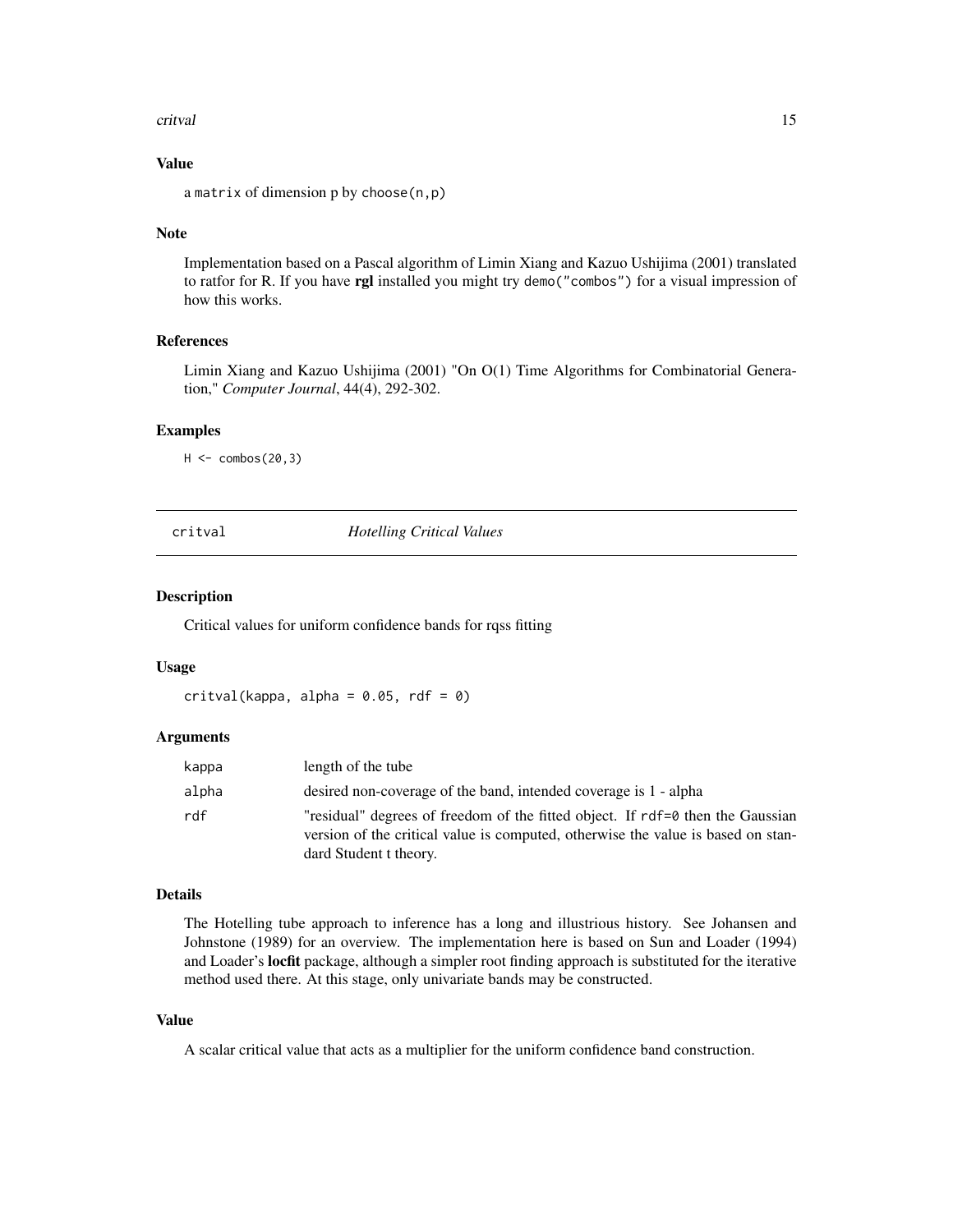<span id="page-15-0"></span>Hotelling, H. (1939): "Tubes and Spheres in \$n\$-spaces, and a class of statistical problems," *Am J. Math*, 61, 440–460.

Johansen, S., I.M. Johnstone (1990): "Hotelling's Theorem on the Volume of Tubes: Some Illustrations in Simultaneous Inference and Data Analysis," *The Annals of Statistics*, 18, 652–684.

Sun, J. and C.V. Loader: (1994) "Simultaneous Confidence Bands for Linear Regression and smoothing," *The Annals of Statistics*, 22, 1328–1345.

#### See Also

[plot.rqss](#page-41-1)

crq *Functions to fit censored quantile regression models*

#### Description

Fits a conditional quantile regression model for censored data. There are three distinct methods: the first is the fixed censoring method of Powell (1986) as implemented by Fitzenberger (1996), the second is the random censoring method of Portnoy (2003). The third method is based on Peng and Huang (2008).

#### Usage

```
crq(formula, taus, data, subset, weights, na.action,
method = c("Powell", "Portnoy", "Portnoy2", "PengHuang"), contrasts = NULL, ...)
crq.fit.pow(x, y, yc, tau=0.5, weights=NULL, start, left=TRUE, maxit = 500)
crq.fit.pen(x, y, cen, weights=NULL, grid, ctype = "right")
crq.fit.por(x, y, cen, weights=NULL, grid, ctype = "right")
crq.fit.por2(x, y, cen, weights=NULL, grid, ctype = "right")
Curv(y, yc, ctype=c("left","right"))
## S3 method for class 'crq'
print(x, \ldots)## S3 method for class 'crq'
print(x, \ldots)## S3 method for class 'crq'
predict(object, newdata, ...)
## S3 method for class 'crqs'
predict(object, newdata, type = NULL, ...)
## S3 method for class 'crq'
coef(object, taus = 1:4/5,...)
```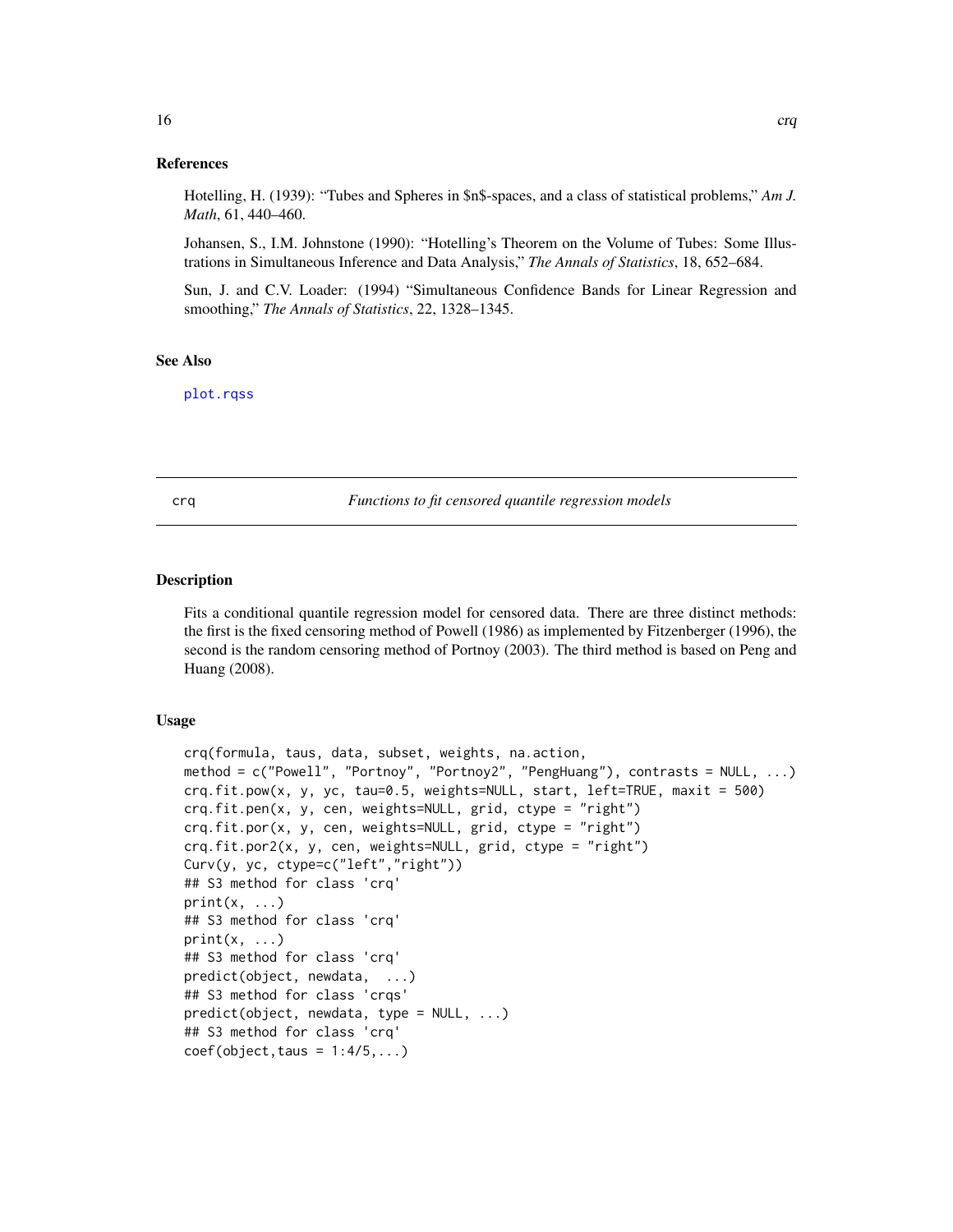| formula | A formula object, with the response on the left of the '~' operator, and the terms<br>on the right. The response must be a Surv object as returned by either the Curv<br>or Surv function. For the Powell method, the Surv object should be created by<br>Curv and have arguments (event time, censoring time, type), where "type" can<br>take values either "left" or "right". The default (for historical reasons) for type<br>in this case is "left". For the Portnoy and Peng and Huang methods the Surv<br>should be created with the usual Surv function and have (event time, censoring<br>indicator).                                                                                                                                                                                                                                                                                                                                                                                                               |
|---------|-----------------------------------------------------------------------------------------------------------------------------------------------------------------------------------------------------------------------------------------------------------------------------------------------------------------------------------------------------------------------------------------------------------------------------------------------------------------------------------------------------------------------------------------------------------------------------------------------------------------------------------------------------------------------------------------------------------------------------------------------------------------------------------------------------------------------------------------------------------------------------------------------------------------------------------------------------------------------------------------------------------------------------|
| у       | The event time.                                                                                                                                                                                                                                                                                                                                                                                                                                                                                                                                                                                                                                                                                                                                                                                                                                                                                                                                                                                                             |
| newdata | An optional data frame in which to look for variables with which to predict. If<br>omitted, the fitted values are used.                                                                                                                                                                                                                                                                                                                                                                                                                                                                                                                                                                                                                                                                                                                                                                                                                                                                                                     |
| grid    | A vector of taus on which the quantile process should be evaluated. This should<br>be monotonic, and take values in $(0,1)$ . For the "Portnoy" method, grid = "pivot"<br>computes the full solution for all distinct taus. The "Portnoy" method also en-<br>forces an equally spaced grid, see the code for details.                                                                                                                                                                                                                                                                                                                                                                                                                                                                                                                                                                                                                                                                                                       |
| X       | An object of class crq or crq.                                                                                                                                                                                                                                                                                                                                                                                                                                                                                                                                                                                                                                                                                                                                                                                                                                                                                                                                                                                              |
| object  | An object of class crq or crq.                                                                                                                                                                                                                                                                                                                                                                                                                                                                                                                                                                                                                                                                                                                                                                                                                                                                                                                                                                                              |
| yс      | The censoring times for the "Powell" method.                                                                                                                                                                                                                                                                                                                                                                                                                                                                                                                                                                                                                                                                                                                                                                                                                                                                                                                                                                                |
| ctype   | Censoring type: for the "Powell" method, used in Curv, by default "left". If<br>you don't like "left", maybe you will like "right". Note that for fixed censoring<br>assumed in the "Powell" method, censoring times yc must be provided for all<br>observations and the event times y must satisfy the (respective) inequality con-<br>straints. For the Portnoy and Peng-Huang methods ctype is determined by the<br>specification of the response as specified in Surv.                                                                                                                                                                                                                                                                                                                                                                                                                                                                                                                                                  |
| type    | specifies either "left" or "right" as the form of censoring in the Surv function for<br>the "Portnoy" and "PengHuang" methods.                                                                                                                                                                                                                                                                                                                                                                                                                                                                                                                                                                                                                                                                                                                                                                                                                                                                                              |
| cen     | The censoring indicator for the "Portnoy" and "PengHuang" methods.                                                                                                                                                                                                                                                                                                                                                                                                                                                                                                                                                                                                                                                                                                                                                                                                                                                                                                                                                          |
| maxit   | Maximum number of iterations allowed for the "Powell" methods.                                                                                                                                                                                                                                                                                                                                                                                                                                                                                                                                                                                                                                                                                                                                                                                                                                                                                                                                                              |
| start   | The starting value for the coefs for the "Powell" method. Because the Fitzen-<br>berger algorithm stops when it achieves a local minimum of the Powell objective<br>function, the starting value acts as an a priori "preferred point". This is advanta-<br>geous in some instances since the global Powell solution can be quite extreme.<br>By default the starting value is the "naive rq" solution that treats all the cen-<br>sored observations as uncensored. If start is equal to "global" then an attempt<br>is made to compute to global optimum of the Powell objective. This entails an<br>exhaustive evaluation of all n choose p distinct basic solution so is rather imprac-<br>tical for moderately large problems. Otherwise, the starting value can specify<br>a set of p indices from 1:n defining an initial basic solution, or it may specify<br>a p-vector of initial regression coefficients. In the latter case the initial basic<br>solution is the one closest to the specified parameter vector. |
| left    | A logical indicator for left censoring for the "Powell" method.                                                                                                                                                                                                                                                                                                                                                                                                                                                                                                                                                                                                                                                                                                                                                                                                                                                                                                                                                             |
| taus    | The quantile( $s$ ) at which the model is to be estimated.                                                                                                                                                                                                                                                                                                                                                                                                                                                                                                                                                                                                                                                                                                                                                                                                                                                                                                                                                                  |
| tau     | The quantile at which the model is to be estimated.                                                                                                                                                                                                                                                                                                                                                                                                                                                                                                                                                                                                                                                                                                                                                                                                                                                                                                                                                                         |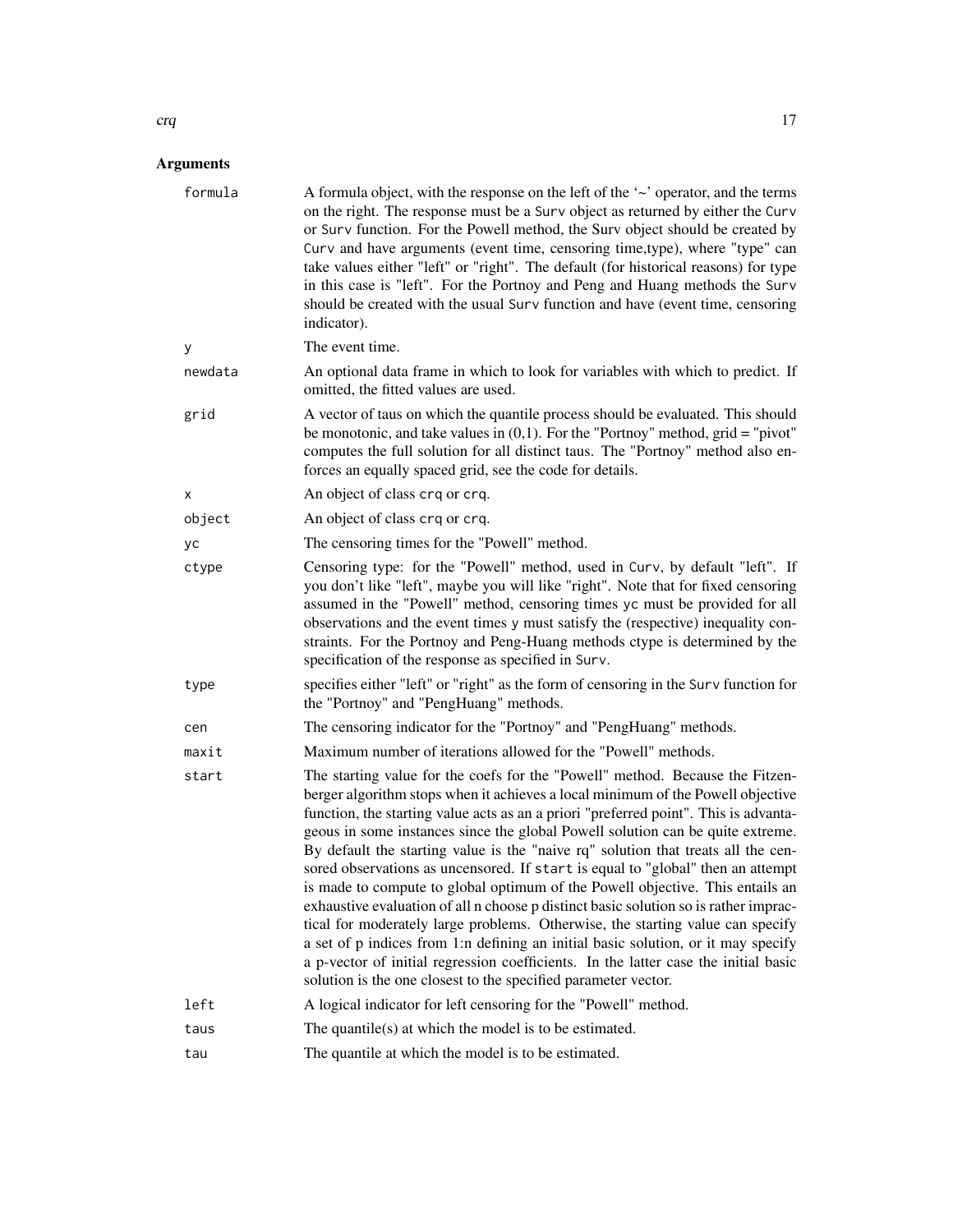| data      | A data.frame in which to interpret the variables named in the 'formula', in the<br>'subset', and the 'weights' argument.                                                                                                                                                                                                                                                                                              |
|-----------|-----------------------------------------------------------------------------------------------------------------------------------------------------------------------------------------------------------------------------------------------------------------------------------------------------------------------------------------------------------------------------------------------------------------------|
| subset    | an optional vector specifying a subset of observations to be used in the fitting<br>process.                                                                                                                                                                                                                                                                                                                          |
| weights   | vector of observation weights; if supplied, the algorithm fits to minimize the<br>sum of the weights multiplied into the absolute residuals. The length of weights<br>vector must be the same as the number of observations. The weights must be<br>nonnegative and it is strongly recommended that they be strictly positive, since<br>zero weights are ambiguous.                                                   |
| na.action | a function to filter missing data. This is applied to the model. frame after any<br>subset argument has been used. The default (with 'na.fail') is to create an error if<br>any missing values are found. A possible alternative is 'na.omit', which deletes<br>observations that contain one or more missing values.                                                                                                 |
| method    | The method used for fitting. There are currently two options: method "Pow-<br>ell" computes the Powell estimator using the algorithm of Fitzenberger (1996),<br>method "Portnoy" computes the Portnoy (2003) estimator. The method is "PengHuang"<br>uses the method of Peng and Huang (2007), in this case the variable "grid" can<br>be passed to specify the vector of quantiles at which the solution is desired. |
| contrasts | a list giving contrasts for some or all of the factors default = 'NULL' appearing<br>in the model formula. The elements of the list should have the same name as<br>the variable and should be either a contrast matrix (specifically, any full-rank<br>matrix with as many rows as there are levels in the factor), or else a function to<br>compute such a matrix given the number of levels.                       |
|           | additional arguments for the fitting routine, for method "Powell" it may be useful<br>to pass starting values of the regression parameter via the argument "start", while<br>for methods "Portnoy" or "PengHuang" one may wish to specify an alternative<br>to the default grid for evaluating the fit.                                                                                                               |

## Details

The Fitzenberger algorithm uses a variant of the Barrodale and Roberts simplex method. Exploiting the fact that the solution must be characterized by an exact fit to p points when there are p parameters to be estimated, at any trial basic solution it computes the directional derivatives in the 2p distinct directions and choses the direction that (locally) gives steepest descent. It then performs a onedimensional line search to choose the new basic observation and continues until it reaches a local mimumum. By default it starts at the naive rq solution ignoring the censoring; this has the (slight) advantage that the estimator is consequently equivariant to canonical transformations of the data. Since the objective function is no longer convex there can be no guarantee that this produces a global minimum estimate. In small problems exhaustive search over solutions defined by p-element subsets of the n observations can be used, but this quickly becomes impractical for large p and n. This global version of the Powell estimator can be invoked by specifying start = "global". Users interested in this option would be well advised to compute choose $(n, p)$  for their problems before trying it. The method operates by pivoting through this many distinct solutions and choosing the one that gives the minimal Powell objective. The algorithm used for the Portnoy method is described in considerable detail in Portnoy (2003). There is a somewhat simplified version of the Portnoy method that is written in R and iterates over a discrete grid. This version should be considered somewhat experimental at this stage, but it is known to avoid some difficulties with the more complicated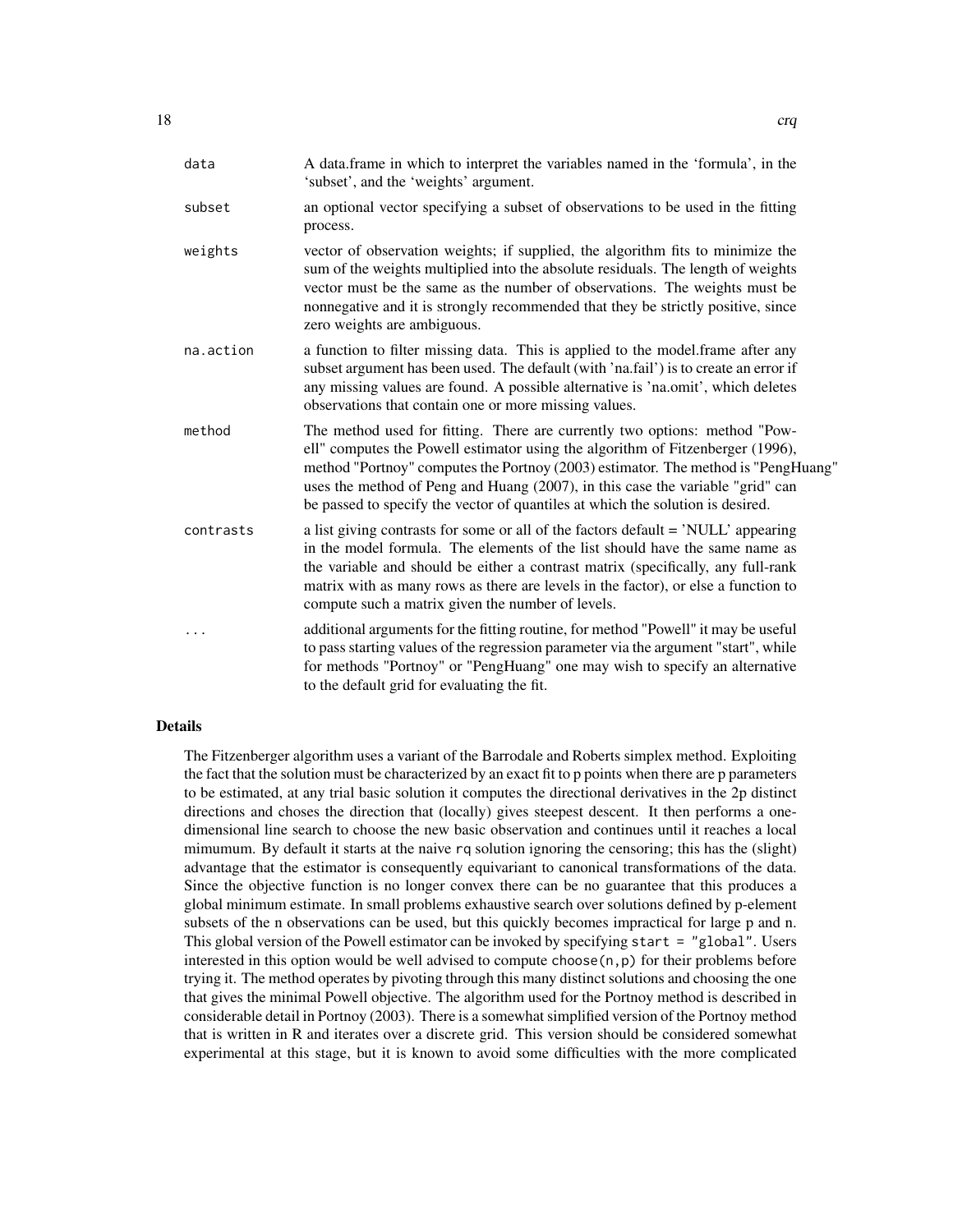crq and the contract of the contract of the contract of the contract of the contract of the contract of the contract of the contract of the contract of the contract of the contract of the contract of the contract of the co

fortran version of the algorithm that can occur in degenerate problems. Both the Portnoy and Peng-Huang estimators may be unable to compute estimates of the conditional quantile parameters in the upper tail of distribution. Like the Kaplan-Meier estimator, when censoring is heavy in the upper tail the estimated distribution is defective and quantiles are only estimable on a sub-interval of (0,1). The Peng and Huang estimator can be viewed as a generalization of the Nelson Aalen estimator of the cumulative hazard function, and can be formulated as a variant of the conventional quantile regression dual problem. See Koenker (2008) for further details. This paper is available from the package with vignette("crq").

## Value

An object of class crq.

## Author(s)

Steve Portnoy and Roger Koenker

# References

Fitzenberger, B. (1996): "A Guide to Censored Quantile Regressions," in *Handbook of Statistics*, ed. by C.~Rao, and G.~Maddala. North-Holland: New York.

Fitzenberger, B. and P. Winker (2007): "Improving the Computation of Censored Quantile Regression Estimators," CSDA, 52, 88-108.

Koenker, R. (2008): "Censored Quantile Regression Redux," *J. Statistical Software*, 27, [http:](http://www.jstatsoft.org/v27/i06) [//www.jstatsoft.org/v27/i06](http://www.jstatsoft.org/v27/i06).

Peng, L and Y Huang, (2008) Survival Analysis with Quantile Regression Models, *J. Am. Stat. Assoc.*, 103, 637-649.

Portnoy, S. (2003) "Censored Quantile Regression," *JASA*, 98,1001-1012.

Powell, J. (1986) "Censored Regression Quantiles," *J. Econometrics*, 32, 143–155.

#### See Also

[summary.crq](#page-85-1)

#### Examples

```
# An artificial Powell example
set.seed(2345)
x \le -\sqrt{\text{sqrt}(\text{rnorm}(100)^2)}y \le -0.5 + x + (.25 + .25*x) * rnorm(100)plot(x,y, type="n")
s \leftarrow (y > 0)points(x[s],y[s],cex=.9,pch=16)
points(x[!s],y[!s],cex=.9,pch=1)
yLatent <- y
y \leftarrow \text{pmax}(0, y)yc <- rep(0,100)
for(tau in (1:4)/5){
         f \leq -\text{crq(Curv(y,yc) \sim x, tau = tau, method = "Pow")}
```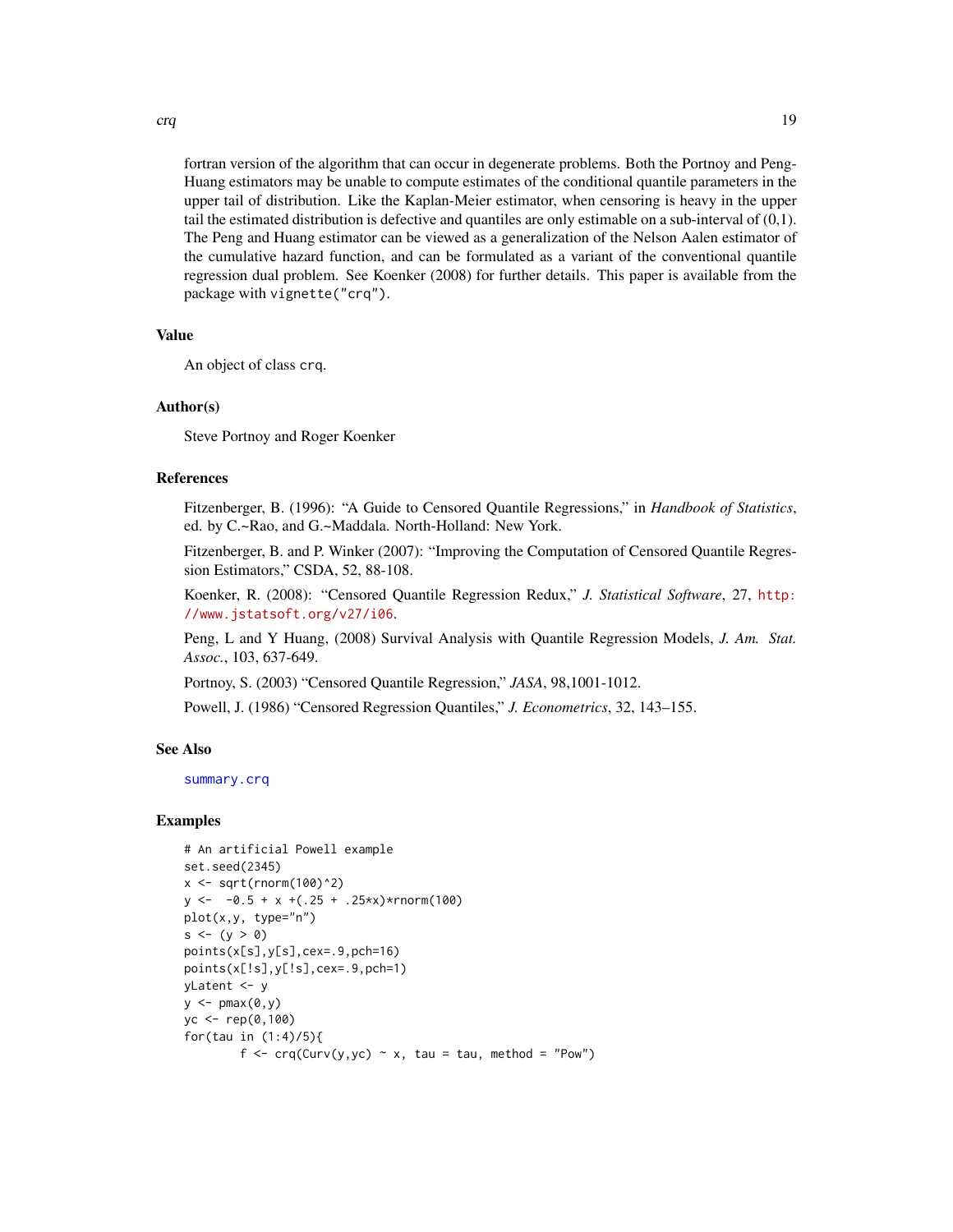```
xs \leftarrow sort(x)lines(xs,pmax(0,cbind(1,xs)%*%f$coef),col="red")
         abline(rq(y \sim x, \tau) tau = tau), col="blue")
         abline(rq(yLatent \sim x, tau = tau), col="green")
         }
legend(.15,2.5,c("Naive QR","Censored QR","Omniscient QR"),
         lty=rep(1,3),col=c("blue","red","green"))
# crq example with left censoring
set.seed(1968)
n <- 200
x < -rnorm(n)y \le -5 + x + \text{norm}(n)plot(x,y,cex = .5)c \leq -4 + x + \text{norm}(n)d \leftarrow (y > c)points(x[!d], y[!d], cex = .5, col = 2)f \leftarrow \text{crq}(\text{survival}::\text{Surv}(\text{pmax}(y, c), d, \text{ type} = "left") \sim x, \text{ method} = "Portnoy")g \leftarrow summary(f)
for(i in 1:4) abline(coef(g[[i]])[,1])
```
dither *Function to randomly perturb a vector*

#### Description

With malice aforethought, dither adds a specified random perturbation to each element of the input vector, usually employed as a device to mitigate the effect of ties.

#### Usage

 $dither(x, type = "symmetric", value = NULL)$ 

#### Arguments

| x     | x a numeric vector                    |
|-------|---------------------------------------|
| type  | type is either 'symmetric' or 'right' |
| value | value scale of dequantization         |

#### Details

The function dither operates slightly differently than the function jitter in base R, permitting strictly positive perturbations with the option type = "right" and using somewhat different default schemes for the scale of the perturbation. Dithering the response variable is frequently a useful option in quantile regression fitting to avoid deleterious effects of degenerate solutions. See, e.g. Machado and Santos Silva (2005). For a general introduction and some etymology see the Wikipedia article on "dither". For integer data it is usually advisable to use value  $= 1$ . When 'x' is a matrix or array dither treats all elements as a vector but returns an object of the original class.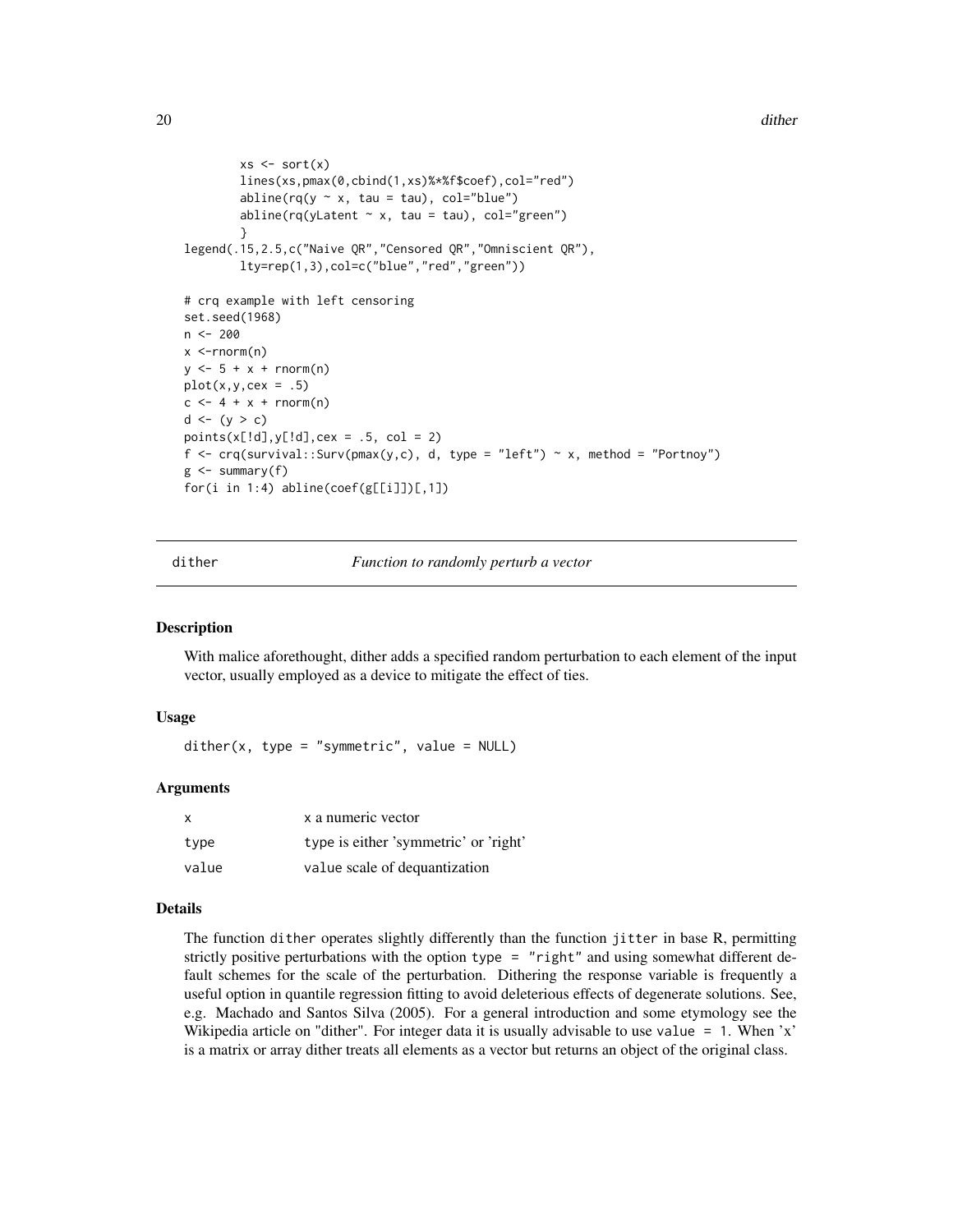#### <span id="page-20-0"></span>dynrq 21

# Value

A dithered version of the input vector 'x'.

#### Note

Some further generality might be nice, for example something other than uniform noise would be desirable in some circumstances. Note that when dithering you are entering into the "state of sin" that John von Neumann famously attributed to anyone considering "arithmetical methods of producing random digits." If you need to preserve reproducibility, then set.seed is your friend.

#### Author(s)

R. Koenker

#### References

Machado, J.A.F. and Santos Silva, J.M.C. (2005), Quantiles for Counts, Journal of the American Statistical Association, vol. 100, no. 472, pp. 1226-1237.

#### See Also

[jitter](#page-0-0)

# Examples

 $x \leftarrow \text{rlnorm}(40)$  $y \leftarrow \text{rpois}(40, \exp(.5 + \log(x)))$ f <-  $rq$ (dither(y, type = "right", value = 1) ~ x)

dynrq *Dynamic Linear Quantile Regression*

# Description

Interface to [rq.fit](#page-61-1) and [rq.wfit](#page-76-1) for fitting dynamic linear quantile regression models. The interface is based very closely on Achim Zeileis's dynlm package. In effect, this is mainly "syntactic sugar" for formula processing, but one should never underestimate the value of good, natural sweeteners.

#### Usage

```
dynrq(formula, tau = 0.5, data, subset, weights, na.action, method = "br",
 contrast = NULL, start = NULL, end = NULL, ...)
```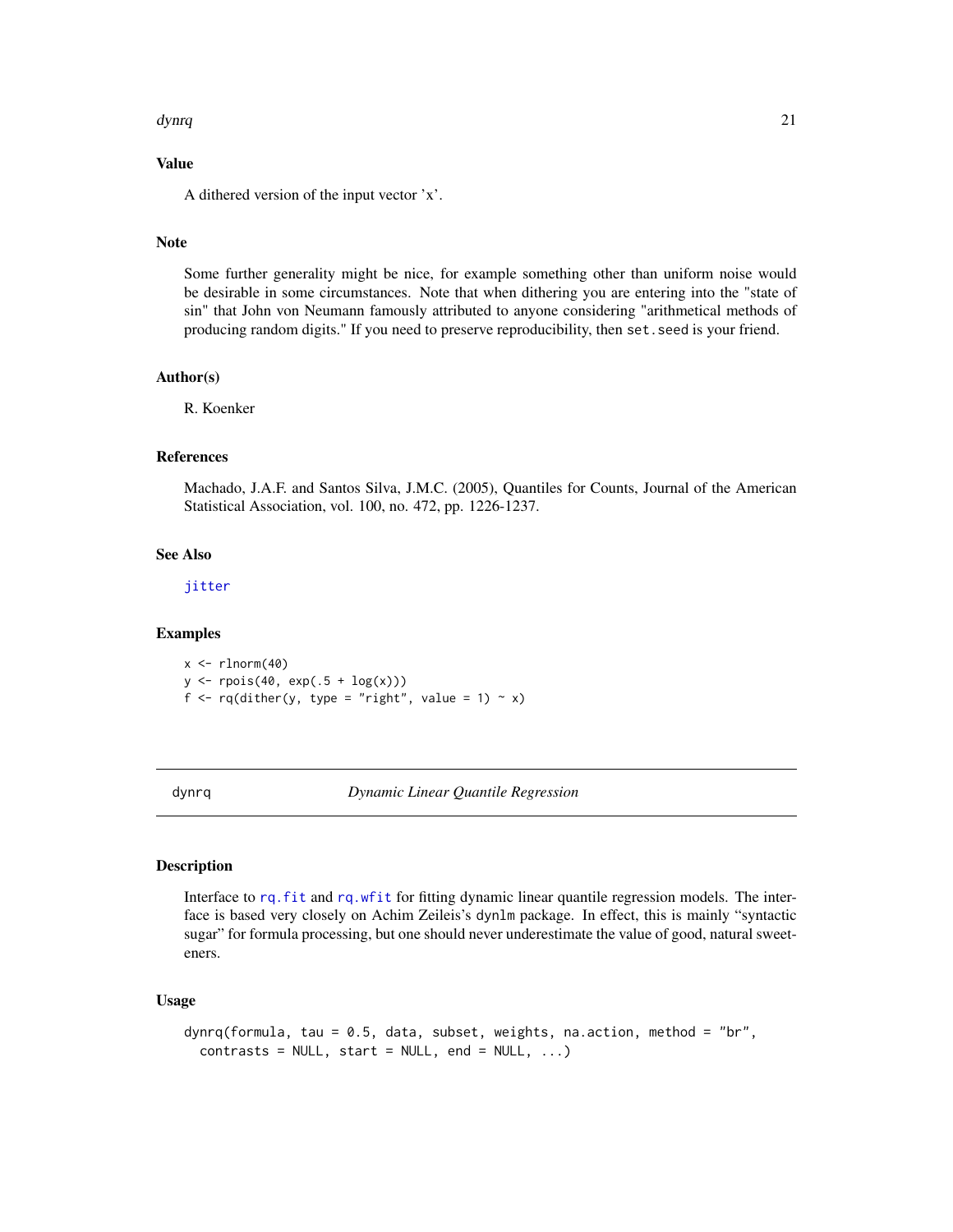## **Arguments**

| formula   | a "formula" describing the linear model to be fit. For details see below and rq.                                                                                                                                                                                                                                                                                                  |
|-----------|-----------------------------------------------------------------------------------------------------------------------------------------------------------------------------------------------------------------------------------------------------------------------------------------------------------------------------------------------------------------------------------|
| tau       | the quantile(s) to be estimated, may be vector valued, but all all values must be<br>in $(0,1)$ .                                                                                                                                                                                                                                                                                 |
| data      | an optional "data. frame" or time series object (e.g., "ts" or "zoo"), contain-<br>ing the variables in the model. If not found in data, the variables are taken from<br>environment (formula), typically the environment from which rq is called.                                                                                                                                |
| subset    | an optional vector specifying a subset of observations to be used in the fitting<br>process.                                                                                                                                                                                                                                                                                      |
| weights   | an optional vector of weights to be used in the fitting process. If specified,<br>weighted least squares is used with weights weights (that is, minimizing sum(w*e^2));<br>otherwise ordinary least squares is used.                                                                                                                                                              |
| na.action | a function which indicates what should happen when the data contain NAs. The<br>default is set by the na. action setting of options, and is na. fail if that<br>is unset. The "factory-fresh" default is na.omit. Another possible value is<br>NULL, no action. Note, that for time series regression special methods like<br>na.contiguous, na.locf and na.approx are available. |
| method    | the method to be used; for fitting, by default method = "br" is used; method = "fn"<br>employs the interior point (Frisch-Newton) algorithm. The latter is advanta-<br>geous for problems with sample sizes larger than about 5,000.                                                                                                                                              |
| contrasts | an optional list. See the contrasts. arg of model. matrix. default.                                                                                                                                                                                                                                                                                                               |
| start     | start of the time period which should be used for fitting the model.                                                                                                                                                                                                                                                                                                              |
| end       | end of the time period which should be used for fitting the model.                                                                                                                                                                                                                                                                                                                |
| $\cdots$  | additional arguments to be passed to the low level regression fitting functions.                                                                                                                                                                                                                                                                                                  |
|           |                                                                                                                                                                                                                                                                                                                                                                                   |

# Details

The interface and internals of dyn[rq](#page-57-1) are very similar to rq, but currently dynrq offers two advantages over the direct use of rq for time series applications of quantile regression: extended formula processing, and preservation of time series attributes. Both features have been shamelessly lifted from Achim Zeileis's package "dynlm".

For specifying the formula of the model to be fitted, there are several functions available which allow for convenient specification of dynamics (via  $d()$  and  $L()$ ) or linear/cyclical patterns (via  $trend()$ , season $()$ , and harmon $()$ ). These new formula functions require that their arguments are time series objects (i.e., "ts" or "zoo").

Dynamic models: An example would be  $d(y) \sim L(y, 2)$ , where  $d(x, k)$  is diff(x, lag = k) and  $L(x, k)$  is lag(x, lag = -k), note the difference in sign. The default for k is in both cases 1. For  $L()$ , it can also be vector-valued, e.g.,  $y \sim L(y, 1:4)$ .

Trends:  $y \sim \text{trend}(y)$  specifies a linear time trend where  $(1:n)/\text{freq}$  is used by default as the covariate, n is the number of observations and freq is the frequency of the series (if any, otherwise freq = 1). Alternatively, trend(y, scale = FALSE) would employ 1:n and time(y) would employ the original time index.

Seasonal/cyclical patterns: Seasonal patterns can be specified via season $(x, ref = NULL)$  and harmonic patterns via harmon(x, order = 1). season(x, ref = NULL) creates a factor with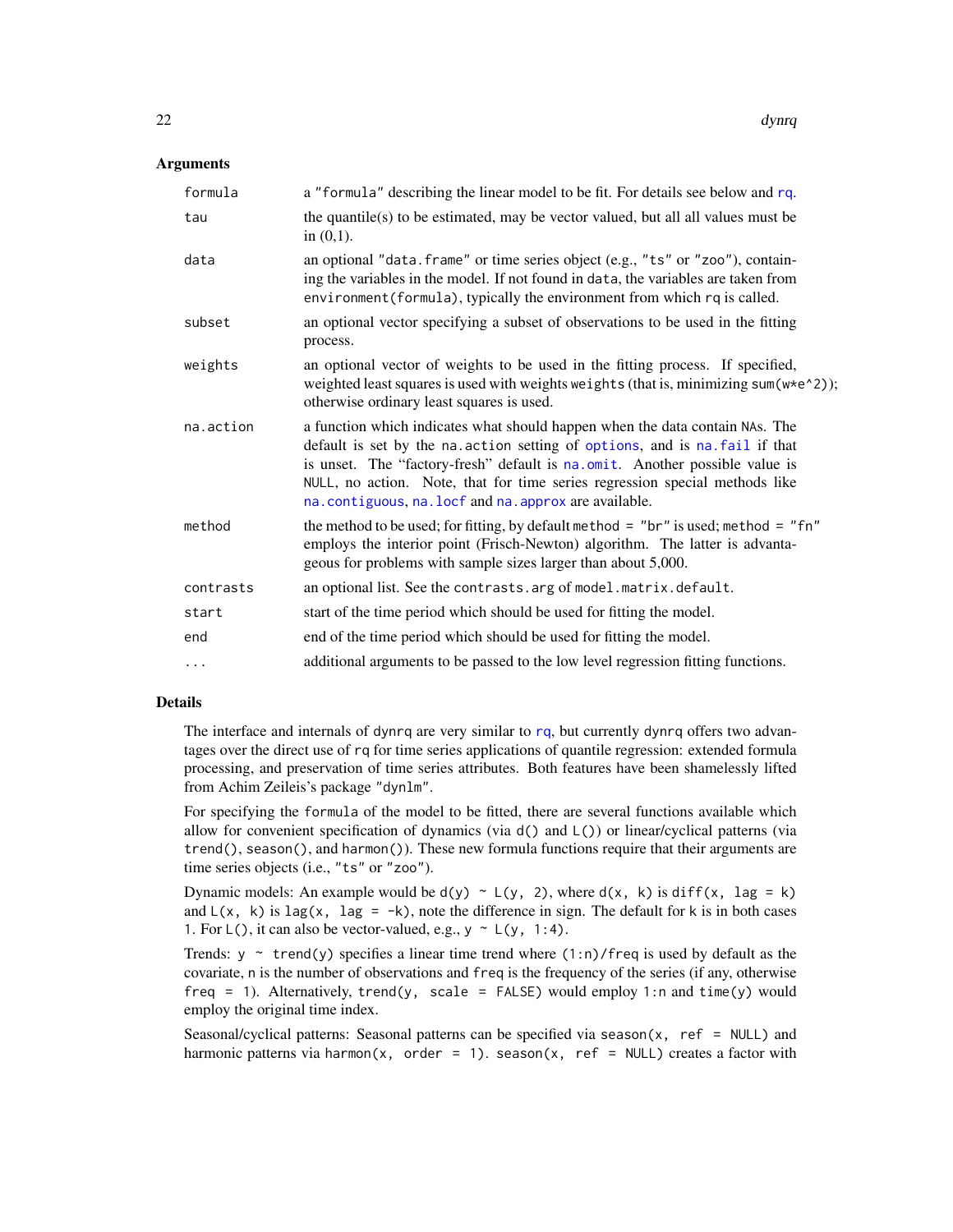#### dynrq and 23 and 23 and 23 and 23 and 23 and 23 and 23 and 23 and 23 and 23 and 23 and 23 and 23 and 23 and 23

levels for each cycle of the season. Using the ref argument, the reference level can be changed from the default first level to any other. harmon(x, order  $= 1$ ) creates a matrix of regressors corresponding to cos(2  $*$  o  $*$  pi  $*$  time(x)) and sin(2  $*$  o  $*$  pi  $*$  time(x)) where o is chosen from 1:order.

See below for examples.

Another aim of dynrq is to preserve time series properties of the data. Explicit support is currently available for "ts" and "zoo" series. Internally, the data is kept as a "zoo" series and coerced back to "ts" if the original dependent variable was of that class (and no internal NAs were created by the na.action).

#### See Also

[zoo](#page-0-0), [dynlm](#page-0-0), [merge.zoo](#page-0-0)

# Examples

```
###########################
## Dynamic Linear Quantile Regression Models ##
###########################
require(zoo)
## multiplicative median SARIMA(1,0,0)(1,0,0)_12 model fitted to UK seatbelt data
     data("UKDriverDeaths", package = "datasets")
     uk <- log10(UKDriverDeaths)
     dfm \leq dynrq(uk \sim L(uk, 1) + L(uk, 12))
     dfm
     dfm3 <- dynrq(uk ~ L(uk, 1) + L(uk, 12), tau = 1:3/4)
     summary(dfm3)
 ## explicitly set start and end
     dfm1 <- dynrq(uk ~ L(uk, 1) + L(uk, 12), start = c(1975, 1), end = c(1982, 12))
 ## remove lag 12
     dfm0 \le - update(dfm1, \le . - L(uk, 12))
     tuk1 <- anova(dfm0, dfm1)
 ## add seasonal term
     dfm1 <- dynrq(uk ~ 1, start = c(1975, 1), end = c(1982, 12))
     dfm2 <- dynrq(uk ~ season(uk), start = c(1975, 1), end = c(1982, 12))
     tuk2 <- anova(dfm1, dfm2)
 ## regression on multiple lags in a single L() call
     dfm3 <- dynrq(uk ~ L(uk, c(1, 11, 12)), start = c(1975, 1), end = c(1982, 12))
     anova(dfm1, dfm3)
###############################
## Time Series Decomposition ##
###############################
## airline data
data("AirPassengers", package = "datasets")
ap <- log(AirPassengers)
fm \leq dynrq(ap \sim trend(ap) + season(ap), tau = 1:4/5)
sfm <- summary(fm)
```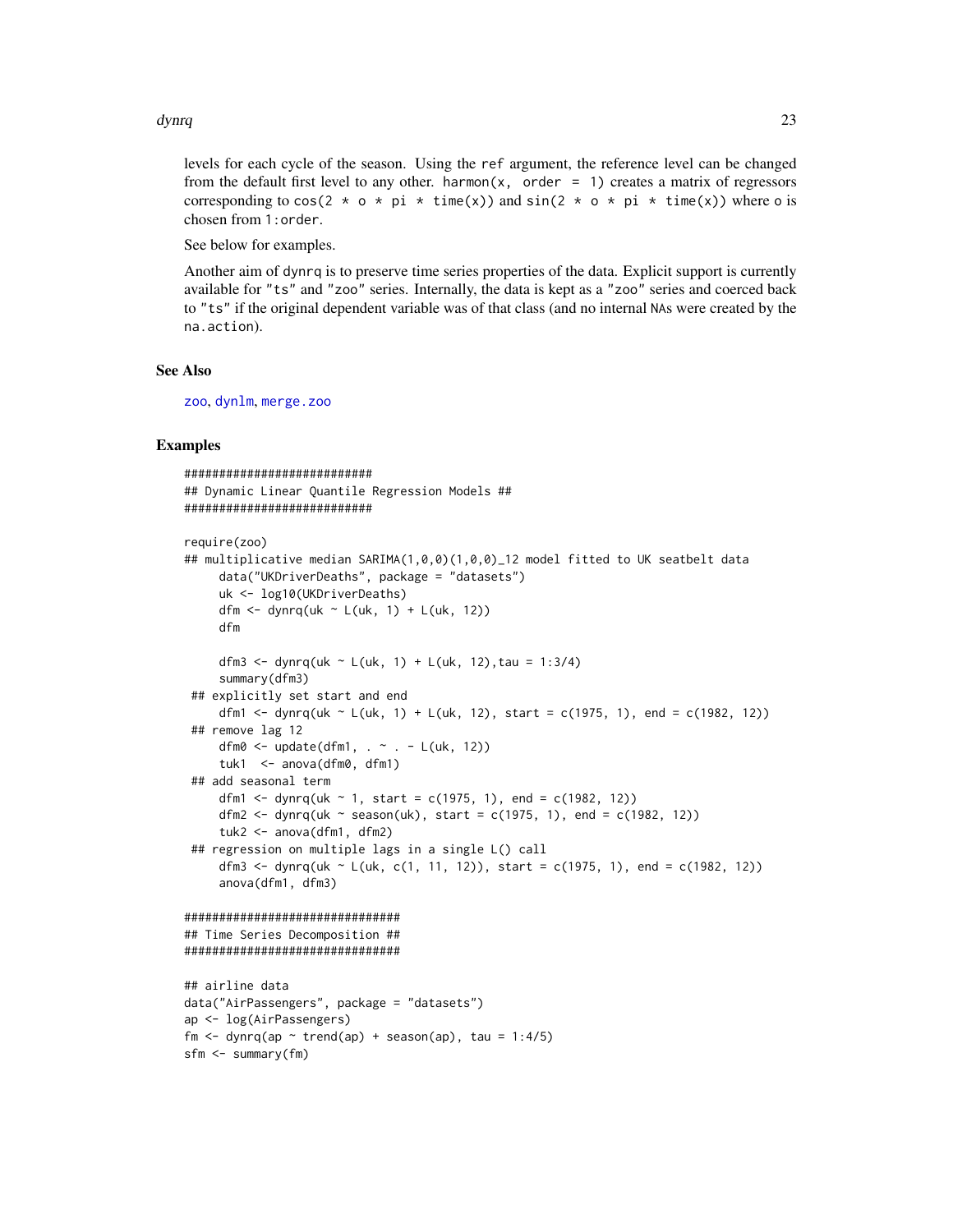## plot(sfm)

```
## Alternative time trend specifications:
                             1949 + (0, 1, \ldots, 143)/12## trend(ap) (1, 2, ..., 144)/12
## trend(ap, scale = FALSE) (1, 2, ..., 144)###############################
## An Edgeworth (1886) Problem##
###############################
# DGP
fye \le function(n, m = 20){
    a \leftarrow rep(0, n)s < - sample(0:9, m, replace = TRUE)
   a[1] <- sum(s)
    for(i in 2:n){
       s[sample(1:20,1)] <- sample(0:9,1)
       a[i] <- sum(s)
    }
    zoo::zoo(a)
}
x < -fye(1000)f <- dynrq(x \sim L(x,1))
plot(x, cex = .5, col = "red")lines(fitted(f), col = "blue")
```
engel *Engel Data*

#### Description

Engel food expenditure data used in Koenker and Bassett(1982). This is a regression data set consisting of 235 observations on income and expenditure on food for Belgian working class households.

#### Usage

data(engel)

#### Format

A data frame containing 235 observations on 2 variables

income annual household income in Belgian francs foodexp annual household food expenditure in Belgian francs

# References

Koenker, R. and Bassett, G (1982) Robust Tests of Heteroscedasticity based on Regression Quantiles; *Econometrica* 50, 43–61.

<span id="page-23-0"></span>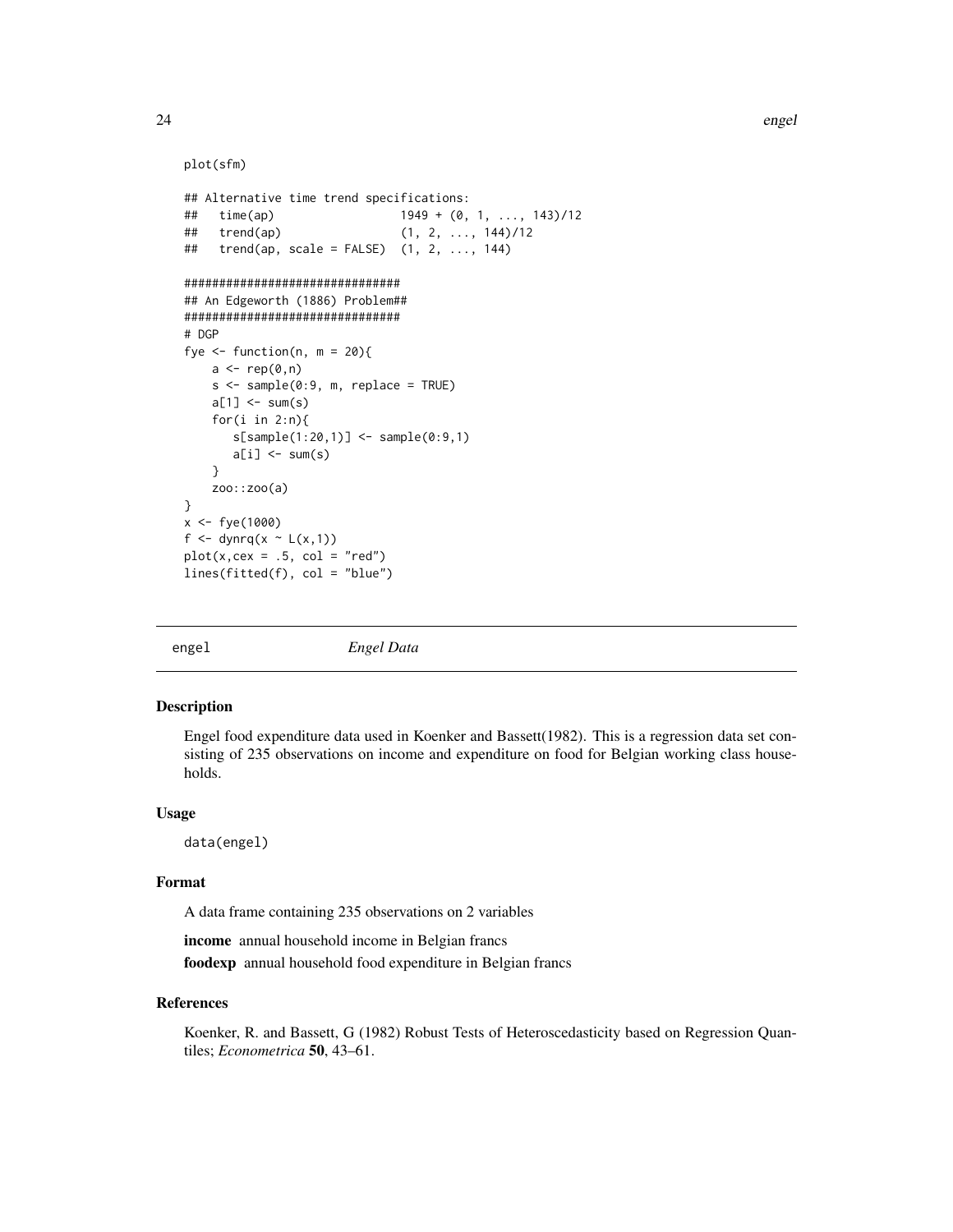#### <span id="page-24-0"></span>FAQ 25

# Examples

```
## See also demo("engel1")
## --------------
data(engel)
plot(engel, log = "xy",
    main = "'engel' data (log - log scale)")
plot(log10(foodexp) ~ log10(income), data = engel,
    main = "'engel' data (log10 - transformed)")
taus <- c(.15, .25, .50, .75, .95, .99)
rqs <- as.list(taus)
for(i in seq(along = taus)) {
 rqs[[i]] \leq rq(log10(foodexp) \sim log10(income), tau = taus[i], data = engel)
 lines(log10(engel$income), fitted(rqs[[i]]), col = i+1)
}
legend("bottomright", paste("tau = ", taus), inset = .04,
      col = 2: (length(taus)+1), 1ty=1)
```
# FAQ *FAQ and ChangeLog of a package*

#### Description

Show the FAQ or ChangeLog of a specified package

#### Usage

FAQ(pkg = "quantreg") ChangeLog(pkg = "quantreg")

## Arguments

pkg Package Name

## Details

Assumes that the FAQ and/or ChangeLog files exist in the proper "inst" directory.

# Value

Has only the side effect of showing the files on the screen.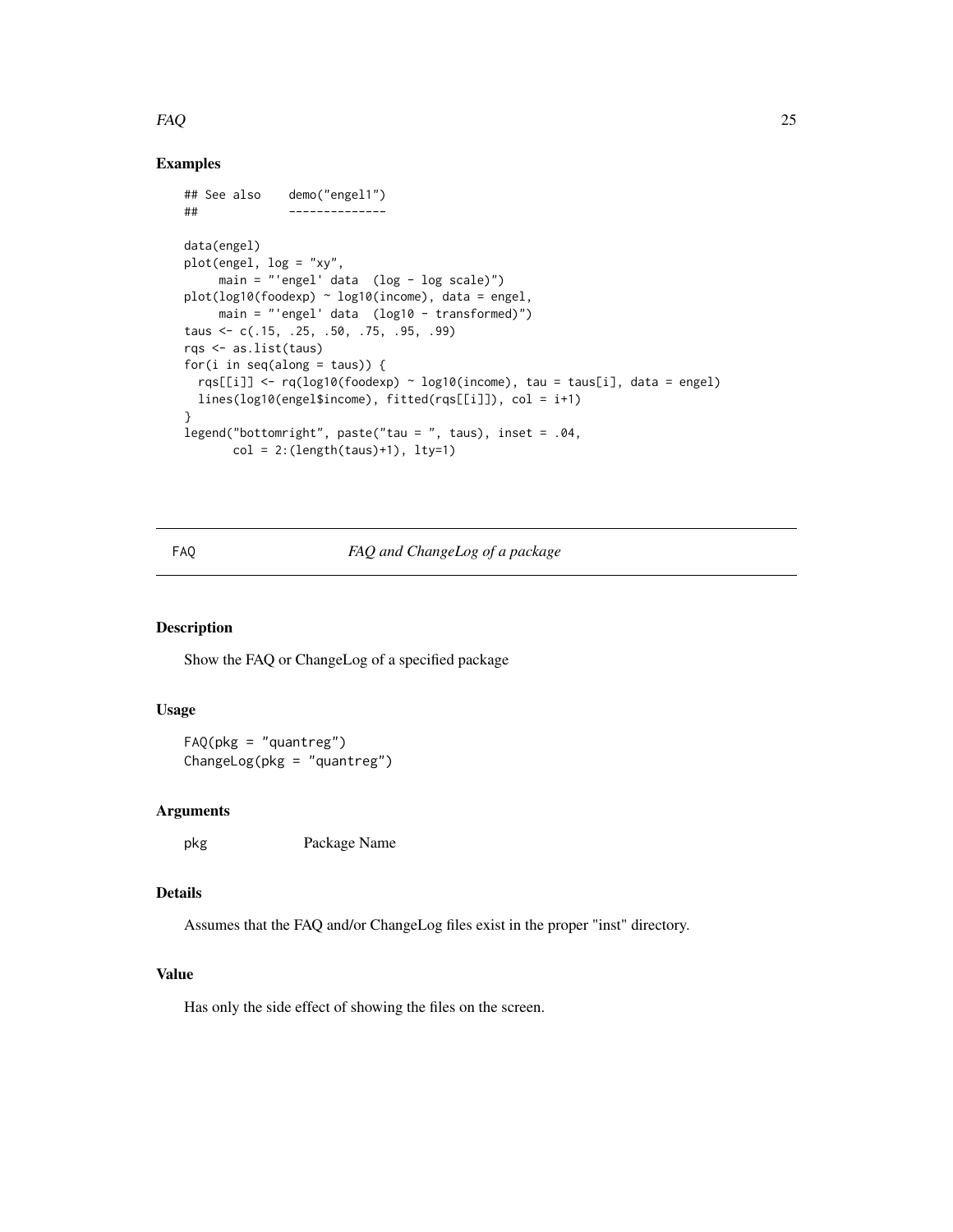<span id="page-25-0"></span>

# Description

Time Series of Weekly US Gasoline Prices: 1990:8 – 2003:26

## Usage

```
data("gasprice")
```
# Examples

data(gasprice)

<span id="page-25-1"></span>

| KhmaladzeTest |               |  |  | Tests of Location and Location Scale Shift Hypotheses for Linear |  |
|---------------|---------------|--|--|------------------------------------------------------------------|--|
|               | <i>Models</i> |  |  |                                                                  |  |

# <span id="page-25-2"></span>Description

Tests of the hypothesis that a linear model specification is of the location shift or location-scale shift form. The tests are based on the Doob-Meyer Martingale transformation approach proposed by Khmaladze(1981) for general goodness of fit problems, and adapted to quantile regression by Koenker and Xiao (2002).

# Usage

```
KhmaladzeTest(formula, data = NULL, taus = -1, nullH = "location",
trim = c(0.05, 0.95), ...
```

| formula | a formula specifying the model to fit by rqProcess                                                                                                            |
|---------|---------------------------------------------------------------------------------------------------------------------------------------------------------------|
| data    | a data frame within which to interpret the formula                                                                                                            |
| taus    | An equally spaced grid of points on which to evaluate the quantile regression<br>process, if any taus fall outside $(0,1)$ then the full process is computed. |
| nullH   | a character vector indicating whether the "location" shift hypothesis (default) or<br>the "location-scale" shift hypothesis should be tested.                 |
| trim    | a vector indicating the lower and upper bound of the quantiles to included in the<br>computation of the test statistics (only, not estimates).                |
| $\cdot$ | other arguments to be passed to summary.rq.                                                                                                                   |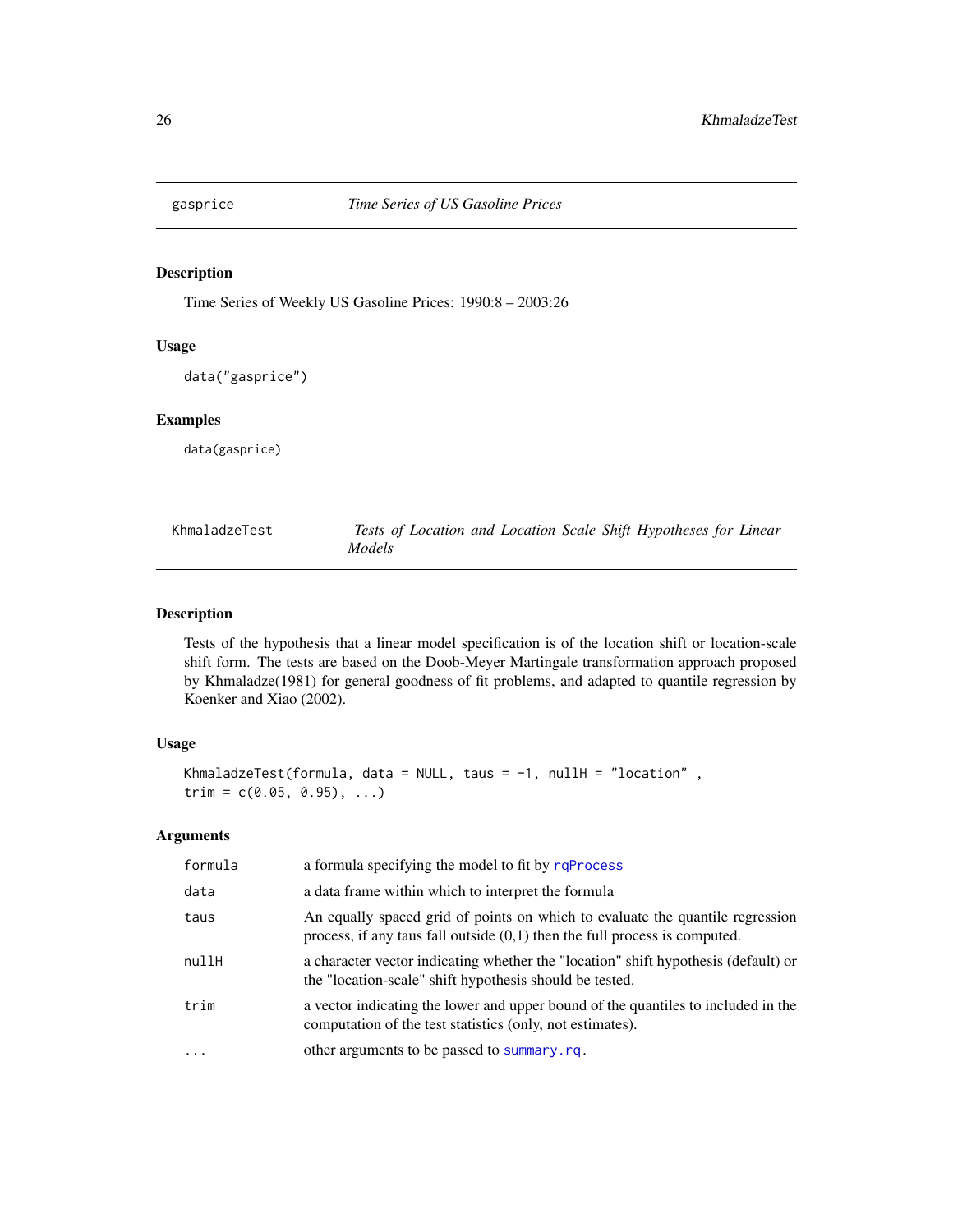#### <span id="page-26-0"></span>kuantile 27

## Value

an object of class KhmaladzeTest is returned containing:

| nullH | The form of the null hypothesis.                                                                             |
|-------|--------------------------------------------------------------------------------------------------------------|
| Тn    | Joint test statistic of the hypothesis that all the slope parameters of the model<br>satisfy the hypothesis. |
| THn   | Vector of test statistics testing whether individual slope parameters satisfy the<br>null hypothesis.        |

# References

Khmaladze, E. (1981) "Martingale Approach in the Theory of Goodness-of-fit Tests," *Theory of Prob. and its Apps*, 26, 240–257.

Koenker, Roger and Zhijie Xiao (2002), "Inference on the Quantile Regression Process", *Econometrica*, 81, 1583–1612. [http://www.econ.uiuc.edu/~roger/research/inference/inference.](http://www.econ.uiuc.edu/~roger/research/inference/inference.html) [html](http://www.econ.uiuc.edu/~roger/research/inference/inference.html)

## Examples

```
data(barro)
KhmaladzeTest( y.net ~ lgdp2 + fse2 + gedy2 + Iy2 + gcony2,
data = barro, taus = seq(.05, .95, by = .01))
```
kuantile *Quicker Sample Quantiles*

## Description

The function 'kuantile' computes sample quantiles corresponding to the specified probabilities. The intent is to mimic the generic (base) function 'quantile' but using a variant of the Floyd and Rivest (1975) algorithm which is somewhat quicker, especially for large sample sizes.

#### Usage

```
kuantile(x, probs = seq(0, 1, .25), na.rm = FALSE, names = TRUE, type = 7, ...)
```

| $\mathsf{x}$ | numeric vector whose sample quantiles are wanted.                                                      |
|--------------|--------------------------------------------------------------------------------------------------------|
| probs        | numeric vector of probabilities with values in [0,1].                                                  |
| type         | an integer between 1 and 9 selecting one of the nine quantile algorithms detailed<br>below to be used. |
| na.rm        | logical: if true, any 'NA' and 'NaN''s are removed from 'x' before the quantiles<br>are computed.      |
| names        | logical: if true, the result has a 'names' attribute.                                                  |
|              | further arguments passed to or from other methods.                                                     |
|              |                                                                                                        |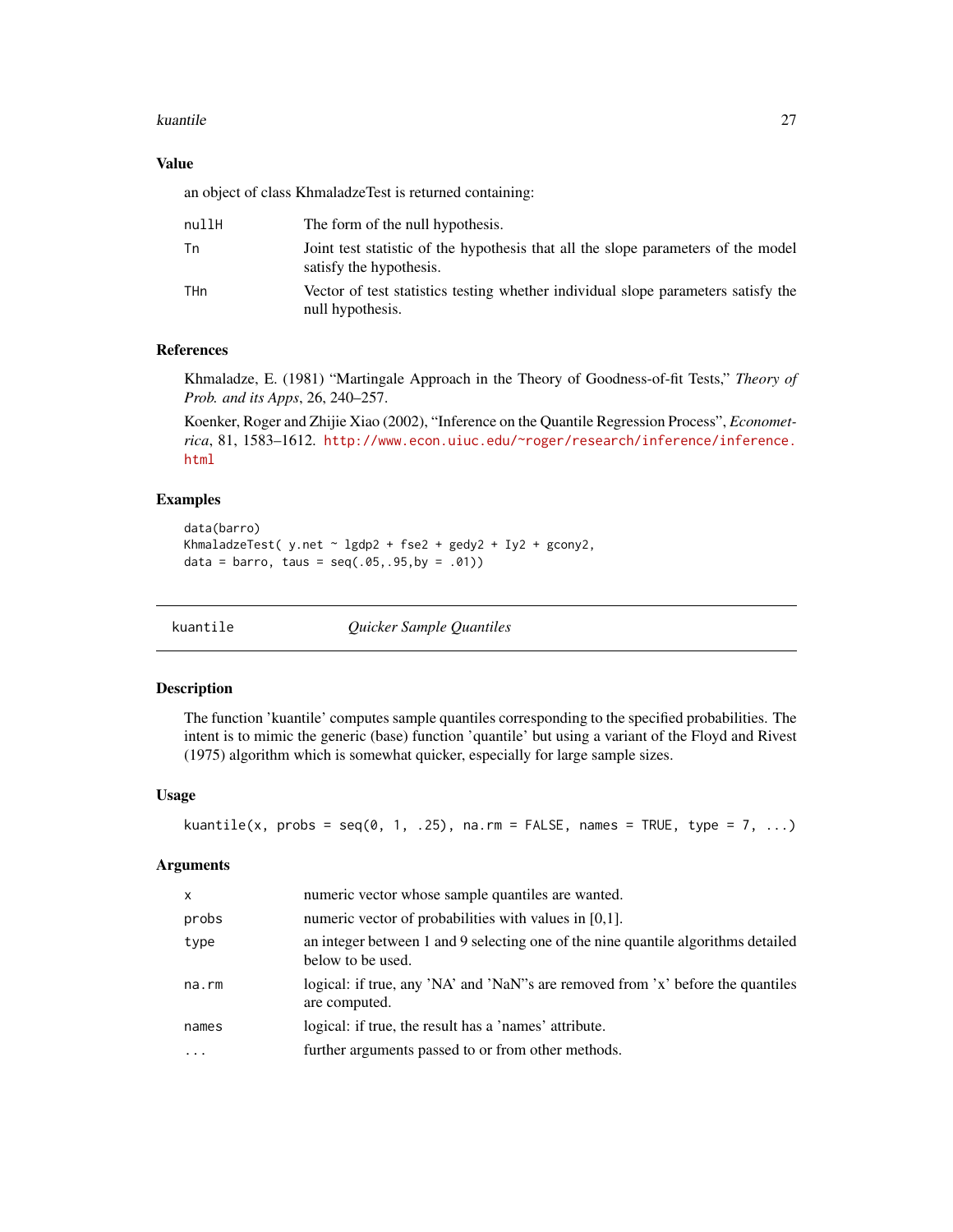#### Details

A vector of length 'length(p)' is returned. See the documentation for 'quantile' for further details on the types. The algorithm was written by K.C. Kiwiel. It is a modified version of the (algol 68) SELECT procedure of Floyd and Rivest (1975), incorporating modifications of Brown(1976). The algorithm has linear growth in the number of comparisons required as sample size grows. For the median, average case behavior requires  $1.5n + O((nlog n)^{1/2})$  comparisons. See Kiwiel (2005) and Knuth (1998) for further details. When the number of required elements of p is large, it may be preferable to revert to a full sort.

#### Value

A vector of quantiles of the same length as the vector p.

## Author(s)

K.C. Kiwiel, R interface: Roger Koenker

#### References

R.W. Floyd and R.L. Rivest: "Algorithm 489: The Algorithm SELECT—for Finding the \$i\$th Smallest of \$n\$ Elements", Comm. ACM 18, 3 (1975) 173,

T. Brown: "Remark on Algorithm 489", ACM Trans. Math. Software 3, 2 (1976), 301-304.

K.C. Kiwiel: On Floyd and Rivest's SELECT Algorithm, Theoretical Computer Sci. 347 (2005) 214-238.

D. Knuth, The Art of Computer Programming, Volume 3, Sorting and Searching, 2nd Ed., (1998), Addison-Wesley.

#### See Also

## [quantile](#page-0-0)

## Examples

kuantile(x <- rnorm(1001))# Extremes & Quartiles by default

```
### Compare different types
p \leftarrow c(0.1, 0.5, 1, 2, 5, 10, 50)/100res <- matrix(as.numeric(NA), 9, 7)
for(type in 1:9) res[type, ] \leftarrow y \leftarrow kuantile(x, p, type=type)
dimnames(res) <- list(1:9, names(y))
ktiles <- res
```

```
### Compare different types
p \leftarrow c(0.1, 0.5, 1, 2, 5, 10, 50) / 100res <- matrix(as.numeric(NA), 9, 7)
for(type in 1:9) res[type, ] <- y <- quantile(x, p, type=type)
dimnames(res) <- list(1:9, names(y))
qtiles <- res
```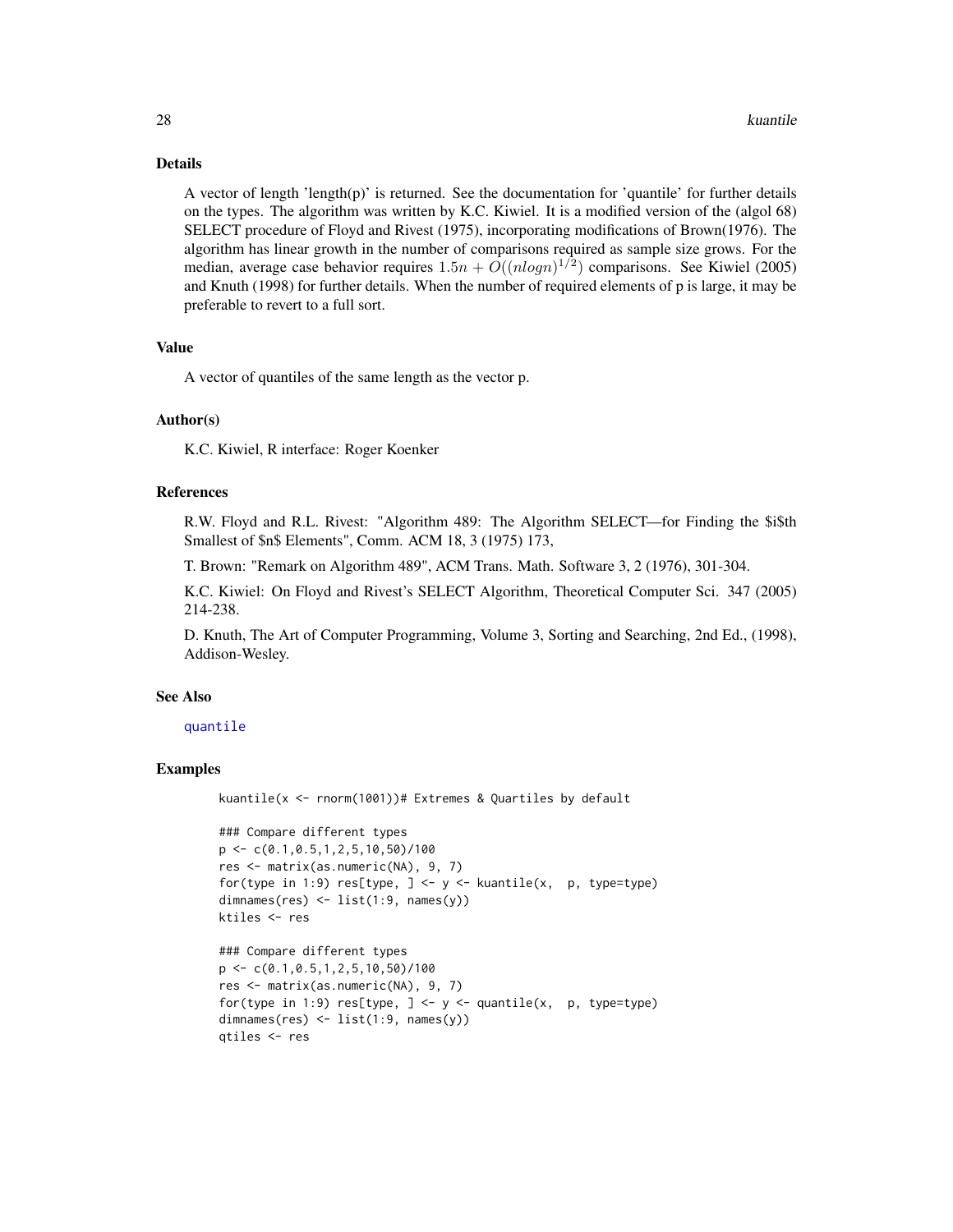<span id="page-28-0"></span>latex 29

```
max(abs(ktiles - qtiles))
```
# latex *Make a latex version of an R object*

# Description

Generic function for converting an R object into a latex file.

#### Usage

 $\text{latex}(x, \ldots)$ 

# Arguments

| x        | x is an R object   |
|----------|--------------------|
| $\cdots$ | optional arguments |

## See Also

[latex.table](#page-29-1), [latex.summary.rqs](#page-28-1)

<span id="page-28-1"></span>latex.summary.rqs *Make a latex table from a table of rq results*

# Description

Produces a file with latex commands for a table of rq results.

## Usage

```
## S3 method for class 'summary.rqs'
lates(x, transpose = FALSE, caption = "caption goes here."digits = 3, file = as.character(substitute(x)), \dots)
```

| x         | x is an object of class summary.rgs                                            |
|-----------|--------------------------------------------------------------------------------|
| transpose | if TRUE transpose table so that rows are quantiles and columns are covariates. |
| caption   | caption for the table                                                          |
| digits    | decimal precision of table entries.                                            |
| file      | name of file                                                                   |
| $\cdots$  | optional arguments for latex.table                                             |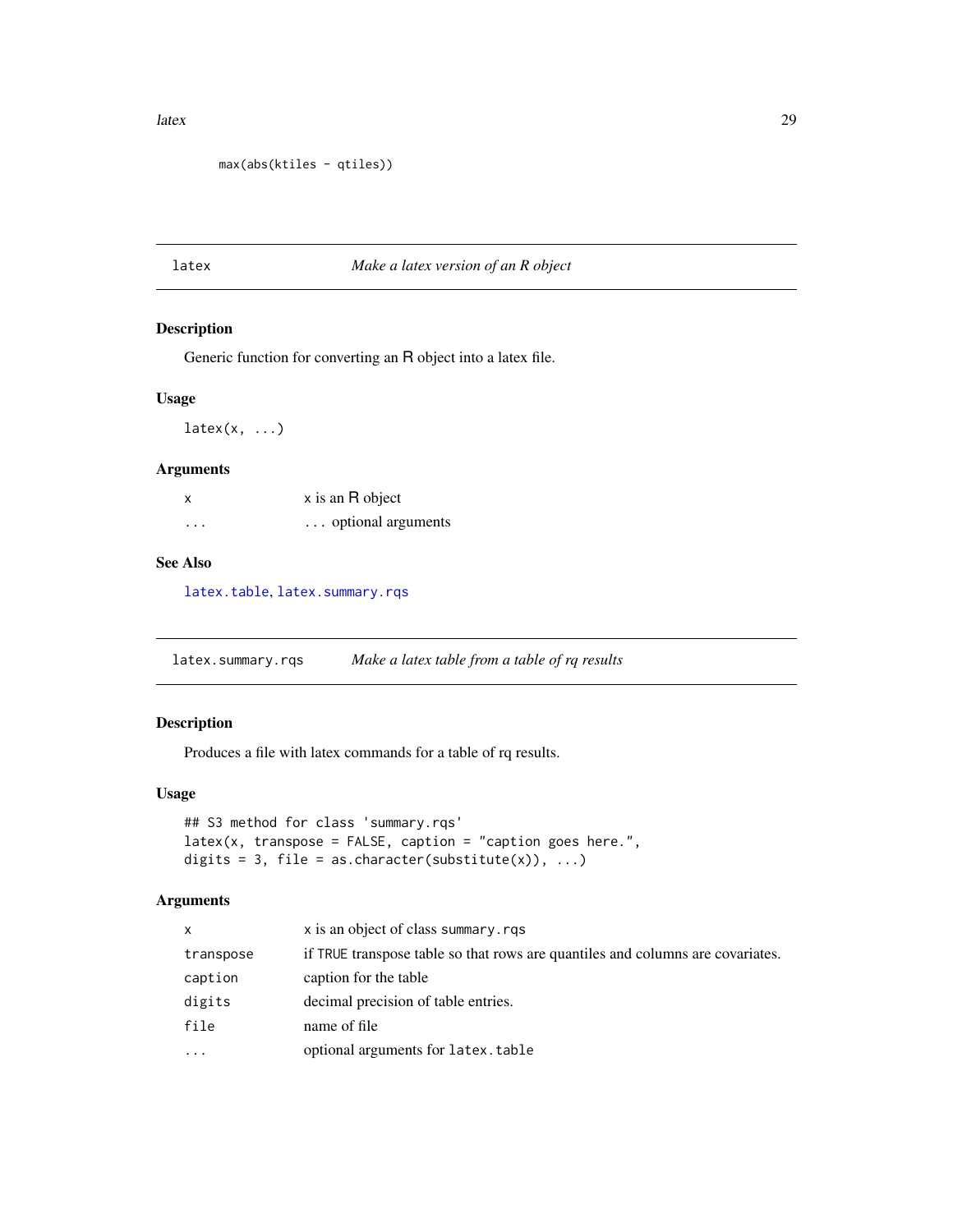# <span id="page-29-0"></span>Details

Calls latex.table.

# Value

Returns invisibly after writing the file.

## Author(s)

R. Koenker

# See Also

[summary.rqs](#page-87-2), [latex.table](#page-29-1)

#### <span id="page-29-1"></span>latex.table *Writes a latex formatted table to a file*

#### Description

Automatically generates a latex formatted table from the matrix x Controls rounding, alignment, etc, etc

#### Usage

```
## S3 method for class 'table'
latex(x, file=as.character(substitute(x)),
rowlabel=file, rowlabel.just="l", cgroup, n.cgroup, rgroup, n.rgroup=NULL,
digits, dec, rdec, cdec, append=FALSE, dcolumn=FALSE, cdot=FALSE,
longtable=FALSE, table.env=TRUE, lines.page=40, caption, caption.lot,
label=file, double.slash=FALSE,...)
```

| X             | A matrix x with dimnames                                                                                                                                                                                                 |
|---------------|--------------------------------------------------------------------------------------------------------------------------------------------------------------------------------------------------------------------------|
| file          | Name of output file (tex will be added)                                                                                                                                                                                  |
| rowlabel      | If 'x' has row dimnames, rowlabel is a character string containing the column<br>heading for the row dimnames. The default is the name of the argument for x.                                                            |
| rowlabel.just | If 'x' has row dimnames, specifies the justification for printing them. Possi-<br>ble values are '"l", "r", "c"'. The heading ('rowlabel') itself is left justified if<br>'rowlabel.just="1"', otherwise it is centered. |
| cgroup        | a vector of character strings defining major column headings. The default is to<br>have none.                                                                                                                            |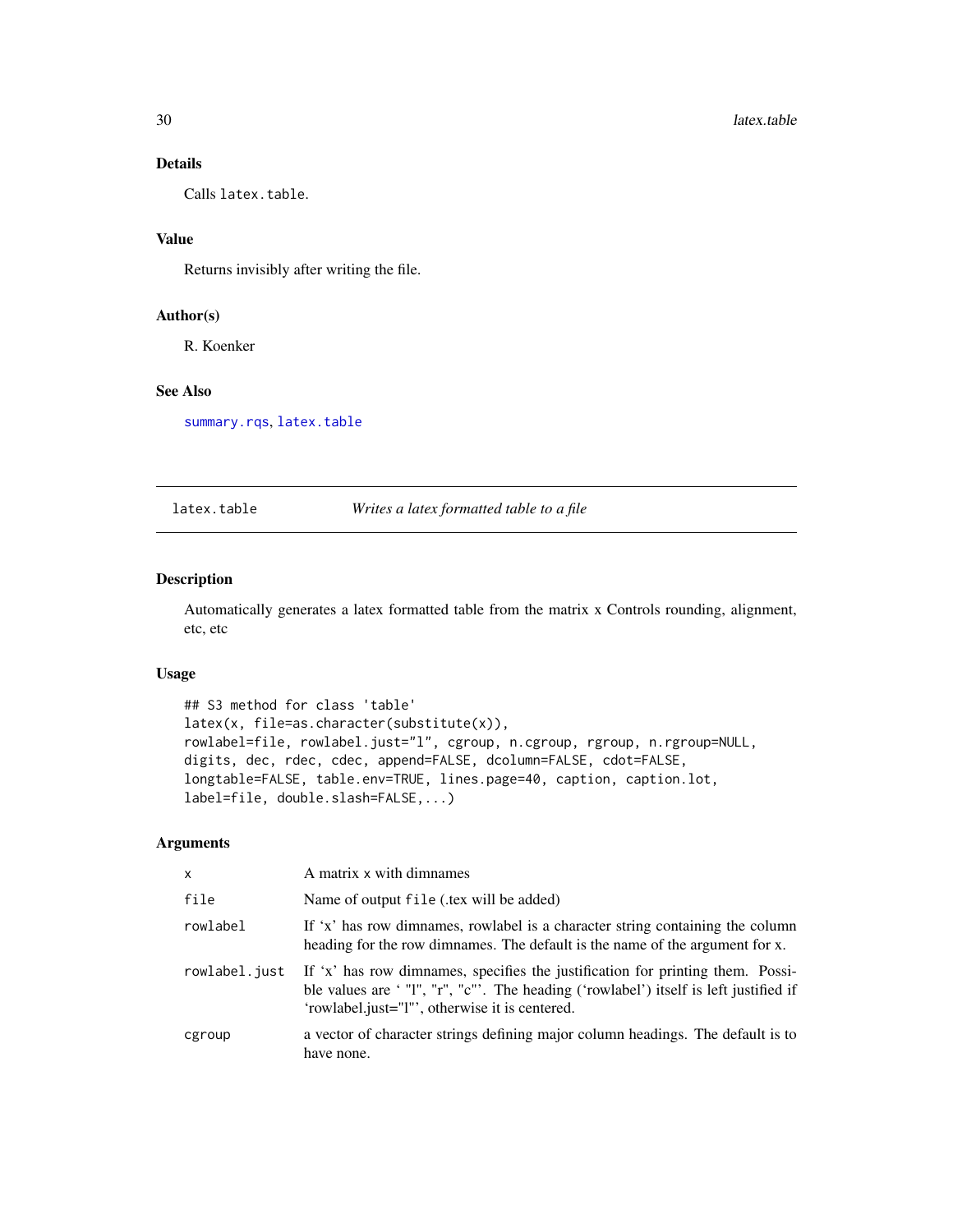| n.cgroup    | a vector containing the number of columns for which each element in cgroup is a<br>heading. For example, specify 'cgroup=c("Major 1","Major 2")', 'n.cgroup=c(3,3)'<br>if "Major 1" is to span columns 1-3 and "Major 2" is to span columns 4-6.<br>'rowlabel' does not count in the column numbers. You can omit 'n.cgroup' if all<br>groups have the same number of columns.                                                                                                                                                      |
|-------------|-------------------------------------------------------------------------------------------------------------------------------------------------------------------------------------------------------------------------------------------------------------------------------------------------------------------------------------------------------------------------------------------------------------------------------------------------------------------------------------------------------------------------------------|
| rgroup      | a vector of character strings containing headings for row groups. 'n.rgroup' must<br>be present when 'rgroup' is given. The first 'n.rgroup[1]' rows are sectioned off<br>and 'rgroup[1]' is used as a bold heading for them. The usual row dimnames<br>(which must be present if 'rgroup' is) are indented. The next 'n.rgroup[2]' rows<br>are treated likewise, etc.                                                                                                                                                              |
| n.rgroup    | integer vector giving the number of rows in each grouping. If 'rgroup' is not<br>specified, 'n.rgroup' is just used to divide off blocks of rows by horizontal lines.<br>If 'rgroup' is given but 'n.rgroup' is omitted, 'n.rgroup' will default so that each<br>row group contains the same number of rows.                                                                                                                                                                                                                        |
| digits      | causes all values in the table to be formatted to 'digits' significant digits. 'dec'<br>is usually preferred.                                                                                                                                                                                                                                                                                                                                                                                                                       |
| dec         | If 'dec' is a scalar, all elements of the matrix will be rounded to 'dec' decimal<br>places to the right of the decimal. 'dec' can also be a matrix whose elements<br>correspond to 'x', for customized rounding of each element.                                                                                                                                                                                                                                                                                                   |
| rdec        | a vector specifying the number of decimal places to the right for each row ('cdec'<br>is more commonly used than 'rdec')                                                                                                                                                                                                                                                                                                                                                                                                            |
| cdec        | a vector specifying the number of decimal places for each column                                                                                                                                                                                                                                                                                                                                                                                                                                                                    |
| append      | defaults to 'F'. Set to 'T' to append output to an existing file.                                                                                                                                                                                                                                                                                                                                                                                                                                                                   |
| dcolumn     | Set to 'T' to use David Carlisles 'dcolumn' style for decimal alignment. Default<br>is 'F', which aligns columns of numbers by changing leading blanks to "~",<br>the LaTeX space-holder. You will probably want to use 'dcolumn' if you use<br>'rdec', as a column may then contain varying number of places to the right<br>of the decimal. 'dcolumn' can line up all such numbers on the decimal point,<br>with integer values right-justified at the decimal point location of numbers that<br>actually contain decimal places. |
| cdot        | Set to 'T' to use centered dots rather than ordinary periods in numbers.                                                                                                                                                                                                                                                                                                                                                                                                                                                            |
| longtable   | Set to 'T' to use David Carlisles LaTeX 'longtable' style, allowing long tables<br>to be split over multiple pages with headers repeated on each page.                                                                                                                                                                                                                                                                                                                                                                              |
| table.env   | Set 'table.env=FALSE' to suppress enclosing the table in a LaTeX 'table' envi-<br>ronment. 'table.env' only applies when 'longtable=FALSE'. You may not spec-<br>ify a 'caption' if 'table.env=FALSE'.                                                                                                                                                                                                                                                                                                                              |
| lines.page  | Applies if 'longtable=TRUE'. No more than 'lines.page' lines in the body of a<br>table will be placed on a single page. Page breaks will only occur at 'rgroup'<br>boundaries.                                                                                                                                                                                                                                                                                                                                                      |
| caption     | a text string to use as a caption to print at the top of the first page of the table.<br>Default is no caption.                                                                                                                                                                                                                                                                                                                                                                                                                     |
| caption.lot | a text string representing a short caption to be used in the "List of Tables". By<br>default, LaTeX will use 'caption'.                                                                                                                                                                                                                                                                                                                                                                                                             |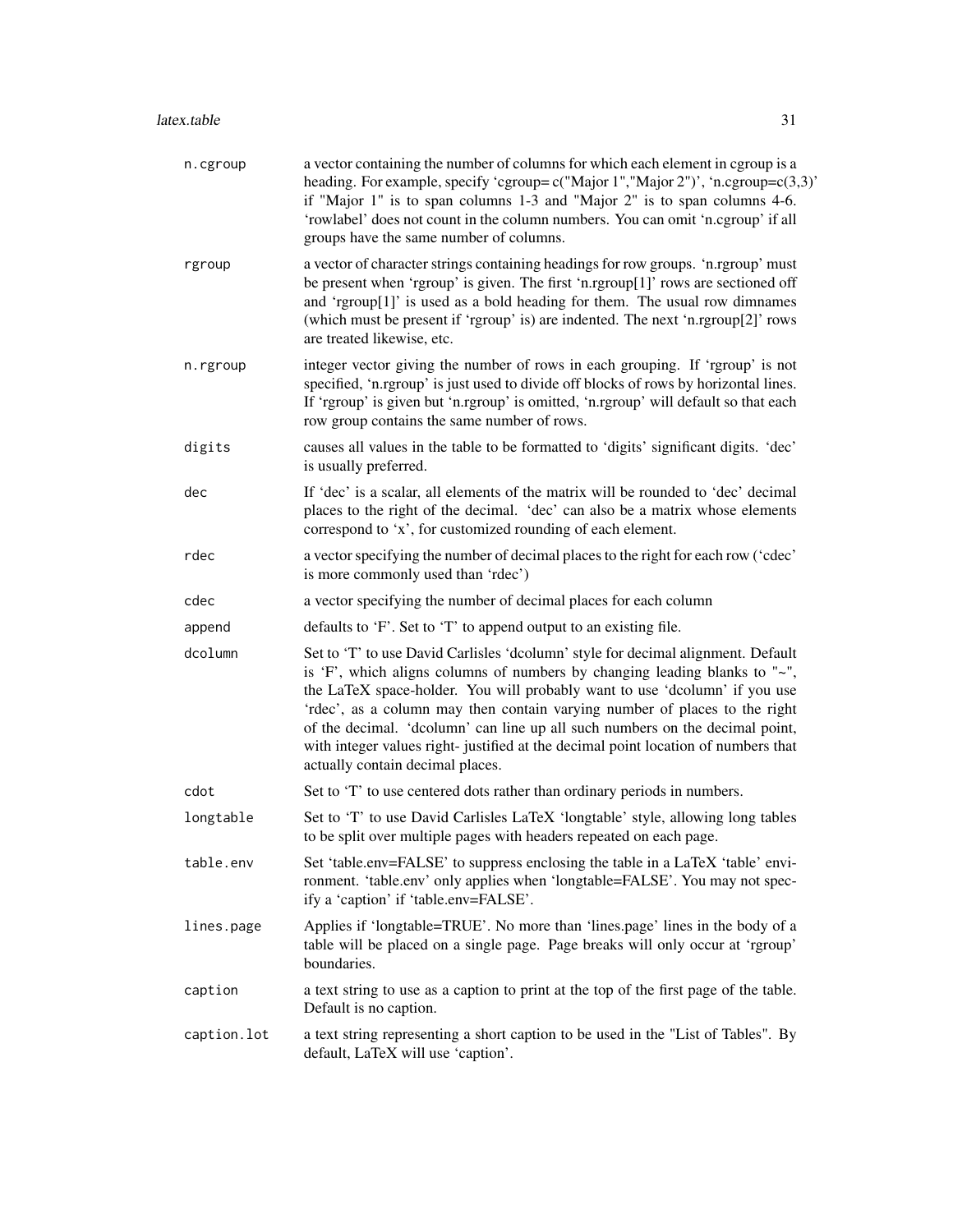<span id="page-31-0"></span>

| label        | a text string representing a symbolic label for the table for referencing with                                                             |
|--------------|--------------------------------------------------------------------------------------------------------------------------------------------|
|              | the LaTex '\ref{label}' command. The default is 'file'. 'label' is only used if                                                            |
|              | 'caption' is given.                                                                                                                        |
| double.slash | set to 'T' to output '\' as '\\' in LaTeX commands. Useful when you are reading<br>the output file back into an S vector for later output. |
| .            | other optional arguments                                                                                                                   |

## Value

returns invisibly

# Author(s)

Roger Koenker

# References

Minor modification of Frank Harrell's Splus code

lm.fit.recursive *Recursive Least Squares*

# Description

This function fits a linear model by recursive least squares. It is a utility routine for the [khmaladzize](#page-25-2) function of the quantile regression package.

# Usage

```
lm.fit.recursive(X, y, int=TRUE)
```
# Arguments

| X        | Design Matrix                      |
|----------|------------------------------------|
| <b>V</b> | Response Variable                  |
| int      | if TRUE then append intercept to X |

# Value

return p by n matrix of fitted parameters, where p. The ith column gives the solution up to "time" i.

# Author(s)

R. Koenker

# References

A. Harvey, (1993) Time Series Models, MIT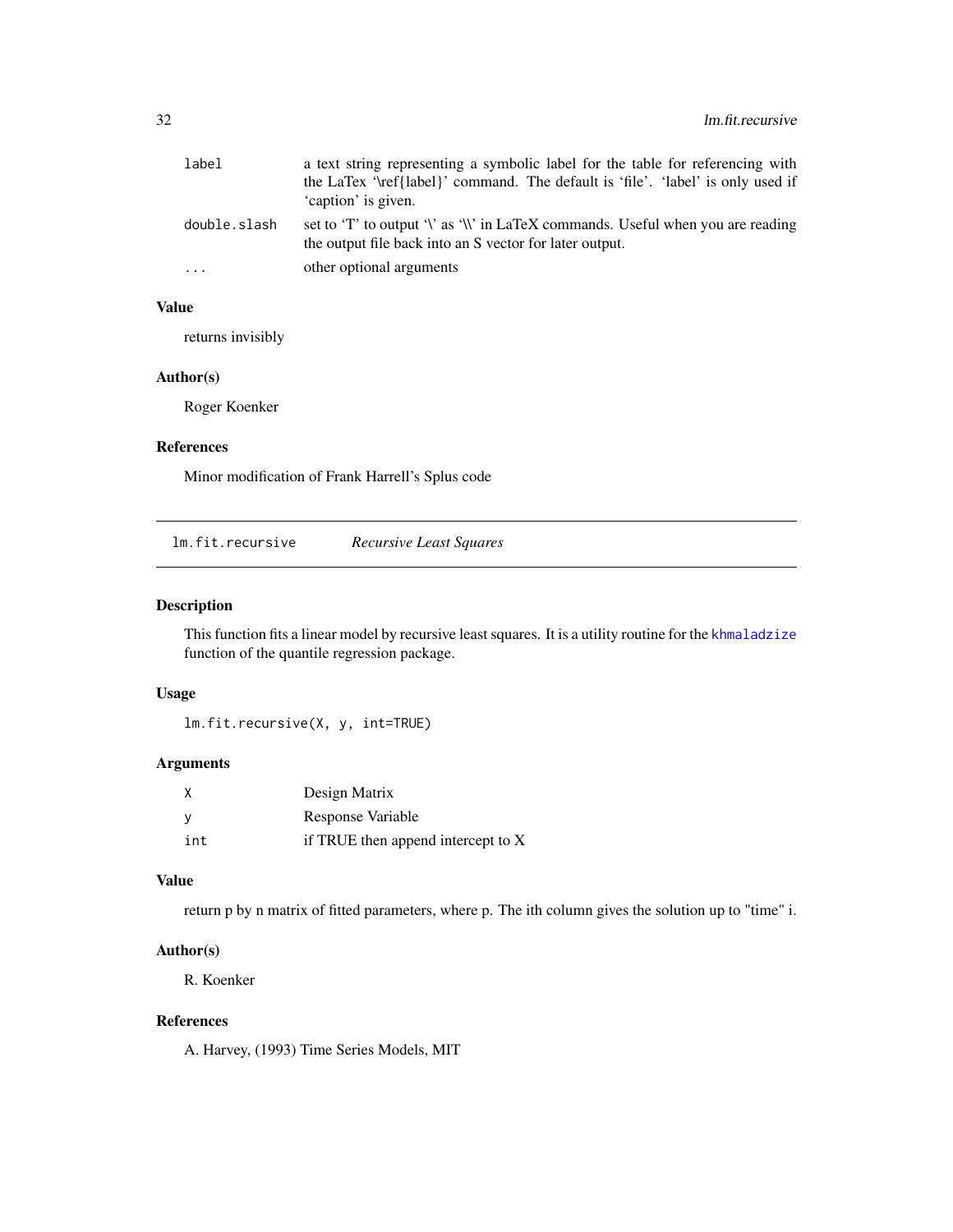# <span id="page-32-0"></span>lprq 33

# See Also

khmaladzize

# lprq *locally polynomial quantile regression*

# Description

This is a toy function to illustrate how to do locally polynomial quantile regression univariate smoothing.

## Usage

 $lprq(x, y, h, tau = .5, m = 50)$ 

# Arguments

| X   | The conditioning covariate                                    |
|-----|---------------------------------------------------------------|
| У   | The response variable                                         |
| h   | The bandwidth parameter                                       |
| tau | The quantile to be estimated                                  |
| m   | The number of points at which the function is to be estimated |

# Details

The function obviously only does locally linear fitting but can be easily adapted to locally polynomial fitting of higher order. The author doesn't really approve of this sort of smoothing, being more of a spline person, so the code is left is its (almost) most trivial form.

## Value

The function compute a locally weighted linear quantile regression fit at each of the m design points, and returns:

| xх  | The design points at which the evaluation occurs           |
|-----|------------------------------------------------------------|
| fv  | The estimated function values at these design points       |
| dev | The estimated first derivative values at the design points |

# Note

One can also consider using B-spline expansions see bs.

# Author(s)

R. Koenker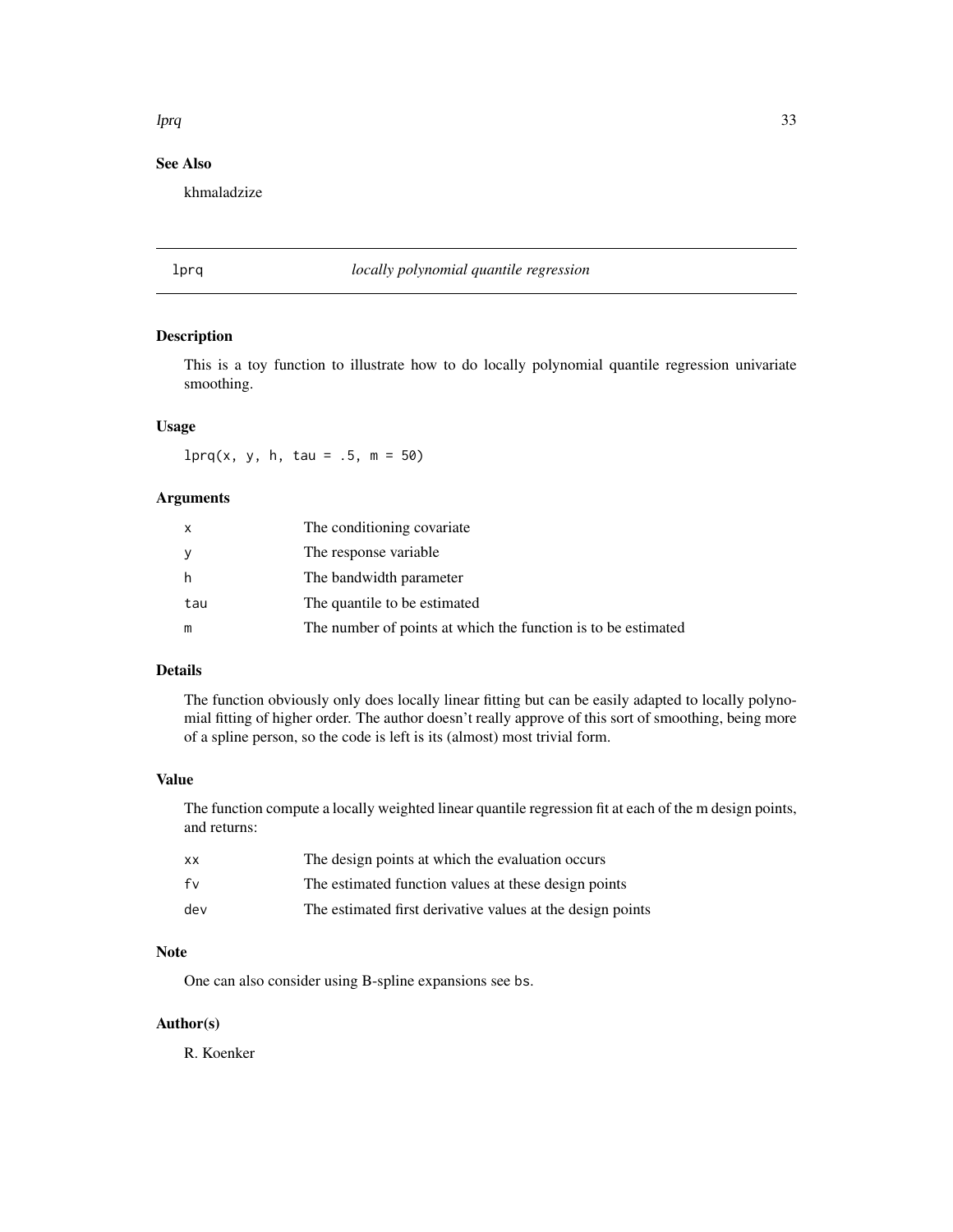#### 34 Mammals

#### References

Koenker, R. (2004) Quantile Regression

## See Also

rqss for a general approach to oonparametric QR fitting.

## Examples

```
require(MASS)
data(mcycle)
attach(mcycle)
plot(times,accel,xlab = "milliseconds", ylab = "acceleration (in g)")
hs \leq c(1, 2, 3, 4)for(i in hs){
        h = h s[i]fit <- lprq(times,accel,h=h,tau=.5)
        lines(fit$xx,fit$fv,lty=i)
        }
legend(50,-70,c("h=1","h=2","h=3","h=4"),lty=1:length(hs))
```
Mammals *Garland(1983) Data on Running Speed of Mammals*

#### **Description**

Observations on the maximal running speed of mammal species and their body mass.

#### Usage

data(Mammals)

#### Format

A data frame with 107 observations on the following 4 variables.

weight Body mass in Kg for "typical adult sizes"

speed Maximal running speed (fastest sprint velocity on record)

hoppers logical variable indicating animals that ambulate by hopping, e.g. kangaroos

specials logical variable indicating special animals with "lifestyles in which speed does not figure as an important factor": Hippopotamus, raccoon (Procyon), badger (Meles), coati (Nasua), skunk (Mephitis), man (Homo), porcupine (Erithizon), oppossum (didelphis), and sloth (Bradypus)

#### Details

Used by Chappell (1989) and Koenker, Ng and Portnoy (1994) to illustrate the fitting of piecewise linear curves.

<span id="page-33-0"></span>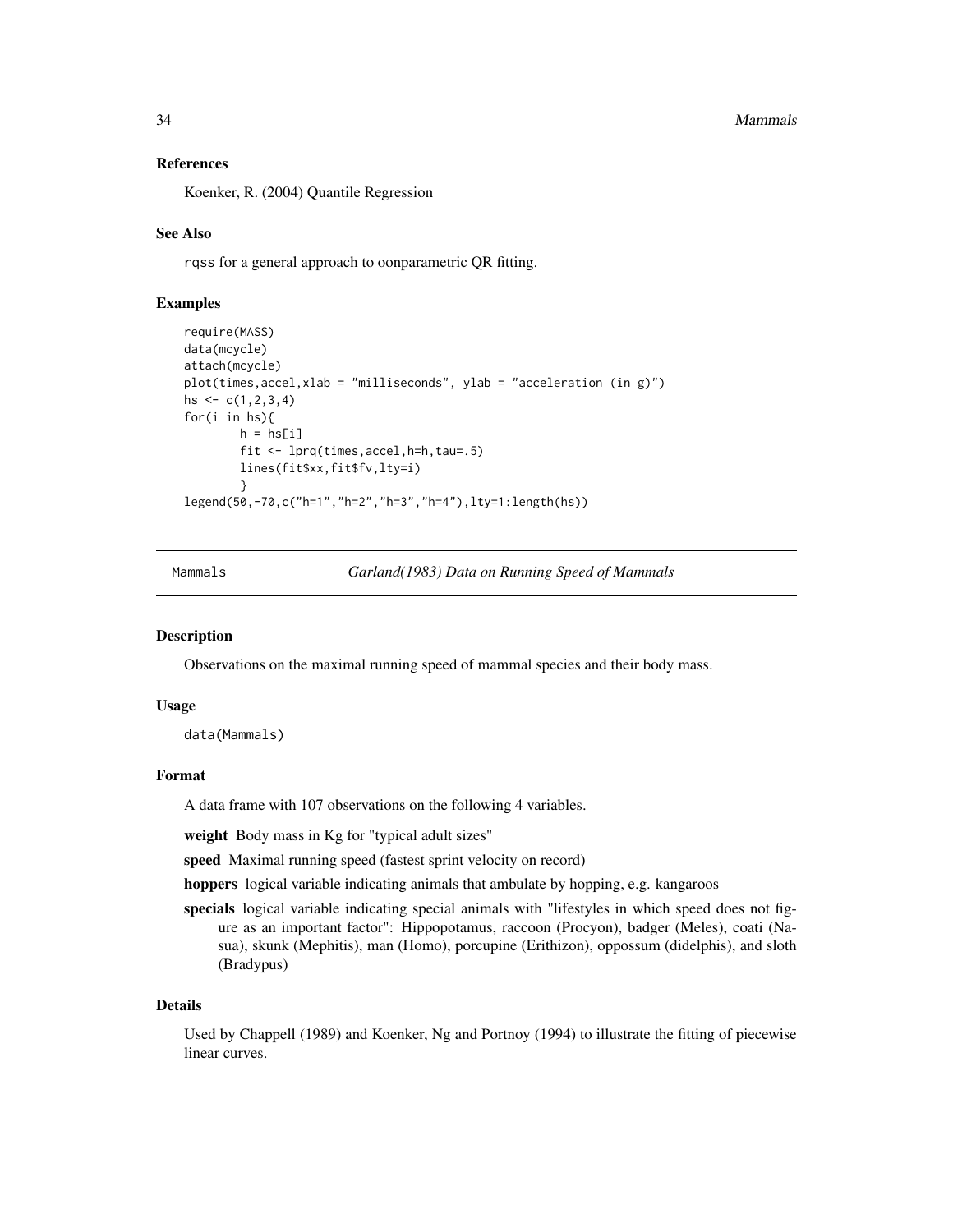#### <span id="page-34-0"></span>nlrq 35

## Source

Garland, T. (1983) The relation between maximal running speed and body mass in terrestrial mammals, *J. Zoology*, 199, 1557-1570.

#### References

Koenker, R., P. Ng and S. Portnoy, (1994) Quantile Smoothing Splines" *Biometrika*, 81, 673-680.

Chappell, R. (1989) Fitting Bent Lines to Data, with Applications ot Allometry, *J. Theo. Biology*, 138, 235-256.

#### See Also

[rqss](#page-78-1)

#### Examples

```
data(Mammals)
attach(Mammals)
x <- log(weight)
y <- log(speed)
plot(x,y, xlab="Weight in log(Kg)", ylab="Speed in log(Km/hour)",type="n")
points(x[hoppers],y[hoppers],pch = "h", col="red")points(x[specials],y[specials],pch = "s", col="blue")
others <- (!hoppers & !specials)
points(x[others],y[others], col="black",cex = .75)
fit \leq rqss(y \sim qss(x, lambda = 1), tau = .9)
plot(fit)
```
nlrq *Function to compute nonlinear quantile regression estimates*

## Description

This function implements an R version of an interior point method for computing the solution to quantile regression problems which are nonlinear in the parameters. The algorithm is based on interior point ideas described in Koenker and Park (1994).

## Usage

```
nlrq(formula, data=parent.frame(), start, tau=0.5,
control, trace=FALSE,method="L-BFGS-B")
## S3 method for class 'nlrq'
summary(object, ...)
## S3 method for class 'summary.nlrq'
print(x, digits = max(5, .0ptions$ digits - 2), ...)
```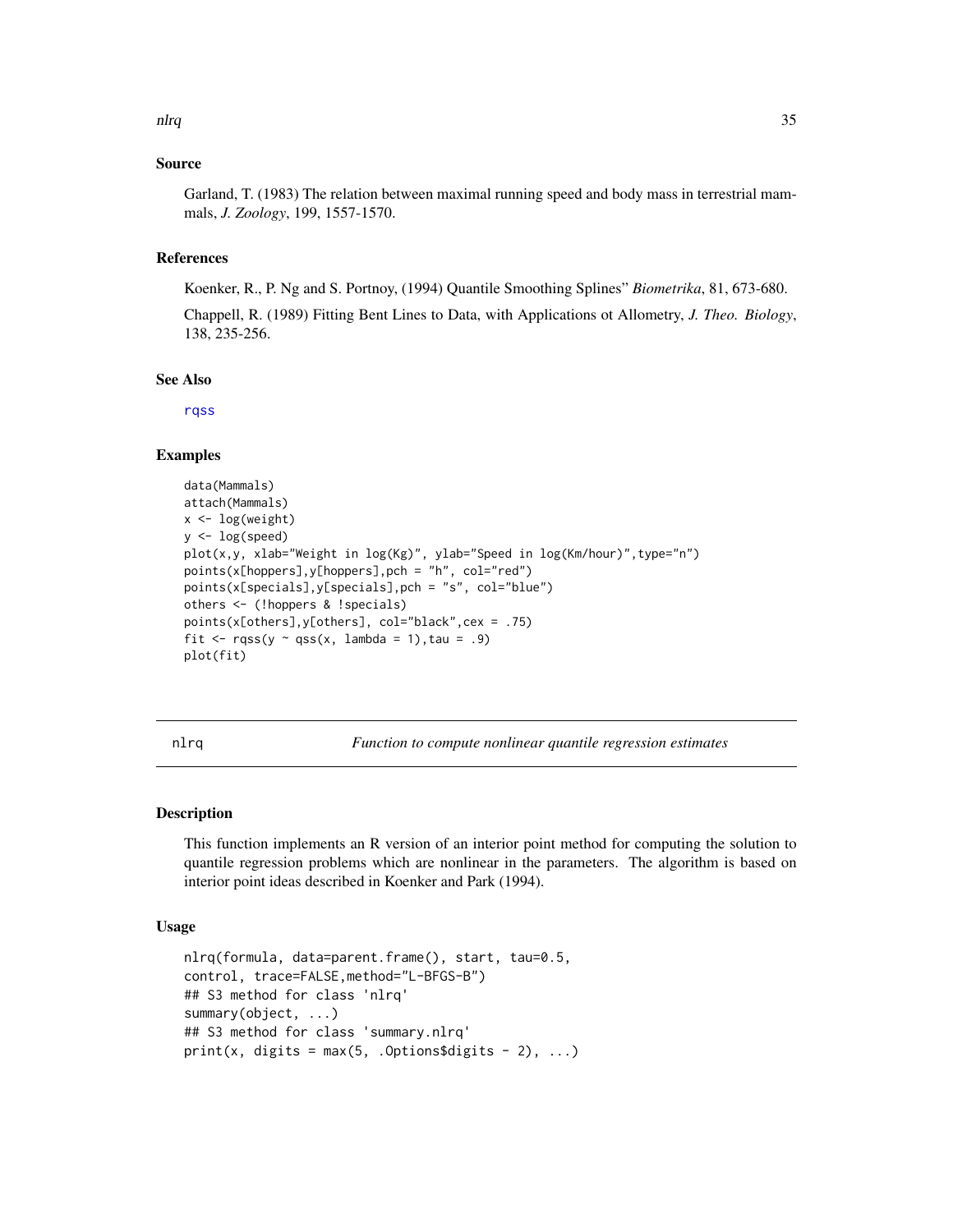#### Arguments

| formula  | formula for model in nls format; accept self-starting models                                                                                                                                                                                                                                                                                                                                             |
|----------|----------------------------------------------------------------------------------------------------------------------------------------------------------------------------------------------------------------------------------------------------------------------------------------------------------------------------------------------------------------------------------------------------------|
| data     | an optional data frame in which to evaluate the variables in 'formula'                                                                                                                                                                                                                                                                                                                                   |
| start    | a named list or named numeric vector of starting estimates                                                                                                                                                                                                                                                                                                                                               |
| tau      | a vector of quantiles to be estimated                                                                                                                                                                                                                                                                                                                                                                    |
| control  | an optional list of control settings. See 'nlrq.control' for the names of the set-<br>table control values and their effect.                                                                                                                                                                                                                                                                             |
| trace    | logical value indicating if a trace of the iteration progress should be printed.<br>Default is 'FALSE'. If 'TRUE' intermediary results are printed at the end of<br>each iteration.                                                                                                                                                                                                                      |
| method   | method passed to optim for line search, default is "L-BFGS-B" but for some<br>problems "BFGS" may be preferable. See optim for further details. Note that<br>the algorithm wants to pass upper and lower bounds for the line search to optim,<br>which is fine for the L-BFGS-B method. Use of other methods will produce<br>warnings about these arguments – so users should proceed at their own risk. |
| object   | an object of class nlrq needing summary.                                                                                                                                                                                                                                                                                                                                                                 |
| $\times$ | an object of class summary.nlrq needing printing.                                                                                                                                                                                                                                                                                                                                                        |
| digits   | Significant digits reported in the printed table.                                                                                                                                                                                                                                                                                                                                                        |
| .        | Optional arguments passed to printing function.                                                                                                                                                                                                                                                                                                                                                          |

## Details

An 'nlrq' object is a type of fitted model object. It has methods for the generic functions 'coef' (parameters estimation at best solution), 'formula' (model used), 'deviance' (value of the objective function at best solution), 'print', 'summary', 'fitted' (vector of fitted variable according to the model), 'predict' (vector of data points predicted by the model, using a different matrix for the independent variables) and also for the function 'tau' (quantile used for fitting the model, as the tau argument of the function). Further help is also available for the method 'residuals'. The summary method for nlrq uses a bootstrap approach based on the final linearization of the model evaluated at the estimated parameters.

#### Value

A list consisting of:

| m    | an 'nlrqModel' object similar to an 'nlsModel' in package nls                                                                                 |
|------|-----------------------------------------------------------------------------------------------------------------------------------------------|
| data | the expression that was passed to 'nlrq' as the data argument. The actual data<br>values are present in the environment of the 'm' component. |

# Author(s)

Based on S code by Roger Koenker modified for R and to accept models as specified by nls by Philippe Grosjean.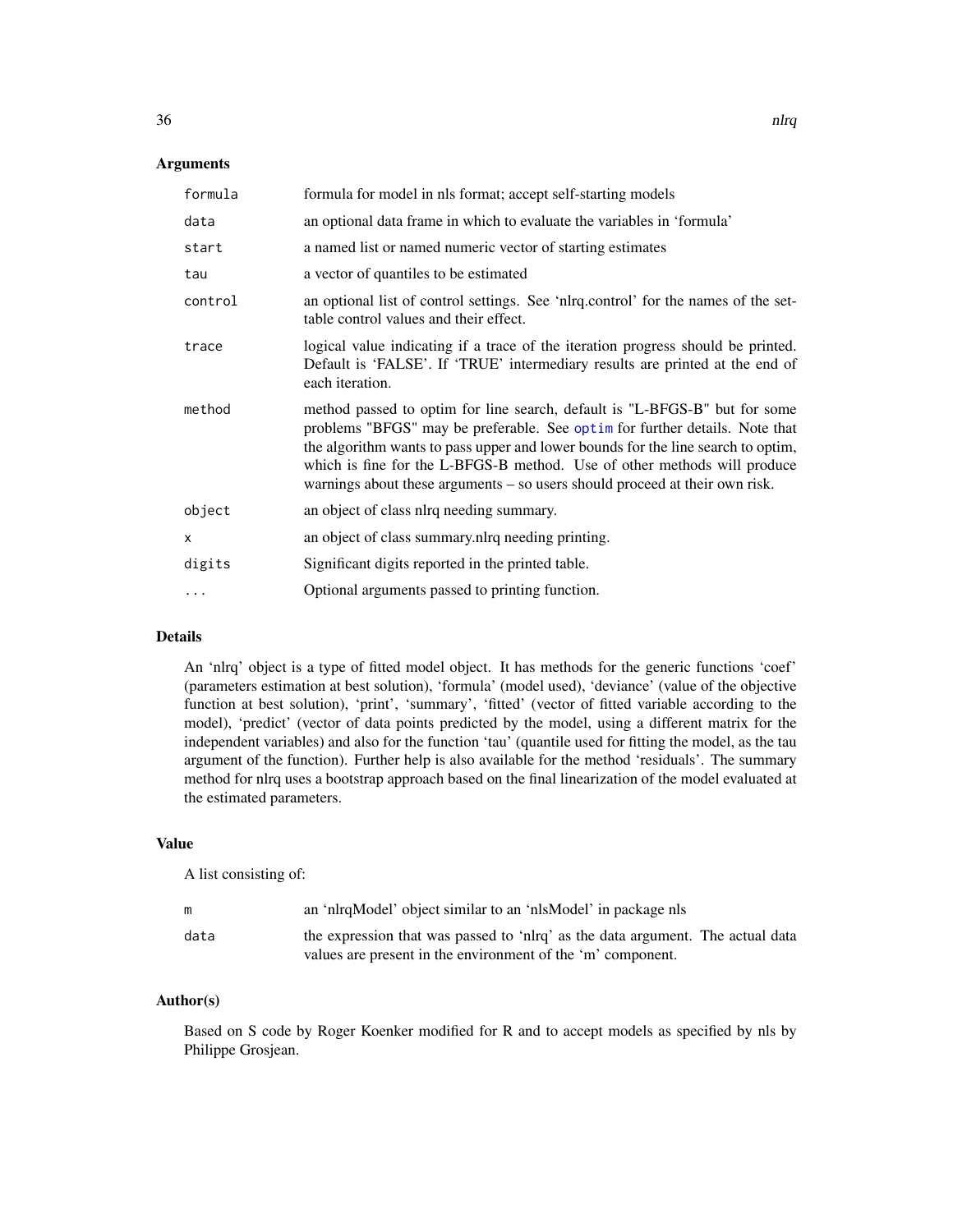## nlrq.control 37

#### References

Koenker, R. and Park, B.J. (1994). An Interior Point Algorithm for Nonlinear Quantile Regression, Journal of Econometrics, 71(1-2): 265-283.

# See Also

[nlrq.control](#page-36-0) , [residuals.nlrq](#page-57-0)

#### Examples

```
# build artificial data with multiplicative error
Dat <- NULL; Dat$x <- rep(1:25, 20)
set.seed(1)
Dat$y <- SSlogis(Dat$x, 10, 12, 2)*rnorm(500, 1, 0.1)
plot(Dat)
# fit first a nonlinear least-square regression
Dat.nls <- nls(y ~ SSlogis(x, Asym, mid, scal), data=Dat); Dat.nls
lines(1:25, predict(Dat.nls, newdata=list(x=1:25)), col=1)
# then fit the median using nlrq
Dat.nlrq <- nlrq(y ~ SSlogis(x, Asym, mid, scal), data=Dat, tau=0.5, trace=TRUE)
lines(1:25, predict(Dat.nlrq, newdata=list(x=1:25)), col=2)
# the 1st and 3rd quartiles regressions
Dat.nlrq <- nlrq(y ~ SSlogis(x, Asym, mid, scal), data=Dat, tau=0.25, trace=TRUE)
lines(1:25, predict(Dat.nlrq, newdata=list(x=1:25)), col=3)
Dat.nlrq <- nlrq(y ~ SSlogis(x, Asym, mid, scal), data=Dat, tau=0.75, trace=TRUE)
lines(1:25, predict(Dat.nlrq, newdata=list(x=1:25)), col=3)
# and finally "external envelopes" holding 95 percent of the data
Dat.nlrq <- nlrq(y ~ SSlogis(x, Asym, mid, scal), data=Dat, tau=0.025, trace=TRUE)
lines(1:25, predict(Dat.nlrq, newdata=list(x=1:25)), col=4)
Dat.nlrq <- nlrq(y ~ SSlogis(x, Asym, mid, scal), data=Dat, tau=0.975, trace=TRUE)
lines(1:25, predict(Dat.nlrq, newdata=list(x=1:25)), col=4)
leg <- c("least squares","median (0.5)","quartiles (0.25/0.75)",".95 band (0.025/0.975)")
legend(1, 12.5, legend=leg, lty=1, col=1:4)
```
<span id="page-36-0"></span>nlrq.control *Set control parameters for nlrq*

#### **Description**

Set algorithmic parameters for nlrq (nonlinear quantile regression function)

## Usage

```
nlrq.control(maxiter=100, k=2, InitialStepSize = 1, big=1e+20, eps=1e-07, beta=0.97)
```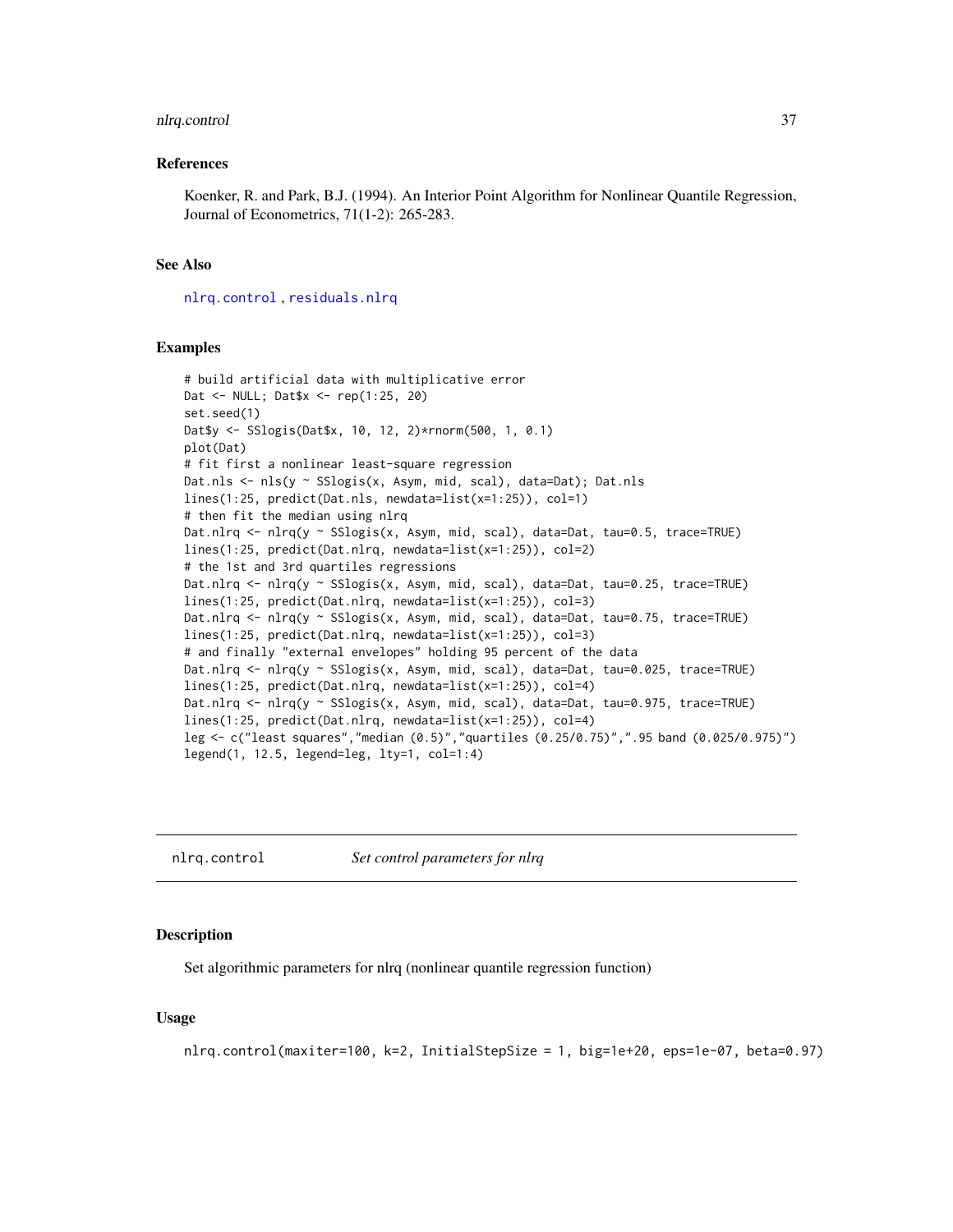#### Arguments

| maxiter         | maximum number of allowed iterations                                                                                                                                                                             |
|-----------------|------------------------------------------------------------------------------------------------------------------------------------------------------------------------------------------------------------------|
| k               | the number of iterations of the Meketon algorithm to be calculated in each step,<br>usually 2 is reasonable, occasionally it may be helpful to set $k=1$                                                         |
| InitialStepSize |                                                                                                                                                                                                                  |
|                 | Starting value in optim to determine the step length of iterations. The default<br>value of 1 is sometimes too optimistic. In such cases, the value 0 forces optim<br>to just barely stick its toe in the water. |
| big             | a large scalar                                                                                                                                                                                                   |
| eps             | tolerance for convergence of the algorithm                                                                                                                                                                       |
| beta            | a shrinkage parameter which controls the recentering process in the interior<br>point algorithm.                                                                                                                 |
| <b>See Also</b> |                                                                                                                                                                                                                  |
| nlrq            |                                                                                                                                                                                                                  |
| Peirce          | C.S. Peirce's Auditory Response Data                                                                                                                                                                             |

#### Description

Data from sequence experiments conducted by C.S. Pierce in 1872 to determine the distribution of response times to an auditory stimulus.

#### Usage

data(Peirce)

## Format

A link{list} of 24 objects each representing one day of the experiment. Each element of the list consists of three components: the date the measurements were made, an x component recording the response time in milliseconds, and an associated y component recording a count of the number of times that the response was recorded to be equal to be equal to the corresponding x entry. There are roughly 500 observations (counts) on each of the 24 days.

#### Details

A detailed description of the experiment can be found in Peirce (1873). A young man of about 18 with no prior experience was employed to respond to a signal "consisting of a sharp sound like a rap, the answer being made upon a telegraph-operator's key nicely adjusted." The response times, made with the aid of a Hipp cronoscope were recorded to the nearest millisecond. The data was analyzed by Peirce who concluded that after the first day, when the the observer was entirely inexperienced, the curves representing the densities of the response times "differed very little from that derived from the theory of least squares," i.e. from the Gaussian density.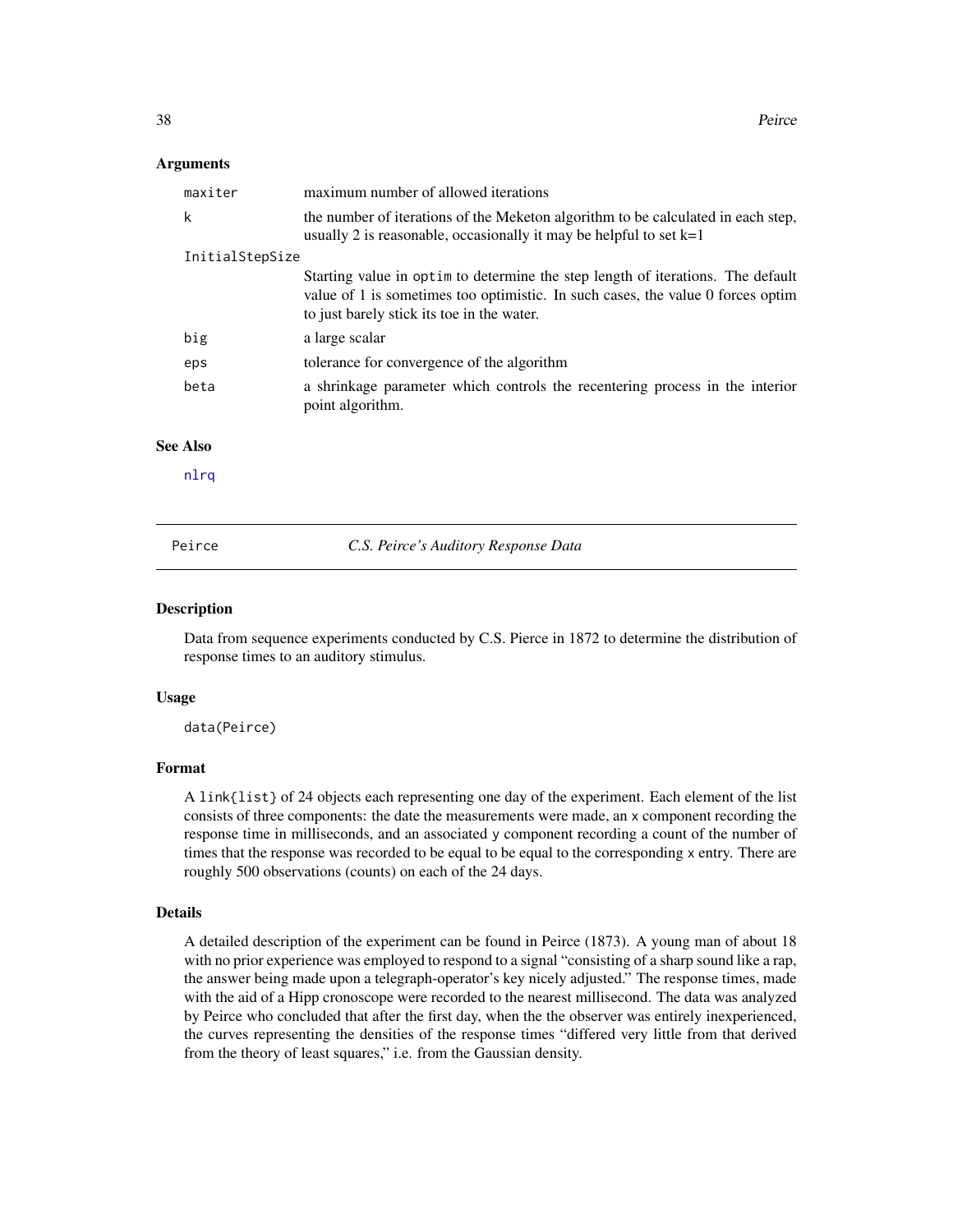#### Peirce 39

The data was subsequently analysed by Samama, in a diploma thesis supervised by Maurice Frechet, who reported briefly the findings in Frechet (1924), and by Wilson and Hilferty (1929). In both instances the reanalysis showed that Laplace's first law of error, the double exponential distribution, was a better representation for the data than was the Gaussian law. Koenker (2009) constains further discussion and an attempt to reproduce the Wilson and Hilferty analysis.

The data is available in two formats: The first in a "raw" form as 24 text files as scanned from the reprinted Peirce source, the second as an R dataset Peirce.rda containing the list. Only the latter is provided here, for the raw data and how to read see the more complete archive at: [http://www.](http://www.econ.uiuc.edu/~roger/research/frechet/frechet.html) [econ.uiuc.edu/~roger/research/frechet/frechet.html](http://www.econ.uiuc.edu/~roger/research/frechet/frechet.html) See the examples section below for some details on provisional attempt to reproduce part of the Wilson and Hilferty analysis. An open question regarding the dataset is: How did Wilson and Hilferty compute standard deviations for the median as they appear in their table? The standard textbook suggestion of Yule (1917) yields far too small a bandwidth. The methods employed in the example section below, which rely on relatively recent proposals, are somewhat closer, but still deviate somewhat from the results reported by Wilson and Hilferty.

#### Source

Peirce, C.~S. (1873): "On the Theory of Errors of Observation," *Report of the Superintendent of the U.S. Coast Survey*, pp. 200–224, Reprinted in *The New Elements of Mathematics*, (1976) collected papers of C.S. Peirce, ed. by C. Eisele, Humanities Press: Atlantic Highlands, N.J., vol. 3, part 1, 639–676.

#### References

Fr\'echet, M. (1924): "Sur la loi des erreurs d'observation," *Matematichiskii Sbornik*, 32, 5–8. Koenker, R. (2009): "The Median is the Message: Wilson and Hilferty's Reanalysis of C.S. Peirce's Experiments on the Law of Errors," *American Statistician*, 63, 20-25. Wilson, E.~B., and M.~M. Hilferty (1929): "Note on C.S. Peirces Experimental Discussion of the Law of Errors," *Proceedings of the National Academy of Sciences of the U.S.A.*, 15, 120–125. Yule, G.~U. (1917): *An Introduction to the Theory of Statistics*. Charles Griffen: London, 4 edn.

## Examples

# Make table like Wilson and Hilferty

```
data("Peirce")
set.seed(10) #Dither the counts
tab \leftarrow matrix(0, 24, 11)for(i in 1:24){
y <- rep(Peirce[[i]]$x, Peirce[[i]]$y) + runif(sum(Peirce[[i]]$y), -.5, .5)
f1 <- summary(rq(y~1),se="iid")$coef[1:2]
n \leftarrow length(y)
f0 \le -1/(2 * sum(abs(y-f1[1])/n)) #Laplace proposal
f0 <- (1/(2 * f0))/ sqrt(n)
f2 \leq -\text{summary}(lm(y \sim 1))$coef[1:2]
outm <- sum(y < (f1[1] - 3.1 * sqrt(n) * f2[2]))outp <- sum(y > (f1[1] + 3.1 * sqrt(n) * f2[2]))outt <- outm + outp
```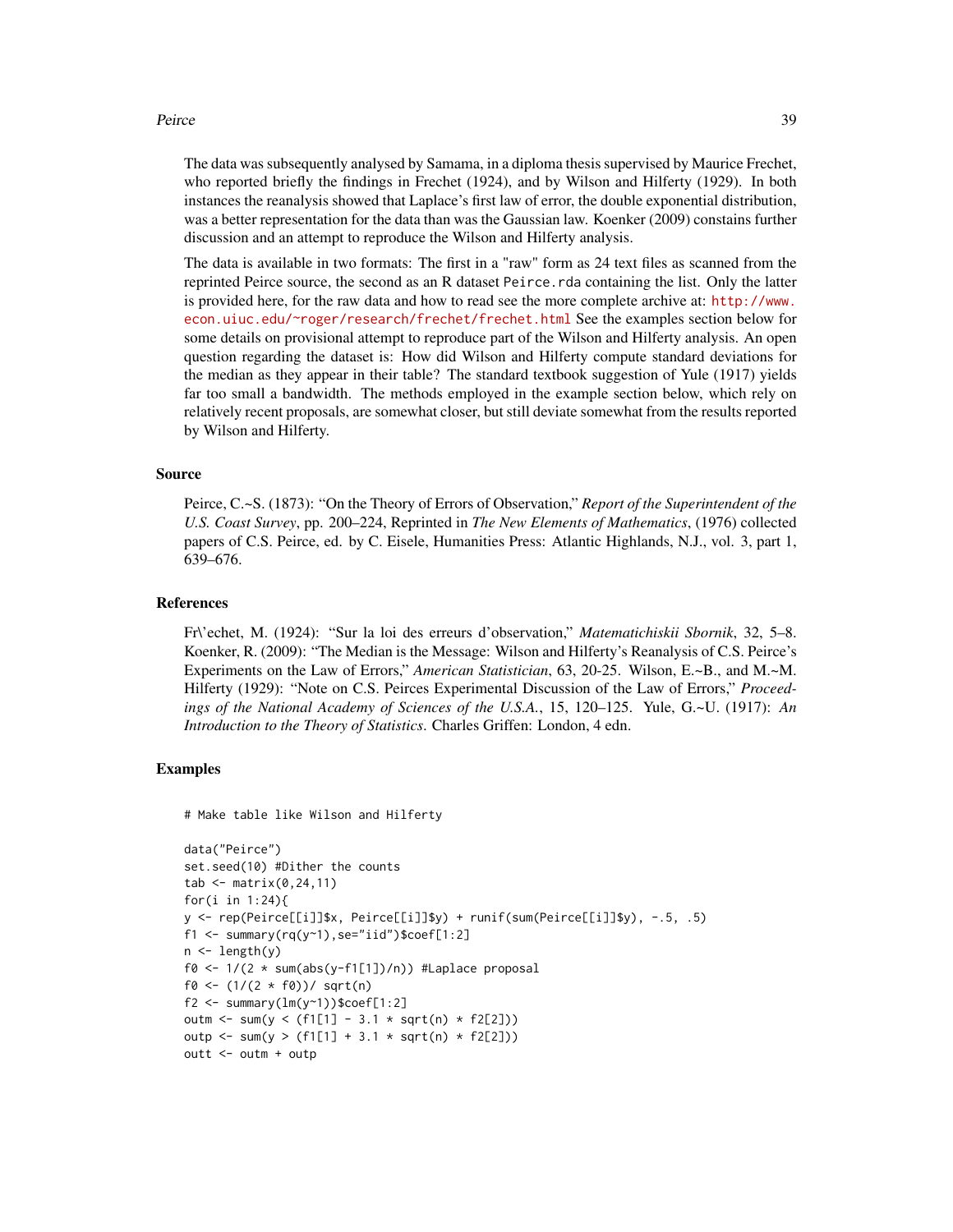```
inm <- y > (f1[1] - 0.25 * sqrt(n) * f2[2])inp \leftarrow y \leftarrow (f1[1] + 0.25 * sqrt(n) * f2[2])int \leq sum(inm * inp)
Eint \le round(n \star (pnorm(.25) - pnorm(-.25)))
excess <- round(100*(int - Eint)/Eint)
tab[i, ] \leftarrow c(f1, f0, f2, outm, outp, outt, int, Eint, excess)cnames <- c("med","sdmed1","sdmed0","mean","sdmean","below","above","outliers",
"inliers","Einliers","ExcessIns")
dimnames(tab) <- list(paste("Day",1:24),cnames)
}
```
## plot.rq *plot the coordinates of the quantile regression process*

# Description

Function to plot quantile regression process.

## Usage

## S3 method for class 'rq.process'  $plot(x, nrow=3, ncol=2, ...)$ 

# Arguments

| x    | an object produced by $rq()$ fitting |
|------|--------------------------------------|
| nrow | rows in mfrow                        |
| ncol | columns in mfrow                     |
|      | optional arguments to plot           |

# Author(s)

Roger Koenker rkoenker@uiuc.edu

# See Also

[rq](#page-57-1)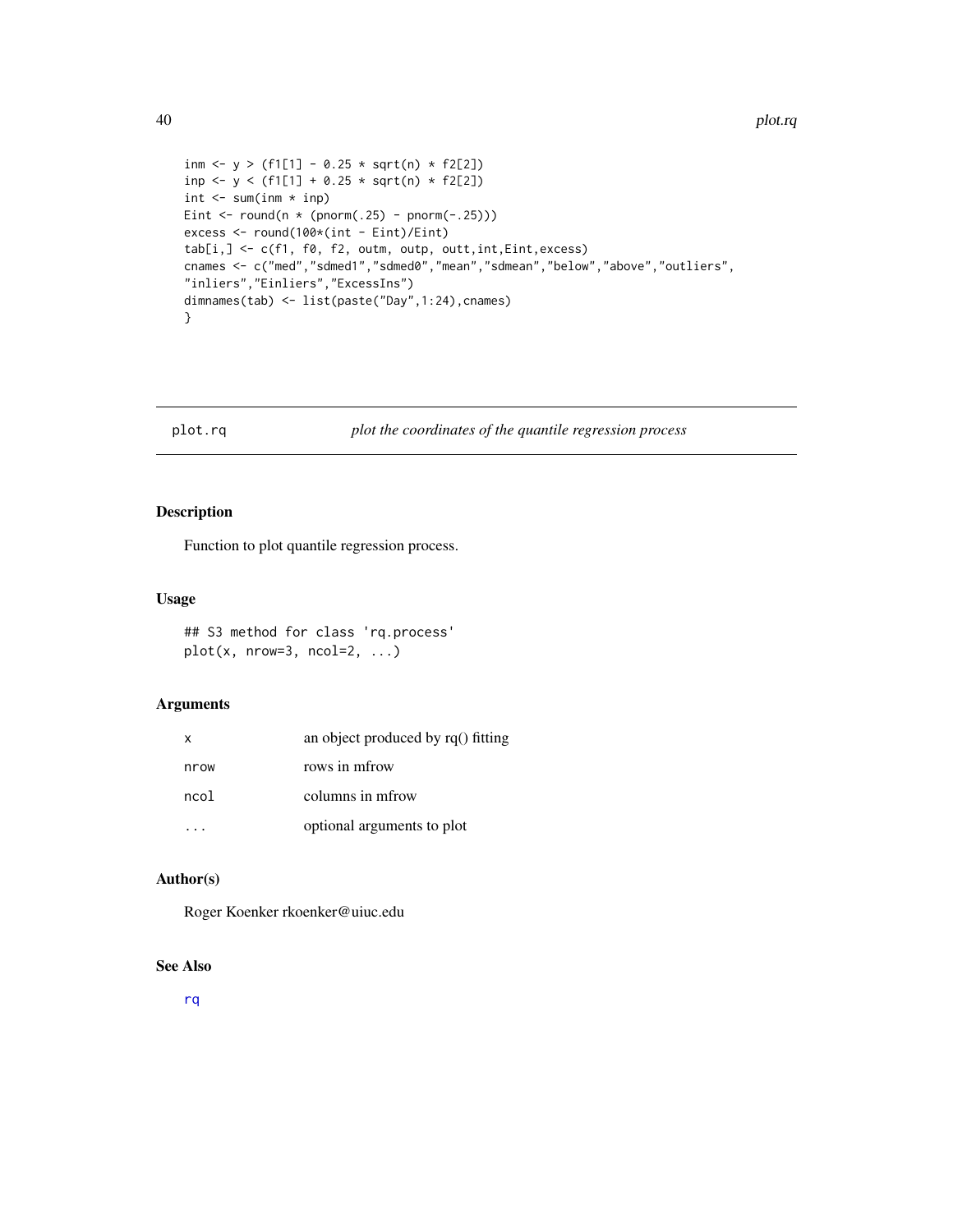<span id="page-40-0"></span>

A sequence of coefficient estimates for quantile regressions with varying tau parameters is visualized.

## Usage

```
## S3 method for class 'rqs'
plot(x, parm = NULL, ols = TRUE,
 m Frow = NULL, mar = NULL, ylim = NULL, main = NULL, col = 1:2, lty = 1:2,
 cex = 0.5, pch = 20, type = "b", xlab = "", ylab = "", ...)
```
## Arguments

| $\mathsf{x}$           | an object of class "rqs" as produce by $rq$ (with a vector of tau values).                                                                            |
|------------------------|-------------------------------------------------------------------------------------------------------------------------------------------------------|
| parm                   | a specification of which parameters are to be plotted, either a vector of numbers<br>or a vector of names. By default, all parameters are considered. |
| ols                    | logical. Should a line for the OLS coefficient (as estimated by $\text{Im}$ ) be added?                                                               |
| mfrow, mar, ylim, main | graphical parameters. Suitable defaults are chosen based on the coefficients to<br>be visualized.                                                     |
| col, ltv               | graphical parameters. For each parameter, the first element corresponds to the<br>rq coefficients and the second to the 1m coefficients.              |
|                        | cex, pch, type, xlab, ylab,<br>further graphical parameters passed to plot.                                                                           |

# Details

The plot method for "rqs" objects visualizes the coefficients only, confidence bands can be added by using the plot method for the associated "summary.rqs" object.

# Value

A matrix with all coefficients visualized is returned invisibly.

# See Also

[rq](#page-57-1), [plot.summary.rqs](#page-43-0)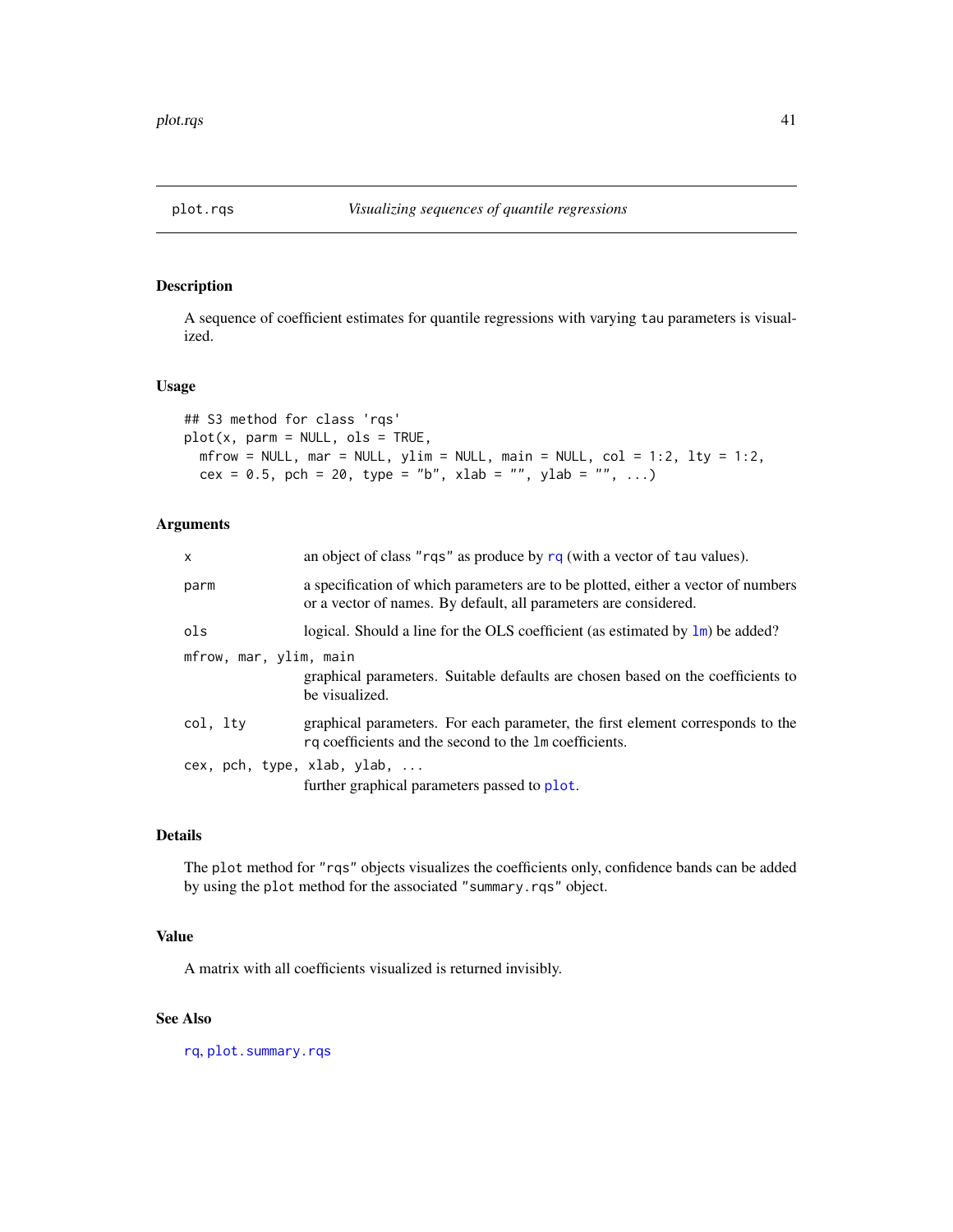## Examples

```
## fit Engel models (in levels) for tau = 0.1, ..., 0.9
data("engel")
fm \leq rq(foodexp \sim income, data = engel, tau = 1:9/10)
## visualizations
plot(fm)
plot(fm, parm = 2, mar = c(5.1, 4.1, 2.1, 2.1), main = "", xlab = "tau",
  ylab = "income coefficient", cex = 1, pch = 19)
```
plot.rqss *Plot Method for rqss Objects*

## Description

Takes a fitted rqss object produced by rqss() and plots the component smooth functions that make up the ANOVA decomposition. Since the components "omit the intercept" the estimated intercept is added back in – this facilitates the comparison of quantile fits particularly. For models with a partial linear component or several qss components it may be preferable to plot the output of predict.rqss. Note that these functions are intended to plot rqss objects only, attempting to plot summary.rqss objects just generates a warning message.

## Usage

```
## S3 method for class 'rqss'
plot(x, rug = TRUE, jit = TRUE, bands = NULL, coverage = 0.95,add = FALSE, shade = TRUE, select = NULL, pages = \theta, titles = NULL,
bcol = NULL, ...## S3 method for class 'qss1'
plot(x, rug = TRUE, jit = TRUE, add = FALSE, ...)## S3 method for class 'qss2'
plot(x, render = "contour", noch = 100, zcol = NULL, ...)## S3 method for class 'summary.rqss'
plot(x, \ldots)
```
#### Arguments

| X        | a fitted rass object produced by rass().                                                                                                                                                |
|----------|-----------------------------------------------------------------------------------------------------------------------------------------------------------------------------------------|
| $\cdot$  | additional arguments for the plotting algorithm                                                                                                                                         |
| rug      | if TRUE, a rugplot for the x-coordinate is plotted                                                                                                                                      |
| jit      | if TRUE, the x-values of the rug plot are jittered                                                                                                                                      |
| bands    | if TRUE, confidence bands for the smoothed effects are plotted, if "uniform"<br>then uniform bands are plotted, if "both" then both the uniform and the pointwise<br>bands are plotted. |
| coverage | desired coverage probability of confidence bands, if requested                                                                                                                          |
|          |                                                                                                                                                                                         |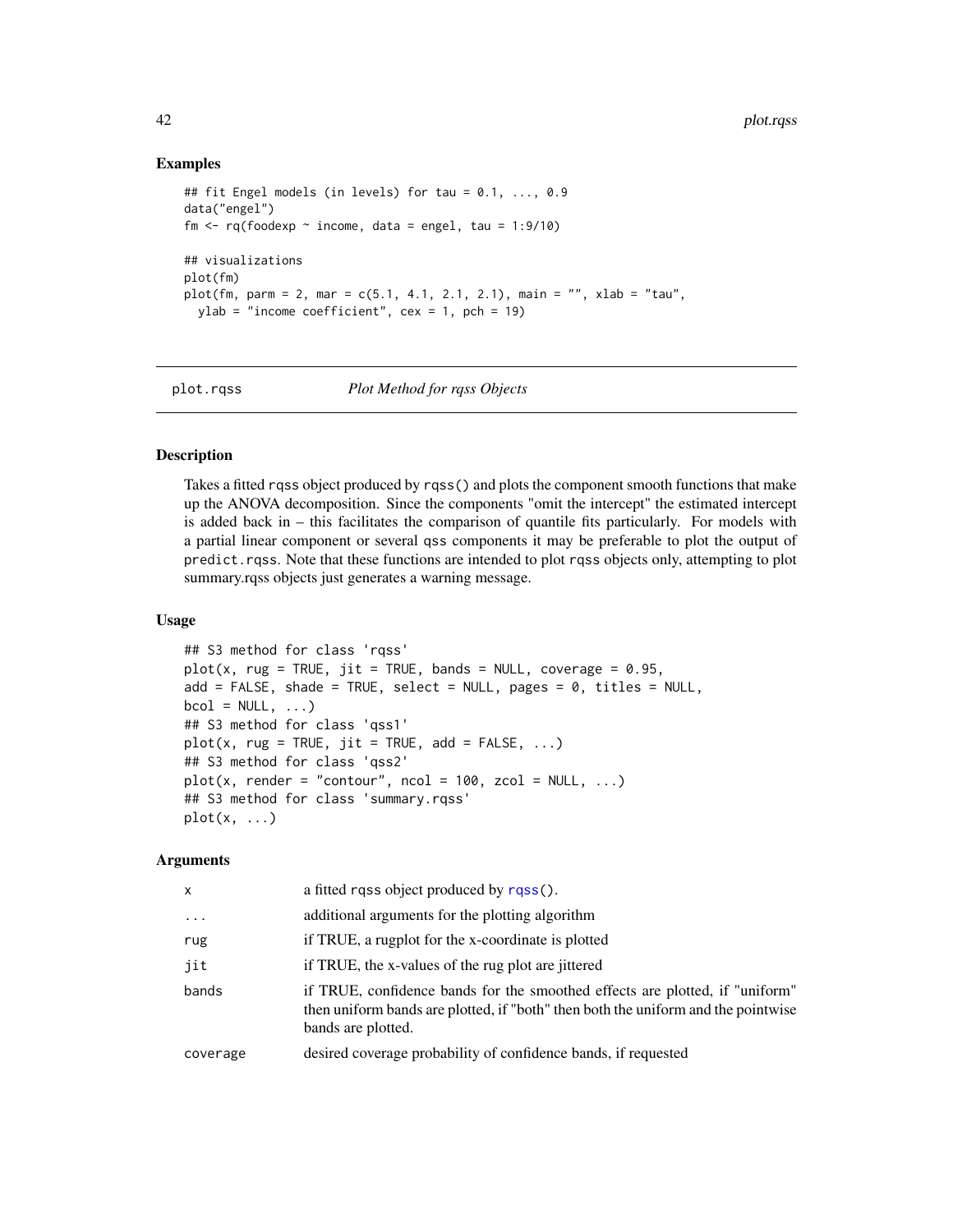#### plot.rqss and the contract of the contract of the contract of the contract of the contract of the contract of the contract of the contract of the contract of the contract of the contract of the contract of the contract of

| select     | vector of indices of qss objects to be plotted, by default all                                                                    |
|------------|-----------------------------------------------------------------------------------------------------------------------------------|
| pages      | number of pages desired for the plots                                                                                             |
| render     | a character specifying the rendering for bivariate fits; either "contour" (default)<br>or "rg1". The latter requires package rgl. |
| add        | if TRUE then add qss curve to existing (usually) scatterplot, otherwise initiate a<br>new plot                                    |
| shade      | if TRUE then shade the confidence band                                                                                            |
| titles     | title(s) as vector of character strings, by default titles are chosen for each plot as<br>"Effect of CovariateName"               |
| bcol       | vector of two colors for confidence bands                                                                                         |
| ncol, zcol | Only for render $=$ "rg1": number of colors and z values for color construction.                                                  |

## Details

If bands  $==$  "uniform" then the bands are uniform bands based on the Hotelling (1939) tube approach. See also Naiman (1986), Johansen and Johnstone (1990), Sun and Loader (1994), and Krivobokova, Kneib, and Claeskens (2009), in particular the computation of the "tube length" is based on the last of these references. If bands is non null, and not "uniform" then pointwise bands are returned. Since bands for bivariate components are not (yet) supported, if requested such components will be returned as NULL.

## Value

The function produces plots for the ANOVA components as a side effect. For "qss1" the "add = TRUE" can be used to overplot the fit on a scatterplot. When there are multiple pages required "par(ask = TRUE)" is turned on so that the plots may be examined sequentially. If bands != NULL then a list with three components for each qss component is returned (invisibly):

| X   | The x coordinates of the confidence bands                                                                    |
|-----|--------------------------------------------------------------------------------------------------------------|
| blo | The y coordinates of the lower confidence curve, if bands = "both" then this<br>is a matrix with two columns |
| bhi | The y coordinates of the upper confidence curve, if bands = "both" then this<br>is a matrix with two columns |

# Author(s)

Roger Koenker

# References

[1] Hotelling, H. (1939): "Tubes and Spheres in \$n\$-spaces, and a class of statistical problems," *Am J. Math*, 61, 440–460.

[2] Johansen, S., and I.M. Johnstone (1990): "Hotelling's Theorem on the Volume of Tubes: Some Illustrations in Simultaneous Inference and Data Analysis," *The Annals of Statistics*, 18, 652–684.

[3] Naiman, D. (1986) Conservative confidence bands in curvilinear regression, *The Annals of Statistics*, 14, 896–906.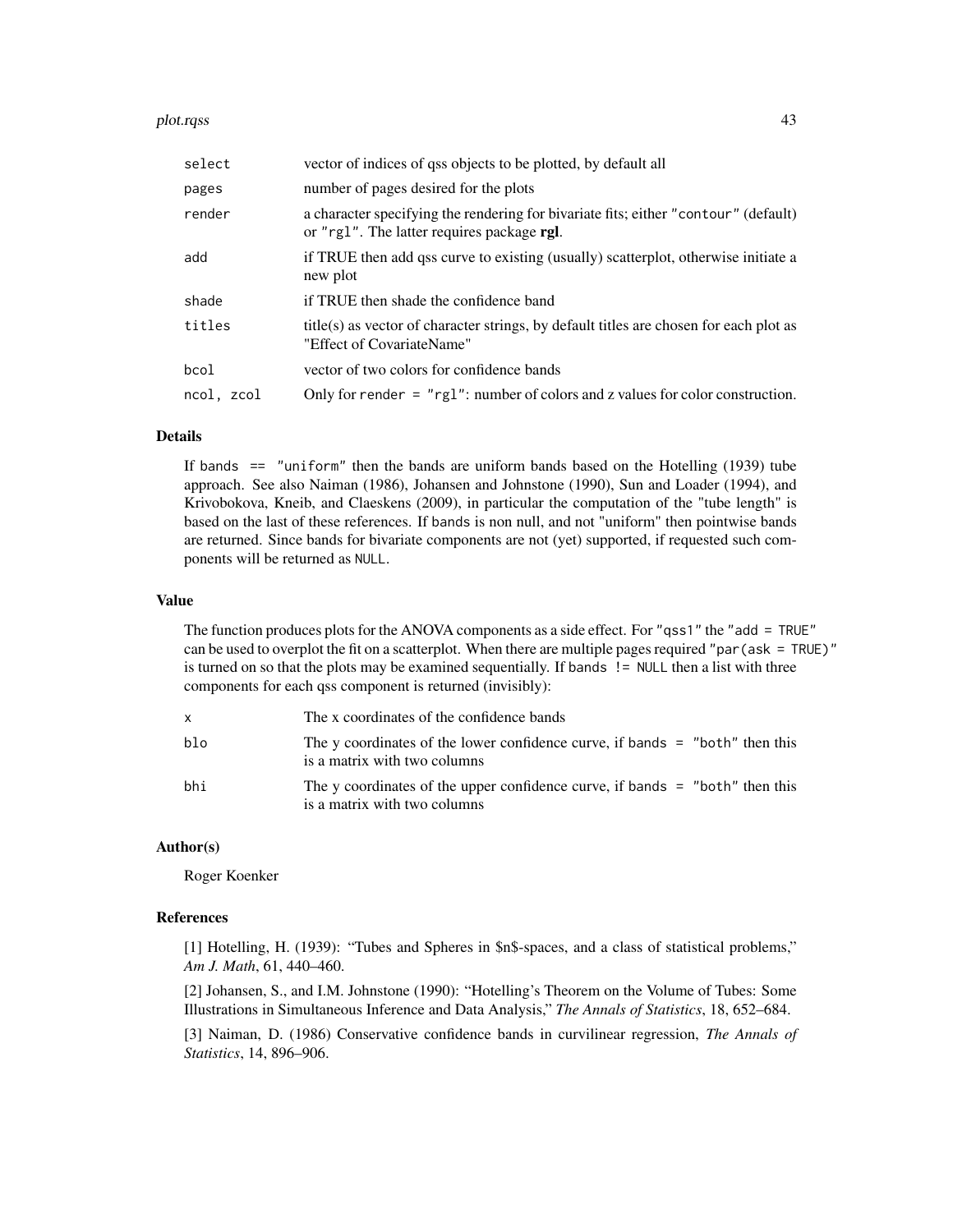[4] Sun, J. and C.R. Loader, (1994) Simultaneous confidence bands for linear regression and smoothing, *The Annals of Statistics*, 22, 1328–1345.

[5] Krivobokova, T., T. Kneib, and G. Claeskens (2009) Simultaneous Confidence Bands for Penalized Spline Estimators, preprint.

[6] Koenker, R. (2010) Additive Models for Quantile Regression: Model Selection and Confidence Bandaids, preprint.

#### See Also

[rqss](#page-78-0)

## Examples

```
n < -200x \le -\text{sort}(\text{rchisq}(n, 4))z \leq x + \text{norm}(n)y \leq log(x) + .1*(log(x))^2 + log(x)*norm(n)/4 + zplot(x,y-z)
fN <- rqss(y~qss(x,constraint="N")+z)
plot(fN)
fI <- rqss(y~qss(x,constraint="I")+z)
plot(fI, col="blue")
fCI <- rqss(y~qss(x,constraint="CI")+z)
plot(fCI, col="red")
## A bivariate example
data(CobarOre)
fCO \leq rqss(z\gamma qss(cbind(x,y),lambda=0.08), data = CobarOre)plot(fCO)
```
<span id="page-43-0"></span>plot.summary.rqs *Visualizing sequences of quantile regression summaries*

## Description

A sequence of coefficient estimates for quantile regressions with varying tau parameters is visualized along with associated confidence bands.

#### Usage

```
## S3 method for class 'summary.rqs'
plot(x, parm = NULL, level = 0.9, obs = TRUE,m mfrow = NULL, mar = NULL, ylim = NULL, main = NULL,
 col = gray(c(0, 0.75)), border = NULL, lcol = 2, lty = 1:2,
  cex = 0.5, pch = 20, type = "b", xlab = "", ylab = "", ...)
```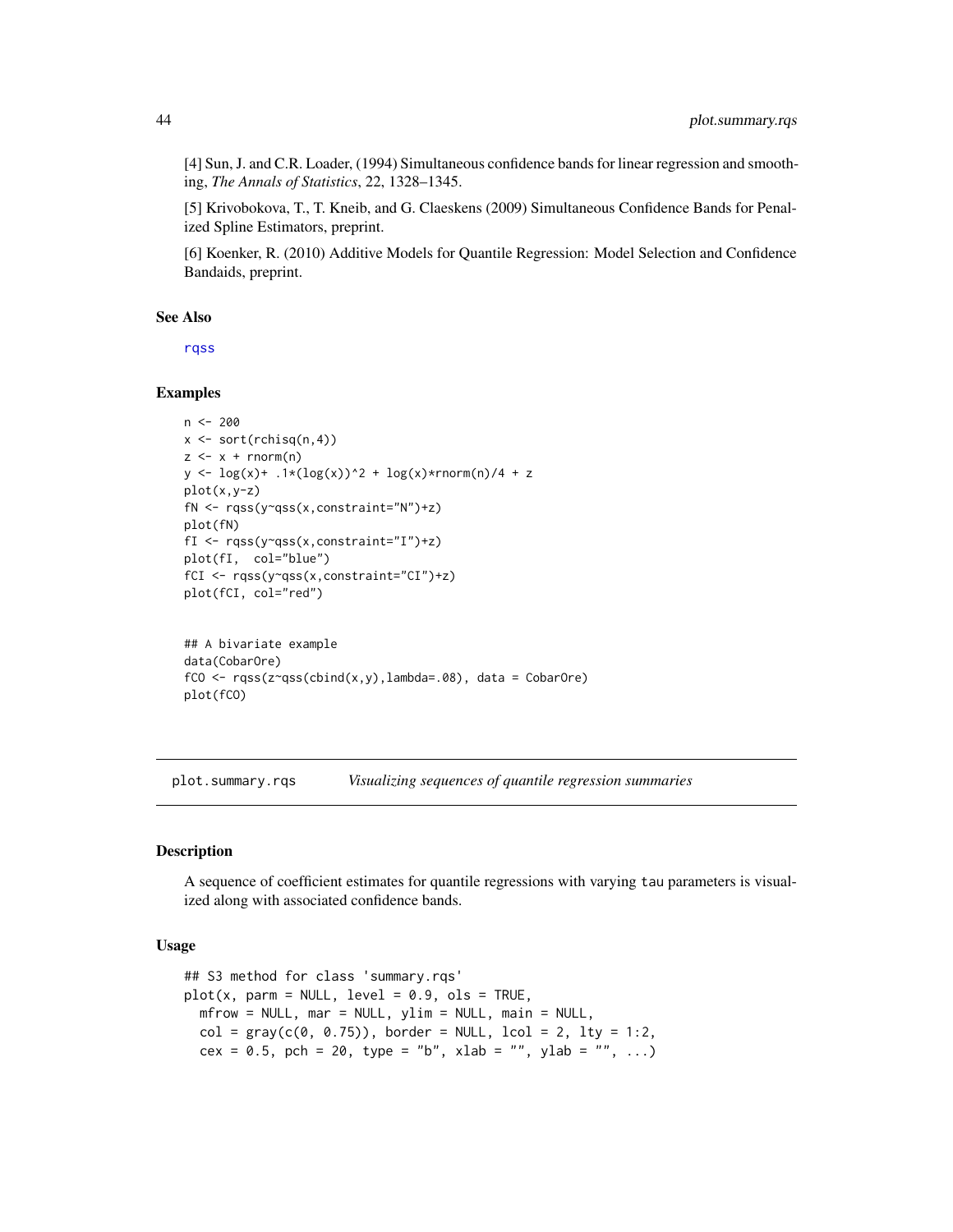## Arguments

| $\mathsf{x}$           | an object of class "summary.rqs" as produce by applying the summary method<br>to a rq object (with a vector of tau values).                                                                                                                                                                                                                |  |
|------------------------|--------------------------------------------------------------------------------------------------------------------------------------------------------------------------------------------------------------------------------------------------------------------------------------------------------------------------------------------|--|
| parm                   | a specification of which parameters are to be plotted, either a vector of numbers<br>or a vector of names. By default, all parameters are considered.                                                                                                                                                                                      |  |
| level                  | Confidence level of bands. When using the rank based confidence intervals in<br>summary, which is the default method for sample sizes under 1000, you will<br>need to control the level of the intervals by passing the parameter alpha to<br>summary. rq, prior to calling $plot \, .$ summary. rqs. Note also that alpha = 1 -<br>level. |  |
| ols                    | logical. Should a line for the OLS coefficient and their confidence bands (as<br>estimated by $\text{lm}$ ) be added?                                                                                                                                                                                                                      |  |
| mfrow, mar, ylim, main |                                                                                                                                                                                                                                                                                                                                            |  |
|                        | graphical parameters. Suitable defaults are chosen based on the coefficients to<br>be visualized.                                                                                                                                                                                                                                          |  |
| col                    | vector of color specification for rq coefficients and the associated confidence<br>polygon.                                                                                                                                                                                                                                                |  |
| border                 | color specification for the confidence polygon. By default, the second element<br>of col is used.                                                                                                                                                                                                                                          |  |
| lcol, lty              | color and line type specification for OLS coefficients and their confidence bounds.<br>cex, pch, type, xlab, ylab,<br>further graphical parameters passed to points.                                                                                                                                                                       |  |
|                        |                                                                                                                                                                                                                                                                                                                                            |  |

## Details

The plot method for "summary.rqs" objects visualizes the coefficients along with their confidence bands. The bands can be omitted by using the plot method for "rqs" objects directly.

# Value

An array with all coefficients visualized (and associated confidence bands) is returned invisibly.

# See Also

[rq](#page-57-1), [plot.rqs](#page-40-0)

# Examples

```
## fit Engel models (in levels) for tau = 0.1, ..., 0.9
data("engel")
fm \leq rq(foodexp \sim income, data = engel, tau = 1:9/10)
sfm <- summary(fm)
## visualizations
plot(sfm)
plot(sfm, parm = 2, mar = c(5.1, 4.1, 2.1, 2.1), main = "", xlab = "tau",
 ylab = "income coefficient", cex = 1, pch = 19)
```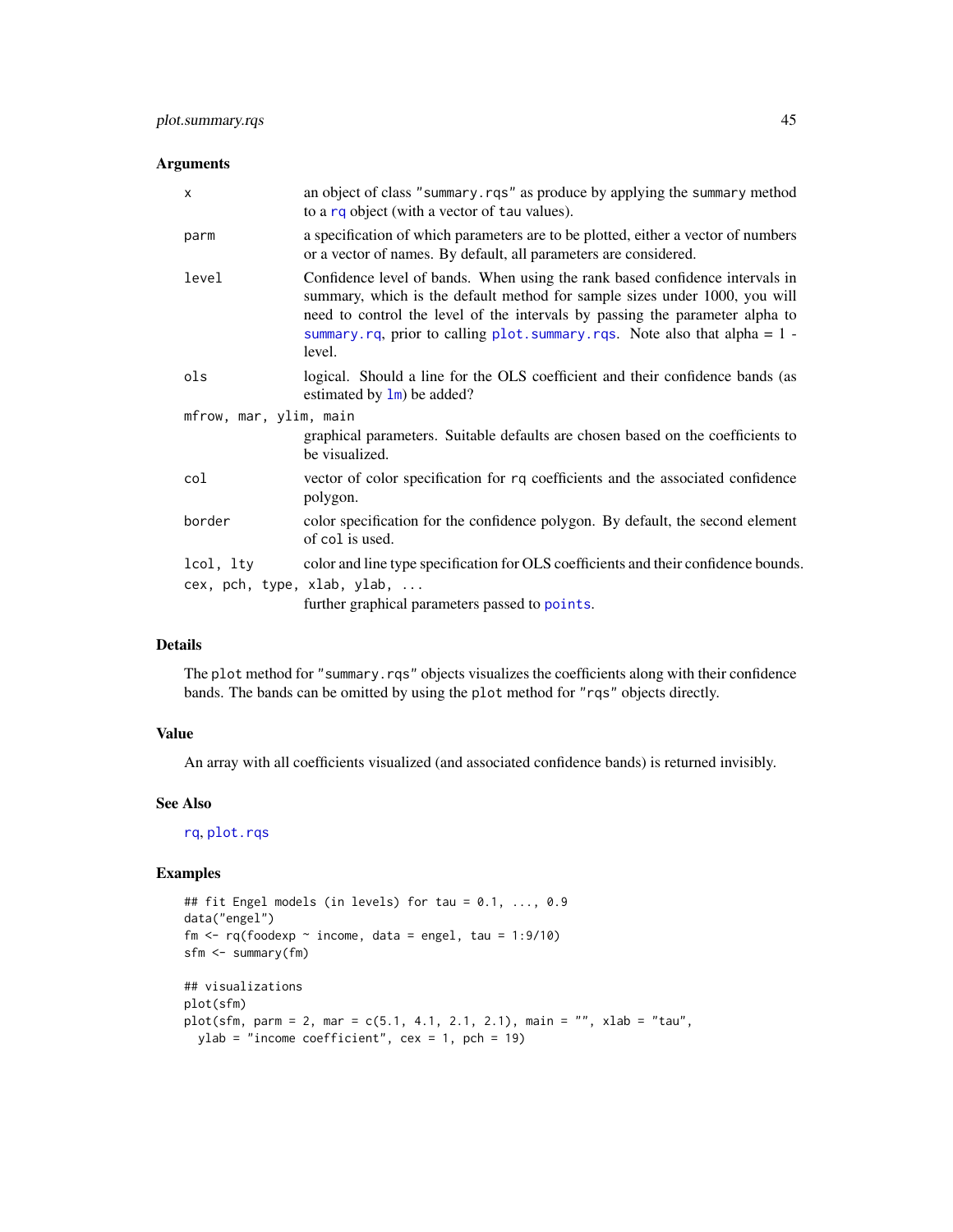Prediction based on fitted quantile regression model

# Usage

```
## S3 method for class 'rq'
predict(object, newdata, type = "none", interval = c("none", "confidence"),
level = .95, na.action = na.pass, ...)
## S3 method for class 'rqs'
predict(object, newdata, type = "Qhat", stepfun = FALSE, na.action = na.pass, ...)
## S3 method for class 'rq.process'
predict(object, newdata, type = "Qhat", stepfun = FALSE, na.action = na.pass, ...)
```
# Arguments

| object    | object of class rq or rqs or rq. process produced by rq                                                                                                                                                                                                                                                                                                                                                                                                                                                                                                                                                                                                                                                                                                                                                             |
|-----------|---------------------------------------------------------------------------------------------------------------------------------------------------------------------------------------------------------------------------------------------------------------------------------------------------------------------------------------------------------------------------------------------------------------------------------------------------------------------------------------------------------------------------------------------------------------------------------------------------------------------------------------------------------------------------------------------------------------------------------------------------------------------------------------------------------------------|
| newdata   | An optional data frame in which to look for variables with which to predict. If<br>omitted, the fitted values are used.                                                                                                                                                                                                                                                                                                                                                                                                                                                                                                                                                                                                                                                                                             |
| interval  | type of interval desired: default is 'none', when set to 'confidence' the function<br>returns a matrix predictions with point predictions for each of the 'newdata'<br>points as well as lower and upper confidence limits.                                                                                                                                                                                                                                                                                                                                                                                                                                                                                                                                                                                         |
| level     | converage probability for the 'confidence' intervals.                                                                                                                                                                                                                                                                                                                                                                                                                                                                                                                                                                                                                                                                                                                                                               |
| type      | For predict.rq, the method for 'confidence' intervals, if desired. If 'per-<br>centile' then one of the bootstrap methods is used to generate percentile intervals<br>for each prediction, if 'direct' then a version of the Portnoy and Zhou (1998)<br>method is used, and otherwise an estimated covariance matrix for the parame-<br>ter estimates is used. Further arguments to determine the choice of bootstrap<br>method or covariance matrix estimate can be passed via the  argument. For<br>predict.rqs and predict.rq.process when stepfun = TRUE, type is either<br>"Qhat" or "Fhat" depending on whether the user would like to have estimates of<br>the conditional quantile or distribution functions respectively. As noted below<br>such estimates can be monotonized with the function rearrange. |
| stepfun   | If 'TRUE' return stepfunctions otherwise return matrix of predictions. these<br>functions can be estimates of either the conditional quantile or distribution func-<br>tions depending upon the type argument. When stepfun = FALSE a matrix of<br>point estimates of the conditional quantile function at the points specified by the<br>newdata argument.                                                                                                                                                                                                                                                                                                                                                                                                                                                         |
| na.action | function determining what should be done with missing values in 'newdata'.<br>The default is to predict 'NA'.                                                                                                                                                                                                                                                                                                                                                                                                                                                                                                                                                                                                                                                                                                       |
| $\cdots$  | Further arguments passed to or from other methods.                                                                                                                                                                                                                                                                                                                                                                                                                                                                                                                                                                                                                                                                                                                                                                  |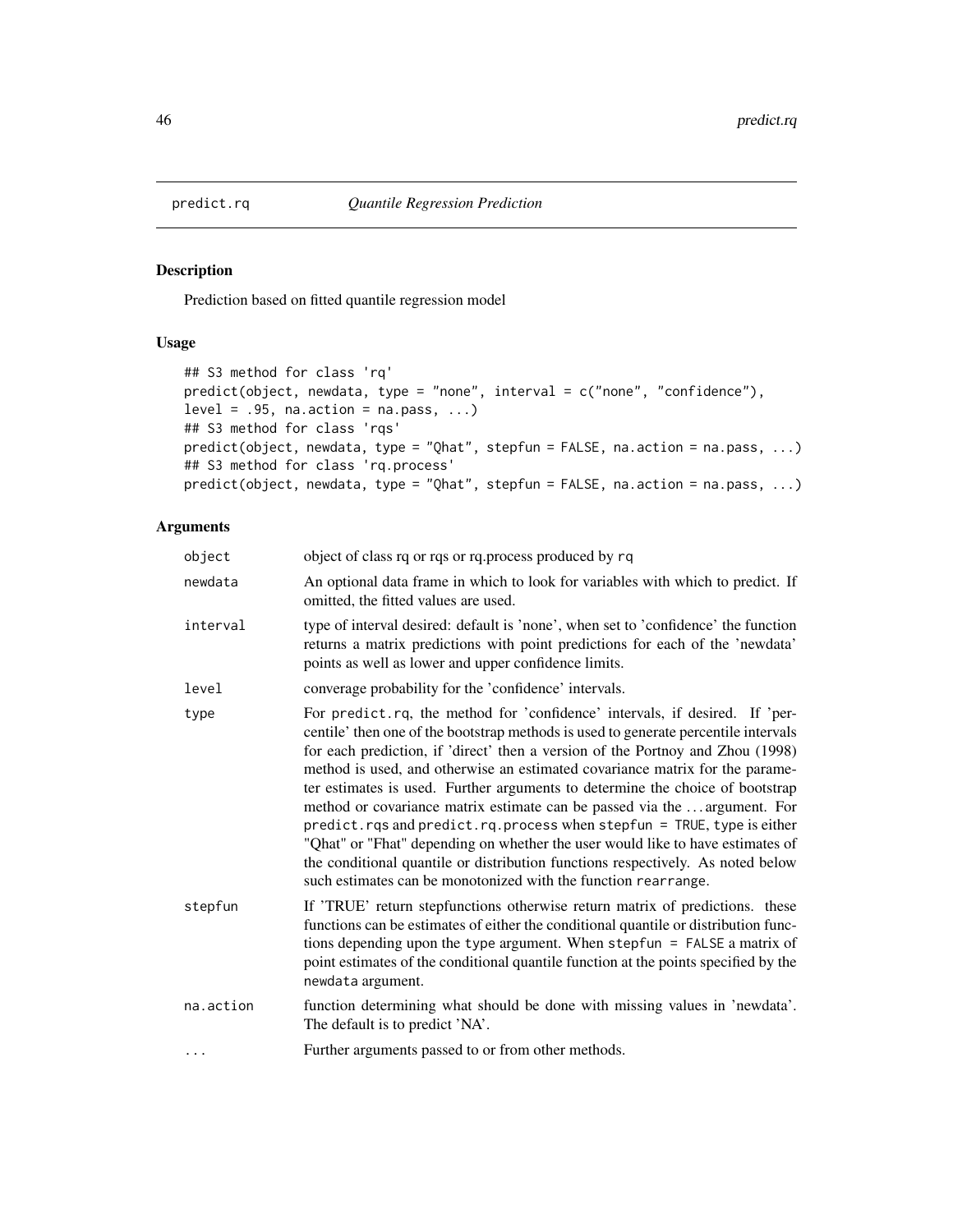#### predict.rq and the set of the set of the set of the set of the set of the set of the set of the set of the set of the set of the set of the set of the set of the set of the set of the set of the set of the set of the set o

#### Details

Produces predicted values, obtained by evaluating the quantile regression function in the frame 'newdata' (which defaults to 'model.frame(object)'. These predictions purport to estimate the conditional quantile function of the response variable of the fitted model evaluated at the covariate values specified in "newdata" and the quantile(s) specified by the "tau" argument. Several methods are provided to compute confidence intervals for these predictions.

#### Value

A vector or matrix of predictions, depending upon the setting of 'interval'. In the case that there are multiple taus in object when object is of class 'rqs' setting 'stepfun = TRUE' will produce a stepfun object or a list of stepfun objects. The function rearrange can be used to monotonize these step-functions, if desired.

## Author(s)

R. Koenker

## References

Zhou, Kenneth Q. and Portnoy, Stephen L. (1998) Statistical inference on heteroscedastic models based on regression quantiles Journal of Nonparametric Statistics, 9, 239-260

#### See Also

## [rq](#page-57-1) [rearrange](#page-56-0)

## Examples

```
data(airquality)
airq <- airquality[143:145,]
f \leftarrow rq(0zone ~ , , data=airquality)predict(f,newdata=airq)
f \leq rq(Ozone \sim ., data=airquality, tau=1:19/20)
fp \leq predict(f, newdata=airq, stepfun = TRUE)
fpr <- rearrange(fp)
plot(fp[[2]],main = "Conditional Ozone Quantile Prediction")
lines(fpr[[2]], col="red")
legend(.2,20, c("raw", "cooked"),lty = c(1,1), col=c("black", "red"))fp \leq- predict(f, newdata=airq, type = "Fhat", stepfun = TRUE)
fpr <- rearrange(fp)
plot(fp[[2]],main = "Conditional Ozone Distribution Prediction")
lines(fpr[[2]], col="red")
legend(20,.4,c("raw","cooked"),lty = c(1,1),col=c("black","red"))
```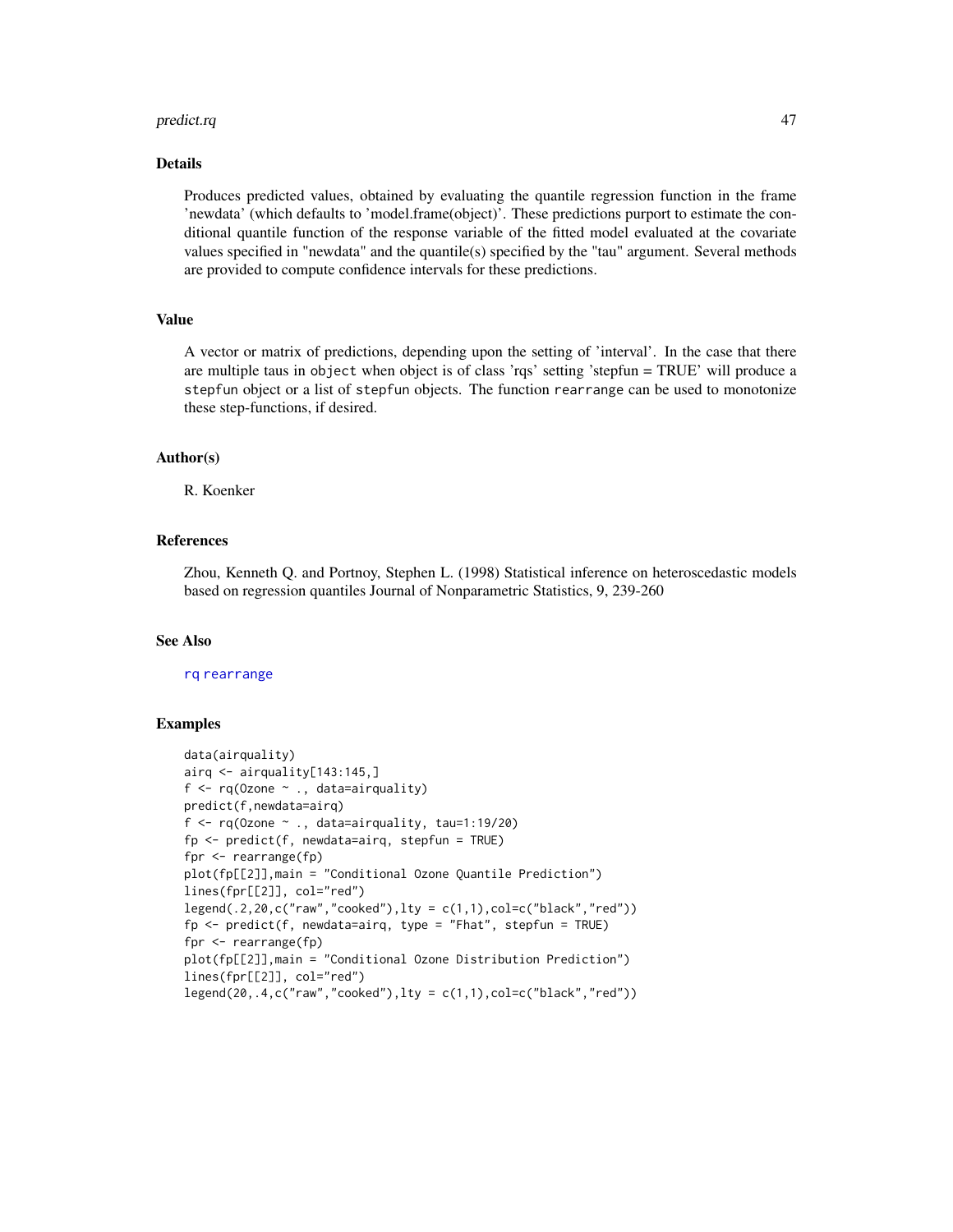Additive models for nonparametric quantile regression using total variation penalty methods can be fit with the [rqss](#page-78-0) function. Univarariate and bivariate components can be predicted using these functions.

## Usage

```
## S3 method for class 'rqss'
predict(object, new data, interval = "none", level = 0.95, ...)## S3 method for class 'qss1'
predict(object, newdata, ...)
## S3 method for class 'qss2'
predict(object, newdata, ...)
```
## Arguments

| object   | is a fitted object produced by rass                                                                                                                                                                                                                                                                                             |
|----------|---------------------------------------------------------------------------------------------------------------------------------------------------------------------------------------------------------------------------------------------------------------------------------------------------------------------------------|
| newdata  | a data frame describing the observations at which prediction is to be made. For<br>qss components, newdata should lie in strictly within the convex hull of the<br>fitting data. Newdata corresponding to the partially linear component of the<br>model may require caution concerning the treatment of factor levels, if any. |
| interval | If set to confidence then a level confidence interval for the predictions is<br>returned.                                                                                                                                                                                                                                       |
| level    | intended coverage probability for the confidence intervals                                                                                                                                                                                                                                                                      |
| .        | optional arguments                                                                                                                                                                                                                                                                                                              |
|          |                                                                                                                                                                                                                                                                                                                                 |

#### Details

For both univariate and bivariate prediction linear interpolation is done. In the bivariate case, this involves computing barycentric coordinates of the new points relative to their enclosing triangles. It may be of interest to plot individual components of fitted rqss models: this is usually best done by fixing the values of other covariates at reference values typical of the sample data and predicting the response at varying values of one qss term at a time. Direct use of the predict.qss1 and predict.qss2 functions is discouraged since it usually corresponds to predicted values at absurd reference values of the other covariates, i.e. zero.

## Value

A vector of predictions, or in the case that interval = "confidence") a matrix whose first column is the vector of predictions and whose second and third columns are the lower and upper confidence limits for each prediction.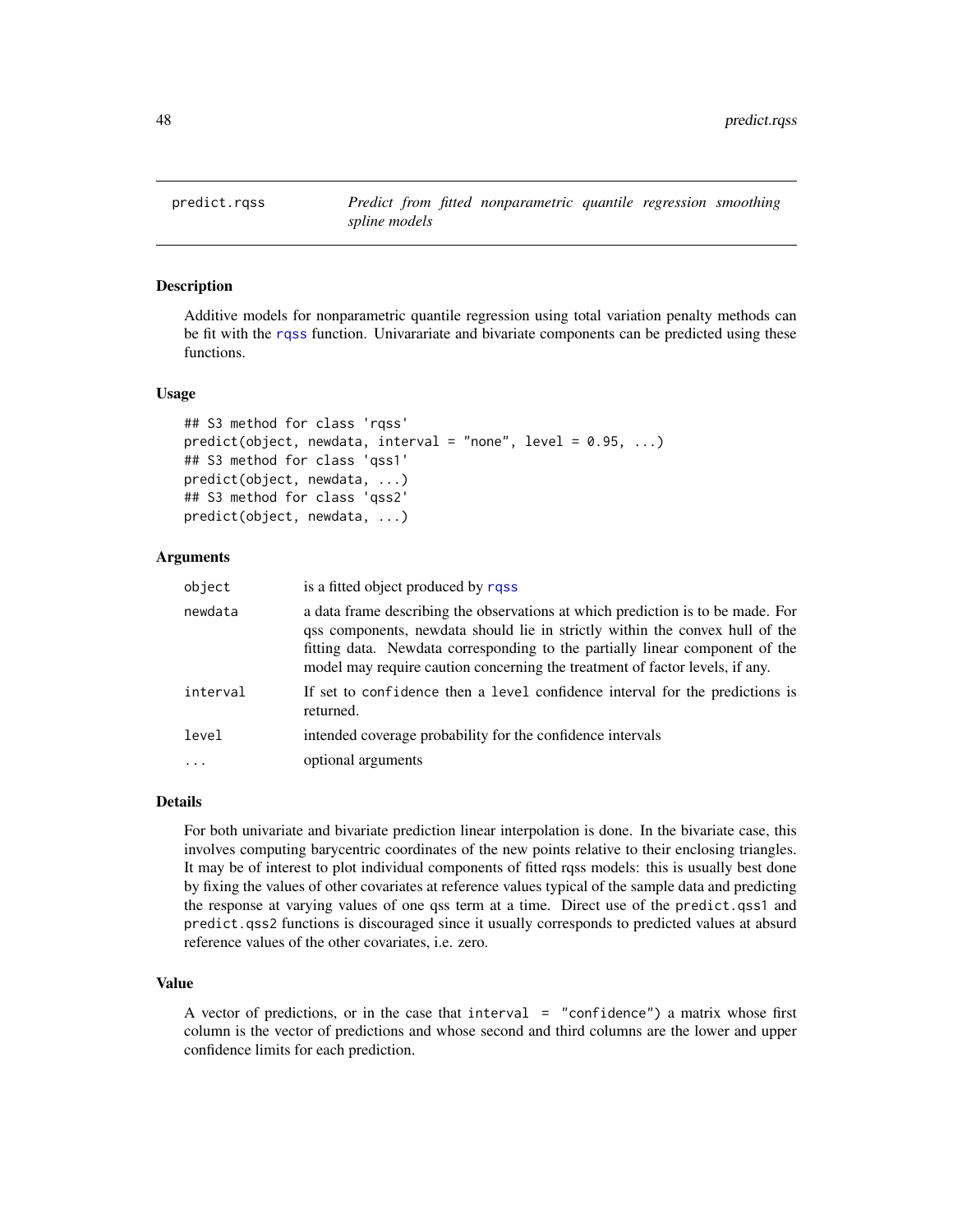#### print.rq and the contract of the contract of the contract of the contract of the contract of the contract of the contract of the contract of the contract of the contract of the contract of the contract of the contract of t

## Author(s)

R. Koenker

# See Also

[rqss](#page-78-0)

# Examples

```
n < -200lam < -2x <- sort(rchisq(n,4))
z \leq - \exp(\text{rnorm}(n)) + xy \leq log(x) + .1*(log(x))^2 + z/4 + log(x)*rnorm(n)/4plot(x, y - z/4 + mean(z)/4)Ifit \leq rqss(y \sim qss(x, constraint="I") + z)
sfit \leq rqss(y \sim qss(x,lambda = lam) + z)
xz <- data.frame(z = mean(z),
                  x = \text{seq}(\min(x) + .01, \max(x) - .01, \text{by} = .25)lines(xz[["x"]], predict(Ifit, xz), col=2)
lines(xz[["x"]], predict(sfit, xz), col=3)
legend(10, 2, c("Increasing", "Smooth"), lty = 1, col = c(2,3))title("Predicted Median Response at Mean Value of z")
## Bivariate example -- loads pkg "tripack"
require(tripack)
require(akima)
```

```
data(CobarOre)
fit \leq rqss(z \sim qss(cbind(x,y), lambda=.08),
            data= CobarOre)
plot(fit, col="grey",
     main = "CobarOre data -- rqss(z ~ qss(cbind(x,y)))")
T <- with(CobarOre, tri.mesh(x, y))
set.seed(77)
ndum <- 100
xd <- with(CobarOre, runif(ndum, min(x), max(x)))
yd <- with(CobarOre, runif(ndum, min(y), max(y)))
table(s <- in.convex.hull(T, xd, yd))
pred \leq predict(fit, data.frame(x = xd[s], y = yd[s]))
contour(interp(xd[s],yd[s], pred),
        col="red", add = TRUE)
```
print.rq *Print an rq object*

#### Description

Print an object generated by rq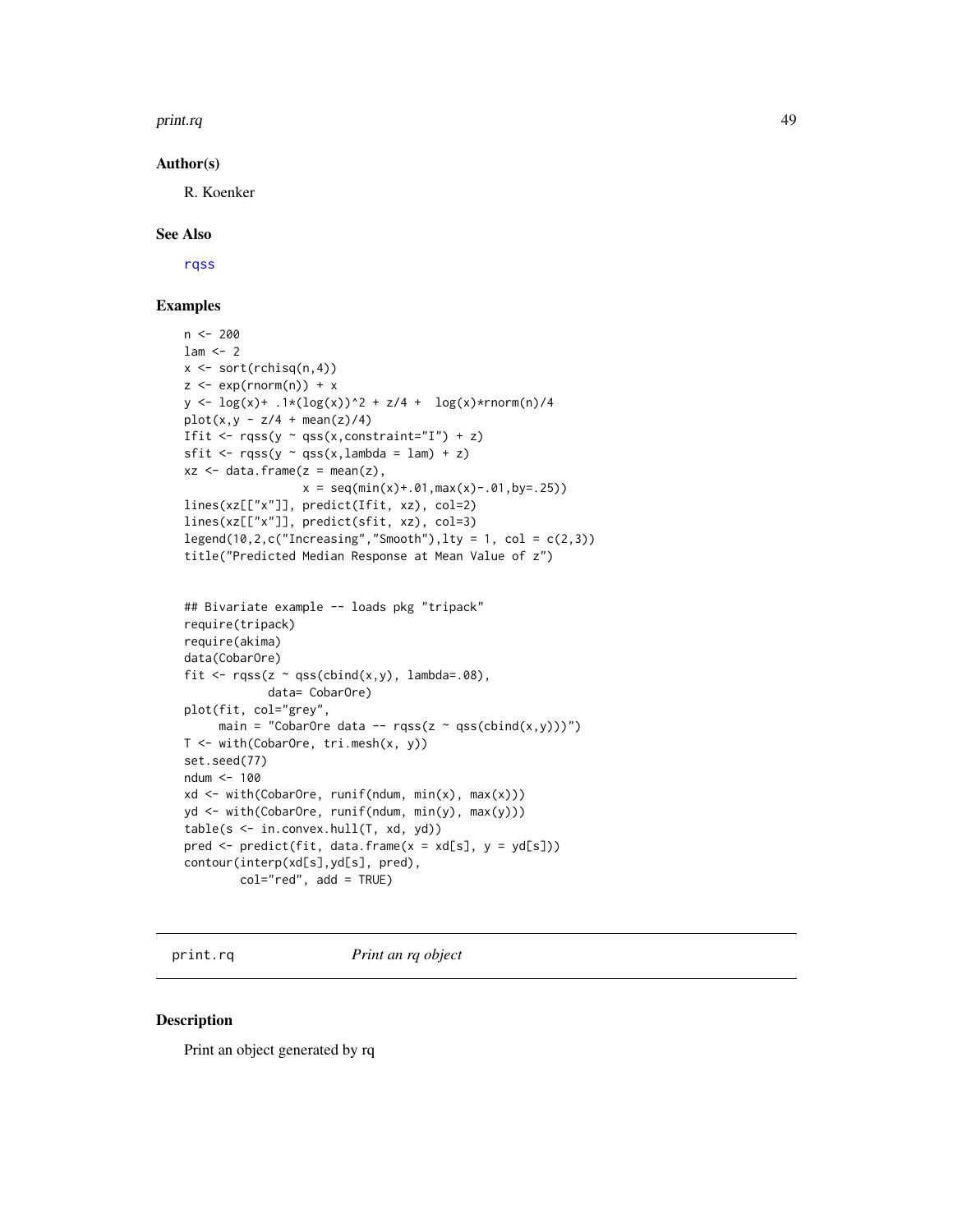# Usage

```
## S3 method for class 'rq'
print(x, \ldots)## S3 method for class 'rqs'
print(x, \ldots)
```
# Arguments

|          | Object returned from rq representing the fit of the model. |
|----------|------------------------------------------------------------|
| $\cdots$ | Optional arguments.                                        |

# See Also

[rq](#page-57-1)

print.summary.rq *Print Quantile Regression Summary Object*

# Description

Print summary of quantile regression object

# Usage

```
## S3 method for class 'summary.rq'
print(x, digits=max(5, .Options$digits - 2), ...)
## S3 method for class 'summary.rqs'
print(x, \ldots)
```
# Arguments

| X        | This is an object of class "summary.rg" produced by a call to summary.rg(). |
|----------|-----------------------------------------------------------------------------|
| digits   | Significant digits reported in the printed table.                           |
| $\cdots$ | Optional arguments passed to printing function                              |

# See Also

[summary.rq](#page-87-0)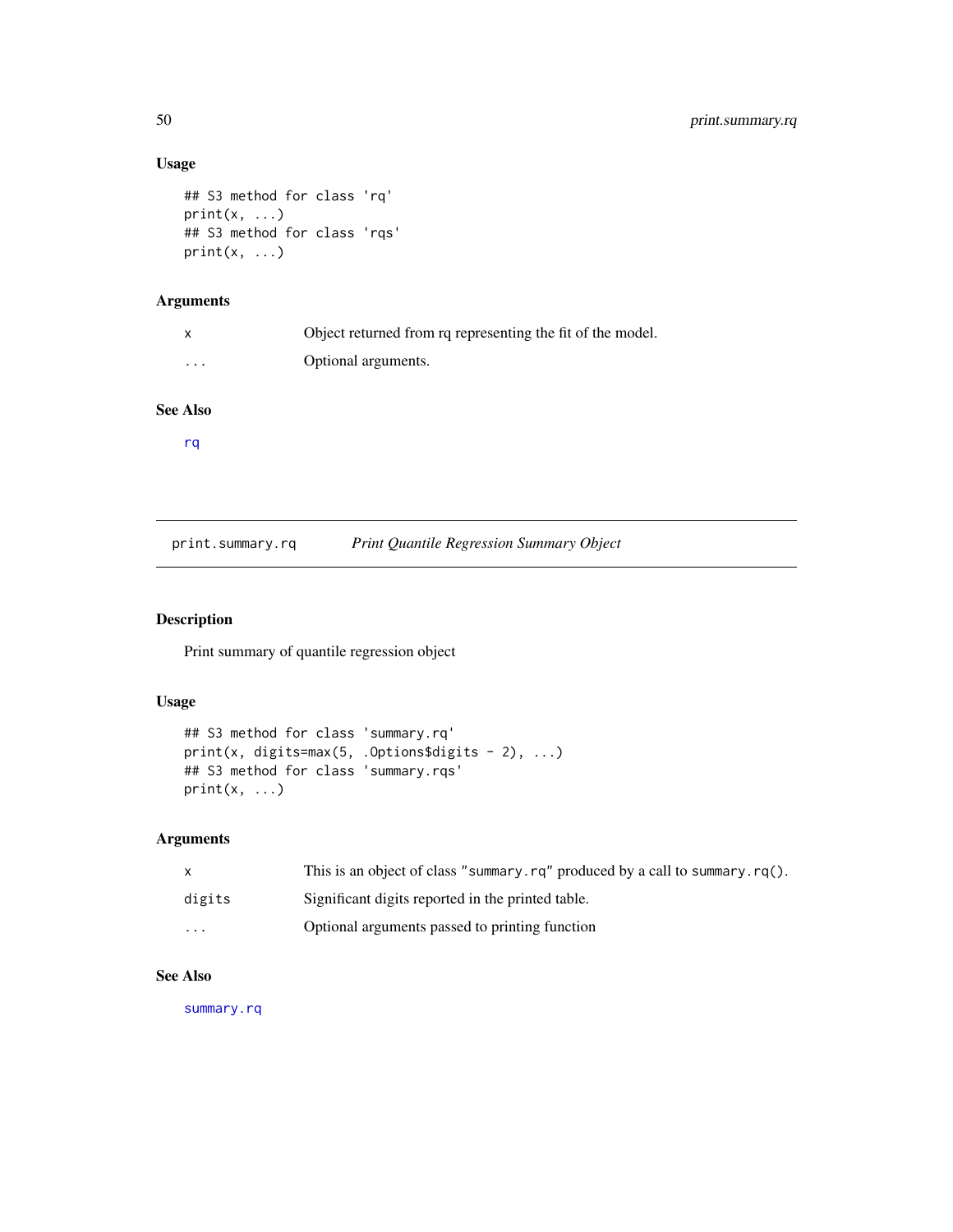<span id="page-50-0"></span>This function solves a weighted quantile regression problem to find the optimal portfolio weights minimizing a Choquet risk criterion described in Bassett, Koenker, and Kordas (2002).

#### Usage

qrisk(x, alpha =  $c(0.1, 0.3)$ , w =  $c(0.7, 0.3)$ , mu = 0.07,  $R = NULL, r = NULL, lambda = 10000)$ 

# Arguments

| $\mathsf{x}$ | n by q matrix of historical or simulated asset returns                        |
|--------------|-------------------------------------------------------------------------------|
| alpha        | vector of alphas receiving positive weights in the Choquet criterion          |
| W            | weights associated with alpha in the Choquet criterion                        |
| mu           | targeted rate of return for the portfolio                                     |
| R            | matrix of constraints on the parameters of the quantile regression, see below |
|              | the vector of the constraints described by R                                  |
| lambda       | Lagrange multiplier associated with the constraints                           |

## Details

The function calls rq.fit.hogg which in turn calls the constrained Frisch Newton algorithm. The constraints Rb=r are intended to apply only to the slope parameters, not the intercept parameters. The user is completely responsible to specify constraints that are consistent, ie that have at least one feasible point. See examples for imposing non-negative portfolio weights.

## Value

| pihat | the optimal portfolio weights                       |
|-------|-----------------------------------------------------|
| muhat | the in-sample mean return of the optimal portfolio  |
| arisk | the in-sample Choquet risk of the optimal portfolio |

# Author(s)

R. Koenker

#### References

http://www.econ.uiuc.edu/~roger/research/risk/risk.html

Bassett, G., R. Koenker, G Kordas, (2004) Pessimistic Portfolio Allocation and Choquet Expected Utility, J. of Financial Econometrics, 2, 477-492.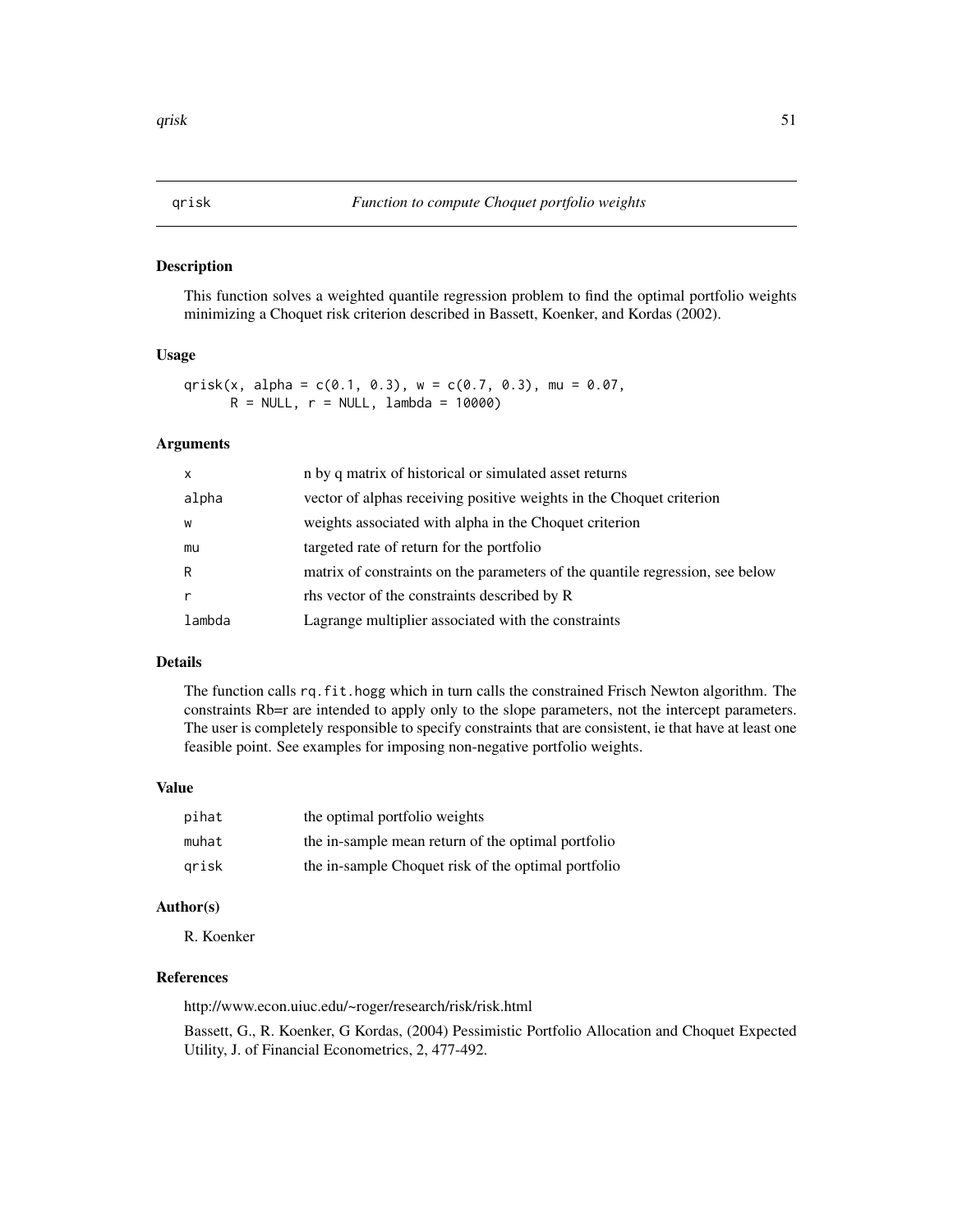## See Also

[rq.fit.hogg](#page-65-0), [srisk](#page-84-0)

#### Examples

```
#Fig 1: ... of Choquet paper
         mu1 <- .05; sig1 <- .02; mu2 <- .09; sig2 <- .07
         x < -10:40/100u \leftarrow \text{seq}(\min(c(x)), \max(c(x)), \text{length=100})f1 \leftarrow \text{dnorm}(u, mu1, sig1)F1 \leftarrow pnorm(u,mu1,sig1)
         f2 <- dchisq(3-sqrt(6)*(u-mu1)/sig1,3)*(sqrt(6)/sig1)
         F2 \le pchisq(3-sqrt(6)*(u-mu1)/sig1,3)
         f3 \leq dnorm(u, mu2, sig2)F3 <- pnorm(u,mu2,sig2)
         f4 <- dchisq(3+sqrt(6)*(u-mu2)/sig2,3)*(sqrt(6)/sig2)
         F4 \leftarrow pchisq(3+sqrt(6)*(u-mu2)/sig2,3)
         plot(rep(u,4),c(f1,f2,f3,f4),type="n",xlab="return",ylab="density")
         lines(u,f1,lty=1,col="blue")
         lines(u,f2,lty=2,col="red")
         lines(u,f3,lty=3,col="green")
         lines(u,f4,lty=4,col="brown")
         legend(.25,25,paste("Asset ",1:4),lty=1:4,col=c("blue","red","green","brown"))
#Now generate random sample of returns from these four densities.
n <- 1000
if(TRUE){ #generate a new returns sample if TRUE
x1 \leftarrow \text{rnorm}(n)x1 \leftarrow (x1 - \text{mean}(x1)) / \text{sqrt}(var(x1))x1 \leftarrow x1*sig1 + mu1x2 \leftarrow -rchisq(n,3)x2 \leftarrow (x2 - \text{mean}(x2)) / \text{sqrt}(var(x2))x2 \leq -x2*sig1 +mu1x3 \le- rnorm(n)x3 <- (x3-mean(x3))/sqrt(var(x3))
x3 <- x3*sig2 +mu2
x4 \leftarrow rchisq(n,3)
x4 \leftarrow (x4-mean(x4))/sqrt(var(x4))x4 \leftarrow x4*sig2 +mu2}
library(quantreg)
x \leftarrow \text{cbind}(x1, x2, x3, x4)qfit \leq qrisk(x)sfit \leftarrow srisk(x)# Try new distortion function
qfit1 <- qrisk(x,alpha = c(.05,.1), w = c(.9,.1), mu = 0.09)
# Constrain portfolio weights to be non-negative
qfit2 <- qrisk(x,alpha = c(.05,.1), w = c(.9,.1), mu = 0.09,
        R = \text{rbind}(\text{rep}(-1,3), \text{diag}(3)), r = c(-1, \text{rep}(\emptyset,3)))
```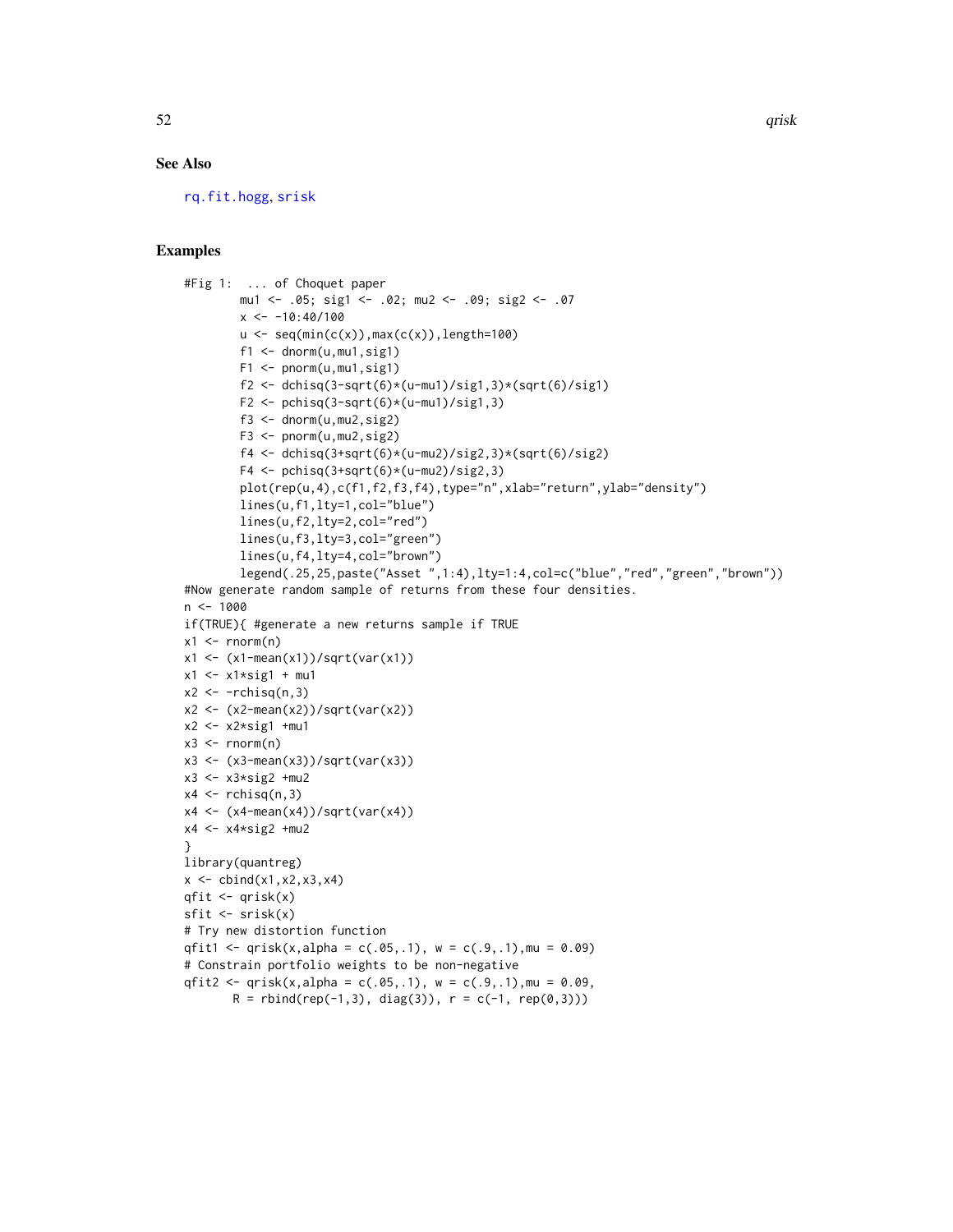In the formula specification of rqss nonparametric terms are specified with qss. Both univariate and bivariate specifications are possible, and qualitative constraints may also be specified for the qss terms.

# Usage

 $qss(x, constant = "N", lambda = 1, ndum = 0, dummies = NULL, w = rep(1, length(x)))$ 

## Arguments

| X          | The covariate determining the nonparametric component, if x is a matrix with<br>two columns then the qss function will construct a penalized triogram term.                                                                                                                                                                                                                                                                                                                                                                   |
|------------|-------------------------------------------------------------------------------------------------------------------------------------------------------------------------------------------------------------------------------------------------------------------------------------------------------------------------------------------------------------------------------------------------------------------------------------------------------------------------------------------------------------------------------|
| lambda     | The smoothing parameter governing the tradeoff between fidelity and the penalty<br>component for this term. In future versions there should be an automatic mech-<br>anism for default choice of the lambdas. For now, this is the responsibility of<br>the user.                                                                                                                                                                                                                                                             |
| constraint | Optional specification of qualitative constraints on the fitted univariate qss func-<br>tions, take the values: "N","I","D","V","C" "VI","VD","CI","CD" for none, in-<br>creasing, decreasing, convex, concave, convex and increasing, etc. And for bi-<br>variate qss components can take the values "N","V","C" for none, convex, and<br>concave. Note that confidence bands for constrained fits of this sort, while avail-<br>able from plot. rqss as of yet lack a formal justification.                                 |
| ndum       | number of dummy vertices: this is only relevant for qss2 terms. In addition<br>to vertices at the observed $(x, y)$ points ndum dummy vertices are generated –<br>distributed uniformly over the rectangle given by the Cartesian product of the<br>ranges of $x$ and $y$ – observations that fall in the convex hull of the observations<br>are retained. So the actual number of dummy vertices used is smaller than ndum.<br>The values of these vertices are returned in the list dummies, so that they can be<br>reused. |
| dummies    | list of dummy vertices as generated, for example by triogram.fidelity when ndum<br>$> 0$ . Should be a list with x and y components. These points should lie inside<br>the convex hull of the real xy points, but no explicit checking of this assertion is<br>currently done.                                                                                                                                                                                                                                                |
| W          | weights not yet unimplemented                                                                                                                                                                                                                                                                                                                                                                                                                                                                                                 |

# Details

The various pieces returned are stored in sparse matrix.csr form. See [rqss](#page-78-0) for details on how they are assembled. To preserve the sparsity of the design matrix the first column of each qss term is dropped. This differs from the usual convention that would have forced qss terms to have mean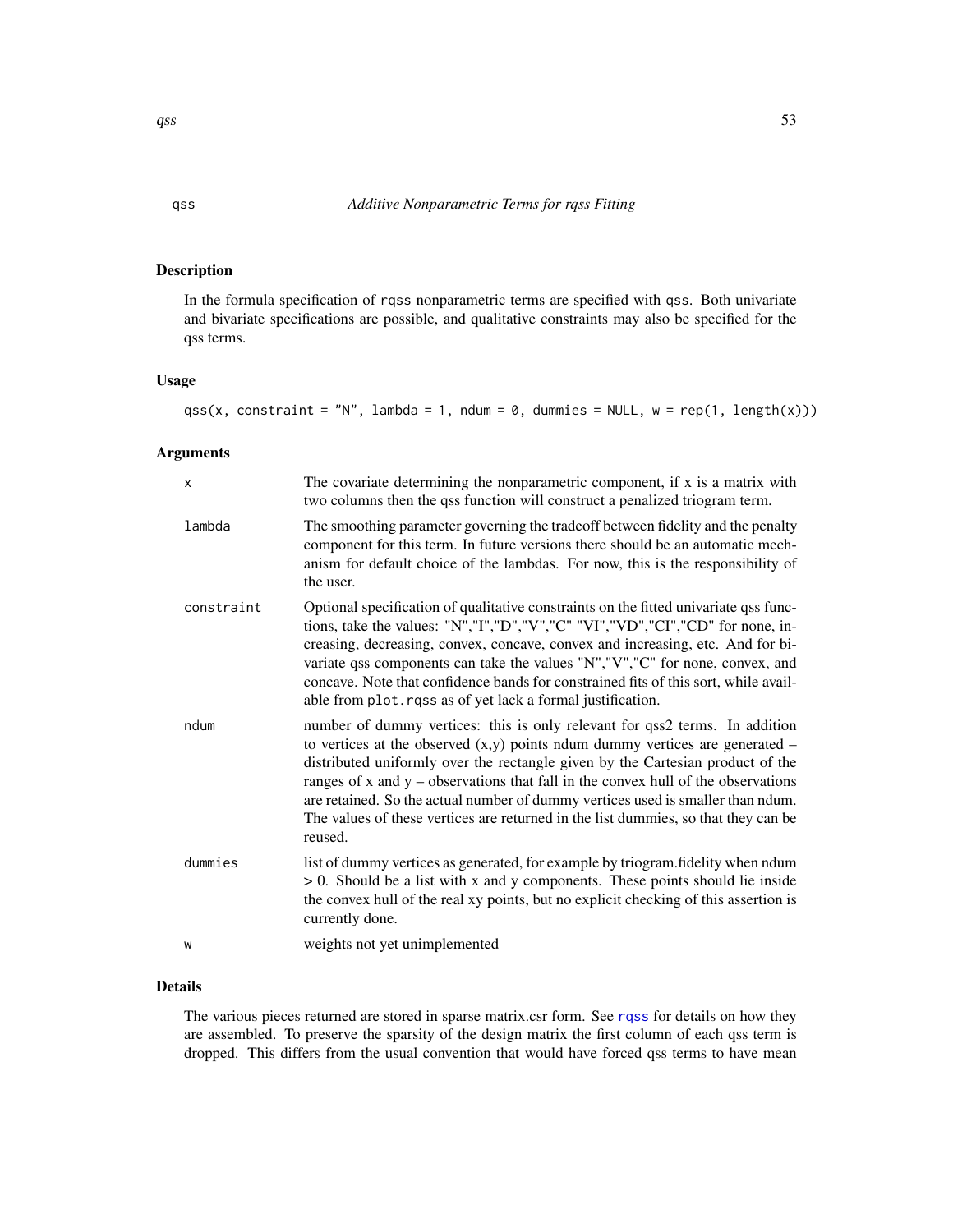zero. This convention has implications for prediction that need to be recognized. The penalty components for qss terms are based on total variation penalization of the first derivative (and gradient, for bivariate x) as described in the references appearing in the help for rqss.

For the bivariate case, package tripack (and for plotting also akima) are required (automatically, by the R code).

# Value

| F       | Fidelity component of the design matrix   |
|---------|-------------------------------------------|
| dummies | List of dummy vertices                    |
| A       | Penalty component of the design matrix    |
| R       | Constraint component of the design matrix |
|         | Constraint component of the rhs           |

# Author(s)

Roger Koenker

## See Also

[rqss](#page-78-0)

# QTECox *Function to obtain QTE from a Cox model*

# Description

Computes quantile treatment effects comparable to those of crq model from a coxph object.

# Usage

 $QTECox(x, smooth = TRUE)$ 

# Arguments

|        | An object of class coxph produced by coxph.                                 |
|--------|-----------------------------------------------------------------------------|
| smooth | Logical indicator if TRUE (default) then Cox survival function is smoothed. |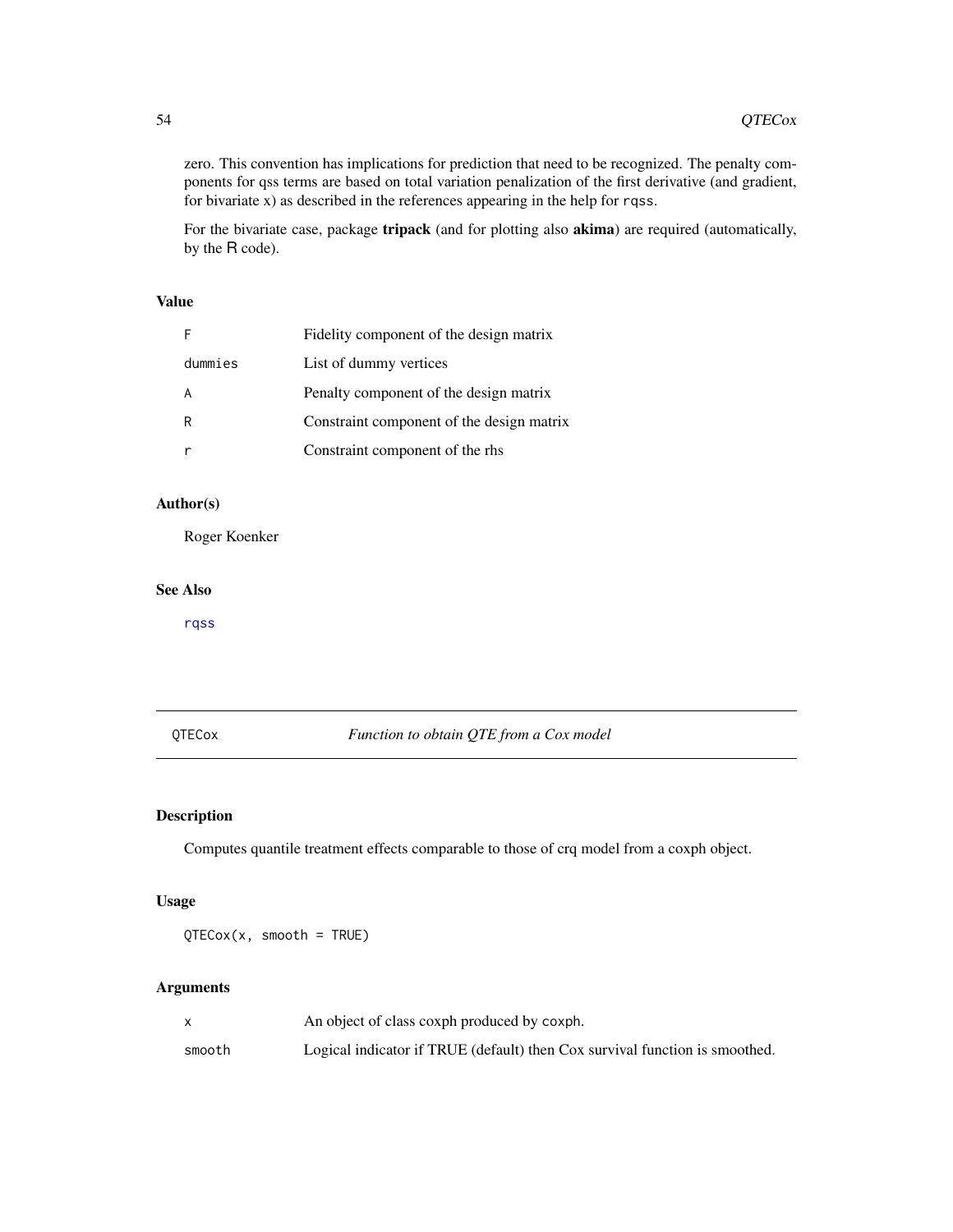## $QTECox$  55

# Details

Estimates of the Cox QTE,  $\frac{dQ(t|x)}{dx_j}$  at  $x = \bar{x}$ , can be expressed as a function of t as follows:

$$
\frac{dQ(t|x)}{dx_j} = \frac{dt}{dx_j} \frac{dQ(t|x)}{dt}
$$

The Cox survival function,  $S(y|x) = \exp\{-H_0(y) \exp(b'x)\}\$ 

$$
\frac{dS(y|x)}{dx_j}=S(y|x)log\{S(y|x)\}b_j
$$

where  $\frac{dQ(t|x)}{dx_j}$  can be estimated by  $\frac{\Delta(t)}{\Delta(S)}(1-t)$  where \$S\$ and \$t\$ denote the surv and time components of the survfit object. Note that since  $t = 1-S(y|x)$ , the above is the value corresponding to the argument \$(1-t)\$; and furthermore

$$
\frac{dt}{dx_j} = -\frac{dS(y|x)}{dx_j} = -(1-t)\log(1-t)b_j
$$

Thus the QTE at the mean of x's is:

$$
(1 - S) = \frac{\Delta(t)}{\Delta(S)} S \log(S) b_j
$$

Since  $\Delta S$  is negative and \$log (S)\$ is also negative this has the same sign as  $b_j$ . The crq model fits the usual AFT form Surv(log(Time),Status), then

$$
\frac{dlog(Q(t|x))}{dx_j} = \frac{dQ(t|x)}{dx_j}/Q(t|x)
$$

This is the matrix form returned.

#### Value

| taus | points of evaluation of the OTE.                                              |
|------|-------------------------------------------------------------------------------|
| 0TE  | matrix of OTEs, the ith column contains the OTE for the ith covariate effect. |
|      | Note that there is no intercept effect, see plot, summary, crqs for usage.    |

## Author(s)

Roger Koenker Stephen Portnoy & Tereza Neocleous

## References

Koenker, R. and Geling, O. (2001). Reappraising Medfly longevity: a quantile regression survival analysis, J. Amer. Statist. Assoc., 96, 458-468

## See Also

[crq](#page-15-0)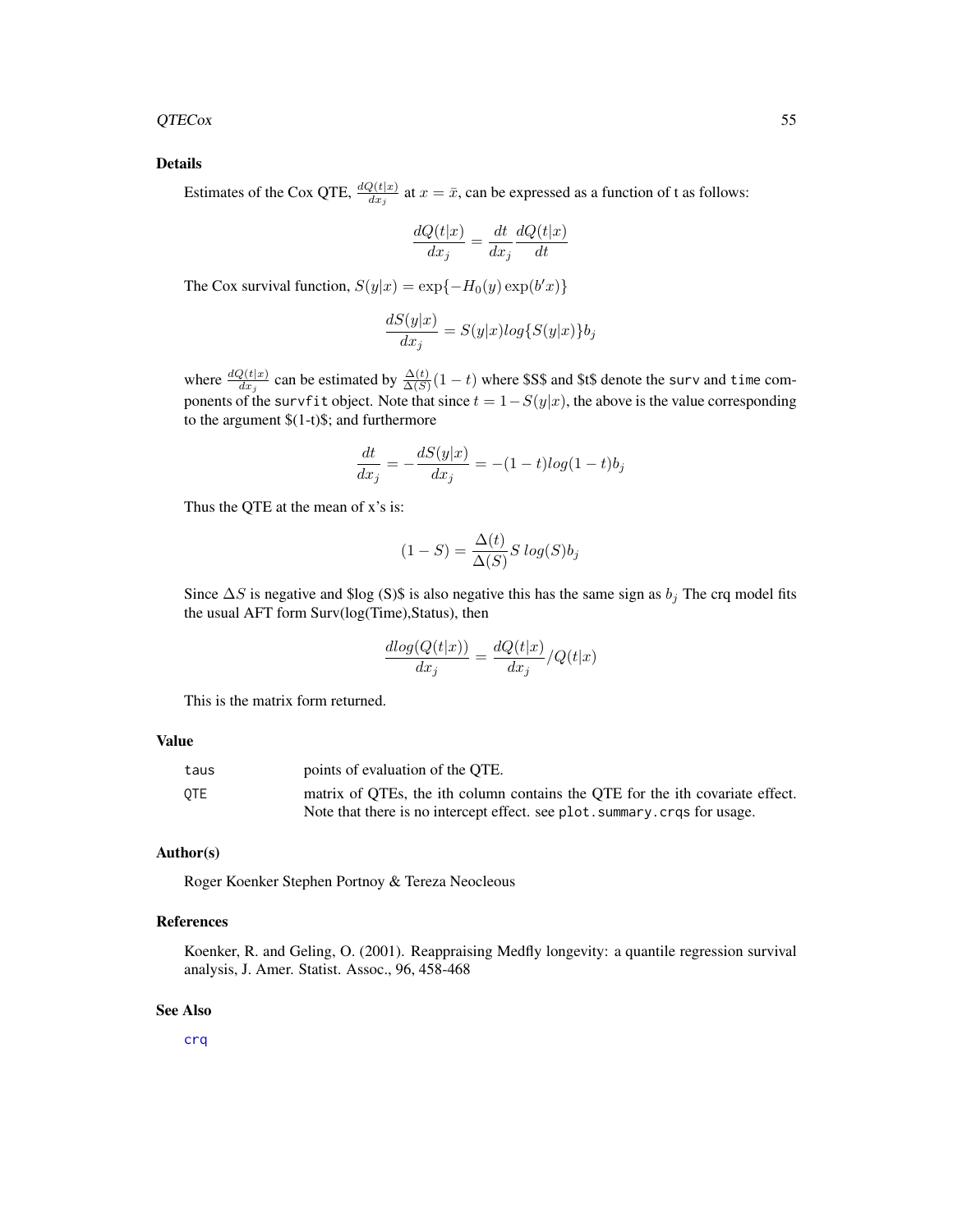Function to compute ranks from the dual (regression rankscore) process.

# Usage

ranks(v, score="wilcoxon", tau=0.5, trim = NULL)

# Arguments

| $\mathsf{V}$ | object of class "rq.process" generated by rq()                                                                                                                                                                                                                                                                                                                                                                                                                                                                                                                                                                                                                                                                           |
|--------------|--------------------------------------------------------------------------------------------------------------------------------------------------------------------------------------------------------------------------------------------------------------------------------------------------------------------------------------------------------------------------------------------------------------------------------------------------------------------------------------------------------------------------------------------------------------------------------------------------------------------------------------------------------------------------------------------------------------------------|
| score        | The score function desired. Currently implemented score functions are "wilcoxon",<br>"normal", and "sign" which are asymptotically optimal for the logistic, Gaus-<br>sian and Laplace location shift models respectively. The "normal" score func-<br>tion is also sometimes called van der Waerden scores. Also implemented are the<br>"tau" which generalizes sign scores to an arbitrary quantile, "interquartile"<br>which is appropriate for tests of scale shift, normal scale for Gaussian scale<br>shift, halfnormalscale for Gaussian scale shift only to the right of the median,<br>and 1ehmann for Lehmann local alternatives. See Koenker (2010) for further<br>details on the last three of these scores. |
| tau          | the optional value of tau if the "tau" score function is used.                                                                                                                                                                                                                                                                                                                                                                                                                                                                                                                                                                                                                                                           |
| trim         | optional trimming proportion parameter(s) – only applicable for the Wilcoxon<br>score function $-$ when one value is provided there is symmetric trimming of<br>the score integral to the interval ( $\text{trim}$ , $1-\text{trim}$ ), when there are two values<br>provided, then the trimming restricts the integration to (trim[1], trim[2]).                                                                                                                                                                                                                                                                                                                                                                        |

# Details

See GJKP(1993) for further details.

## Value

The function returns two components. One is the ranks, the other is a scale factor which is the  $L_2$ norm of the score function. All score functions should be normalized to have mean zero.

# References

Gutenbrunner, C., J. Jureckova, Koenker, R. and Portnoy, S. (1993) Tests of linear hypotheses based on regression rank scores, *Journal of Nonparametric Statistics*, (2), 307–331.

Koenker, R. Rank Tests for Heterogeneous Treatment Effects with Covariates, preprint.

## See Also

[rq](#page-57-1), [rq.test.rank](#page-4-0) [anova](#page-0-0)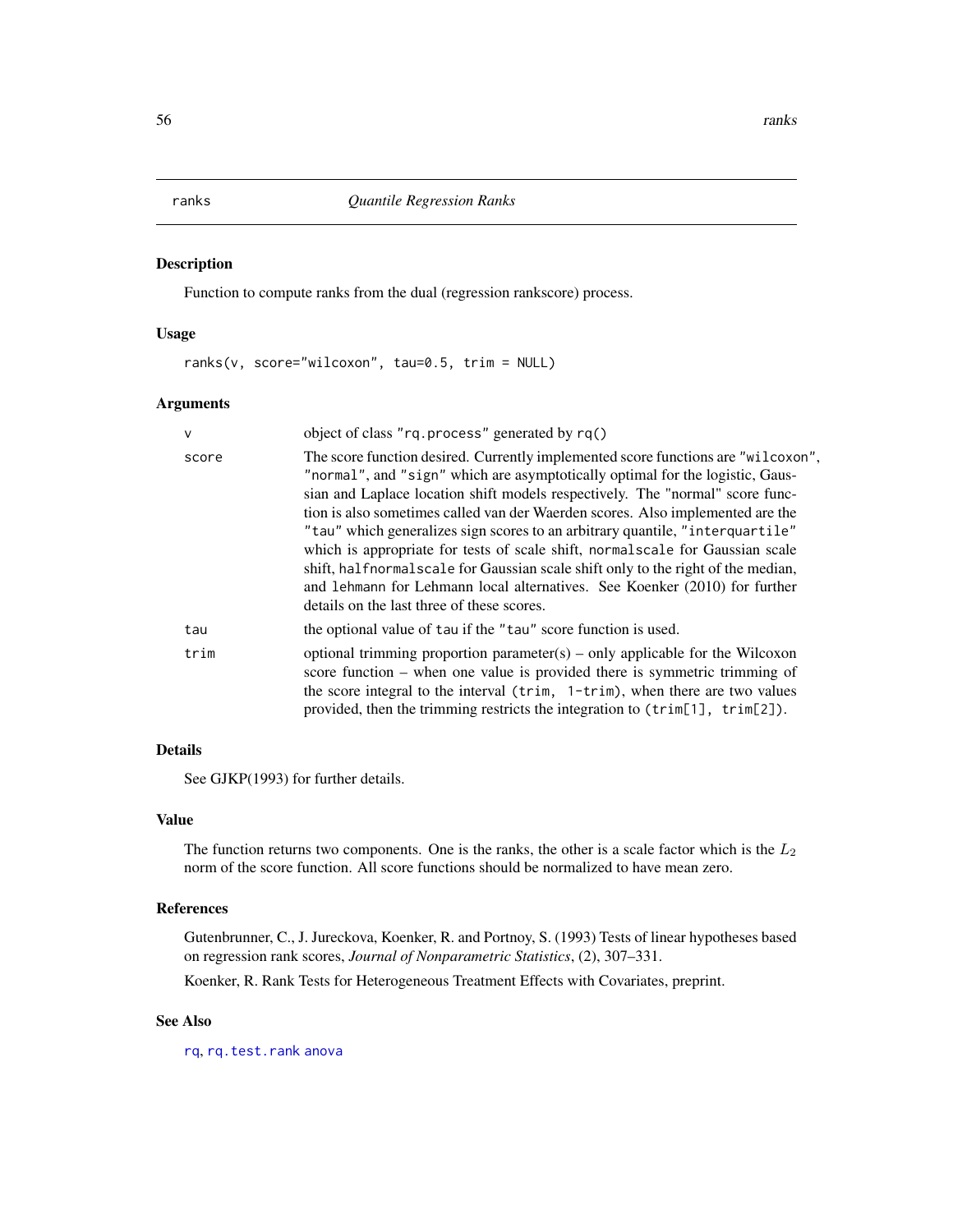#### rearrange 57

## Examples

```
data(stackloss)
ranks(rq(stack.loss ~ stack.x, tau=-1))
```
<span id="page-56-0"></span>rearrange *Rearrangement*

## Description

Monotonize a step function by rearrangement

## Usage

rearrange(f,xmin,xmax)

#### Arguments

|      | object of class stepfun                    |
|------|--------------------------------------------|
| xmin | minimum of the support of the rearranged f |
| xmax | maximum of the support of the rearranged f |

### Details

Given a stepfunction  $Q(u)$ , not necessarily monotone, let  $F(y) = \int \{Q(u) \leq y\} du$  denote the associated cdf obtained by randomly evaluating Q at  $U \sim U[0, 1]$ . The rearranged version of Q is  $\tilde{Q}(u) = \inf\{u : F(y) \geq u\}$ . Therearrangedfunctioninheritstherightorleftcontinuityoforiginalstepfunction.

# Value

Produces transformed stepfunction that is monotonic increasing.

## Author(s)

R. Koenker

# References

Chernozhukov, V., I. Fernandez-Val, and A. Galichon, (2006) Quantile and Probability Curves without Crossing, Econometrica, forthcoming.

Chernozhukov, V., I. Fernandez-Val, and A. Galichon, (2009) Improving Estimates of Monotone Functions by Rearrangement, Biometrika, 96, 559–575.

Hardy, G.H., J.E. Littlewood, and G. Polya (1934) Inequalities, Cambridge U. Press.

## See Also

[rq](#page-57-1) [rearrange](#page-56-0)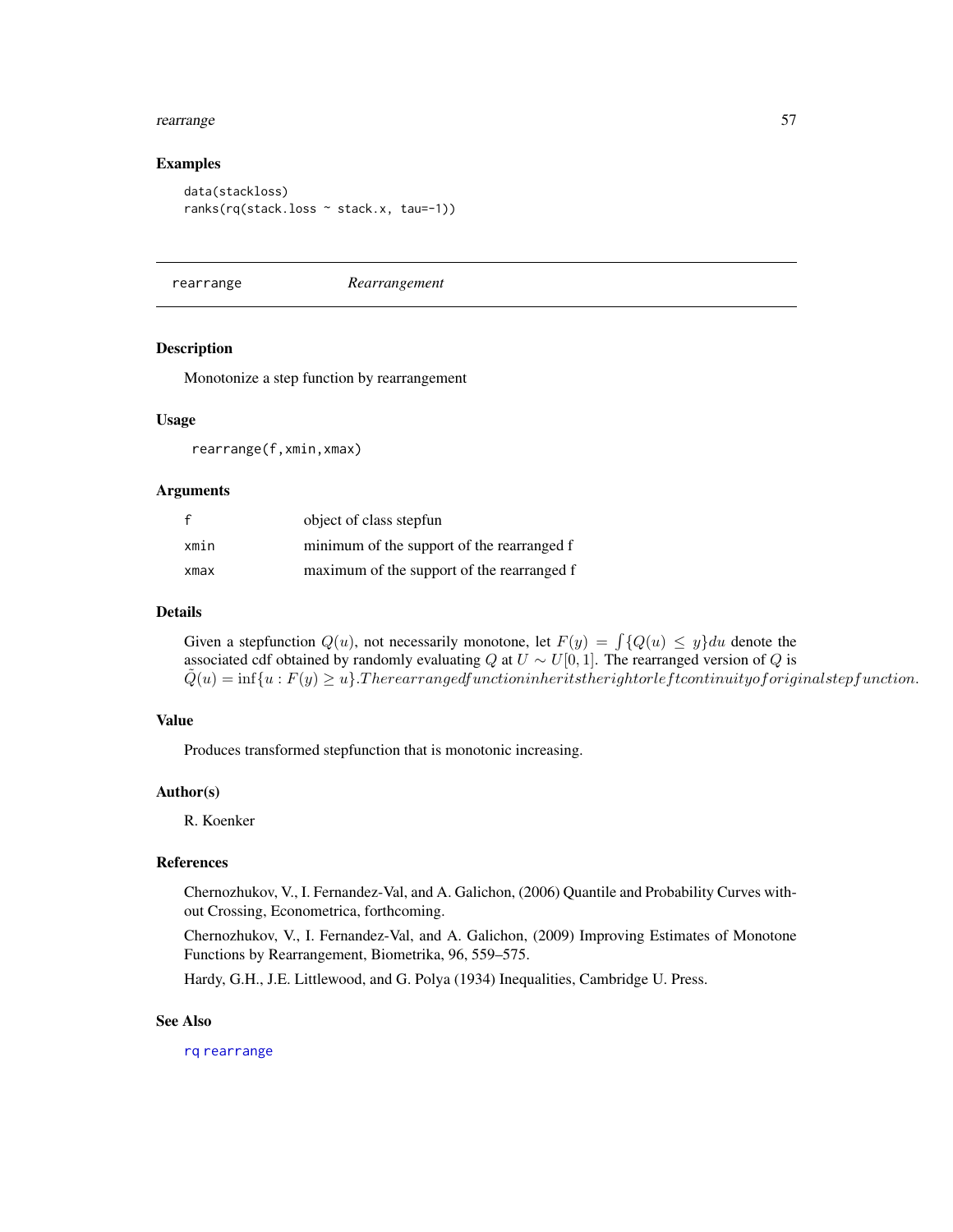## Examples

```
data(engel)
z \leq r q(foodexp \sim income, tau = -1, data = engel)zp \leftarrow predict(z,newdata=list(income=quantile(engel$income, .03)), stepfun = TRUE)plot(zp,do.points = FALSE, xlab = expression(tau),
        ylab = expression(Q ( tau )), main="Engel Food Expenditure Quantiles")
plot(rearrange(zp),do.points = FALSE, add=TRUE,col.h="red",col.v="red")
legend(.6,300,c("Before Rearrangement","After Rearrangement"),lty=1,col=c("black","red"))
```

```
residuals.nlrq Return residuals of an nlrq object
```
## Description

Set algorithmic parameters for nlrq (nonlinear quantile regression function)

## Usage

```
## S3 method for class 'nlrq'
residuals(object, type = c("response", "rho"), ...)
```
#### Arguments

| object | an 'nlrg' object as returned by function 'nlrg'                                                                                                                                                                                                                                                                                                     |
|--------|-----------------------------------------------------------------------------------------------------------------------------------------------------------------------------------------------------------------------------------------------------------------------------------------------------------------------------------------------------|
| type   | the type of residuals to return: "response" is the distance between observed<br>and predicted values; "rho" is the weighted distance used to calculate the ob-<br>jective function in the minimisation algorithm as tau * pmax(resid, 0) + (1)<br>- tau) * pmin(resid, 0), where resid are the simple residuals as above (with<br>type="response"). |
| .      | further arguments passed to or from other methods.                                                                                                                                                                                                                                                                                                  |
|        |                                                                                                                                                                                                                                                                                                                                                     |

## See Also

[nlrq](#page-34-0)

<span id="page-57-1"></span>rq *Quantile Regression*

# Description

Returns an object of class "rq" "rqs" or "rq.process" that represents a quantile regression fit.

## Usage

```
rq(formula, tau=.5, data, subset, weights, na.action,
   method="br", model = TRUE, contrasts, \ldots)
```
 $58$  rq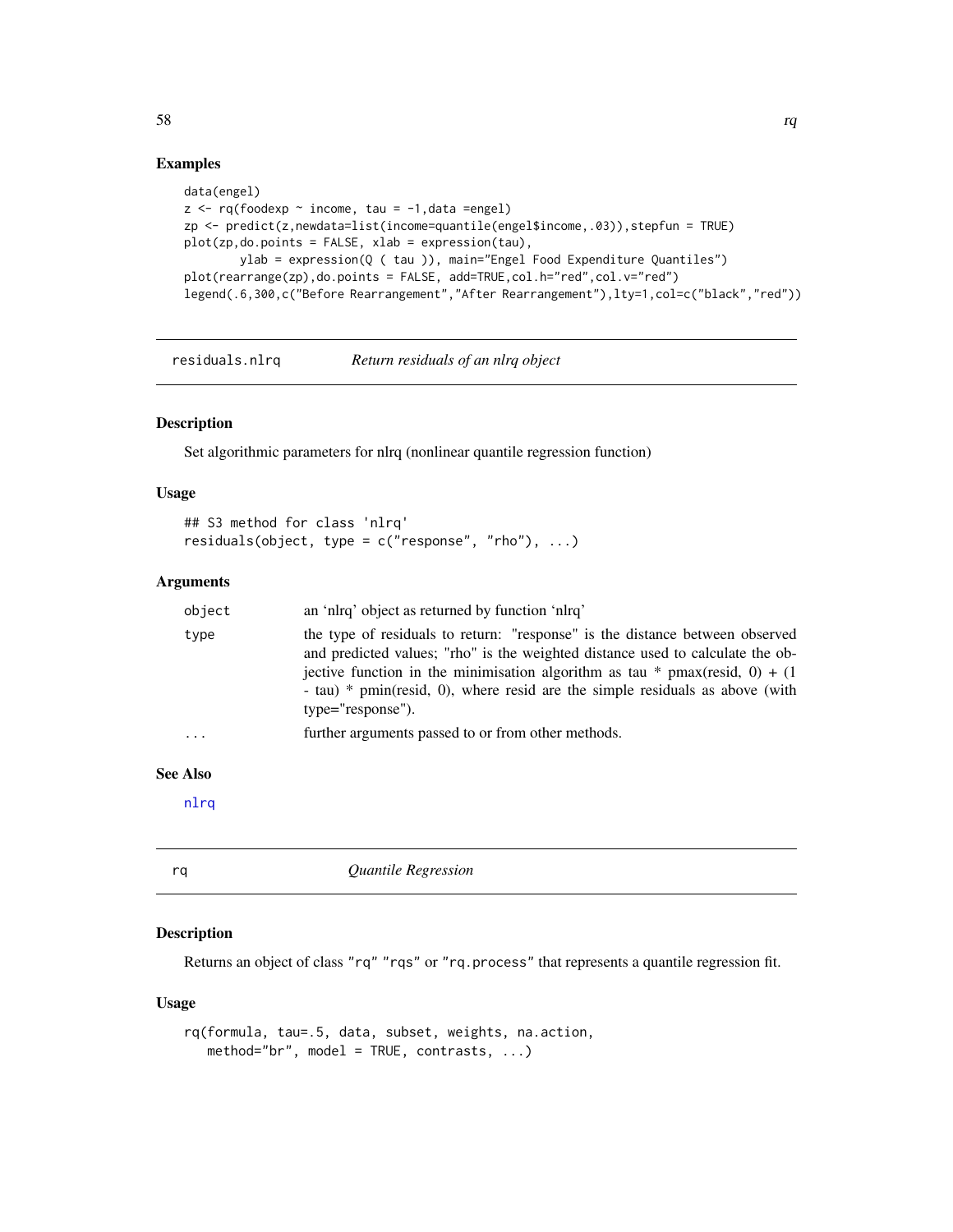| formula   | a formula object, with the response on the left of a $\sim$ operator, and the terms,<br>separated by + operators, on the right.                                                                                                                                                                                                                                                                                                                                                                                                                                                                                                                                                                                                                                                                                                                                                                                                                                                                                                                                                                                                                                                                                                                                                                                                                                                                                                                                                                                                                                                                                                 |
|-----------|---------------------------------------------------------------------------------------------------------------------------------------------------------------------------------------------------------------------------------------------------------------------------------------------------------------------------------------------------------------------------------------------------------------------------------------------------------------------------------------------------------------------------------------------------------------------------------------------------------------------------------------------------------------------------------------------------------------------------------------------------------------------------------------------------------------------------------------------------------------------------------------------------------------------------------------------------------------------------------------------------------------------------------------------------------------------------------------------------------------------------------------------------------------------------------------------------------------------------------------------------------------------------------------------------------------------------------------------------------------------------------------------------------------------------------------------------------------------------------------------------------------------------------------------------------------------------------------------------------------------------------|
| tau       | the quantile(s) to be estimated, this is generally a number strictly between 0 and<br>1, but if specified strictly outside this range, it is presumed that the solutions<br>for all values of tau in $(0,1)$ are desired. In the former case an object of class<br>"rq" is returned, in the latter, an object of class "rq.process" is returned. As<br>of version 3.50, tau can also be a vector of values between $0$ and $1$ ; in this case<br>an object of class "rqs" is returned containing among other things a matrix of<br>coefficient estimates at the specified quantiles.                                                                                                                                                                                                                                                                                                                                                                                                                                                                                                                                                                                                                                                                                                                                                                                                                                                                                                                                                                                                                                            |
| data      | a data. frame in which to interpret the variables named in the formula, or in the<br>subset and the weights argument. If this is missing, then the variables in the<br>formula should be on the search list. This may also be a single number to handle<br>some special cases – see below for details.                                                                                                                                                                                                                                                                                                                                                                                                                                                                                                                                                                                                                                                                                                                                                                                                                                                                                                                                                                                                                                                                                                                                                                                                                                                                                                                          |
| subset    | an optional vector specifying a subset of observations to be used in the fitting<br>process.                                                                                                                                                                                                                                                                                                                                                                                                                                                                                                                                                                                                                                                                                                                                                                                                                                                                                                                                                                                                                                                                                                                                                                                                                                                                                                                                                                                                                                                                                                                                    |
| weights   | vector of observation weights; if supplied, the algorithm fits to minimize the sum<br>of the weights multiplied into the absolute residuals. The length of weights must<br>be the same as the number of observations. The weights must be nonnegative<br>and it is strongly recommended that they be strictly positive, since zero weights<br>are ambiguous.                                                                                                                                                                                                                                                                                                                                                                                                                                                                                                                                                                                                                                                                                                                                                                                                                                                                                                                                                                                                                                                                                                                                                                                                                                                                    |
| na.action | a function to filter missing data. This is applied to the model.frame after any<br>subset argument has been used. The default (with na. fail) is to create an error<br>if any missing values are found. A possible alternative is na. omit, which deletes<br>observations that contain one or more missing values.                                                                                                                                                                                                                                                                                                                                                                                                                                                                                                                                                                                                                                                                                                                                                                                                                                                                                                                                                                                                                                                                                                                                                                                                                                                                                                              |
| model     | if TRUE then the model frame is returned. This is essential if one wants to call<br>summary subsequently.                                                                                                                                                                                                                                                                                                                                                                                                                                                                                                                                                                                                                                                                                                                                                                                                                                                                                                                                                                                                                                                                                                                                                                                                                                                                                                                                                                                                                                                                                                                       |
| method    | the algorithmic method used to compute the fit. There are several options: The<br>default method is the modified version of the Barrodale and Roberts algorithm<br>for $l_1$ -regression, used by 11fit in S, and is described in detail in Koenker and<br>$d'Orey(1987, 1994)$ , default = "br". This is quite efficient for problems up to<br>several thousand observations, and may be used to compute the full quantile<br>regression process. It also implements a scheme for computing confidence in-<br>tervals for the estimated parameters, based on inversion of a rank test described<br>in Koenker(1994). For larger problems it is advantageous to use the Frisch-<br>Newton interior point method "fn". And for very large problems one can use<br>the Frisch-Newton approach after preprocessing "pfn". Both of the latter meth-<br>ods are described in detail in Portnoy and Koenker(1997), this method is primar-<br>ily well-suited for large n, small p problems where the parametric dimension of<br>the model is modest. For large problems with large parametric dimension it is<br>usually advantageous to use method "sfn" which uses the Frisch-Newton algo-<br>rithm, but exploits sparse algebra to compute iterates. This is typically helpful<br>when the model includes factor variables that, when expanded, generate design<br>matrices that are very sparse. A sixth option "fnc" that enables the user to spec-<br>ify linear inequality constraints on the fitted coefficients; in this case one needs<br>to specify the matrix R and the vector r representing the constraints in the form |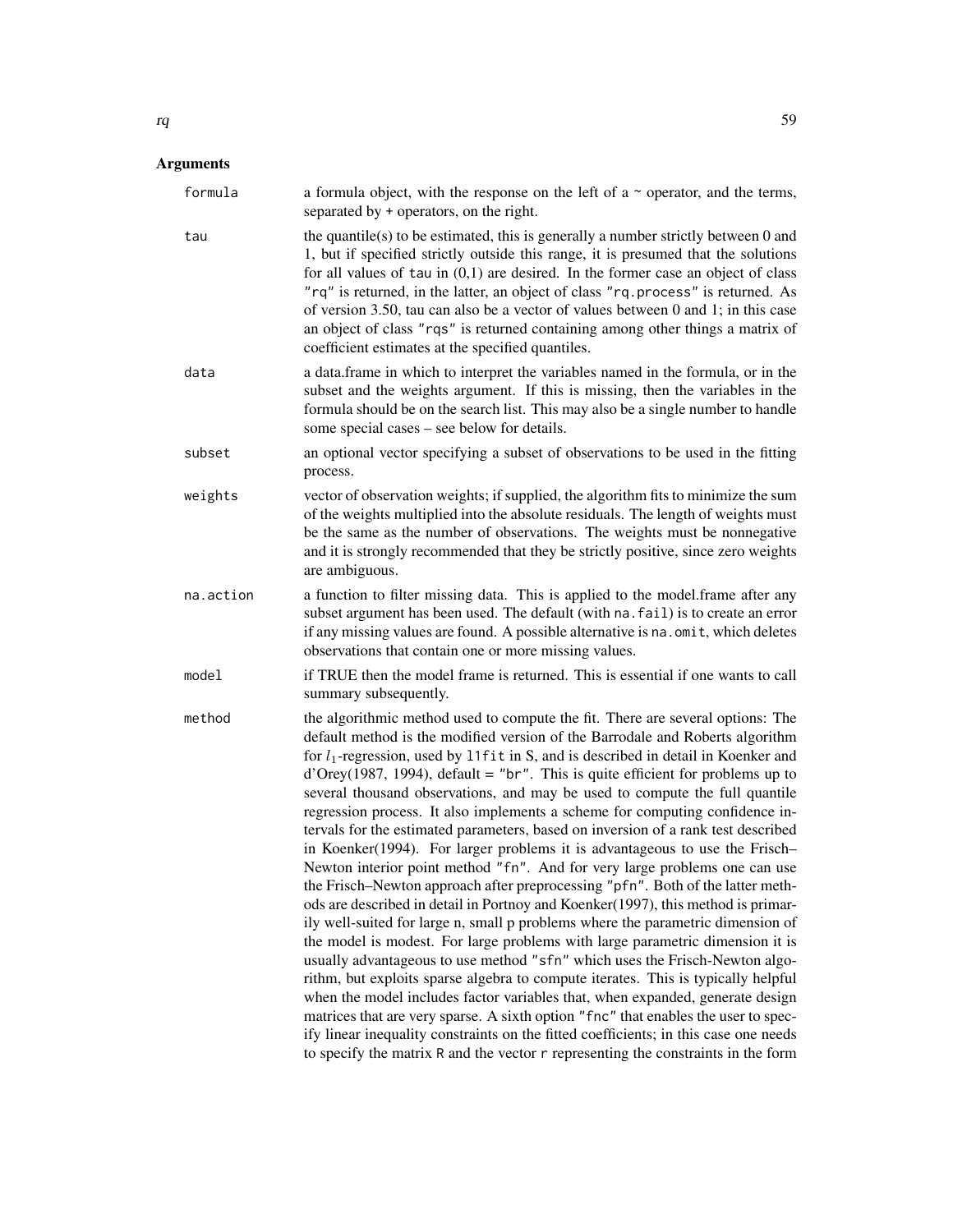|  | $Rb > r$ . See the examples. Finally, there are two penalized methods: "Lasso" |  |  |  |  |
|--|--------------------------------------------------------------------------------|--|--|--|--|
|  | and "scad" that implement the lasso penalty and Fan and Li's smoothly clipped  |  |  |  |  |

absolute deviation penalty, respectively. These methods should probably be re-

contrasts a list giving contrasts for some or all of the factors default = NULL appearing in the model formula. The elements of the list should have the same name as the variable and should be either a contrast matrix (specifically, any full-rank matrix with as many rows as there are levels in the factor), or else a function to compute such a matrix given the number of levels.

garded as experimental.

... additional arguments for the fitting routines (see [rq.fit.br](#page-61-0) and [rq.fit.fnb](#page-63-0) and the functions they call).

## Details

For further details see the vignette available from R with vignette("rq", package="quantreg") and/or the Koenker (2005). For estimation of nonlinear (in parameters) quantile regression models there is the function nlrq and for nonparametric additive quantile regression there is the function rqss. Fitting of quantile regression models with censored data is handled by the crq function.

## Value

See [rq.object](#page-74-0) and [rq.process.object](#page-75-0) for details. Inferential matters are handled with [summary](#page-0-0). There are extractor methods logLik and AIC that are potentially relevant for model selection.

## Method

The function computes an estimate on the tau-th conditional quantile function of the response, given the covariates, as specified by the formula argument. Like  $lm()$ , the function presumes a linear specification for the quantile regression model, i.e. that the formula defines a model that is linear in parameters. For non-linear quantile regression see the package nlrq(). The function minimizes a weighted sum of absolute residuals that can be formulated as a linear programming problem. As noted above, there are three different algorithms that can be chosen depending on problem size and other characteristics. For moderate sized problems ( $n \ll 5,000, p \ll 20$ ) it is recommended that the default "br" method be used. There are several choices of methods for computing confidence intervals and associated test statistics. See the documentation for [summary.rq](#page-87-0) for further details and options.

#### References

[1] Koenker, R. W. and Bassett, G. W. (1978). Regression quantiles, *Econometrica*, 46, 33–50.

[2] Koenker, R.W. and d'Orey (1987, 1994). Computing regression quantiles. *Applied Statistics*, 36, 383–393, and 43, 410–414.

[3] Gutenbrunner, C. Jureckova, J. (1991). Regression quantile and regression rank score process in the linear model and derived statistics, *Annals of Statistics*, 20, 305–330.

[4] Koenker, R. W. (1994). Confidence Intervals for regression quantiles, in P. Mandl and M. Huskova (eds.), *Asymptotic Statistics*, 349–359, Springer-Verlag, New York.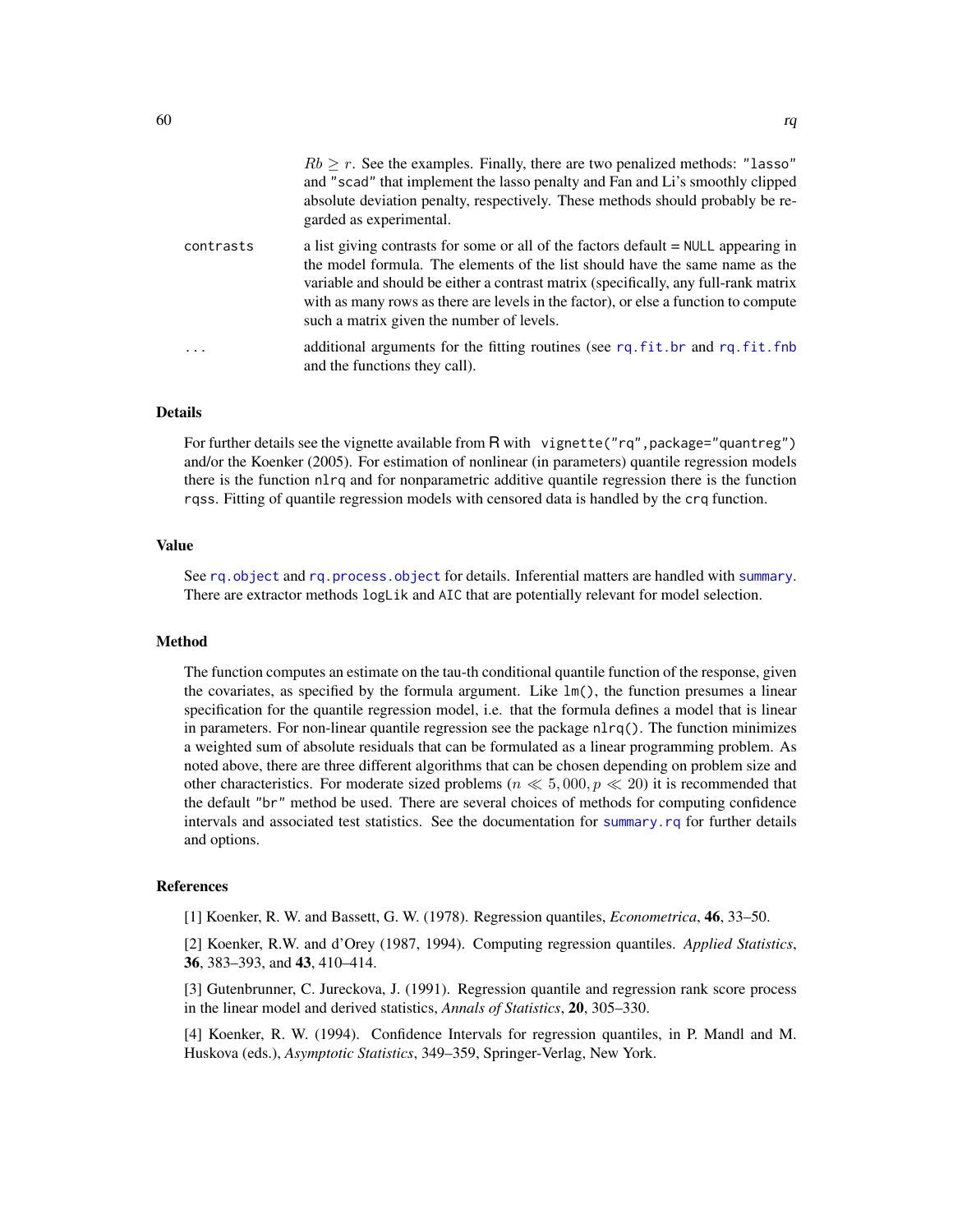[5] Koenker, R. and S. Portnoy (1997) The Gaussian Hare and the Laplacean Tortoise: Computability of Squared-error vs Absolute Error Estimators, (with discussion). *Statistical Science,* 12, 279- 300.

[6] Koenker, R. W. (2005). *Quantile Regression*, Cambridge U. Press.

There is also recent information available at the URL: <http://www.econ.uiuc.edu>.

## See Also

[FAQ](#page-24-0), [summary.rq](#page-87-0), [nlrq](#page-34-0), [rqss](#page-78-0), [rq.object](#page-74-0), [rq.process.object](#page-75-0)

## Examples

```
data(stackloss)
rq(stack.loss ~ stack.x,.5) #median (l1) regression fit for the stackloss data.
rq(stack.loss ~ stack.x,.25) #the 1st quartile,
        #note that 8 of the 21 points lie exactly on this plane in 4-space!
rq(stack.loss ~< stack.x, tau=-1) #this returns the full rq process
rq(rnorm(50) ~ 1, ci=FALSE) #ordinary sample median --no rank inversion ci
rq(rnorm(50) ~ 1, weights=runif(50),ci=FALSE) #weighted sample median
#plot of engel data and some rq lines see KB(1982) for references to data
data(engel)
attach(engel)
plot(income,foodexp,xlab="Household Income",ylab="Food Expenditure",type = "n", cex=.5)
points(income,foodexp,cex=.5,col="blue")
taus <- c(.05,.1,.25,.75,.9,.95)
xx <- seq(min(income),max(income),100)
f <- coef(rq((foodexp)~(income),tau=taus))
yy \leftarrow \text{cbind}(1,xx)%*%f
for(i in 1:length(taus)){
        lines(xx, yy[, i], col = "gray")}
abline(lm(foodexp \sim income), col="red", lty = 2)abline(rq(foodexp \sim income), col="blue")legend(3000,500,c("mean (LSE) fit", "median (LAE) fit"),
col = c("red", "blue"), lty = c(2,1))#Example of plotting of coefficients and their confidence bands
plot(summary(rq(foodexp~income,tau = 1:49/50,data=engel)))
#Example to illustrate inequality constrained fitting
n < -100p \le -5X <- matrix(rnorm(n*p),n,p)
y \leftarrow .95*apply(X,1,sum) + rnorm(n)#constrain slope coefficients to lie between zero and one
R \leftarrow \text{cbind}(\emptyset, \text{rbind}(\text{diag}(p), -\text{diag}(p)))r < -c(rep(\emptyset, p), -rep(1, p))rq(y~X,R=R,r=r,method="fnc")
```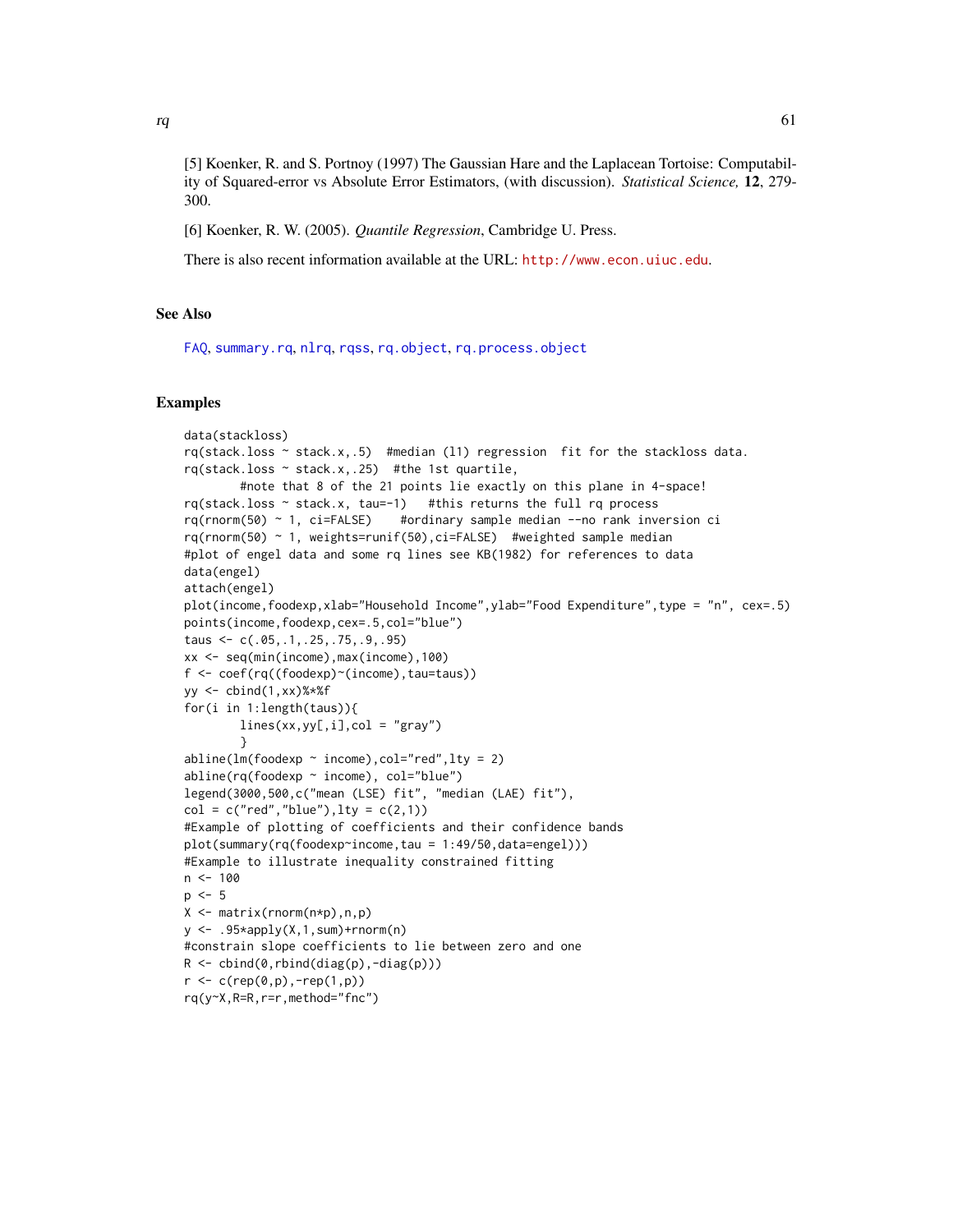Function to choose method for quantile regression

## Usage

rq.fit(x, y, tau=0.5, method="br", ...)

# Arguments

| X      | the design matrix                                                                                                       |
|--------|-------------------------------------------------------------------------------------------------------------------------|
| y      | the response variable                                                                                                   |
| tau    | the quantile desired, if tau lies outside $(0,1)$ the whole process is estimated.                                       |
| method | method of computation: "br" is Barrodale and Roberts exterior point "fn" is the<br>Frisch-Newton interior point method. |
|        | Optional arguments passed to fitting routine.                                                                           |

# See Also

[rq](#page-57-1) [rq.fit.br](#page-61-0) [rq.fit.fnb](#page-63-0)

<span id="page-61-0"></span>rq.fit.br *Quantile Regression Fitting by Exterior Point Methods*

## Description

This function controls the details of QR fitting by the simplex approach embodied in the algorithm of Koenker and d'Orey based on the median regression algorithm of Barrodale and Roberts. Typically, options controlling the construction of the confidence intervals would be passed via the ...{} argument of rq().

# Usage

rq.fit.br(x, y, tau=0.5, alpha=0.1, ci=FALSE, iid=TRUE, interp=TRUE, tcrit=TRUE)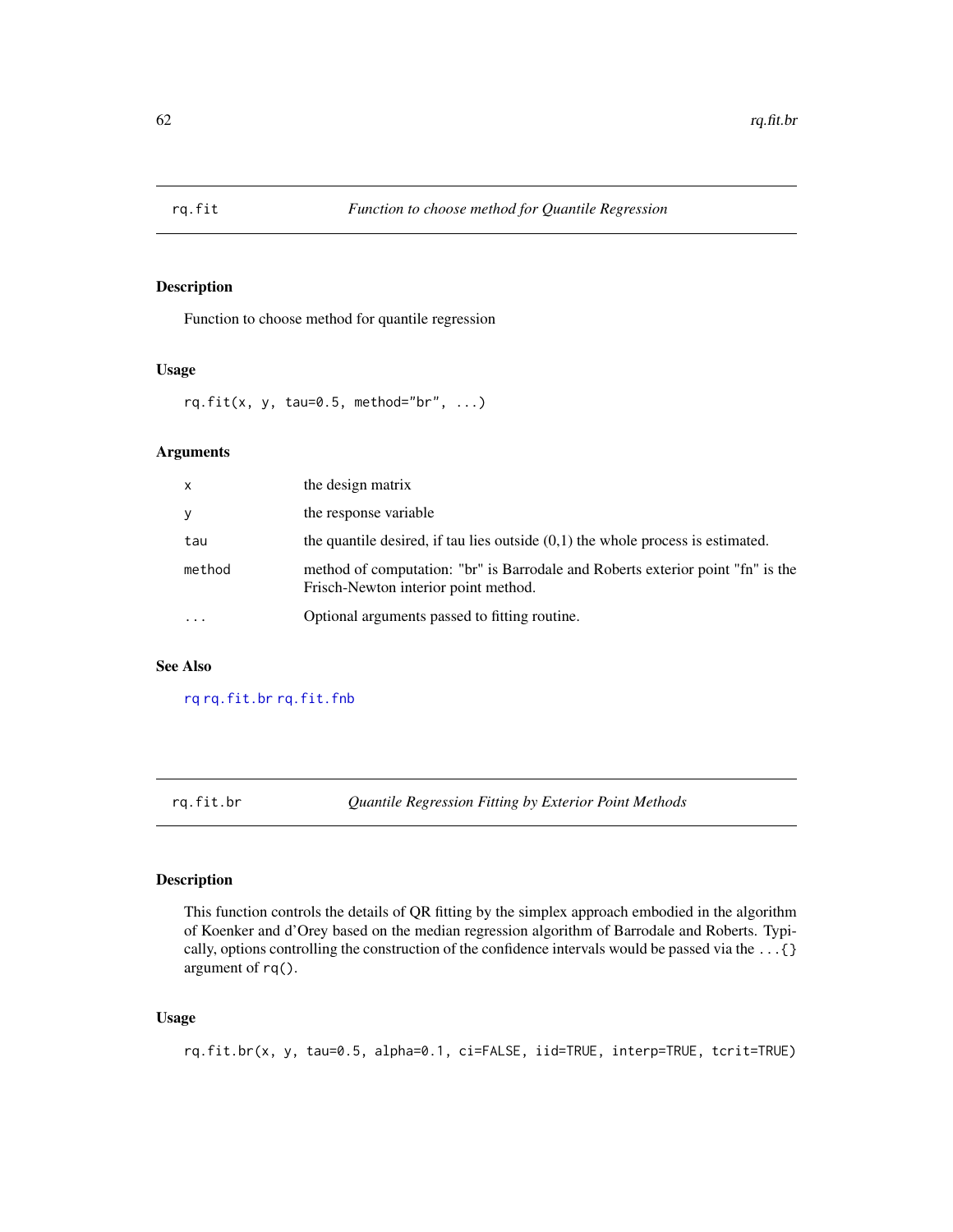#### rq.fit.br  $\qquad \qquad 63$

#### Arguments

| X      | the design matrix                                                                                                                                                                                                                                                                                                                                                                                                     |
|--------|-----------------------------------------------------------------------------------------------------------------------------------------------------------------------------------------------------------------------------------------------------------------------------------------------------------------------------------------------------------------------------------------------------------------------|
| У      | the response variable                                                                                                                                                                                                                                                                                                                                                                                                 |
| tau    | the quantile desired, if tau lies outside $(0,1)$ the whole process is estimated.                                                                                                                                                                                                                                                                                                                                     |
| alpha  | the nominal noncoverage probability for the confidence intervals, i.e. 1-alpha is<br>the nominal coverage probability of the intervals.                                                                                                                                                                                                                                                                               |
| сi     | logical flag if T then compute confidence intervals for the parameters using the<br>rank inversion method of Koenker (1994). See rq() for more details. If F then<br>return only the estimated coefficients. Note that for large problems the default<br>option $ci = TRUE$ can be rather slow. Note also that rank inversion only works<br>for $p>1$ , an error message is printed in the case that ci=T and $p=1$ . |
| iid    | logical flag if T then the rank inversion is based on an assumption of iid er-<br>ror model, if F then it is based on an nid error assumption. See Koenker and<br>Machado (1999) for further details on this distinction.                                                                                                                                                                                             |
| interp | As with typical order statistic type confidence intervals the test statistic is dis-<br>crete, so it is reasonable to consider intervals that interpolate between values of<br>the parameter just below the specified cutoff and values just above the specified<br>F then the 2 "exact" values above and below on which<br>cutoff. If interp $=$<br>the interpolation would be based are returned.                   |
| tcrit  | Logical flag if T - Student t critical values are used, if F then normal values are<br>used.                                                                                                                                                                                                                                                                                                                          |

#### Details

If tau lies in  $(0,1)$  then an object of class "rq" is returned with various related inference apparatus. If tau lies outside [0,1] then an object of class rq.process is returned. In this case parametric programming methods are used to find all of the solutions to the QR problem for tau in  $(0,1)$ , the p-variate resulting process is then returned as the array sol containing the primal solution and dsol containing the dual solution. There are roughly  $O(n \log n)$  distinct solutions, so users should be aware that these arrays may be large and somewhat time consuming to compute for large problems.

# Value

Returns an object of class "rq" for tau in  $(0,1)$ , or else of class "rq.process". Note that rq.fit.br when called for a single tau value will return the vector of optimal dual variables. See [rq.object](#page-74-0) and [rq.process.object](#page-75-0) for further details.

# References

Koenker, R. and J.A.F. Machado, (1999) Goodness of fit and related inference processes for quantile regression, *J. of Am Stat. Assoc.*, 94, 1296-1310.

# See Also

[rq](#page-57-1), [rq.fit.fnb](#page-63-0)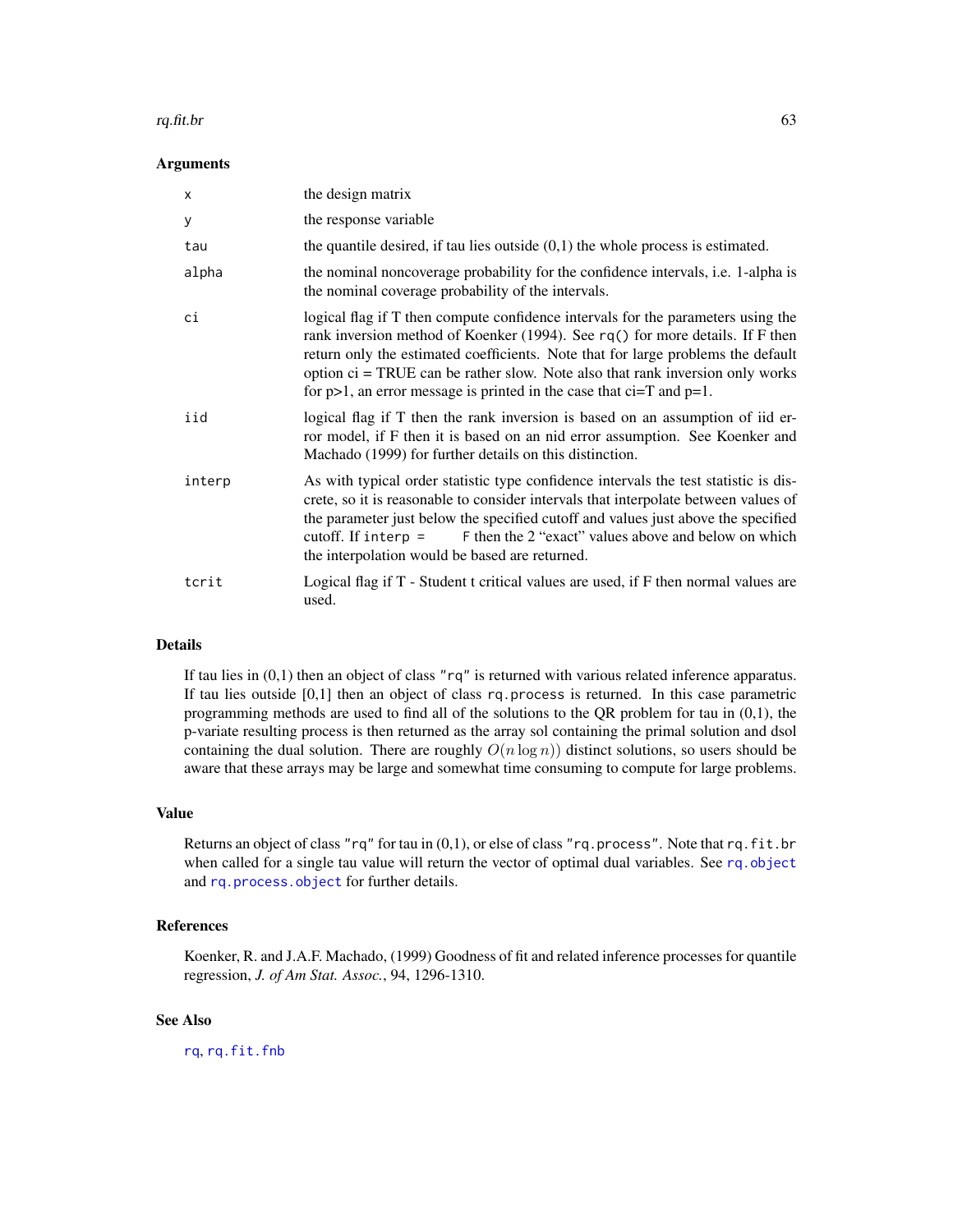## Examples

```
data(stackloss)
rq.fit.br(stack.x, stack.loss, tau=.73 ,interp=FALSE)
```
<span id="page-63-0"></span>rq.fit.fnb *Quantile Regression Fitting via Interior Point Methods*

## Description

This is a lower level routine called by  $rq()$  to compute quantile regression methods using the Frisch-Newton algorithm.

## Usage

rq.fit.fnb(x, y, tau=0.5, beta=0.99995, eps=1e-06)

# Arguments

| x    | The design matrix                                                                                                                                                                                                                                                                                                            |
|------|------------------------------------------------------------------------------------------------------------------------------------------------------------------------------------------------------------------------------------------------------------------------------------------------------------------------------|
| ٨    | The response vector                                                                                                                                                                                                                                                                                                          |
| tau  | The quantile of interest, must lie in $(0,1)$                                                                                                                                                                                                                                                                                |
| beta | technical step length parameter – alter at your own risk!                                                                                                                                                                                                                                                                    |
| eps  | tolerance parameter for convergence. In cases of multiple optimal solutions<br>there may be some discrepancy between solutions produced by method "fn"<br>and method "br". This is due to the fact that "fn" tends to converge to a point<br>near the centroid of the solution set, while "br" stops at a vertex of the set. |

## Details

The details of the algorithm are explained in Koenker and Portnoy (1997). The basic idea can be traced back to the log-barrier methods proposed by Frisch in the 1950's for constrained optimization. But the current implementation is based on proposals by Mehrotra and others in the recent (explosive) literature on interior point methods for solving linear programming problems. This function replaces an earlier one rq.fit.fn, which required the initial dual values to be feasible. This version allows the user to specify an infeasible starting point for the dual problem, that is one that may not satisfy the dual equality constraints. It still assumes that the starting value satisfies the upper and lower bounds.

## Value

returns an object of class "rq", which can be passed to [summary.rq](#page-87-0) to obtain standard errors, etc.

## References

Koenker, R. and S. Portnoy (1997). The Gaussian Hare and the Laplacian Tortoise: Computability of squared-error vs. absolute-error estimators, with discussion, *Statistical Science*, 12, 279-300.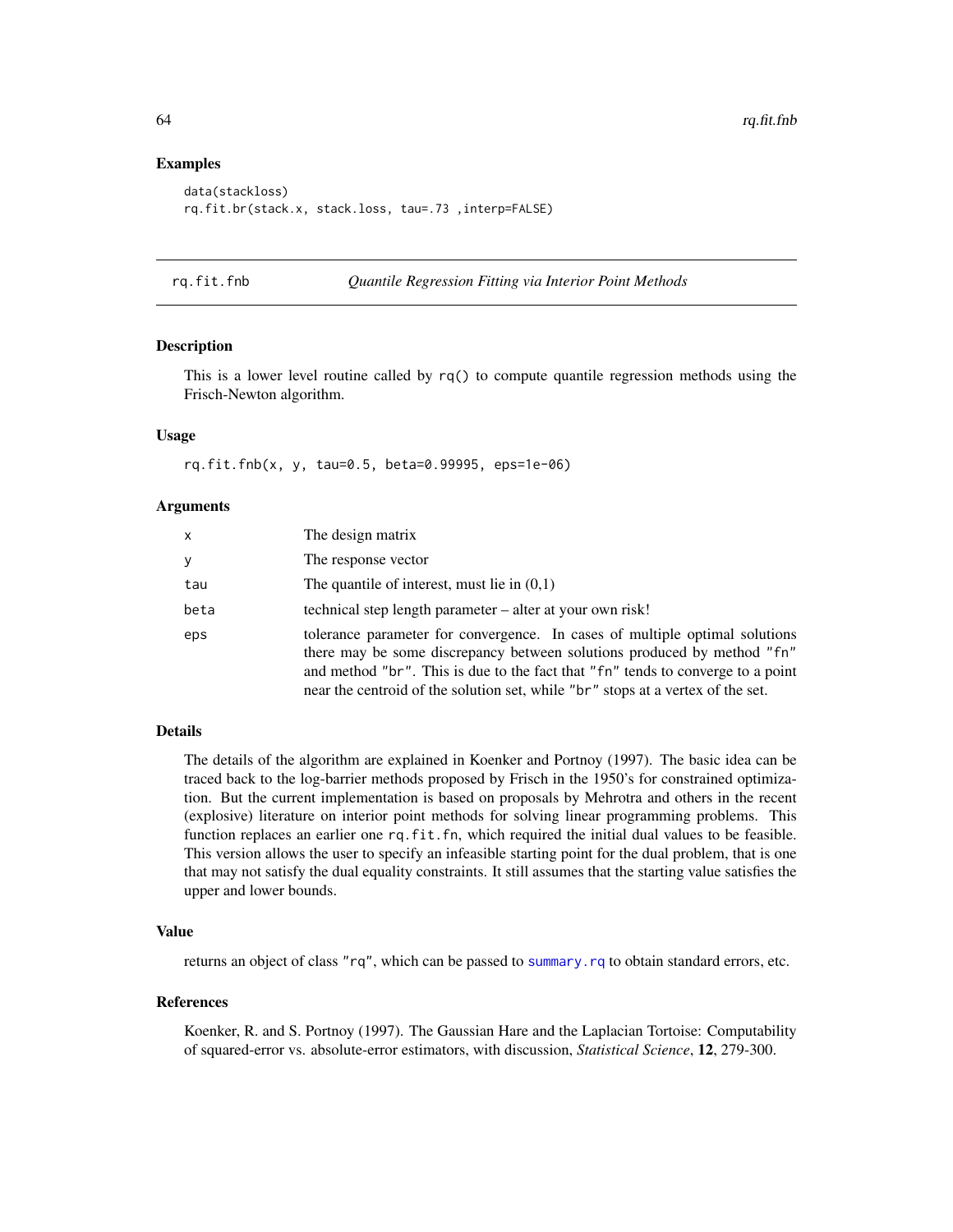#### rq.fit.fnc  $\qquad \qquad 65$

# See Also

[rq](#page-57-1), [rq.fit.br](#page-61-0), [rq.fit.pfn](#page-67-0)

#### rq.fit.fnc *Quantile Regression Fitting via Interior Point Methods*

# Description

This is a lower level routine called by  $rq()$  to compute quantile regression methods using the Frisch-Newton algorithm. It allows the call to specify linear inequality constraints to which the fitted coefficients will be subjected. The constraints are assumed to be formulated as  $Rb \geq r$ .

## Usage

rq.fit.fnc(x, y, R, r, tau=0.5, beta=0.9995, eps=1e-06)

#### Arguments

| x    | The design matrix                                                                                                                                                                                                                                                                                                            |
|------|------------------------------------------------------------------------------------------------------------------------------------------------------------------------------------------------------------------------------------------------------------------------------------------------------------------------------|
| У    | The response vector                                                                                                                                                                                                                                                                                                          |
| R    | The matrix describing the inequality constraints                                                                                                                                                                                                                                                                             |
| r    | The right hand side vector of inequality constraints                                                                                                                                                                                                                                                                         |
| tau  | The quantile of interest, must lie in $(0,1)$                                                                                                                                                                                                                                                                                |
| beta | technical step length parameter – alter at your own risk!                                                                                                                                                                                                                                                                    |
| eps  | tolerance parameter for convergence. In cases of multiple optimal solutions<br>there may be some discrepancy between solutions produced by method "fn"<br>and method "br". This is due to the fact that "fn" tends to converge to a point<br>near the centroid of the solution set, while "br" stops at a vertex of the set. |

## Details

The details of the algorithm are explained in Koenker and Ng (2002). The basic idea can be traced back to the log-barrier methods proposed by Frisch in the 1950's for constrained optimization. But the current implementation is based on proposals by Mehrotra and others in the recent (explosive) literature on interior point methods for solving linear programming problems. See "rq" helpfile for an example. It is an open research problem to provide an inference apparatus for inequality constrained quantile regression.

## Value

returns an object of class "rq", which can be passed to [summary.rq](#page-87-0) to obtain standard errors, etc.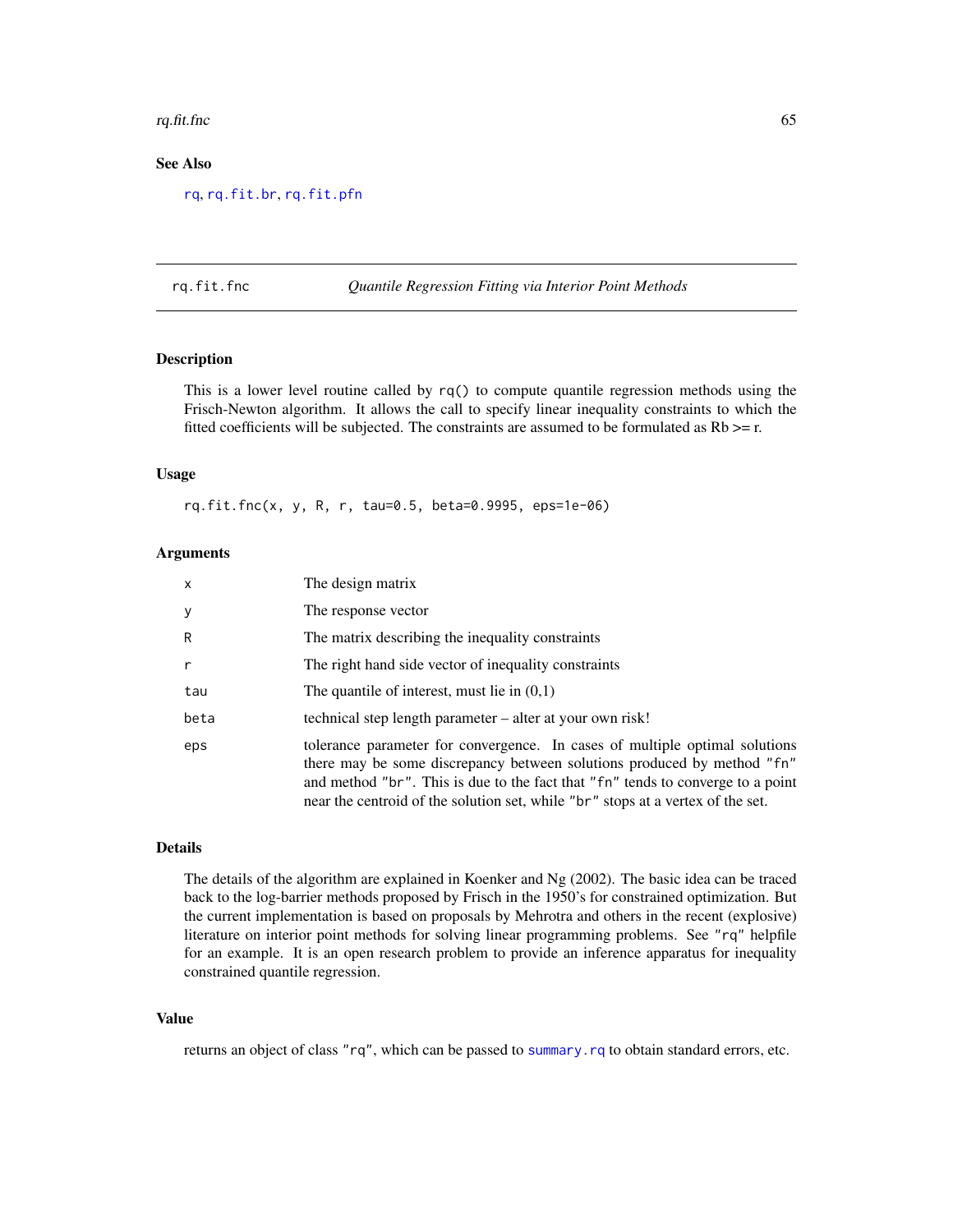## References

Koenker, R. and S. Portnoy (1997). The Gaussian Hare and the Laplacian Tortoise: Computability of squared-error vs. absolute-error estimators, with discussion, *Statistical Science*, 12, 279-300. Koenker, R. and P. Ng(2005). Inequality Constrained Quantile Regression, *Sankya*, 418-440.

## See Also

[rq](#page-57-1), [rq.fit.br](#page-61-0), [rq.fit.pfn](#page-67-0)

<span id="page-65-0"></span>rq.fit.hogg *weighted quantile regression fitting*

## Description

Function to estimate a regression mmodel by minimizing the weighted sum of several quantile regression functions. See Koenker(1984) for an asymptotic look at these estimators. This is a slightly generalized version of what Zou and Yuan (2008) call composite quantile regression in that it permits weighting of the components of the objective function and also allows further linear inequality constraints on the coefficients.

#### Usage

```
rq.fit.hogg(x, y, taus = c(0.1, 0.3, 0.5), weights = c(0.7, 0.2, 0.1),R = NULL, r = NULL, beta = 0.99995, eps = 1e-06)
```
## Arguments

| X       | design matrix                                            |
|---------|----------------------------------------------------------|
| ٧       | response vector                                          |
| taus    | quantiles getting positive weight                        |
| weights | weights assigned to the quantiles                        |
| R       | optional matrix describing linear inequality constraints |
|         | optional vector describing linear inequality constraints |
| beta    | step length parameter of the Frisch Newton Algorithm     |
| eps     | tolerance parameter for the Frisch Newton Algorithm      |

## Details

Mimimizes a weighted sum of quantile regression objective functions using the specified taus. The model permits distinct intercept parameters at each of the specified taus, but the slope parameters are constrained to be the same for all taus. This estimator was originally suggested to the author by Bob Hogg in one of his famous blue notes of 1979. The algorithm used to solve the resulting linear programming problems is either the Frisch Newton algorithm described in Portnoy and Koenker (1997), or the closely related algorithm described in Koenker and  $Ng(2002)$  that handles linear inequality constraints. See [qrisk](#page-50-0) for illustration of its use in portfolio allocation.

Linear inequality constraints of the form  $Rb > r$  can be imposed with the convention that b is a  $m + p$  where m is the length(taus) and p is the column dimension of x without the intercept.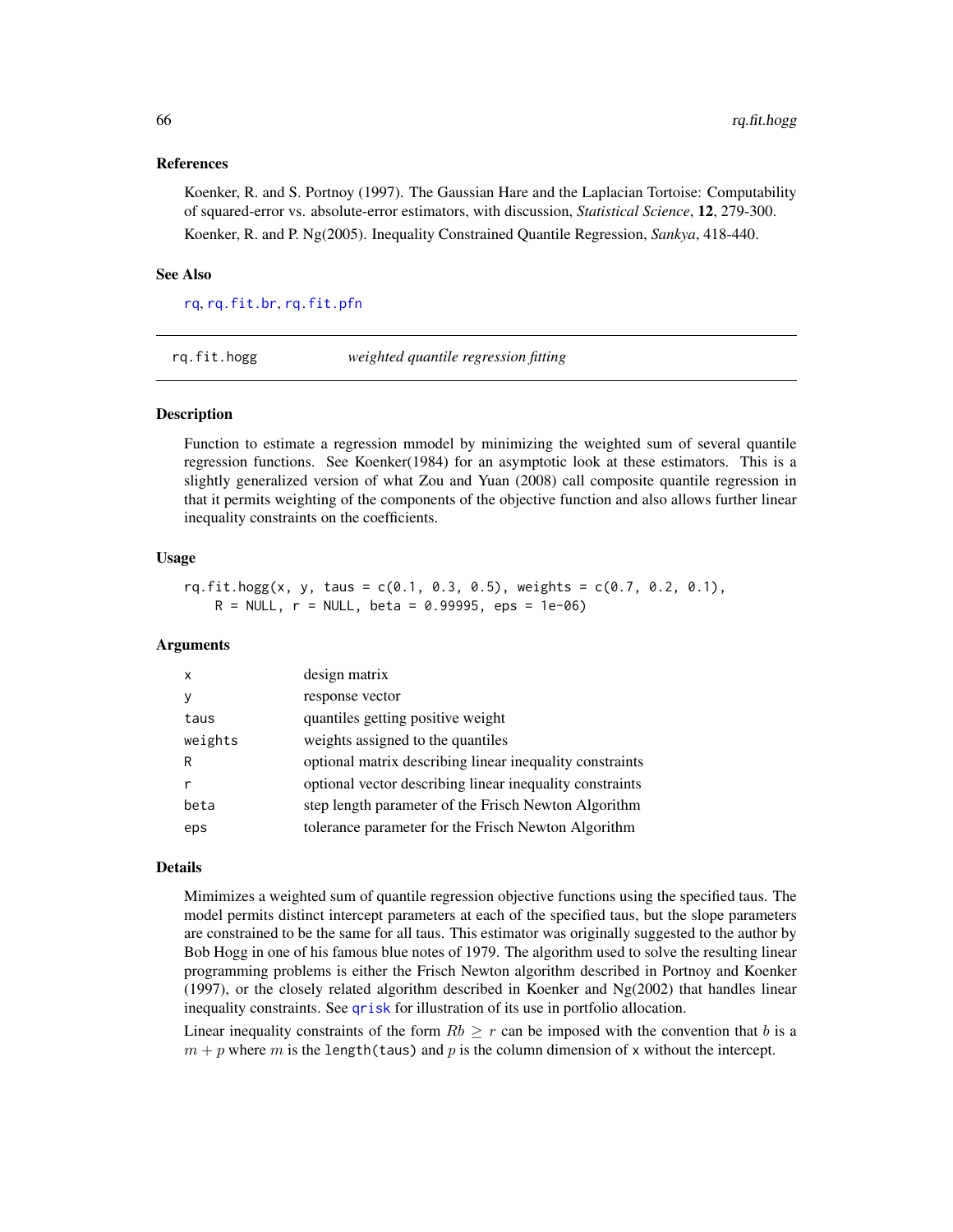# rq.fit.lasso 67

## Value

coefficients estimated coefficients of the model

#### Author(s)

Roger Koenker

#### References

Zou, Hui and and Ming Yuan (2008) Composite quantile regression and the Oracle model selection theory, Annals of Statistics, 36, 1108–11120.

Koenker, R. (1984) A note on L-estimates for linear models, Stat. and Prob Letters, 2, 323-5.

Portnoy, S. and Koenker, R. (1997) The Gaussian Hare and the Laplacean Tortoise: Computability of Squared-error vs Absolute Error Estimators, (with discussion). Statistical Science, (1997) 12, 279-300.

Koenker, R. and Ng, P (2003) Inequality Constrained Quantile Regression, preprint.

## See Also

[qrisk](#page-50-0)

rq.fit.lasso *Lasso Penalized Quantile Regression*

#### Description

The fitting method implements the lasso penalty of Tibshirani for fitting quantile regression models. When the argument lambda is a scalar the penalty function is the 11 norm of the last (p-1) coefficients, under the presumption that the first coefficient is an intercept parameter that should not be subject to the penalty. When lambda is a vector it should have length equal the column dimension of the matrix x and then defines a coordinatewise specific vector of lasso penalty parameters. In this case lambda entries of zero indicate covariates that are not penalized. There should be a sparse version of this, but isn't (yet).

## Usage

```
rq.fit.lasso(x, y, tau = 0.5, lambda = 1, beta = .9995, eps = 1e-06)
```
#### Arguments

| <b>X</b> | the design matrix                                                                                                                                                                           |
|----------|---------------------------------------------------------------------------------------------------------------------------------------------------------------------------------------------|
| У        | the response variable                                                                                                                                                                       |
| tau      | the quantile desired, defaults to 0.5.                                                                                                                                                      |
| lambda   | the value of the penalty parameter(s) that determine how much shrinkage is<br>done. This should be either a scalar, or a vector of length equal to the column<br>dimension of the x matrix. |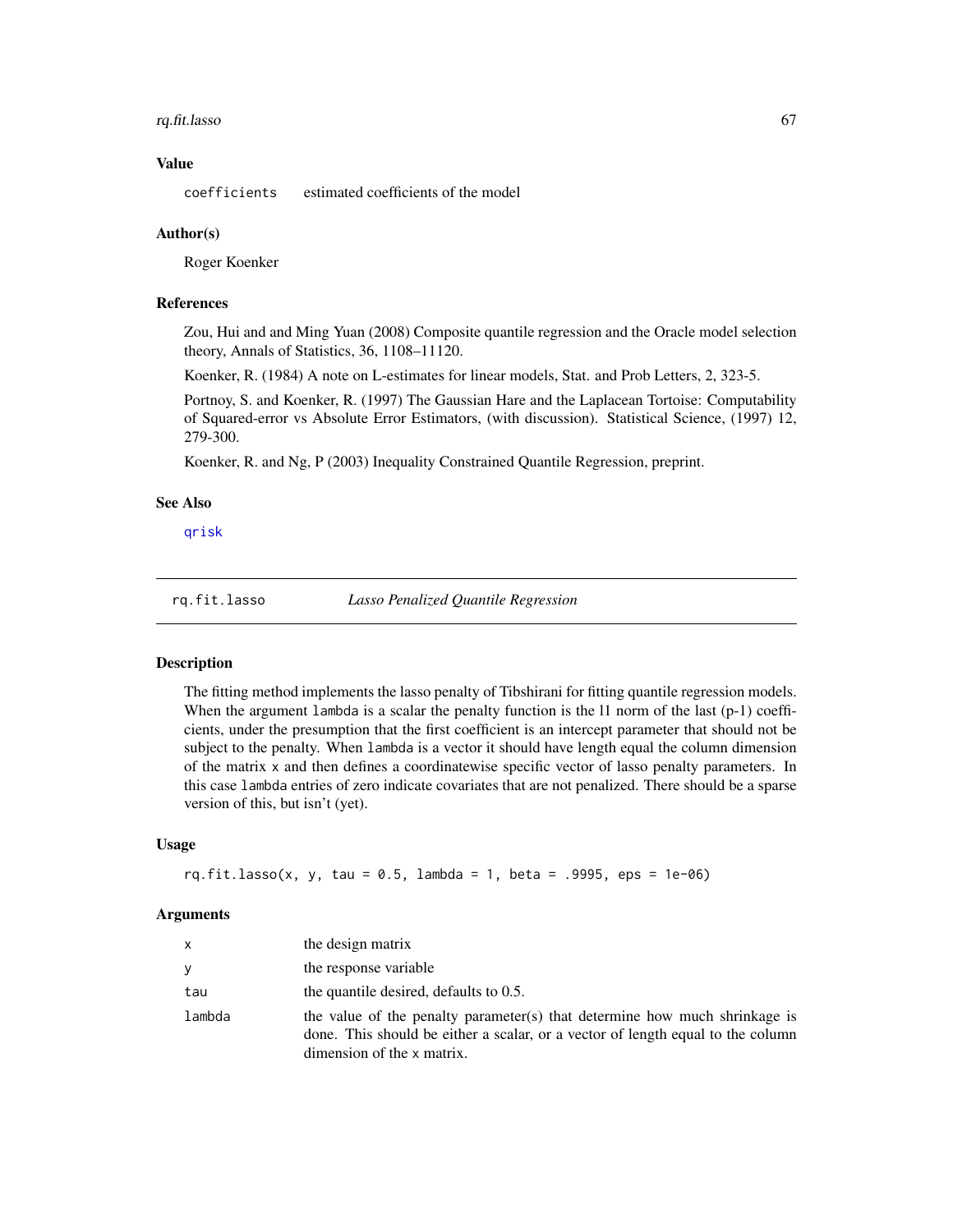| beta | step length parameter for Frisch-Newton method. |
|------|-------------------------------------------------|
| eps  | tolerance parameter for convergence.            |

## Value

Returns a list with a coefficient, residual, tau and lambda components. When called from "rq" (as intended) the returned object has class "lassorqs".

# Author(s)

R. Koenker

## References

Koenker, R. (2005 *Quantile Regression*, CUP.

## See Also

[rq](#page-57-1)

## Examples

```
n < - 60p \leftarrow 7rho \leq -.5
beta <- c(3,1.5,0,2,0,0,0)
R <- matrix(0,p,p)for(i in 1:p){
         for(j in 1:p){
                 R[i,j] <- rho^abs(i-j)
                  }
         }
set.seed(1234)
x <- matrix(rnorm(n*p),n,p) %*% t(chol(R))
y \le -x %*% beta + rnorm(n)
f \leq rq(y \sim x, method="lasso", lambda = 30)
g \leftarrow rq(y \sim x, method="lasso", lambda = c(rep(0,4), rep(30,4)))
```

```
rq.fit.pfn Preprocessing Algorithm for Quantile Regression
```
## Description

A preprocessing algorithm for the Frisch Newton algorithm for quantile regression. This is one possible method for rq().

#### Usage

rq.fit.pfn(x, y, tau=0.5, Mm.factor=0.8, max.bad.fixup=3, eps=1e-06)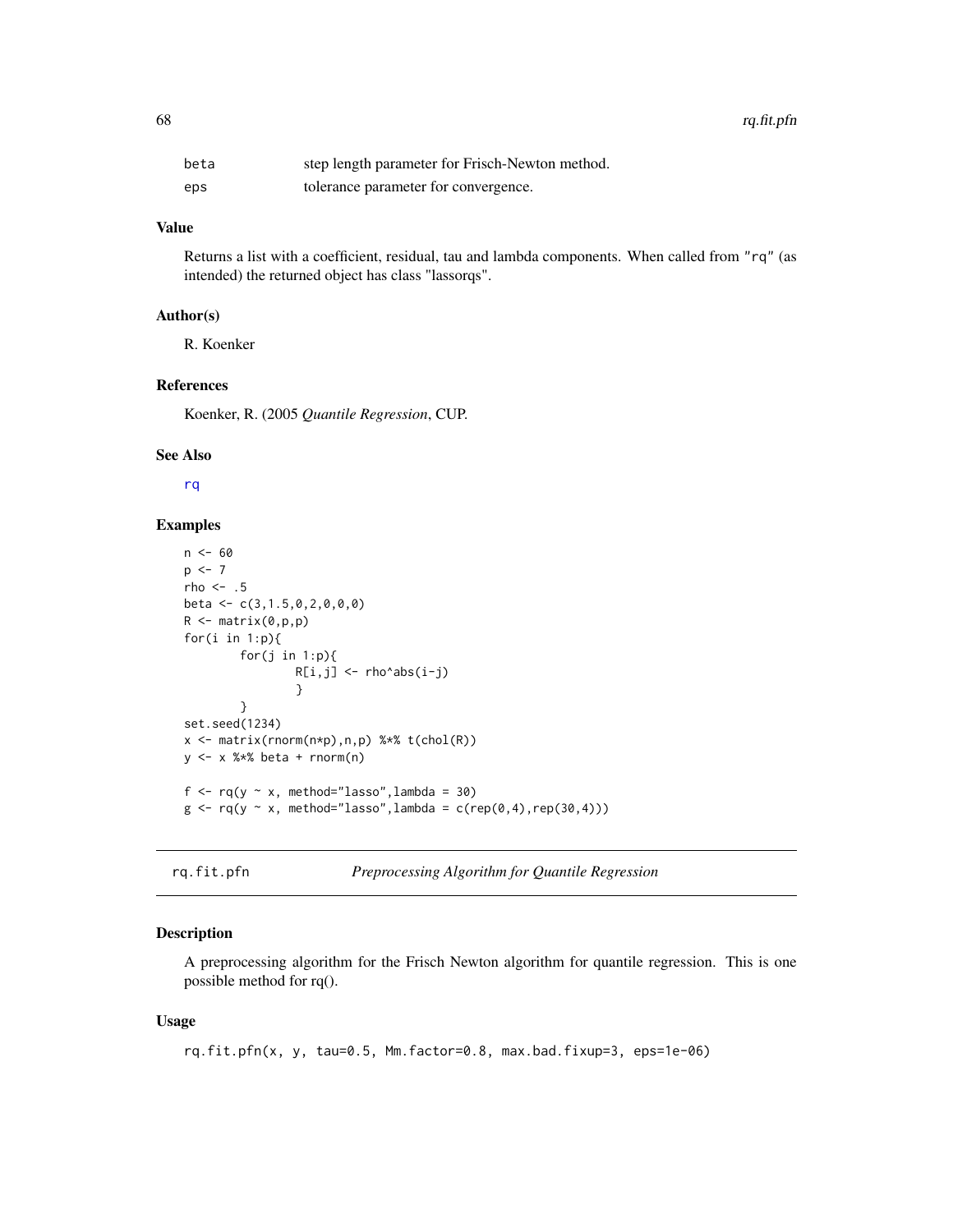#### rq.fit.scad 69

#### Arguments

| $\mathsf{x}$  | design matrix usually supplied via $rq()$         |
|---------------|---------------------------------------------------|
| y             | response vector usually supplied via $rq()$       |
| tau           | quantile of interest                              |
| Mm.factor     | constant to determine sub sample size m           |
| max.bad.fixup | number of allowed mispredicted signs of residuals |
| eps           | convergence tolerance                             |

# Details

Preprocessing algorithm to reduce the effective sample size for QR problems with (plausibly) iid samples. The preprocessing relies on subsampling of the original data, so situations in which the observations are not plausibly iid, are likely to cause problems. The tolerance eps may be relaxed somewhat.

## Value

Returns an object of type rq

## Author(s)

Roger Koenker <rkoenker@uiuc.edu>

# References

Portnoy and Koenker, Statistical Science, (1997) 279-300

#### See Also

[rq](#page-57-1)

rq.fit.scad *SCADPenalized Quantile Regression*

## Description

The fitting method implements the smoothly clipped absolute deviation penalty of Fan and Li for fitting quantile regression models. When the argument lambda is a scalar the penalty function is the scad modified l1 norm of the last (p-1) coefficients, under the presumption that the first coefficient is an intercept parameter that should not be subject to the penalty. When lambda is a vector it should have length equal the column dimension of the matrix x and then defines a coordinatewise specific vector of scad penalty parameters. In this case lambda entries of zero indicate covariates that are not penalized. There should be a sparse version of this, but isn't (yet).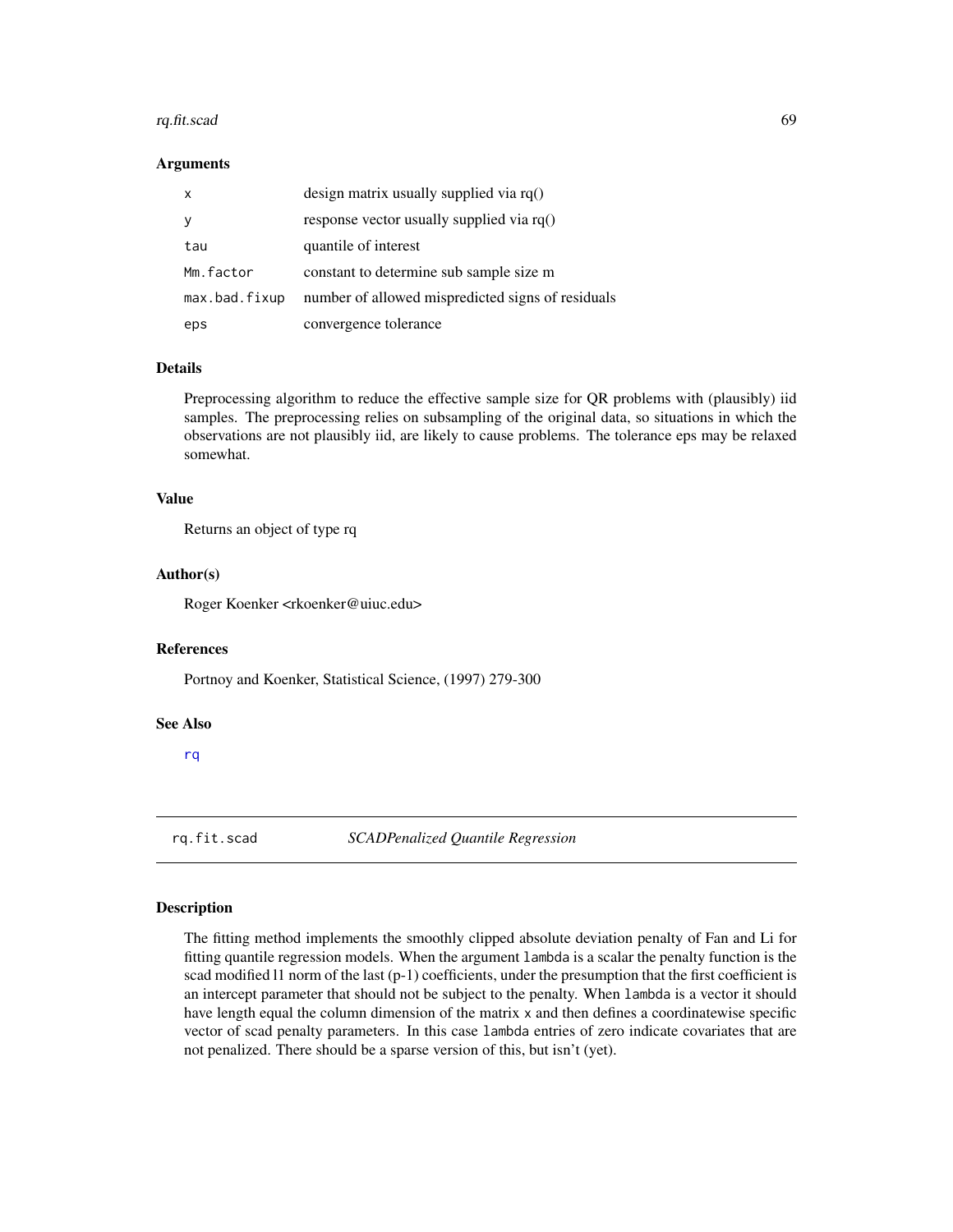## Usage

rq.fit.scad(x, y, tau =  $0.5$ , alpha =  $3.2$ , lambda =  $1$ , start="rq",  $beta = .9995$ ,  $eps = 1e-06$ )

# Arguments

| x      | the design matrix                                                                                                                                                                           |
|--------|---------------------------------------------------------------------------------------------------------------------------------------------------------------------------------------------|
| у      | the response variable                                                                                                                                                                       |
| tau    | the quantile desired, defaults to 0.5.                                                                                                                                                      |
| alpha  | tuning parameter of the scad penalty.                                                                                                                                                       |
| lambda | the value of the penalty parameter that determines how much shrinkage is done.<br>This should be either a scalar, or a vector of length equal to the column dimen-<br>sion of the x matrix. |
| start  | starting method, default method 'rq' uses the unconstrained rq estimate, while<br>method 'lasso' uses the corresponding lasso estimate with the specified lambda.                           |
| beta   | step length parameter for Frisch-Newton method.                                                                                                                                             |
| eps    | tolerance parameter for convergence.                                                                                                                                                        |

# Details

The algorithm is an adaptation of the "difference convex algorithm" described in Wu and Liu (2008). It solves a sequence of (convex) QR problems to approximate solutions of the (non-convex) scad problem.

## Value

Returns a list with a coefficient, residual, tau and lambda components. When called from "rq" as intended the returned object has class "scadrqs".

# Author(s)

R. Koenker

# References

Wu, Y. and Y. Liu (2008) Variable Selection in Quantile Regression, *Statistica Sinica*, to appear.

# See Also

[rq](#page-57-1)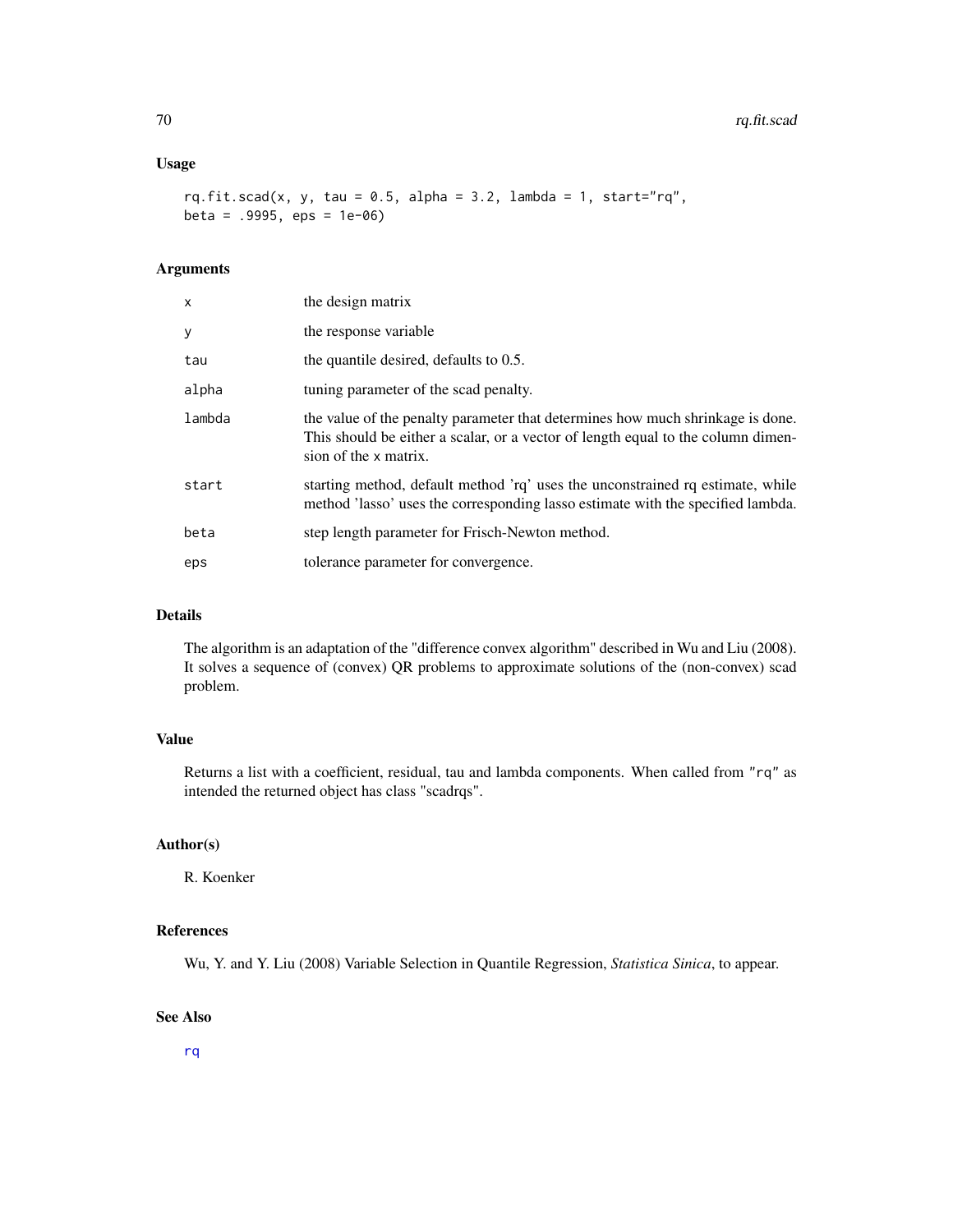#### rq.fit.sfn  $\frac{1}{2}$

## Examples

```
n < - 60p \le -7rho <-.5
beta <- c(3,1.5,0,2,0,0,0)
R <- matrix(0,p,p)for(i in 1:p){
         for(j in 1:p){
                 R[i,j] <- rho^abs(i-j)
                  }
        }
set.seed(1234)
x <- matrix(rnorm(n*p),n,p) %*% t(chol(R))
y \le -x %*% beta + rnorm(n)
f \leq rq(y \sim x, method="scad", lambda = 30)
g \leq r q(y \sim x, \text{ method="s2a4}'', \text{start = "lasso", lambda = 30})
```
# rq.fit.sfn *Sparse Regression Quantile Fitting*

# Description

Fit a quantile regression model using a sparse implementation of the Frisch-Newton interior-point algorithm.

## Usage

rq.fit.sfn(a, y, tau = 0.5, rhs =  $(1-tau)*(t(a)$  %\*% rep $(1, length(y)))$ , control)

### Arguments

| a       | structure of the design matrix X stored in csr format                                                                                                                                                               |
|---------|---------------------------------------------------------------------------------------------------------------------------------------------------------------------------------------------------------------------|
| y       | response vector                                                                                                                                                                                                     |
| tau     | desired quantile                                                                                                                                                                                                    |
| rhs     | the right-hand-side of the dual problem; regular users shouldn't need to specify<br>this, but in special cases can be quite usefully altered to meet special needs. See<br>e.g. Section $6.8$ of Koenker $(2005)$ . |
| control | control parameters for fitting routines: see sfn.control                                                                                                                                                            |

# Details

This is a sparse implementation of the Frisch-Newton algorithm for quantile regression described in Portnoy and Koenker (1997). The sparse matrix linear algebra is implemented through the functions available in the R package SparseM.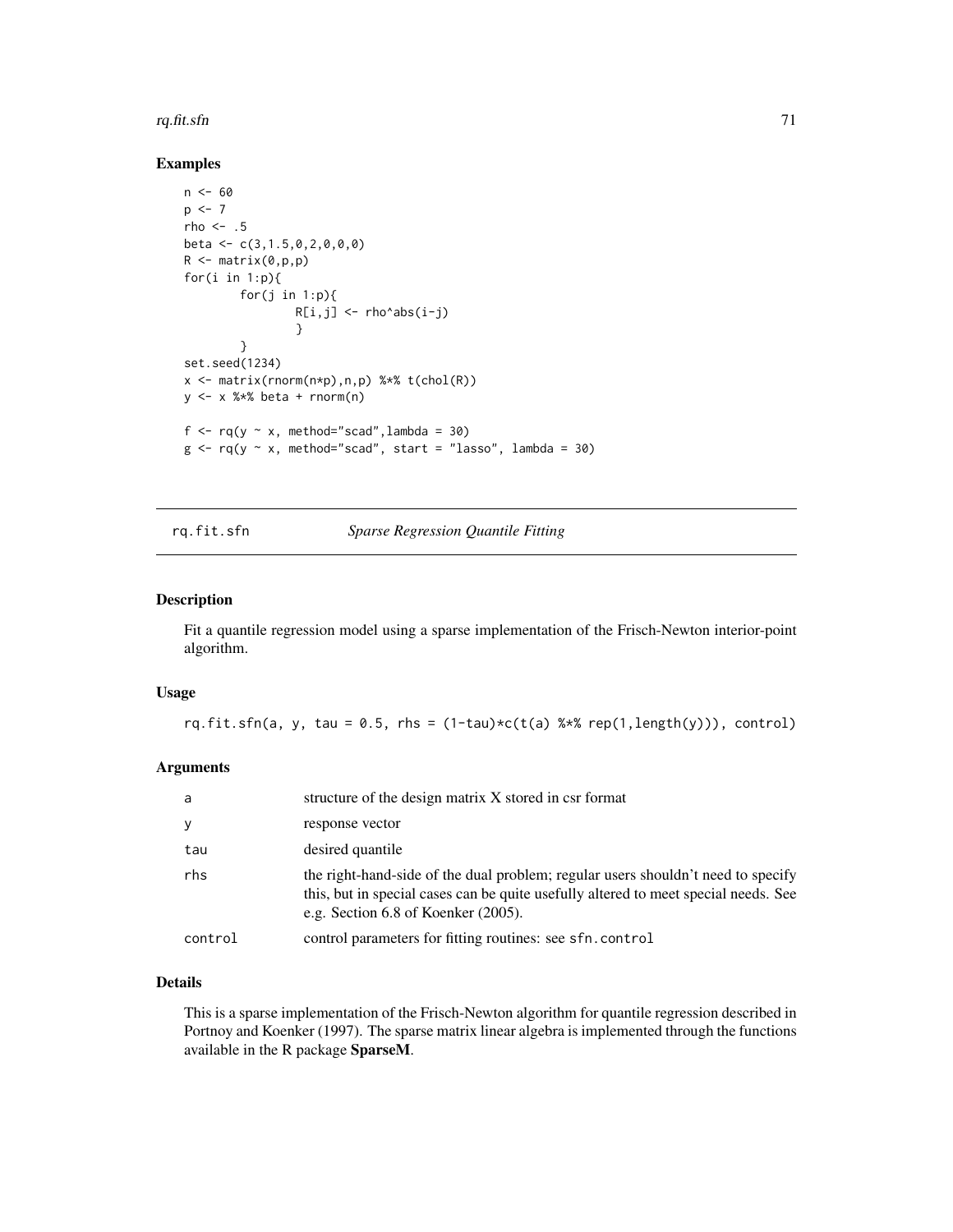## Value

| coef | Regression quantile coefficients                            |
|------|-------------------------------------------------------------|
| ierr | Error code for the internal Fortran routine srqfnc:         |
|      | 1: insufficient work space in call to extract               |
|      | 2: $nnzd > nnzdmax$                                         |
|      | 3: insufficient storage in iwork when calling ordmmd        |
|      | 4: insufficient storage in iwork when calling sfinit        |
|      | 5: nnzl $>$ nnzlmax when calling sfinit                     |
|      | 6: nsub $>$ nsubmax when calling sfinit                     |
|      | 7: insufficient work space in iwork when calling symfct     |
|      | 8: inconsistancy in input when calling symfct               |
|      | 9: tmpsiz > tmpmax when calling bfinit; increase tmpmax     |
|      | 10: nonpositive diagonal encountered, not positive definite |
|      | 11: insufficient work storage in tmpvec when calling blkfct |
|      | 12: insufficient work storage in iwork when calling blkfct  |
|      | 17: tiny diagonals replaced with Inf when calling blkfct    |
| it   | Iteration count                                             |
| time | Amount of time used in the computation                      |
|      |                                                             |

# Author(s)

Pin Ng

## References

Portnoy, S. and R. Koenker (1997) The Gaussian Hare and the Laplacean Tortoise: Computability of Squared-error vs Absolute Error Estimators, (with discussion). *Statistical Science*, 12, 279-300. Koenker, R and Ng, P. (2003). SparseM: A Sparse Matrix Package for R, *J. of Stat. Software*, 8, 1–9.

Koenker, R. (2005) *Quantile Regression*, Cambridge U. Press.

# See Also

rq.fit.sfnc for the constrained version, SparseM for a sparse matrix package for R

# Examples

```
## An artificial example :
n < - 200p \le -50set.seed(101)
X \leftarrow \text{norm}(n * p)X[abs(X) < 2.0] < -0X <- cbind(1, matrix(X, n, p))
y \le -0.5 * apply(X, 1, sum) + rnorm(n) # true beta = (0.5, 0.5, ...)
```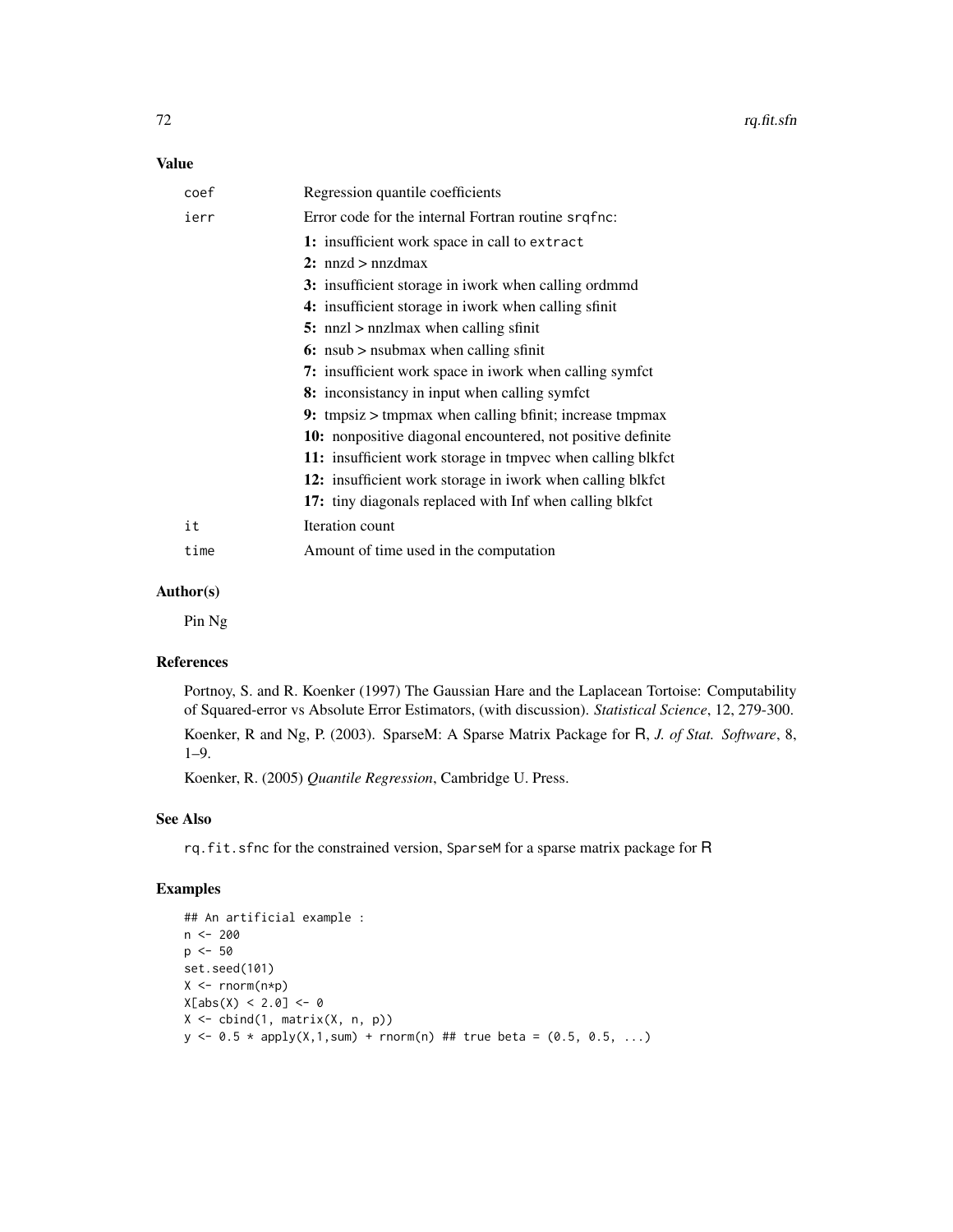#### <span id="page-72-0"></span>rq.fit.sfnc 73

```
sX <- as.matrix.csr(X)
try(rq.o <- rq.fit.sfn(sX, y)) #-> not enough tmp memory
(tmpmax <- floor(1e5 + exp(-12.1)*(sX@ia[p+1]-1)^2.35))
## now ok:
rq.o <- rq.fit.sfn(sX, y, control = list(tmpmax= tmpmax))
```
rq.fit.sfnc *Sparse Constrained Regression Quantile Fitting*

# **Description**

Fit constrained regression quantiles using a sparse implementation of the Frisch-Newton Interiorpoint algorithm.

# Usage

rq.fit.sfnc $(x, y, R, r, tau = 0.5,$ rhs =  $(1-tau)*c(t(x)$  %\*% rep $(1, length(y)))$ , control)

#### Arguments

| $\mathsf{x}$ | structure of the design matrix X stored in csr format                                     |
|--------------|-------------------------------------------------------------------------------------------|
| y            | response vector                                                                           |
| R            | constraint matrix stored in csr format                                                    |
| r            | right-hand-side of the constraint                                                         |
| tau          | desired quantile                                                                          |
| rhs          | the right-hand-side of the dual problem; regular users shouldn't need to specify<br>this. |
| control      | control paramters for fitting see sfn.control                                             |

# Details

This is a sparse implementation of the Frisch-Newton algorithm for constrained quantile regression described in Koenker and Portnoy (1996). The sparse matrix linear algebra is implemented through the functions available in the R package SparseM.

# Value

| coef | Regression quantile coefficients                     |
|------|------------------------------------------------------|
| ierr | Error code for the internal Fortran routine srqfn:   |
|      | 1: insufficient work space in call to extract        |
|      | 3: insufficient storage in iwork when calling ordmmd |
|      | 4: insufficient storage in iwork when calling sfinit |
|      | 5: nnzl $>$ nnzlmax when calling sfinit              |
|      | 6: $nsub >$ nsubmax when calling sfinit              |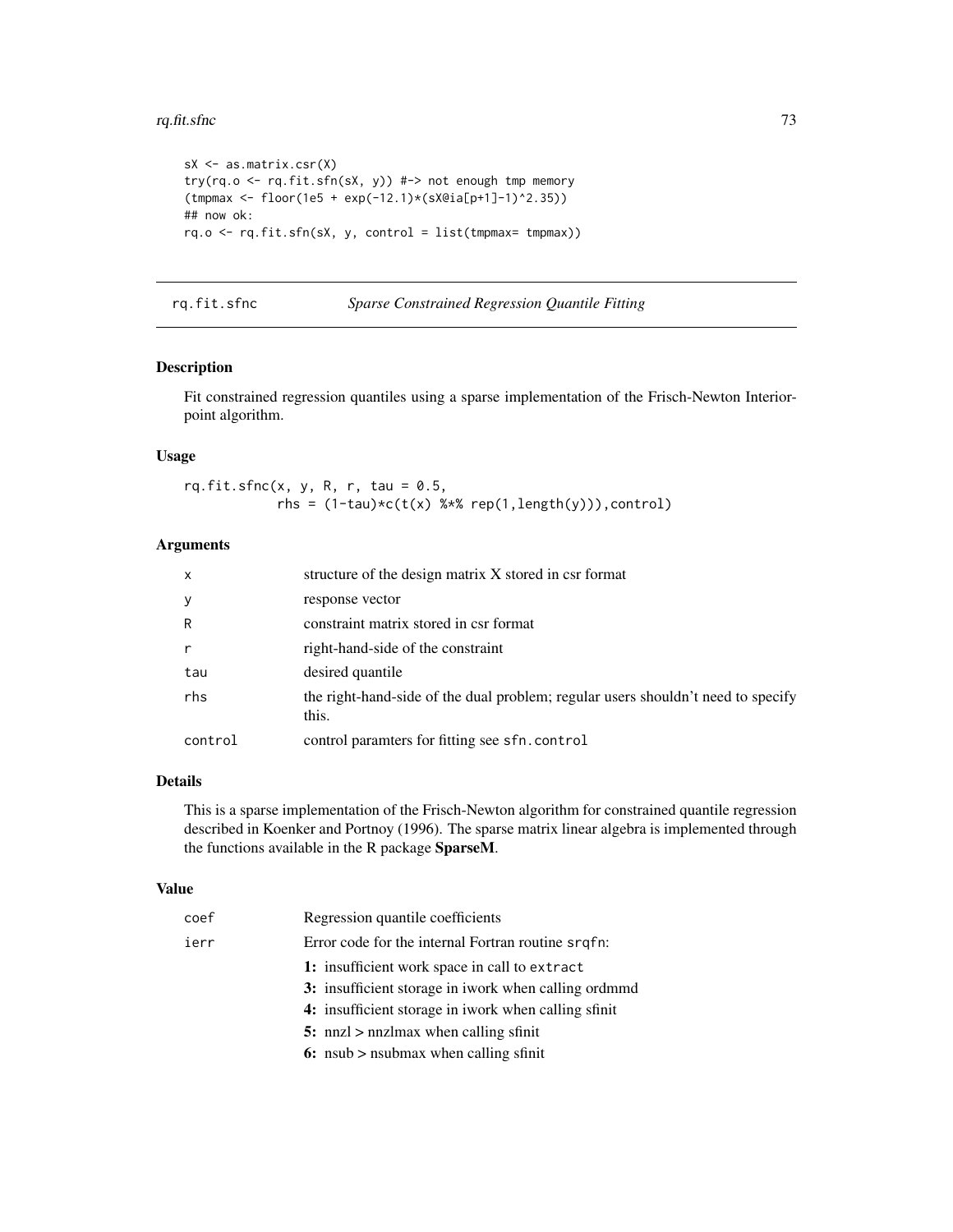<span id="page-73-0"></span>

|      | 7: insufficient work space in iwork when calling symfct         |
|------|-----------------------------------------------------------------|
|      | 8: inconsistancy in input when calling symfct                   |
|      | 9: tmpsiz $>$ tmpmax when calling symfct; increase tmpmax       |
|      | <b>10:</b> nonpositive diagonal encountered when calling blkfct |
|      | 11: insufficient work storage in tmpvec when calling blkfct     |
|      | 12: insufficient work storage in iwork when calling blkfct      |
|      | 13: nnzd $>$ nnzdmax in e, je when calling amub                 |
|      | 14: $nnzd$ > $nnzdmax$ in $g_{ij}$ when calling amub            |
|      | 15: nnzd $>$ nnzdmax in h, jh when calling aplb                 |
|      | 15: tiny diagonals replaced with Inf when calling blkfct        |
| it   | Iteration count                                                 |
| time | Amount of time used in the computation                          |
|      |                                                                 |

#### Author(s)

Pin Ng

# References

Koenker, R and Ng, P. (2002). SparseM: A Sparse Matrix Package for R; <http://www.econ.uiuc.edu/~roger/research>

Koenker, R. and P. Ng(2005). Inequality Constrained Quantile Regression, *Sankya*, 418-440.

# See Also

[rq.fit.sfn](#page-70-0) for the unconstrained version, SparseM for the underlying sparse matrix R package.

# Examples

```
## An artificial example :
n <- 200
p \le -50set.seed(17)
X <- rnorm(n*p)
X[abs(X) < 2.0] < -0X \leftarrow \text{cbind}(1, \text{matrix}(X, n, p))y \le -0.5 * apply(X, 1, sum) + rnorm(n) # true beta = (0.5, 0.5, ...)R \leftarrow \text{rbind(diag(p+1), -diag(p+1))}r \leq c (rep( 0, p+1), rep(-1, p+1))
sX <- as.matrix.csr(X)
sR <- as.matrix.csr(R)
try(rq.o <- rq.fit.sfnc(sX, y, sR, r)) #-> not enough tmp memory
(tmpmax <- floor(1e5 + exp(-12.1)*(sX@ia[p+1]-1)^2.35))
## now ok:
rq.o \leftarrow rq.fit.sfnc(sX, y, sR, r, control = list(tmpmax = tmpmax))
```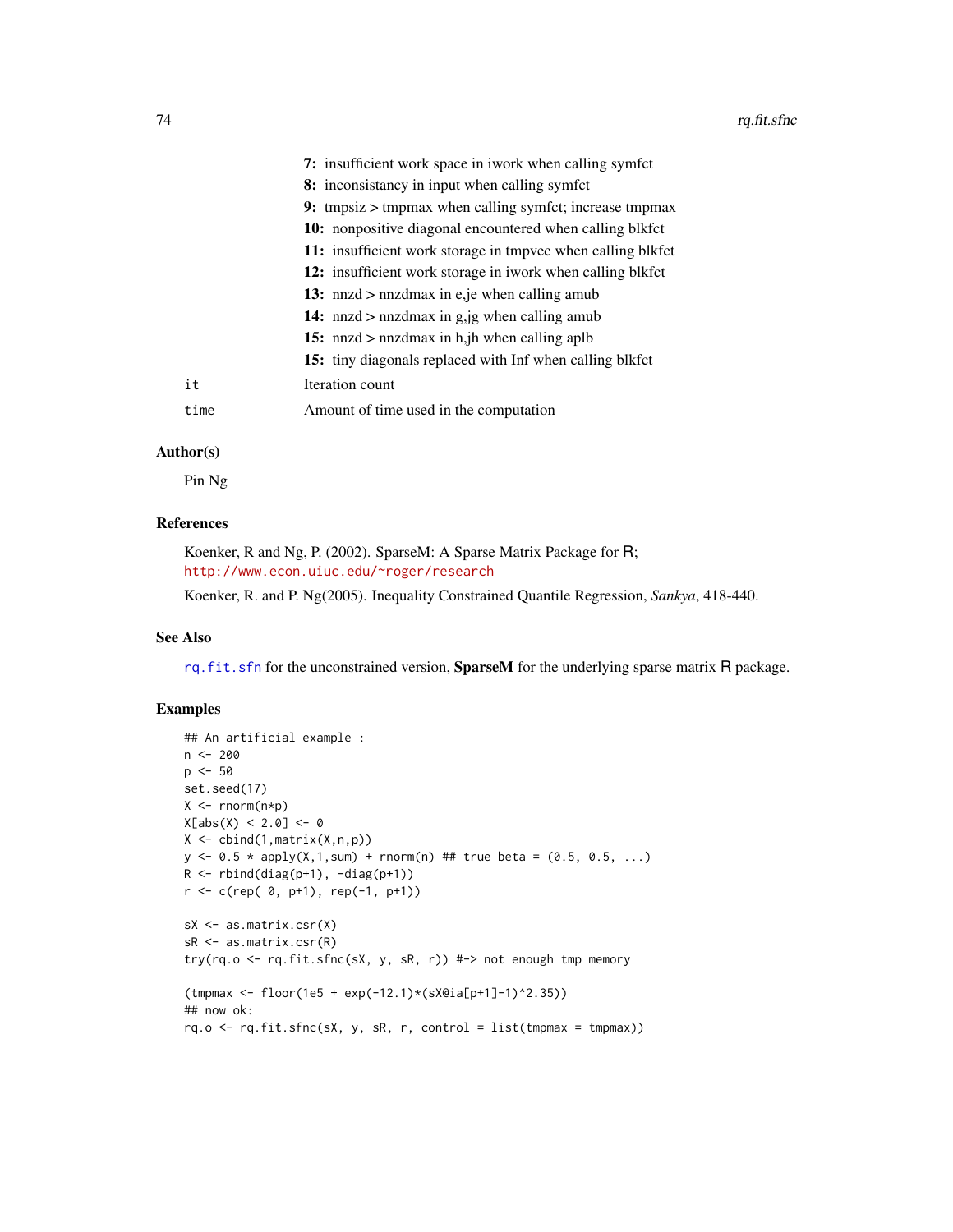<span id="page-74-0"></span>

These are objects of class "rq". They represent the fit of a linear conditional quantile function model.

#### Details

The coefficients, residuals, and effects may be extracted by the generic functions of the same name, rather than by the \$ operator. For pure rq objects this is less critical than for some of the inheritor classes. In particular, for fitted rq objects using "lasso" and "scad" penalties, logLik and AIC functions compute degrees of freedom of the fitted model as the number of estimated parameters whose absolute value exceeds a threshold edfThresh. By default this threshold is 0.0001, but this can be passed via the AIC function if this value is deemed unsatisfactory. The function AIC is a generic function in R, with parameter k that controls the form of the penalty: the default value of k is 2 which yields the classical Akaike form of the penalty, while  $k \le 0$  yields the Schwarz (BIC) form of the penalty. Note that the extractor function coef returns a vector with missing values omitted.

#### Generation

This class of objects is returned from the rq function to represent a fitted linear quantile regression model.

#### Methods

The "rq" class of objects has methods for the following generic functions: coef, effects , formula , labels , model.frame , model.matrix , plot , logLik , AIC , extractAIC , predict , print , print.summary , residuals , summary

#### **Structure**

The following components must be included in a legitimate rq object.

- coefficients the coefficients of the quantile regression fit. The names of the coefficients are the names of the single-degree-of-freedom effects (the columns of the model matrix). If the model was fitted by method "br" with ci=TRUE, then the coefficient component consists of a matrix whose first column consists of the vector of estimated coefficients and the second and third columns are the lower and upper limits of a confidence interval for the respective coefficients.
- residuals the residuals from the fit.
- dual the vector dual variables from the fit.
- rho The value(s) of objective function at the solution.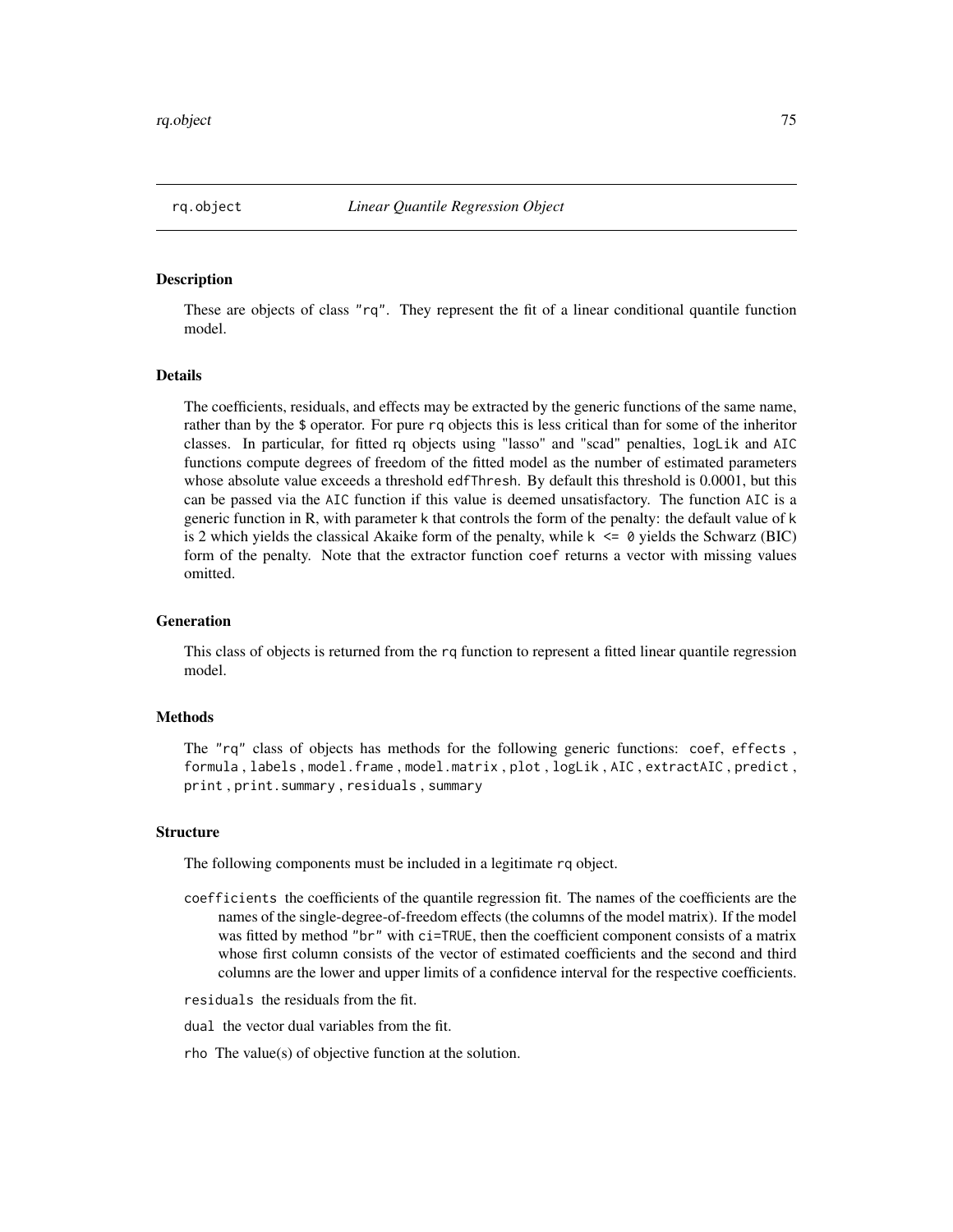<span id="page-75-0"></span>contrasts a list containing sufficient information to construct the contrasts used to fit any factors occurring in the model. The list contains entries that are either matrices or character vectors. When a factor is coded by contrasts, the corresponding contrast matrix is stored in this list. Factors that appear only as dummy variables and variables in the model that are matrices correspond to character vectors in the list. The character vector has the level names for a factor or the column labels for a matrix.

model optionally the model frame, if model=TRUE.

x optionally the model matrix, if x=TRUE.

y optionally the response, if y=TRUE.

#### See Also

[rq](#page-57-0), [coefficients](#page-0-0).

rq.process.object *Linear Quantile Regression Process Object*

#### Description

These are objects of class rq.process. They represent the fit of a linear conditional quantile function model.

#### Details

These arrays are computed by parametric linear programming methods using using the exterior point (simplex-type) methods of the Koenker–d'Orey algorithm based on Barrodale and Roberts median regression algorithm.

#### Generation

This class of objects is returned from the rq function to represent a fitted linear quantile regression model.

# **Methods**

The "rq.process" class of objects has methods for the following generic functions: effects, formula , labels , model.frame , model.matrix , plot , predict , print , print.summary , summary

#### **Structure**

The following components must be included in a legitimate rq.process object.

sol The primal solution array. This is a  $(p+3)$  by J matrix whose first row contains the 'breakpoints'  $tau_1, tau_1, tau_2, \ldots, tau_J$ , of the quantile function, i.e. the values in [0,1] at which the solution changes, row two contains the corresponding quantiles evaluated at the mean design point, i.e. the inner product of xbar and  $b(tau_i)$ , the third row contains the value of the objective function evaluated at the corresponding  $tau_j$ , and the last p rows of the matrix give  $b(tau_i)$ . The solution  $b(tau_i)$  prevails from  $tau_i$  to  $tau_i + 1$ . Portnoy (1991) shows that  $J = O_p(n \log n)$ .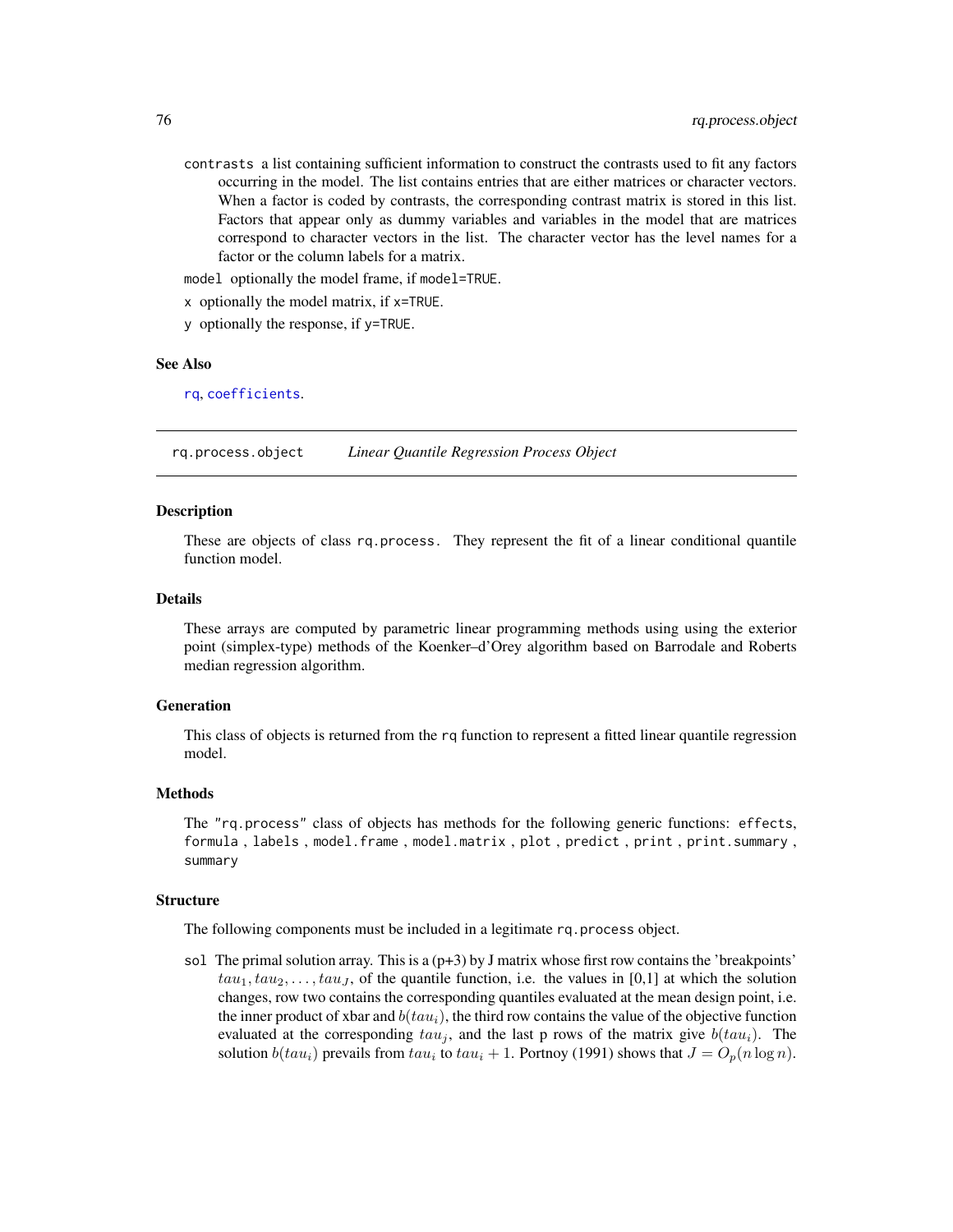<span id="page-76-0"></span>dsol The dual solution array. This is a n by J matrix containing the dual solution corresponding to sol, the ij-th entry is 1 if  $y_i > x_i b(tau_i)$ , is 0 if  $y_i < x_i b(tau_i)$ , and is between 0 and 1 otherwise, i.e. if the residual is zero. See Gutenbrunner and Jureckova(1991) for a detailed discussion of the statistical interpretation of dsol. The use of dsol in inference is described in Gutenbrunner, Jureckova, Koenker, and Portnoy (1994).

#### References

[1] Koenker, R. W. and Bassett, G. W. (1978). Regression quantiles, *Econometrica*, 46, 33–50.

[2] Koenker, R. W. and d'Orey (1987, 1994). Computing Regression Quantiles. *Applied Statistics*, 36, 383–393, and 43, 410–414.

[3] Gutenbrunner, C. Jureckova, J. (1991). Regression quantile and regression rank score process in the linear model and derived statistics, *Annals of Statistics*, 20, 305–330.

[4] Gutenbrunner, C., Jureckova, J., Koenker, R. and Portnoy, S. (1994) Tests of linear hypotheses based on regression rank scores. *Journal of Nonparametric Statistics*, (2), 307–331.

[5] Portnoy, S. (1991). Asymptotic behavior of the number of regression quantile breakpoints, *SIAM Journal of Scientific and Statistical Computing*, 12, 867–883.

#### See Also

[rq](#page-57-0).

rq.wfit *Function to choose method for Weighted Quantile Regression*

#### Description

Weight the data and then call the chosen fitting algorithm.

# Usage

rq.wfit(x, y, tau=0.5, weights, method="br",  $\ldots$ )

#### Arguments

| $\mathsf{x}$ | the design matrix                                                                                                       |
|--------------|-------------------------------------------------------------------------------------------------------------------------|
| y            | the response variable                                                                                                   |
| tau          | the quantile desired, if tau lies outside $(0,1)$ the whole process is estimated.                                       |
| weights      | weights used in the fitting                                                                                             |
| method       | method of computation: "br" is Barrodale and Roberts exterior point "fn" is the<br>Frisch-Newton interior point method. |
|              | Optional arguments passed to fitting routine.                                                                           |

# See Also

[rq](#page-57-0) [rq.fit.br](#page-61-0) [rq.fit.fnb](#page-63-0)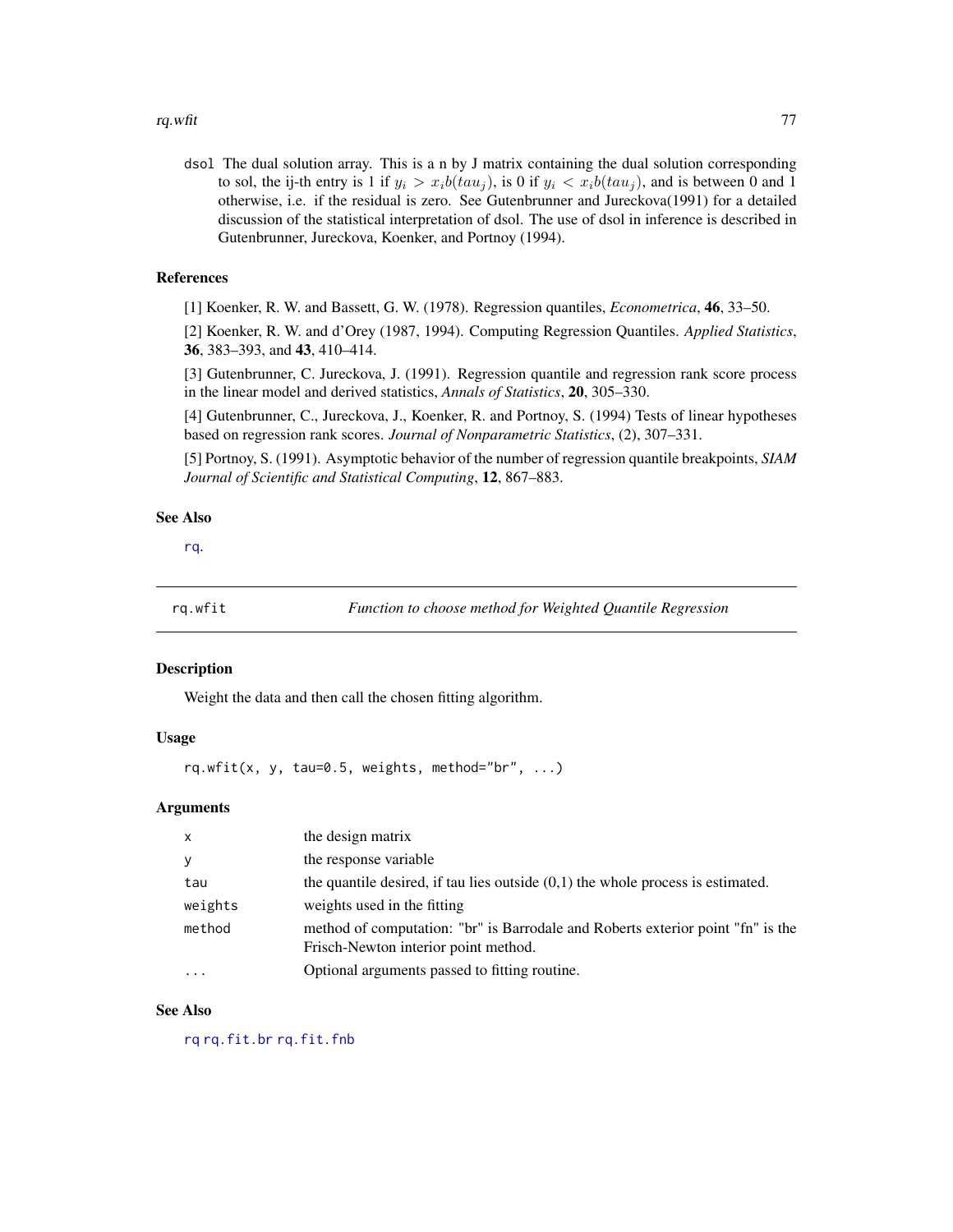<span id="page-77-0"></span>

Computes a standardize quantile regression process for the model specified by the formula, on the partition of [0,1] specified by the taus argument, and standardized according to the argument nullH. Intended for use in [KhmaladzeTest](#page-25-0).

#### Usage

 $rqProcess(formula, data, taus, nullH = "location", ...)$ 

# Arguments

| formula  | model formula                                                                                                                                              |
|----------|------------------------------------------------------------------------------------------------------------------------------------------------------------|
| data     | data frame to be used to interpret formula                                                                                                                 |
| taus     | quantiles at which the process is to be evaluated, if any of the taus lie outside<br>$(0,1)$ then the full process is computed for all distinct solutions. |
| nullH    | Null hypothesis to be used for standardization                                                                                                             |
| $\cdots$ | optional arguments passed to summary.rq                                                                                                                    |

# Details

The process computes standardized estimates based on the hypothesis specified in the nullH argument. The Vhat component is rescaled by the Cholesky decomposition of the tau specific covariance matrix, the vhat component is rescaled by the marginal standard errors. The nature of the covariance matrix used for the standardization is controlled arguments passed via the ... argument to [summary.rq](#page-87-0). If the full process is estimated then these covariance options aren't available and only a simple iid-error form of the covariance matrix is used.

# Value

| taus  | The points of evaluation of the process |
|-------|-----------------------------------------|
| gtaus | Values of xbar'betahat(taus)            |
| Vhat  | Joint parametric QR process             |
| vhat  | Marginal parametric QR processes        |

#### Author(s)

R. Koenker

# See Also

[KhmaladzeTest](#page-25-0)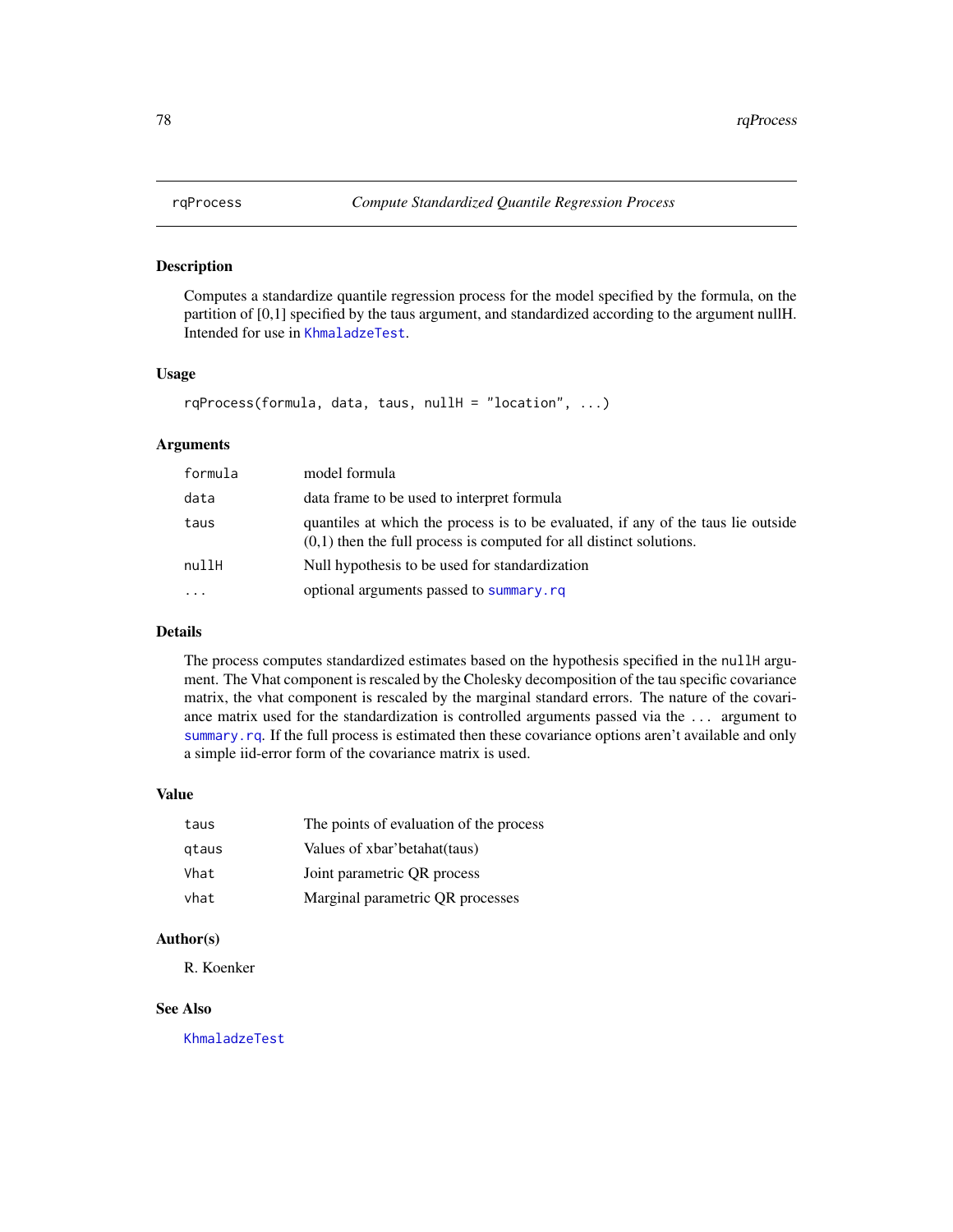<span id="page-78-0"></span>

Function intended for multiple response quantile regression called from boot.rq for wild bootstrap option.

# Usage

rqs.fit(x, y, tau=0.5, tol =  $0.0001$ )

# Arguments

| X   | the design matrix an n by p matrix.                                  |
|-----|----------------------------------------------------------------------|
| y   | the response variable as a n by m matrix                             |
| tau | the quantile desired, if tau lies outside $(0,1)$                    |
| tol | tolerance parameter for Barrodale and Roberts exterior point method. |

# See Also

[boot.rq](#page-10-0)

rqss *Additive Quantile Regression Smoothing*

# Description

Fitting function for additive quantile regression models with possible univariate and/or bivariate nonparametric terms estimated by total variation regularization.

# Usage

```
rqss(formula, tau = 0.5, data = parent.frame(), weights, na.action,
method = "sfn", lambda = NULL, contrasts = NULL, ztol = 1e-5, control, \dots)
```
# Arguments

| formula | a formula object, with the response on the left of a $\sim$ operator, and terms,<br>separated by '+' operators, on the right. The terms may include qss terms that |
|---------|--------------------------------------------------------------------------------------------------------------------------------------------------------------------|
|         | represent additive nonparametric components. These terms can be univariate or<br>bivariate. See qss for details on how to specify these terms.                     |
| tau     | the quantile to be estimated, this must be a number between $0$ and $1$ ,                                                                                          |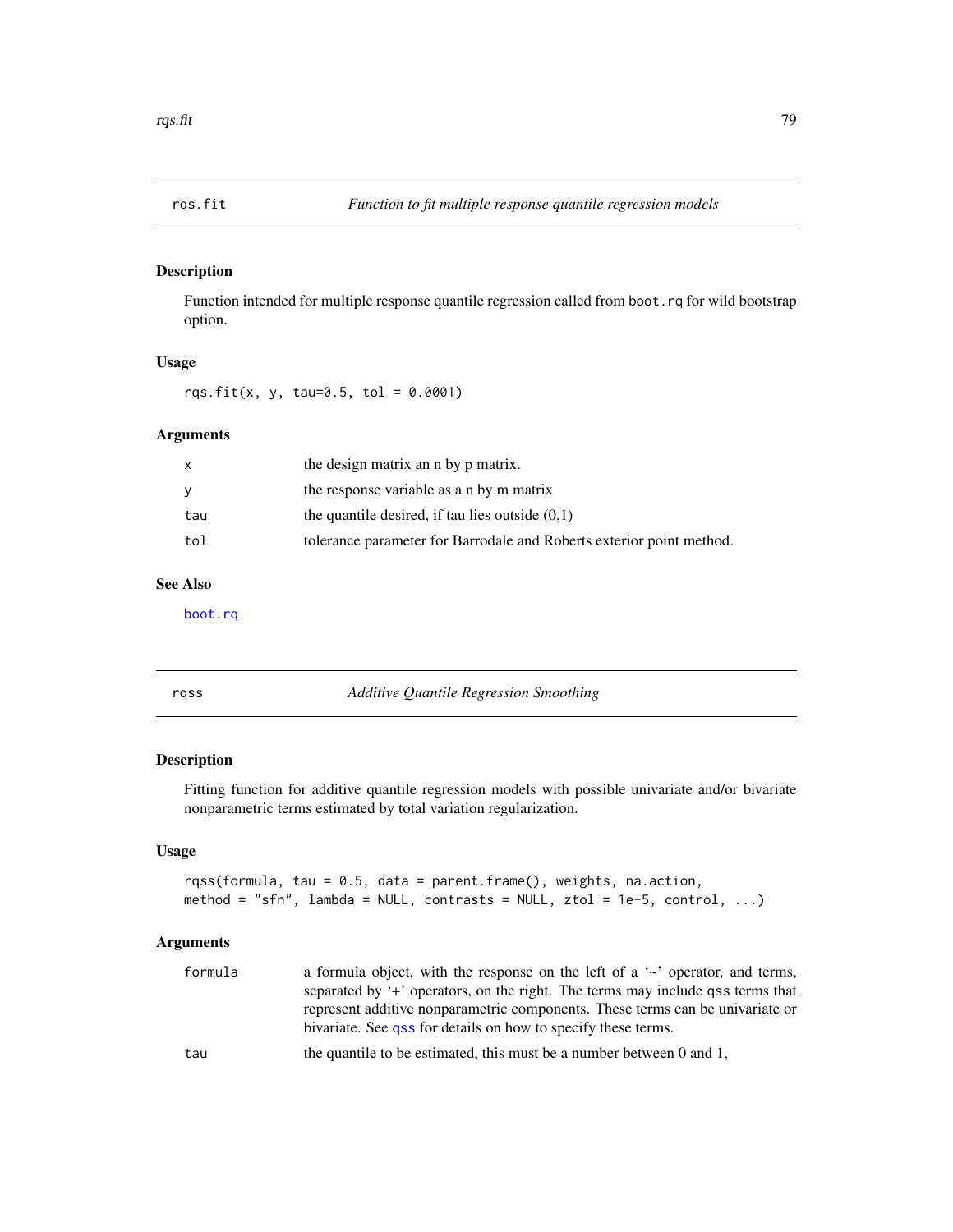<span id="page-79-0"></span>

| data      | a data.frame in which to interpret the variables named in the formula, or in the<br>subset and the weights argument.                                                                                                                                                                                                                                                                                                                                                                                                                                                                                                                                                                                                                                                                                                                                                                                                                             |
|-----------|--------------------------------------------------------------------------------------------------------------------------------------------------------------------------------------------------------------------------------------------------------------------------------------------------------------------------------------------------------------------------------------------------------------------------------------------------------------------------------------------------------------------------------------------------------------------------------------------------------------------------------------------------------------------------------------------------------------------------------------------------------------------------------------------------------------------------------------------------------------------------------------------------------------------------------------------------|
| weights   | vector of observation weights; if supplied, the algorithm fits to minimize the sum<br>of the weights multiplied into the absolute residuals. The length of weights must<br>be the same as the number of observations. The weights must be nonnegative<br>and it is strongly recommended that they be strictly positive, since zero weights<br>are ambiguous.                                                                                                                                                                                                                                                                                                                                                                                                                                                                                                                                                                                     |
| na.action | a function to filter missing data. This is applied to the model.frame after any<br>subset argument has been used. The default (with na. fail) is to create an error<br>if any missing values are found. A possible alternative is na. omit, which deletes<br>observations that contain one or more missing values.                                                                                                                                                                                                                                                                                                                                                                                                                                                                                                                                                                                                                               |
| method    | the algorithmic method used to compute the fit. There are currently two options.<br>Both are implementations of the Frisch-Newton interior point method described<br>in detail in Portnoy and Koenker(1997). Both are implemented using sparse<br>Cholesky decomposition as described in Koenker and Ng (2003).<br>Option "sfnc" is used if the user specifies inequality constraints. Option "sfn"<br>is used if there are no inequality constraints. Linear inequality constraints on the<br>fitted coefficients are specified by a matrix R and a vector r, specified inside the<br>qss terms, representing the constraints in the form $Rb \ge r$ .<br>The option method $=$ "lasso" allows one to penalize the coefficients of the<br>covariates that have been entered linearly as in rq. fit. lasso; when this is<br>specified then there should be an additional lambda argument specified that de-<br>termines the amount of shrinkage. |
| lambda    | can be either a scalar, in which case all the slope coefficients are assigned this<br>value, or alternatively, the user can specify a vector of length equal to the number<br>of linear covariates plus one (for the intercept) and these values will be used as<br>coordinate dependent shrinkage factors.                                                                                                                                                                                                                                                                                                                                                                                                                                                                                                                                                                                                                                      |
| contrasts | a list giving contrasts for some or all of the factors default = NULL appearing in<br>the model formula. The elements of the list should have the same name as the<br>variable and should be either a contrast matrix (specifically, any full-rank matrix<br>with as many rows as there are levels in the factor), or else a function to compute<br>such a matrix given the number of levels.                                                                                                                                                                                                                                                                                                                                                                                                                                                                                                                                                    |
| ztol      | A zero tolerance parameter used to determine the number of zero residuals in<br>the fitted object which in turn determines the effective dimensionality of the fit.                                                                                                                                                                                                                                                                                                                                                                                                                                                                                                                                                                                                                                                                                                                                                                              |
| control   | control argument for the fitting routines (see sfn. control                                                                                                                                                                                                                                                                                                                                                                                                                                                                                                                                                                                                                                                                                                                                                                                                                                                                                      |
| $\cdots$  | Other arguments passed to fitting routines                                                                                                                                                                                                                                                                                                                                                                                                                                                                                                                                                                                                                                                                                                                                                                                                                                                                                                       |

#### Details

Total variation regularization for univariate and bivariate nonparametric quantile smoothing is described in Koenker, Ng and Portnoy (1994) and Koenker and Mizera(2003) respectively. The additive model extension of this approach depends crucially on the sparse linear algebra implementation for R described in Koenker and Ng (2003). There are extractor methods [logLik](#page-0-0) and [AIC](#page-0-0) that is relevant to lambda selection. A more detailed description of some recent developments of these methods is available from within the package with vignette("rqss"). Since this function uses sparse versions of the interior point algorithm it may also prove to be useful for fitting linear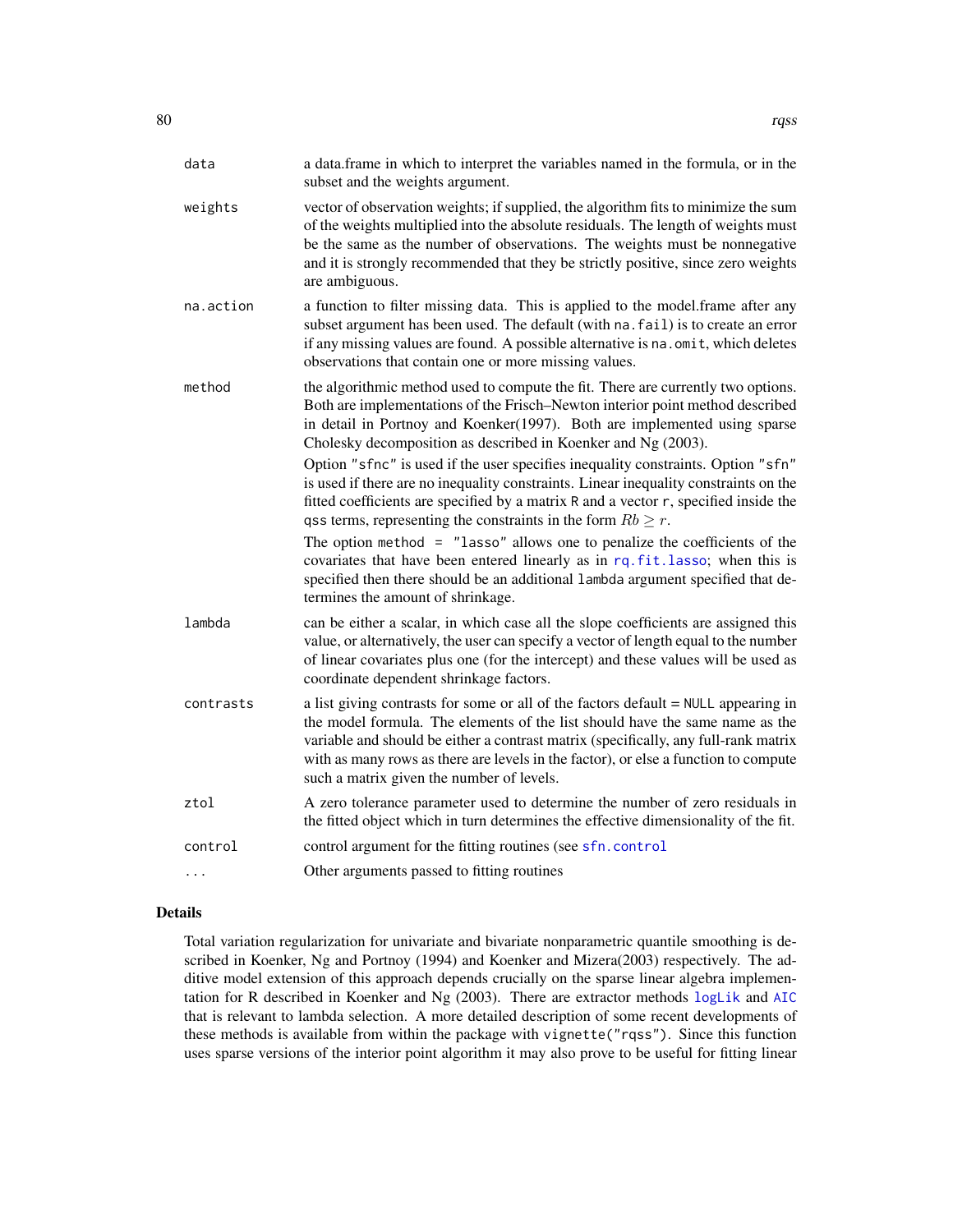<span id="page-80-0"></span>rqss 81

models without [qss](#page-52-0) terms when the design has a sparse structure, as for example when there is a complicated factor structure.

If the MatrixModels and Matrix packages are both loadable then the linear in parameters portion of the design matrix is made in sparse matrix form, this is helpful in large applications with many factor variables for which dense formation of the design matrix would take too much space.

#### Value

The function returns a fitted object representing the estimated model specified in the formula. See [rqss.object](#page-81-0) for further details on this object, and references to methods to look at it.

#### Author(s)

Roger Koenker

# References

[1] Koenker, R. and S. Portnoy (1997) The Gaussian Hare and the Laplacean Tortoise: Computability of Squared-error vs Absolute Error Estimators, (with discussion). *Statistical Science* 12, 279– 300.

[2] Koenker, R., P. Ng and S. Portnoy, (1994) Quantile Smoothing Splines; *Biometrika* 81, 673–680.

[3] Koenker, R. and I. Mizera, (2003) Penalized Triograms: Total Variation Regularization for Bivariate Smoothing; *JRSS(B)* 66, 145–163.

[4] Koenker, R. and P. Ng (2003) SparseM: A Sparse Linear Algebra Package for R, *J. Stat. Software*.

#### See Also

[qss](#page-52-0)

#### Examples

```
n <- 200
x \leftarrow sort(rchisq(n,4))z \leq x + \text{norm}(n)y \leq log(x) + .1*(log(x))^2 + log(x)*rnorm(n)/4 + zplot(x, y-z)
f.N \leq rqss(y \sim qss(x, constraint= "N") + z)
f.I \leq rqss(y \sim qss(x, constraint= "I") + z)
f.CI <- rqss(y ~ qss(x, constraint= "CI") + z)
lines(x[-1], f.N $coef[1] + f.N $coef[-(1:2)])
lines(x[-1], f.I $coef[1] + f.I $coef[-(1:2)], col="blue")
lines(x[-1], f.CI$coef[1] + f.CI$coef[-(1:2)], col="red")
## A bivariate example
data(CobarOre)
fCO \leq r \text{qss}(z \sim \text{qss}(cbind(x,y)), \text{lambda} = .08), \text{data=CobarOre})plot(fCO)
```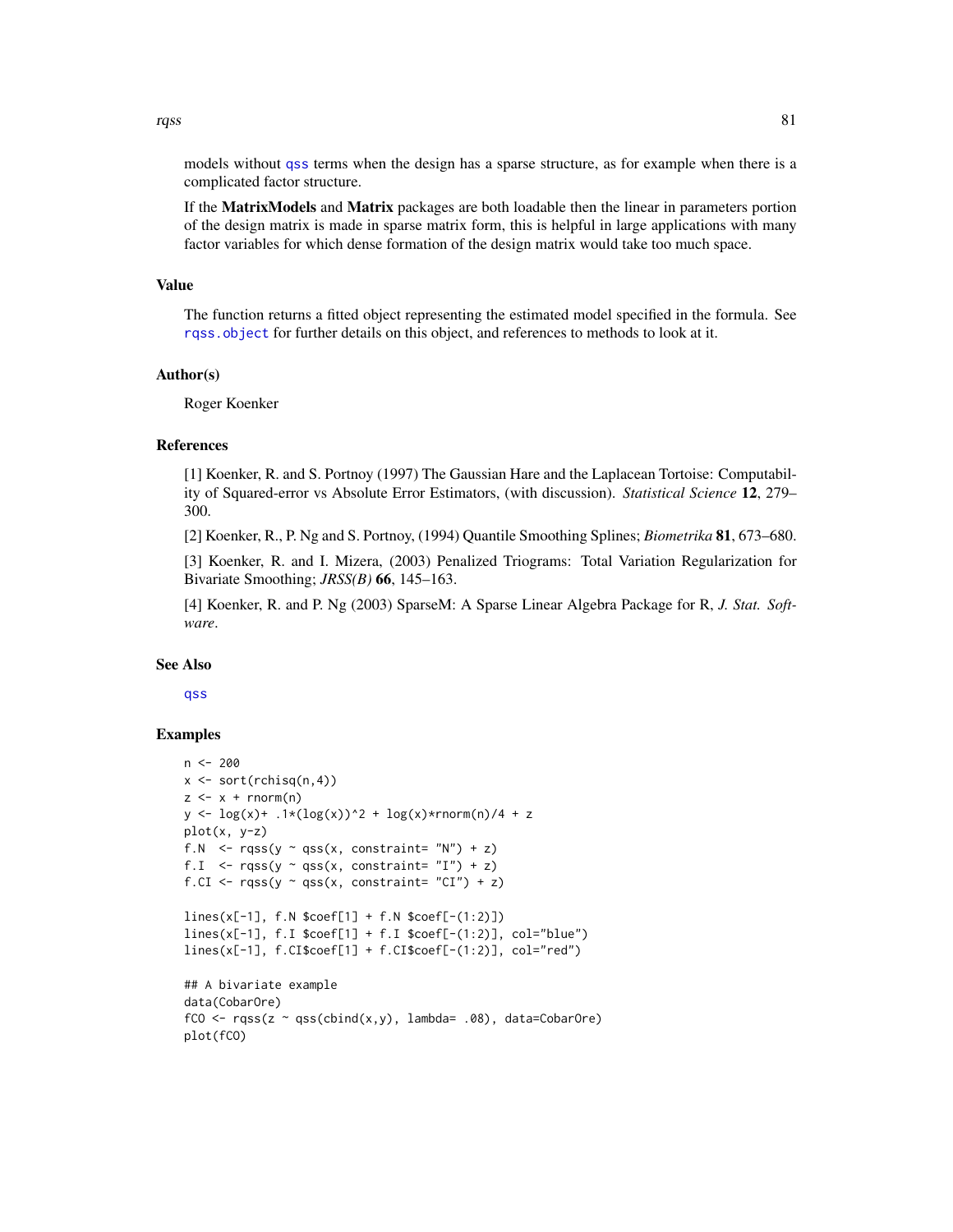<span id="page-81-1"></span><span id="page-81-0"></span>

Functions to reveal the inner meaning of objects created by rqss fitting.

# Usage

```
## S3 method for class 'rqss'
logLik(object, ...)
## S3 method for class 'rqss'
AIC(object, ..., k=2)
## S3 method for class 'rqss'
print(x, \ldots)## S3 method for class 'rqss'
resid(object, ...)
## S3 method for class 'rqss'
fitted(object, ...)
```
# Arguments

| object       | an object returned from rqss fitting, describing an additive model estimating a<br>conditional quantile function. See qss for details on how to specify these terms.                                                                                                                         |
|--------------|----------------------------------------------------------------------------------------------------------------------------------------------------------------------------------------------------------------------------------------------------------------------------------------------|
| $\mathsf{x}$ | an rqss object, as above.                                                                                                                                                                                                                                                                    |
| k            | a constant factor governing the weight attached to the penalty term on effective<br>degrees of freedom of the fit. By default $k = 2$ corresponding to the Akaike<br>version of the penalty, negative values indicate that the k should be set to $log(n)$<br>as proposed by Schwarz (1978). |
| $\cdots$     | additional arguments                                                                                                                                                                                                                                                                         |
|              |                                                                                                                                                                                                                                                                                              |

#### Details

Total variation regularization for univariate and bivariate nonparametric quantile smoothing is described in Koenker, Ng and Portnoy (1994) and Koenker and Mizera(2003) respectively. The additive model extension of this approach depends crucially on the sparse linear algebra implementation for R described in Koenker and Ng (2003). Eventually, these functions should be expanded to provide an automated lambda selection procedure.

# Value

The function summary. rqss returns a list consisting of the following components:

| fidelity | Value of the quantile regression objective function.                                                         |
|----------|--------------------------------------------------------------------------------------------------------------|
| penalty  | A list consisting of the values of the total variation smoothing penalty for each<br>of additive components. |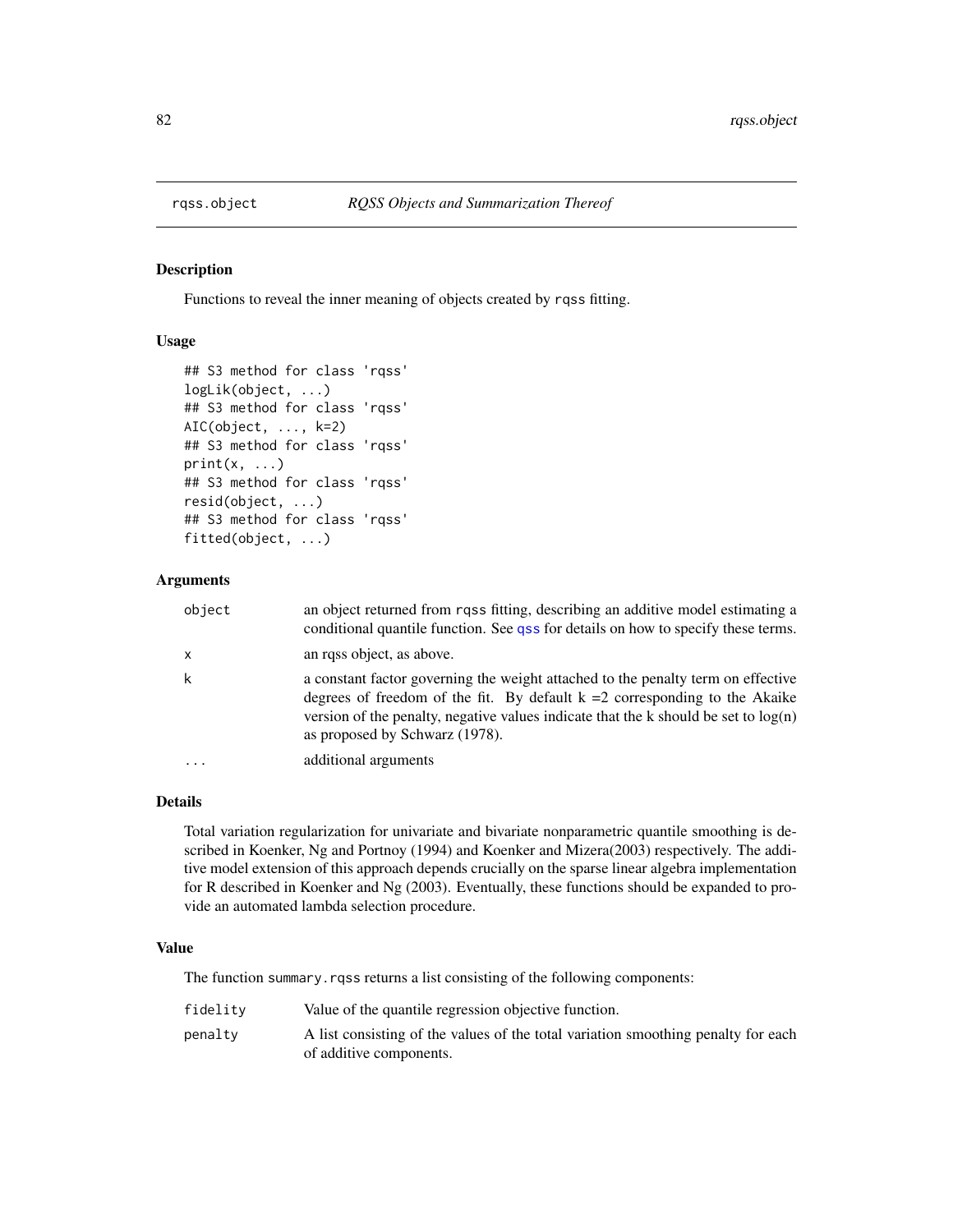# <span id="page-82-0"></span>rqss.object 83

| edf     | Effective degrees of freedom of the fitted model, defined as the number of zero<br>residuals of the fitted model, Koenker Mizera (2003) for details.                                               |
|---------|----------------------------------------------------------------------------------------------------------------------------------------------------------------------------------------------------|
| gssedfs | A list of effective degrees of freedom for each of the additive components of<br>the fitted model, defined as the number of non-zero elements of each penalty<br>component of the residual vector. |
| lamdas  | A list of the lambdas specified for each of the additive components of the model.                                                                                                                  |

#### Author(s)

Roger Koenker

#### References

[1] Koenker, R. and S. Portnoy (1997) The Gaussian Hare and the Laplacean Tortoise: Computability of Squared-error vs Absolute Error Estimators, (with discussion). *Statistical Science* 12, 279– 300.

[2] Koenker, R., P. Ng and S. Portnoy, (1994) Quantile Smoothing Splines; *Biometrika* 81, 673–680.

[3] Koenker, R. and I. Mizera, (2003) Penalized Triograms: Total Variation Regularization for Bivariate Smoothing; *JRSS(B)* 66, 145–163.

[4] Koenker, R. and P. Ng (2003) SparseM: A Sparse Linear Algebra Package for R, *J. Stat. Software*.

#### See Also

[plot.rqss](#page-41-0)

# Examples

```
require(MatrixModels)
n <- 200
x \leftarrow sort(rchisq(n,4))z \leq x + \text{norm}(n)y \leq log(x) + .1*(log(x))^2 + log(x)*rnorm(n)/4 + zplot(x, y-z)
f.N \leq rqss(y \sim qss(x, constraint= "N") + z)
f.I \leq rqss(y \sim qss(x, constraint= "I") + z)
f.CI <- rqss(y ~ qss(x, constraint= "CI") + z)
lines(x[-1], f.N $coef[1] + f.N $coef[-(1:2)])
lines(x[-1], f.I $coef[1] + f.I $coef[-(1:2)], col="blue")
lines(x[-1], f.CI$coef[1] + f.CI$coef[-(1:2)], col="red")
## A bivariate example
data(CobarOre)
fCO \leftarrow rqss(z \sim qss(cbind(x,y), lambda= .08), data=CobarOre)plot(fCO)
```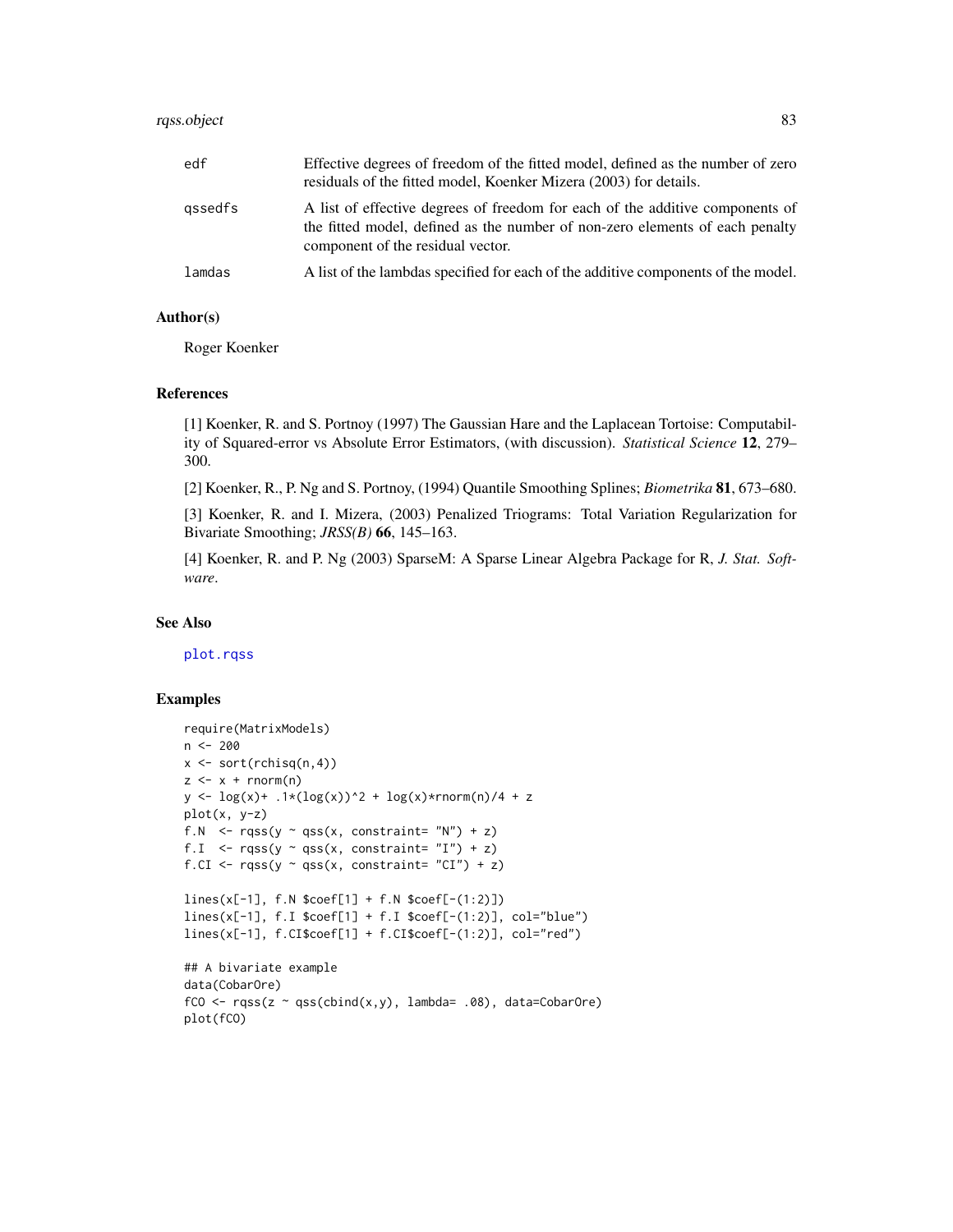<span id="page-83-1"></span><span id="page-83-0"></span>

Auxiliary function for setting storage dimensions and other parameters rq.fit.sfn[c]

#### Usage

```
sfn.control(nsubmax = NULL, tempmax = NULL, nnzlmax = NULL, cachesz = 64,small = 1e-06, maxiter = 100, warn.mesg = TRUE)
```
# Arguments

| nsubmax   | upper bound for dimension of lindx                                      |
|-----------|-------------------------------------------------------------------------|
| tmpmax    | upper bound for dimension of tmpvec                                     |
| nnzlmax   | upper bound for non-zero entries of L stored in lnz, including diagonal |
| cachsz    | size of cache in kbytes on target machine                               |
| small     | convergence tolerance for interior point algorithm                      |
| maxiter   | maximal number of interior point iterations.                            |
| warn.mesg | logical flag controlling printing of warnings.                          |

# Details

Sparse fitting requires a number of temporary storage arrays whose size depends on problem specific features in somewhat mysterious ways, parameters controlling these sizes and some other fitting aspects can be controlled by specifying elements of this control object.

# Value

List with components named as the arguments given above.

# Author(s)

Roger Koenker

#### See Also

See Also [rq.fit.sfn](#page-70-0)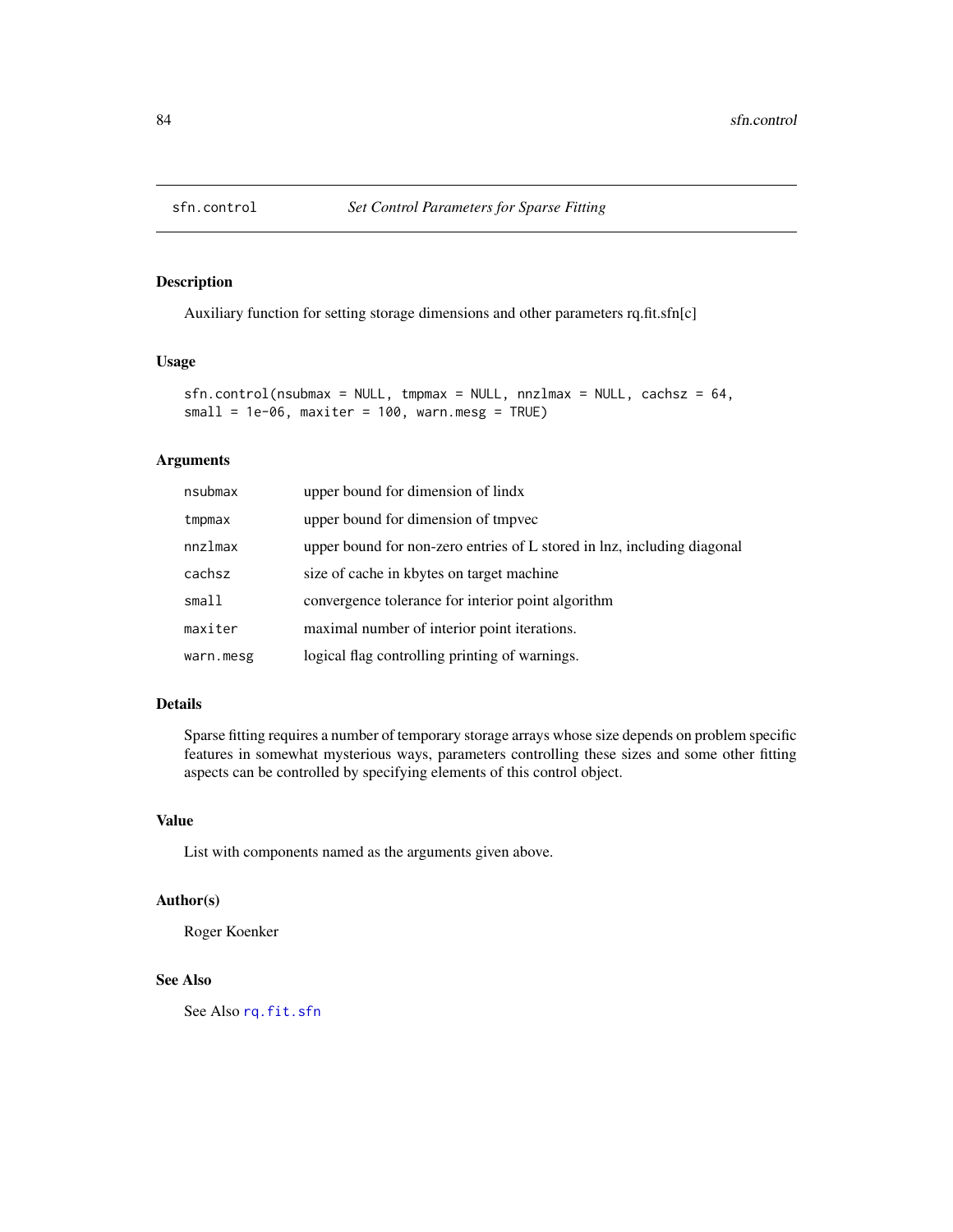<span id="page-84-0"></span>

This function estimates optimal mean-variance portfolio weights from a matrix of historical or simulated asset returns.

# Usage

```
srisk(x, mu = 0.07, lambda = 1e+08, alpha = 0.1,eps = 1e-04)
```
# Arguments

| X      | Matrix of asset returns                                    |
|--------|------------------------------------------------------------|
| mu     | Required mean rate of return for the portfolio             |
| lambda | Lagrange multiplier associated with mean return constraint |
| alpha  | Choquet risk parameter, unimplemented                      |
| eps    | tolerance parameter for mean return constraint             |

# Details

The portfolio weights are estimated by solving a constrained least squares problem.

# Value

| pihat  | Optimal portfolio weights               |
|--------|-----------------------------------------|
| muhat  | Mean return in sample                   |
| sighat | Standard deviation of returns in sample |

# Author(s)

R. Koenker

# See Also

[qrisk](#page-50-0)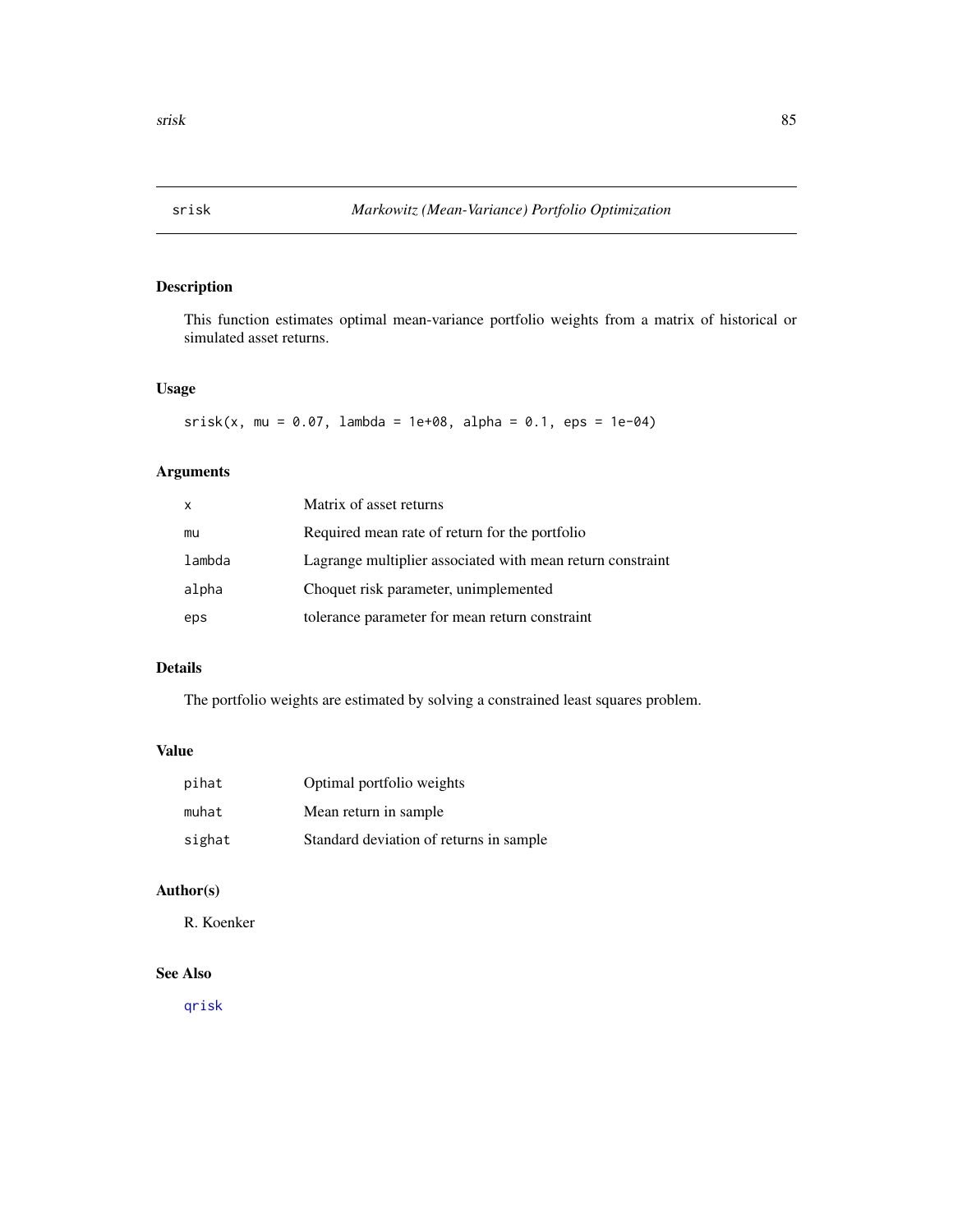Returns a summary object for a censored quantile regression fit. A null value will be returned if printing is invoked.

#### Usage

```
## S3 method for class 'crq'
summary(object, taus = 1:4/5, alpha = .05, se="boot", covariance=TRUE, ...)
## S3 method for class 'summary.crq'
print(x, digits = max(5, .Options$digits - 2), \dots)
## S3 method for class 'summary.crqs'
print(x, \ldots)## S3 method for class 'summary.crqs'
plot(x, nrow = 3, ncol = 3, CoxPHit = NULL, ...)
```
#### Arguments

| object     | An object of class "crq" produced by a call to crq().                                                                                                                                                |  |
|------------|------------------------------------------------------------------------------------------------------------------------------------------------------------------------------------------------------|--|
| X          | An object of class "crq" produced by a call to crq().                                                                                                                                                |  |
| se         | specifies the method used to compute standard standard errors. but the only<br>available method (so far) is "boot". Further arguments to boot. crq and boot. rq<br>can be passed with the  argument. |  |
| covariance | logical flag to indicate whether the full covariance matrix of the estimated pa-<br>rameters should be returned.                                                                                     |  |
| nrow       | Number of rows of the plot layout.                                                                                                                                                                   |  |
| ncol       | Number of columns of the plot layout.                                                                                                                                                                |  |
| taus       | Quantiles to be summarized.                                                                                                                                                                          |  |
| alpha      | Confidence level for summary intervals.                                                                                                                                                              |  |
| digits     | Number of digits to be printed in summary display.                                                                                                                                                   |  |
| CoxPHit    | An object of class coxph produced by coxph.                                                                                                                                                          |  |
| $\ddotsc$  | Optional arguments to summary, e.g. to specify bootstrap methods sample sizes,<br>etc. see boot. rq and boot. crq                                                                                    |  |

# Details

For the Powell method the resampling strategy used by the se  $=$  "boot" method is based on the Bilias, Chen and Ying (2000) proposal. For the Portnoy and Peng-Huang methods the bootstrapping is by default actually based on a delete-d jackknife, as described in Portnoy (2013), but resampling xy pairs using either conventional multinomial resampling or using exponential weighting as in Bose and Chatterjee (2003) can be used by specifying the bmethod argument. Note that the default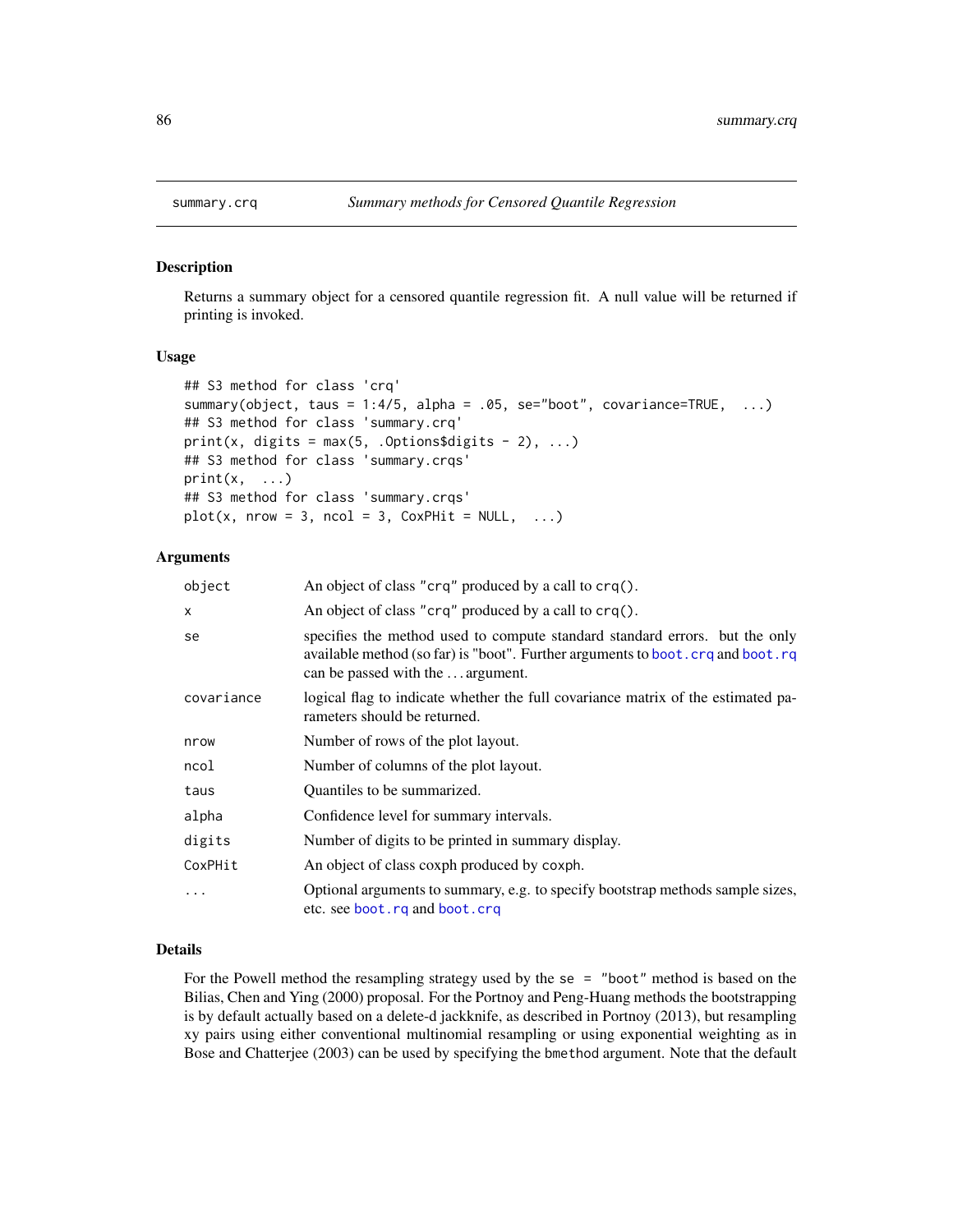<span id="page-86-0"></span>number of replications is set at  $R = 100$  a value that is obviously too small for most applications. This is done merely to speed up the examples in the documentation and facilitate testing. Larger, more appropriate values of R can be passed to the bootstrapping functions via the  $\dots$  argument of the summary method. It is important to recognize that when some of the bootstrap replications are NA they are simply ignored in the computation of the confidence bands and standard errors as currently reported. The number of these NAs is returned as part of the summary.crq object, and when printed is also reported.

#### Value

For method "Powell" an object of class summary.crq is returned with the following components:

| coefficients | a p by 4 matrix consisting of the coefficients, their estimated standard errors,<br>their t-statistics, and their associated p-values.                                                                                                                                               |
|--------------|--------------------------------------------------------------------------------------------------------------------------------------------------------------------------------------------------------------------------------------------------------------------------------------|
| COV          | the estimated covariance matrix for the coefficients in the model, provided that<br>$covariance = TRUE$ appears in the calling sequence.                                                                                                                                             |
| rdf          | the residual degrees of freedom                                                                                                                                                                                                                                                      |
| tau          | the quantile estimated                                                                                                                                                                                                                                                               |
|              | For the other methods an object of class summary, crq is returned with the following components:                                                                                                                                                                                     |
| coefficients | a list of p by 6 matrix consisting of the coefficients, upper and lower bounds<br>for a (1-alpha) level confidence interval, their estimated standard errors, their t-<br>statistics, and their associated p-values, one component for each element of the<br>specified taus vector. |

cov the estimated covariance matrix for the coefficients in the model, provided that covariance = TRUE in the called sequence.

#### References

Bose, A. and S. Chatterjee, (2003) Generalized bootstrap for estimators of minimizers of convex functions, *J. Stat. Planning and Inf*, 117, 225-239.

Bilias, Y. Chen, S. and Z. Ying, (2000) Simple resampling methods for censored quantile regression, *J. of Econometrics*, 99, 373-386.

Portnoy, S. (2013) The Jackknife's Edge: Inference for Censored Quantile Regression, *CSDA*, forthcoming.

# See Also

[crq](#page-15-0), [QTECox](#page-53-0)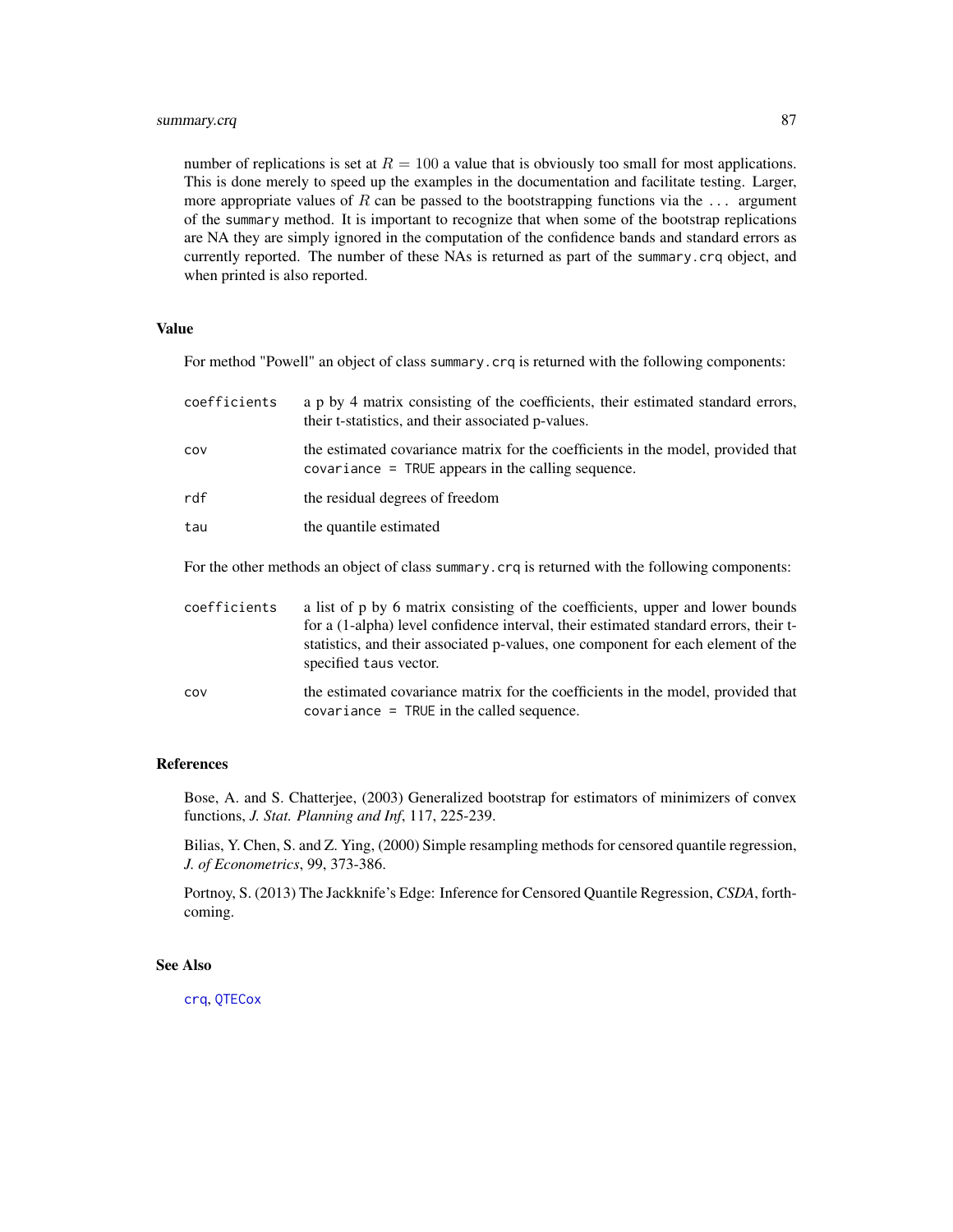Returns a summary list for a quantile regression fit. A null value will be returned if printing is invoked.

# Usage

```
## S3 method for class 'rq'
summary(object, se = NULL, covariance=FALSE, hs = TRUE, \cup = NULL, ...)
## S3 method for class 'rqs'
summary(object, ...)
```
# Arguments

| object     | This is an object of class " $rq$ " or " $rqs$ " produced by a call to $rq()$ , depending<br>on whether one or more taus are specified.                                                                                                                                                                                                                                                                                                                                                                                                                             |  |
|------------|---------------------------------------------------------------------------------------------------------------------------------------------------------------------------------------------------------------------------------------------------------------------------------------------------------------------------------------------------------------------------------------------------------------------------------------------------------------------------------------------------------------------------------------------------------------------|--|
| se         | specifies the method used to compute standard standard errors. There are cur-<br>rently five available methods:                                                                                                                                                                                                                                                                                                                                                                                                                                                     |  |
|            | 1. "rank" which produces confidence intervals for the estimated parameters<br>by inverting a rank test as described in Koenker (1994). This method in-<br>volves solving a parametric linear programming problem, and for large<br>sample sizes can be extremely slow, so by default it is only used when<br>the sample size is less than 1000, see below. The default option assumes<br>that the errors are iid, while the option iid = FALSE implements a proposal<br>of Koenker Machado (1999). See the documentation for rq.fit.br for<br>additional arguments. |  |
|            | 2. "iid" which presumes that the errors are iid and computes an estimate of<br>the asymptotic covariance matrix as in KB(1978).                                                                                                                                                                                                                                                                                                                                                                                                                                     |  |
|            | 3. "nid" which presumes local (in tau) linearity (in $x$ ) of the the conditional<br>quantile functions and computes a Huber sandwich estimate using a local<br>estimate of the sparsity.                                                                                                                                                                                                                                                                                                                                                                           |  |
|            | 4. "ker" which uses a kernel estimate of the sandwich as proposed by Pow-<br>ell(1990).                                                                                                                                                                                                                                                                                                                                                                                                                                                                             |  |
|            | 5. "boot" which implements one of several possible bootstrapping alterna-<br>tives for estimating standard errors including a variate of the wild bootstrap<br>for clustered response. See boot. rq for further details.                                                                                                                                                                                                                                                                                                                                            |  |
|            | If se = NULL (the default) and covariance = FALSE, and the sample size is<br>less than 1001, then the "rank" method is used, otherwise the "nid" method is<br>used.                                                                                                                                                                                                                                                                                                                                                                                                 |  |
| covariance | logical flag to indicate whether the full covariance matrix of the estimated pa-<br>rameters should be returned.                                                                                                                                                                                                                                                                                                                                                                                                                                                    |  |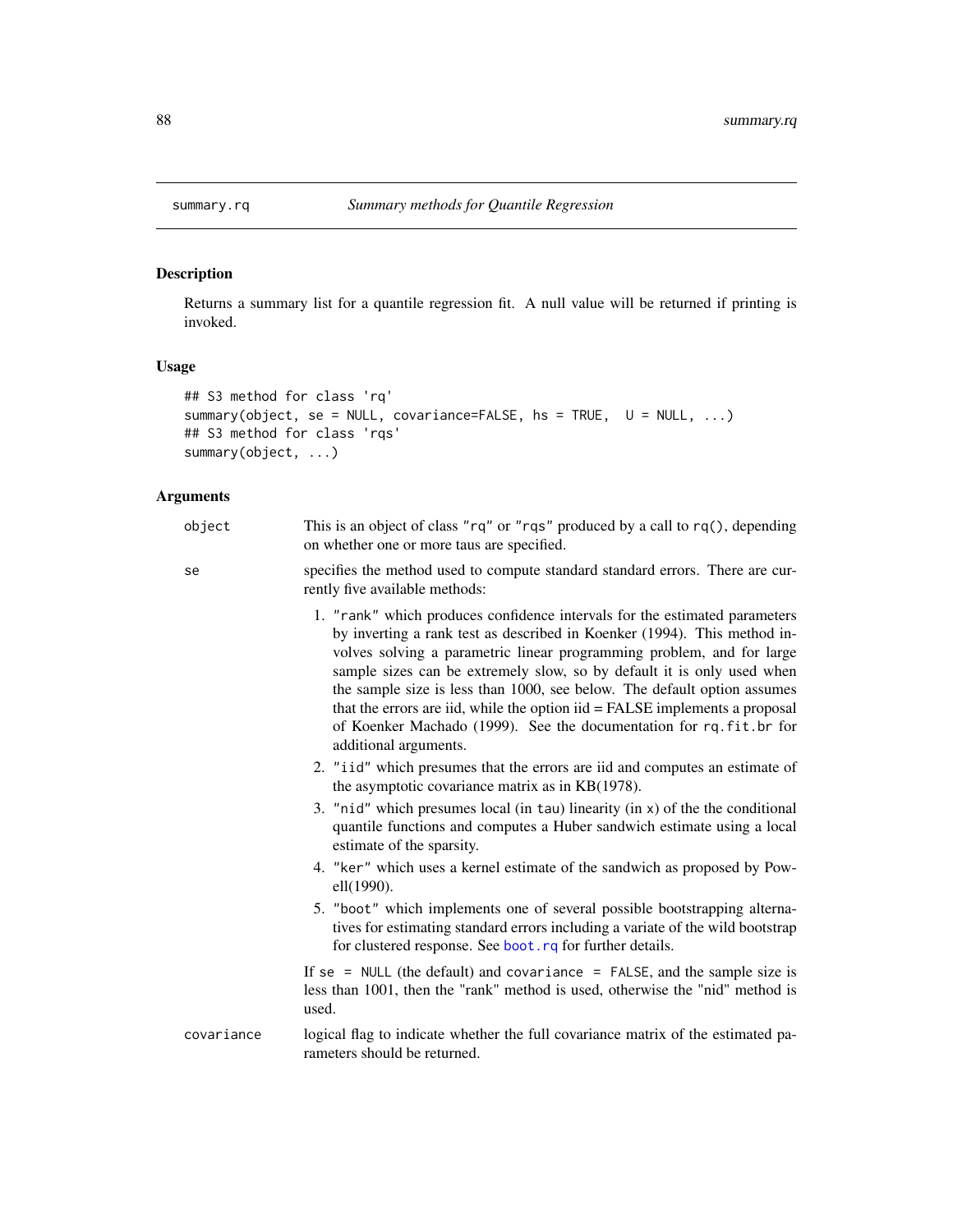<span id="page-88-0"></span>

| hs                      | Use Hall Sheather bandwidth for sparsity estimation If false revert to Bofinger<br>bandwidth.                                                                                                                                                                                                                                                                                                              |
|-------------------------|------------------------------------------------------------------------------------------------------------------------------------------------------------------------------------------------------------------------------------------------------------------------------------------------------------------------------------------------------------------------------------------------------------|
| -U                      | Resampling indices or gradient evaluations used for bootstrap, see boot.rq.                                                                                                                                                                                                                                                                                                                                |
| $\cdot$ $\cdot$ $\cdot$ | Optional arguments to summary, e.g. bsmethod to use bootstrapping. see boot. rq.<br>When using the "rank" method for confidence intervals, which is the default<br>method for sample sizes less than 1000, the type I error probability of the inter-<br>vals can be controlled with the alpha parameter passed via "", thereby control-<br>ling the width of the intervals plotted by plot. summary. rqs. |

# Details

When the default summary method is used, it tries to estimate a sandwich form of the asymptotic covariance matrix and this involves estimating the conditional density at each of the sample observations, negative estimates can occur if there is crossing of the neighboring quantile surfaces used to compute the difference quotient estimate. A warning message is issued when such negative estimates exist indicating the number of occurrences – if this number constitutes a large proportion of the sample size, then it would be prudent to consider an alternative inference method like the bootstrap. If the number of these is large relative to the sample size it is sometimes an indication that some additional nonlinearity in the covariates would be helpful, for instance quadratic effects. Note that the default se method is rank, unless the sample size exceeds 1001, in which case the rank method is used. There are several options for alternative resampling methods. When summary.rqs is invoked, that is when summary is called for a rqs object consisting of several taus, the B components of the returned object can be used to construct a joint covariance matrix for the full object.

#### Value

a list is returned with the following components, when object is of class "rqs" then there is a list of such lists.

| coefficients | a p by 4 matrix consisting of the coefficients, their estimated standard errors,<br>their t-statistics, and their associated p-values.                                                                                                                                                                                          |
|--------------|---------------------------------------------------------------------------------------------------------------------------------------------------------------------------------------------------------------------------------------------------------------------------------------------------------------------------------|
| COV          | the estimated covariance matrix for the coefficients in the model, provided that<br>cov=TRUE in the called sequence.                                                                                                                                                                                                            |
| Hinv         | inverse of the estimated Hessian matrix returned if cov=TRUE and se %in% c("nid", "ker"),<br>note that for se = "boot" there is no way to split the estimated covariance ma-<br>trix into its sandwich constituent parts.                                                                                                       |
| J            | Unscaled Outer product of gradient matrix returned if cov=TRUE and se<br>$!=$ "iid".<br>The Huber sandwich is $cov = tau(1-tau)$ Hinv %*% J %*% Hinv. as for the<br>Hinv component, there is no J component when se $==$ "boot". (Note that to<br>make the Huber sandwich you need to add the tau (1-tau) mayonnaise yourself.) |
| B            | Matrix of bootstrap realizations.                                                                                                                                                                                                                                                                                               |
| U            | Matrix of bootstrap randomization draws.                                                                                                                                                                                                                                                                                        |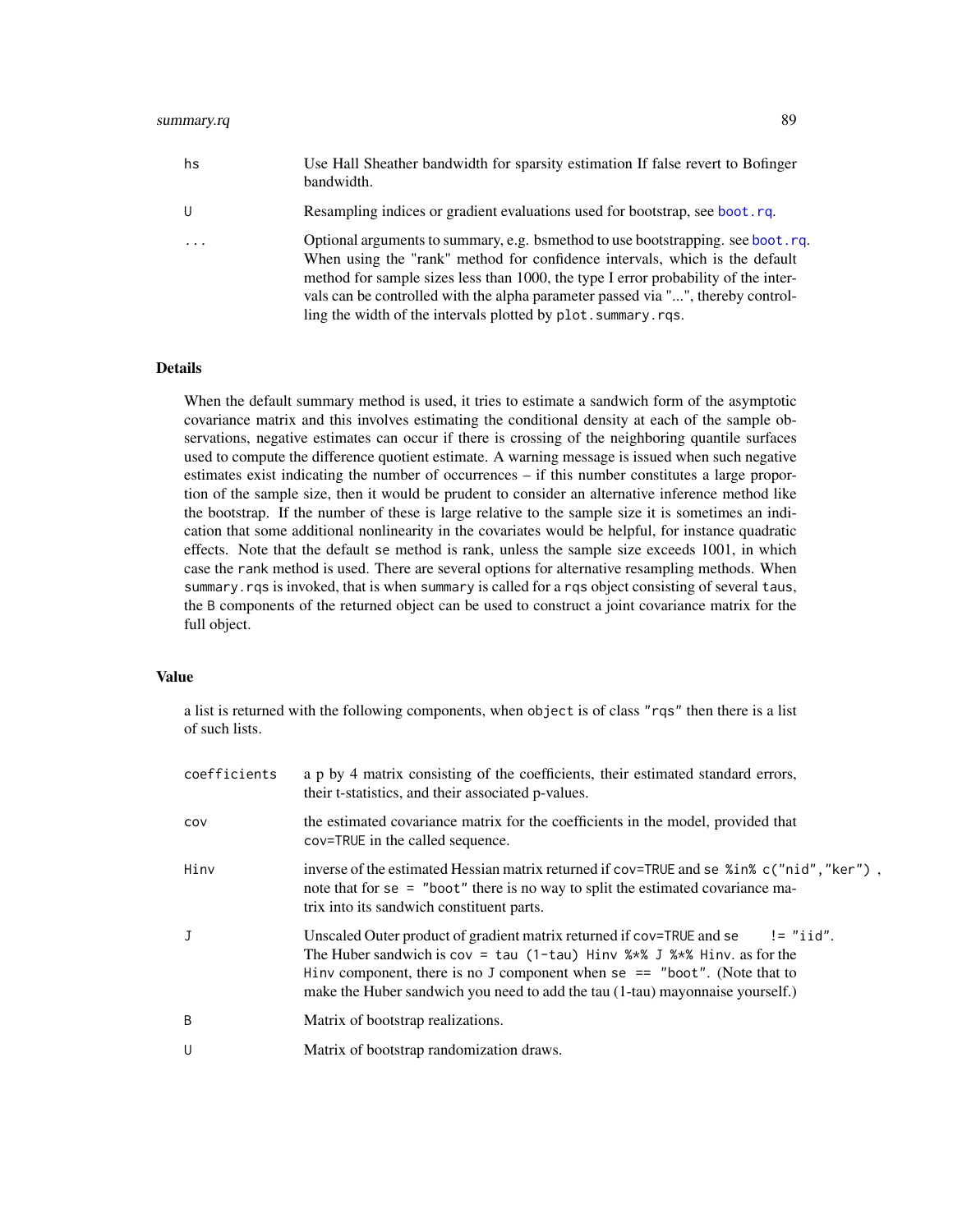# References

Koenker, R. (2004) *Quantile Regression*.

Bilias, Y. Chen, S. and Z. Ying, Simple resampling methods for censored quantile regression, *J. of Econometrics*, 99, 373-386.

# See Also

[rq](#page-57-0) [bandwidth.rq](#page-7-0)

# Examples

```
data(stackloss)
y <- stack.loss
x <- stack.x
summary(rq(y \sim x, method="fn")) # Compute se's for fit using "nid" method.
summary(rq(y ~ x, ci=FALSE),se="ker")
# default "br" alg, and compute kernel method se's
```
summary.rqss *Summary of rqss fit*

# Description

Summary Method for a fitted rqss model.

# Usage

```
## S3 method for class 'rqss'
summary(object, cov = FALSE, ztol = 1e-5, \ldots)
```
#### Arguments

| object   | an object returned from rqss fitting, describing an additive model estimating a<br>conditional quantile function. See qss for details on how to specify these terms.                    |
|----------|-----------------------------------------------------------------------------------------------------------------------------------------------------------------------------------------|
| COV      | if TRUE return covariance matrix for the parametric components as Vcov and a<br>list of covariance matrices for the nonparametric components as Vqss                                    |
| ztol     | Zero tolerance parameter used to determine the number of zero residuals indi-<br>cating the estimated parametric dimension of the model, the so-called effective<br>degrees of freedom. |
| $\cdots$ | additional arguments                                                                                                                                                                    |

<span id="page-89-0"></span>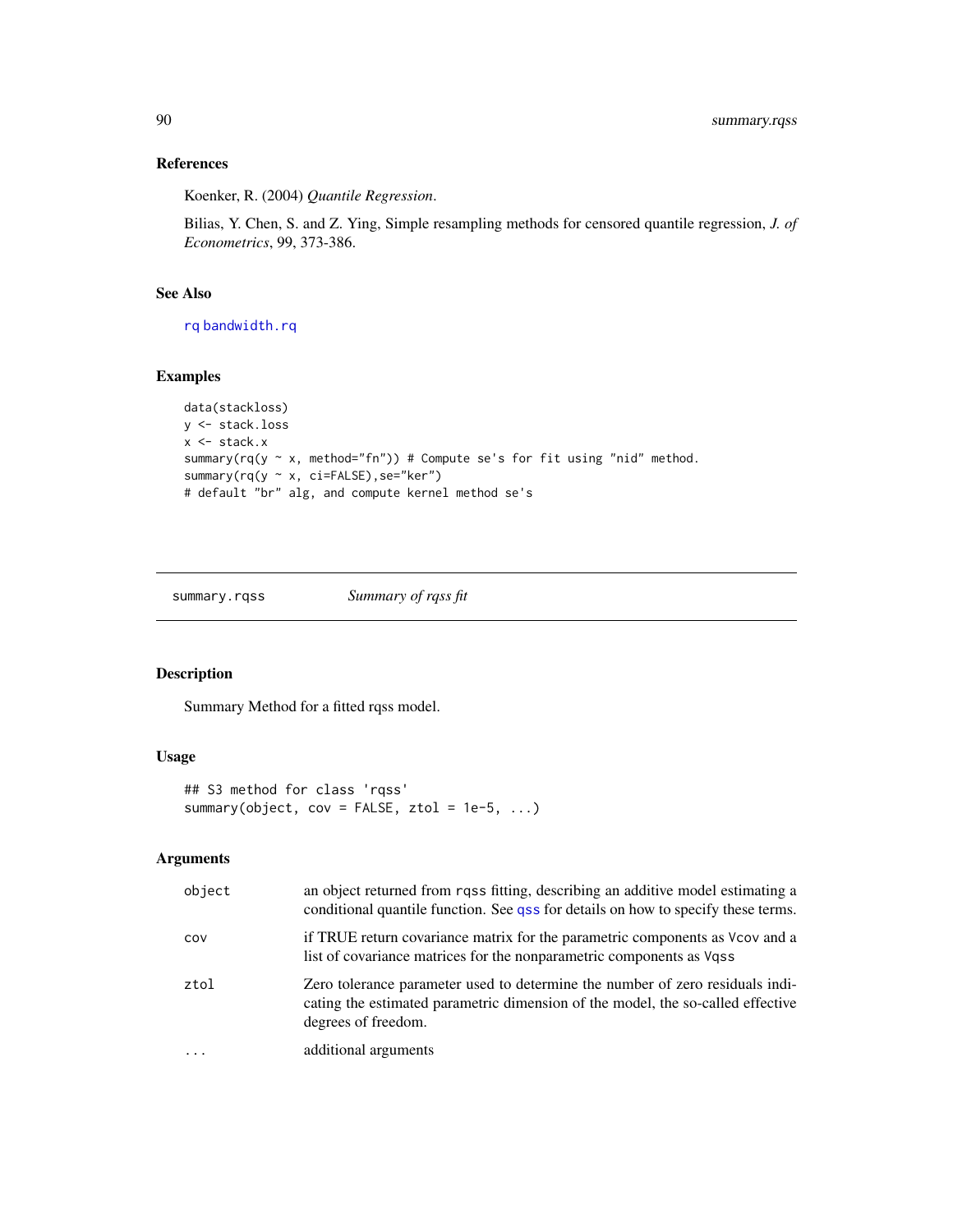# <span id="page-90-0"></span>summary.rqss 91

#### Details

This is a highly experimental function intended to explore inferential methods for rqss fitting. The function is modeled after summary.gam in Simon Wood's (2006) mgcv package. (Of course, Simon should not be blamed for any deficiencies in the current implementation. The basic idea is to condition on the lambda selection and construct quasi-Bayesian credibility intervals based on normal approximation of the "posterior," as computed using the Powell kernel estimate of the usual quantile regression sandwich. See [summary.rq](#page-87-0) for further details and references. The function produces a conventional coefficient table with standard errors t-statistics and p-values for the coefficients on the parametric part of the model, and another table for additive nonparametric effects. The latter reports F statistics intended to evaluate the significance of these components individually. In addition the fidelity (value of the QR objective function evaluated at the fitted model), the effective degrees of freedom, and the sample size are reported.

#### Value

| coef     | Table of estimated coefficients and their standard errors, t-statistics, and p-values<br>for the parametric components of the model                                                                           |
|----------|---------------------------------------------------------------------------------------------------------------------------------------------------------------------------------------------------------------|
| qsstab   | Table of approximate F statistics, effective degrees of freedom and values of the<br>penalty terms for each of the additive nonparametric components of the model,<br>and the lambda values assigned to each. |
| fidelity | Value of the quantile regression objective function.                                                                                                                                                          |
| tau      | Quantile of the estimated model                                                                                                                                                                               |
| formula  | formula of the estimated model                                                                                                                                                                                |
| edf      | Effective degrees of freedom of the fitted model, defined as the number of zero<br>residuals of the fitted model, see Koenker Mizera (2003) for details.                                                      |
| n        | The sample size used to fit the model.                                                                                                                                                                        |
| Vcov     | Estimated covariance matrix of the fitted parametric component                                                                                                                                                |
| Vass     | List of estimated covariance matrices of the fitted nonparametric component                                                                                                                                   |

# Author(s)

Roger Koenker

#### References

[1] Koenker, R., P. Ng and S. Portnoy, (1994) Quantile Smoothing Splines; *Biometrika* 81, 673–680.

[2] Koenker, R. and I. Mizera, (2003) Penalized Triograms: Total Variation Regularization for Bivariate Smoothing; *JRSS(B)* 66, 145–163.

[3] Wood, S. (2006) *Generalized Additive Models*, Chapman-Hall.

# See Also

[plot.rqss](#page-41-0)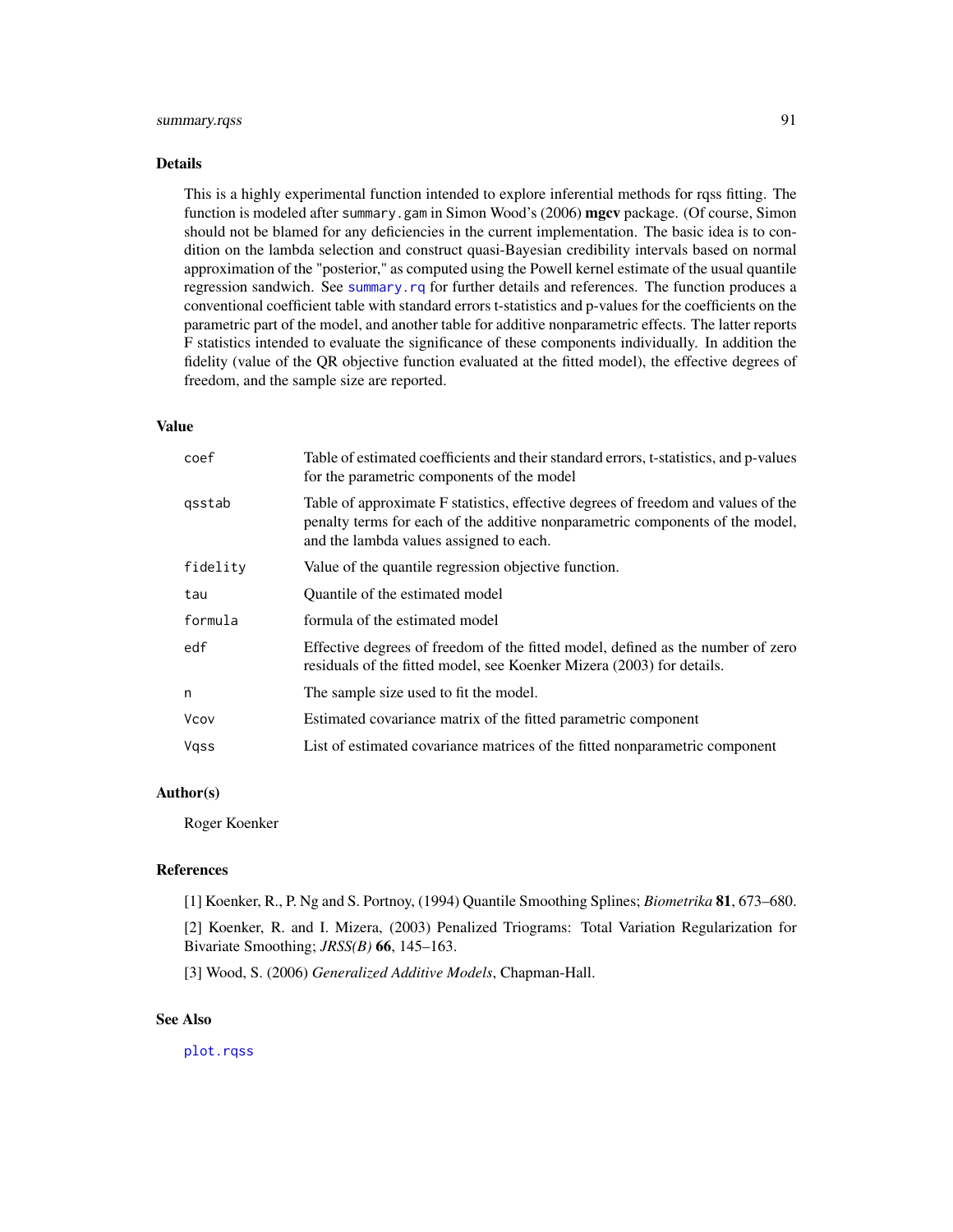# Examples

```
n < - 200x <- sort(rchisq(n,4))
z \leq x + \text{norm}(n)y \leftarrow \log(x) + .1*(\log(x))^2 + \log(x)*rnorm(n)/4 + zf \leq rqss(y \sim qss(x) + z)
summary(f)
```
table.rq *Table of Quantile Regression Results*

# Description

Defunct Function to produce a table of quantile regression results for a group of specified quantiles. See rq which now permits multiple taus.

# Usage

table.rq $(x, \ldots)$ 

# Arguments

| X       | 1 <sub>nput</sub>        |
|---------|--------------------------|
| $\cdot$ | other optional arguments |

# Value

None.

# See Also

[rq](#page-57-0),

uis *UIS Drug Treatment study data*

<span id="page-91-0"></span>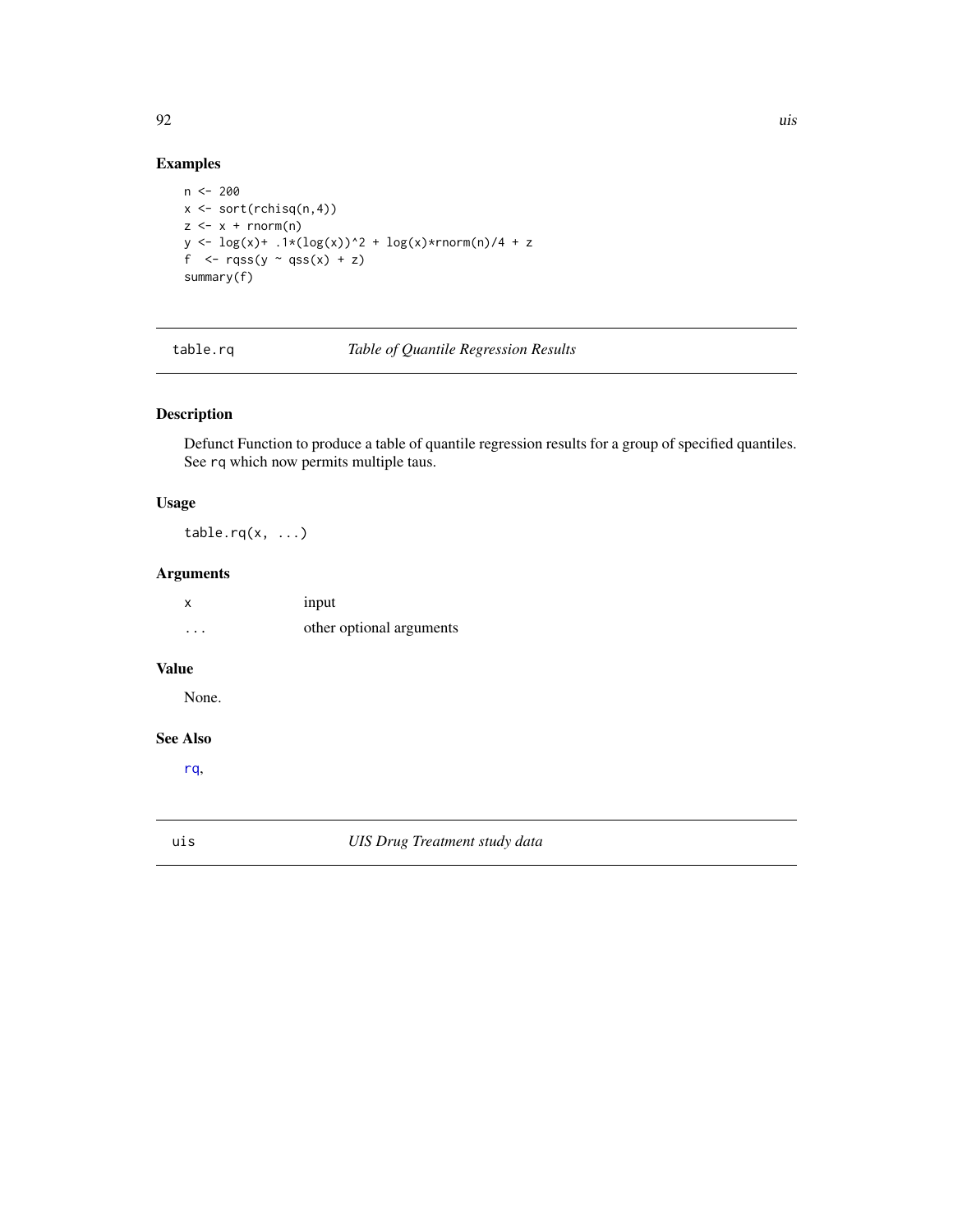There are 628 data points in the original data, 575 of which have no missing values. Variable descriptions:

| Variable        | Description                     | Codes/Values                     |
|-----------------|---------------------------------|----------------------------------|
| <b>ID</b>       | <b>Identification Code</b>      | $1 - 628$                        |
| AGE             | Age at Enrollment               | Years                            |
| <b>BECK</b>     | <b>Beck DepressionScore</b>     | $0.000 - 54.000$                 |
| HC              | Heroin/Cocaine Use During       | $1 =$ Heroin & Cocaine           |
|                 | 3 Months Prior to Admission     | $2 =$ Heroin Only                |
|                 |                                 | $3 = Cocaine Only$               |
|                 |                                 | $4$ = Neither Heroin nor Cocaine |
| IV              | History of IV Drug Use          | $1 =$ Never                      |
|                 |                                 | $2 =$ Previous                   |
|                 |                                 | $3 =$ Recent                     |
| <b>NDT</b>      | Number of Prior Drug Treatments | $0 - 40$                         |
| <b>RACE</b>     | Subject's Race                  | $0 =$ White                      |
|                 |                                 | $1 = Non-White$                  |
| TREAT           | <b>Treatment Randomization</b>  | $0 = Short$                      |
|                 | Assignment                      | $1 = Long$                       |
| <b>SITE</b>     | <b>Treatment Site</b>           | $0 = A$                          |
|                 |                                 | $1 = B$                          |
| LEN.T           | Length of Stay in Treatment     | Days                             |
|                 | (Admission Date to Exit Date)   |                                  |
| <b>TIME</b>     | Time to Drug Relapse            | Days                             |
|                 | (Measured from Admission Date)  |                                  |
| <b>CENSOR</b>   | Event for Treating Lost to      | $1 =$ Returned to Drugs          |
|                 | Follow-Up as Returned to Drugs  | or Lost to Follow-Up             |
|                 |                                 | $0 =$ Otherwise                  |
| Y               | log of TIME                     |                                  |
| ND1             | Component of NDT                |                                  |
| ND <sub>2</sub> | Component of NDT                |                                  |
| <b>LNDT</b>     |                                 |                                  |
| <b>FRAC</b>     | Compliance fraction             | LEN.T/90 for short trt           |
|                 |                                 | LEN.T/180 for long trt           |
| IV <sub>3</sub> | Recent IV use                   | $1 = Yes$                        |
|                 |                                 | $0 = No$                         |

# Usage

data(uis)

# Format

A data frame with dimension 575 by 18.

# Source

Table 1.3 of Hosmer,D.W. and Lemeshow, S. (1998)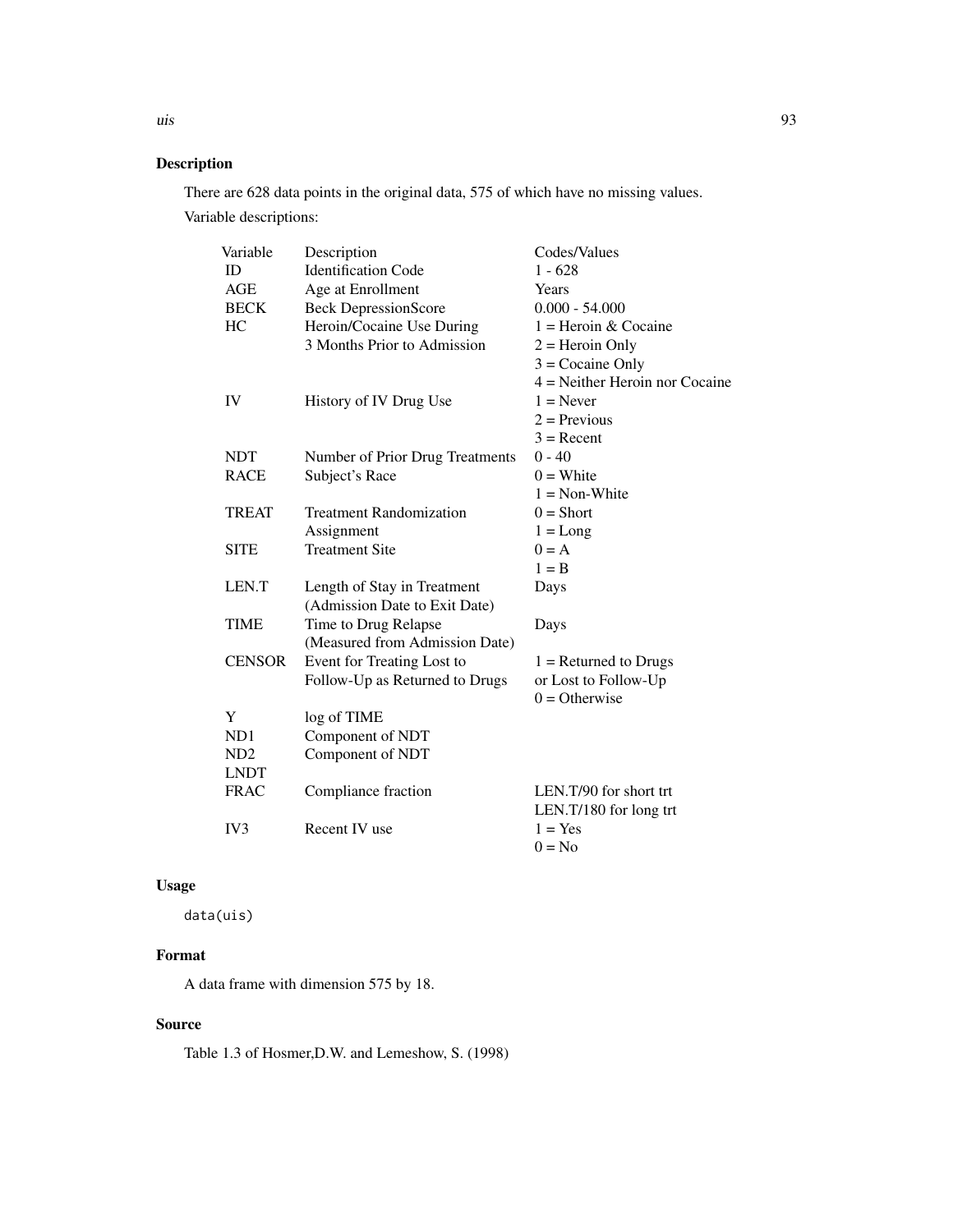# References

Hosmer,D.W. and Lemeshow, S. (1998) Applied Survival Analysis: Regression Modeling of Time to Event Data, John Wiley and Sons Inc., New York, NY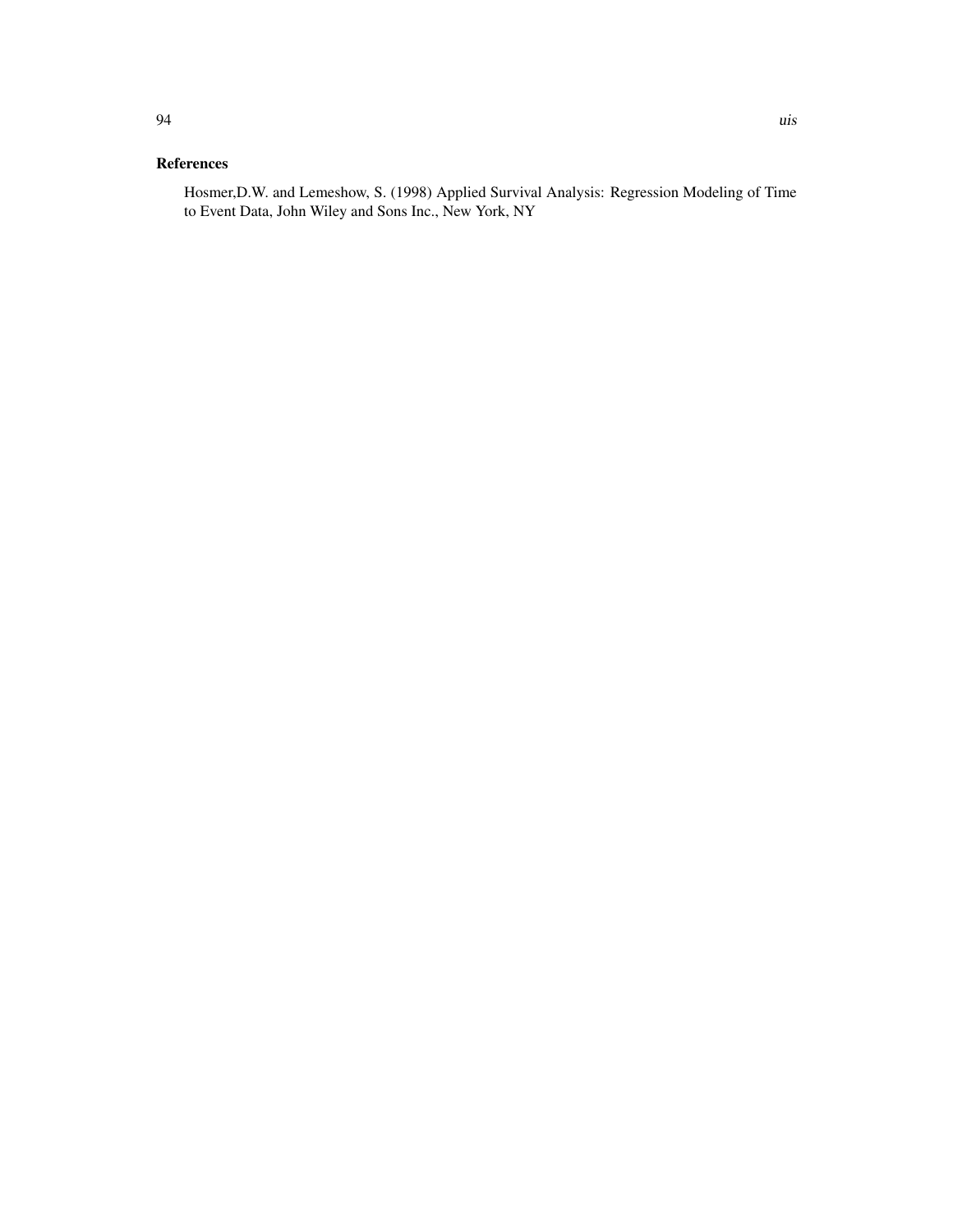# Index

∗Topic IO latex, [29](#page-28-0) latex.summary.rqs, [29](#page-28-0) ∗Topic datasets barro, [9](#page-8-1) Bosco, [13](#page-12-0) CobarOre, [14](#page-13-0) engel, [24](#page-23-0) gasprice, [26](#page-25-1) Mammals, [34](#page-33-0) Peirce, [38](#page-37-0) uis, [92](#page-91-0) ∗Topic documentation FAQ, [25](#page-24-0) ∗Topic environment nlrq.control, [37](#page-36-0) ∗Topic hplot plot.rq, [40](#page-39-0) plot.rqs, [41](#page-40-0) plot.summary.rqs, [44](#page-43-0) ∗Topic htest anova.rq, [5](#page-4-0) KhmaladzeTest, [26](#page-25-1) ∗Topic iplot plot.rqss, [42](#page-41-1) ∗Topic manip dither, [20](#page-19-0) ∗Topic methods lm.fit.recursive, [32](#page-31-0) ∗Topic models nlrq, [35](#page-34-0) residuals.nlrq, [58](#page-57-1) ∗Topic nonlinear nlrq, [35](#page-34-0) residuals.nlrq, [58](#page-57-1) ∗Topic regression anova.rq, [5](#page-4-0) bandwidth.rq, [8](#page-7-1) boot.crq, [9](#page-8-1)

boot.rq, [11](#page-10-1) critval, [15](#page-14-0) crq, [16](#page-15-1) dynrq, [21](#page-20-0) nlrq, [35](#page-34-0) plot.rqss, [42](#page-41-1) predict.rq, [46](#page-45-0) predict.rqss, [48](#page-47-0) print.rq, [49](#page-48-0) print.summary.rq, [50](#page-49-0) qrisk, [51](#page-50-1) ranks, [56](#page-55-0) rearrange, [57](#page-56-0) residuals.nlrq, [58](#page-57-1) rq, [58](#page-57-1) rq.fit, [62](#page-61-1) rq.fit.br, [62](#page-61-1) rq.fit.fnb, [64](#page-63-1) rq.fit.fnc, [65](#page-64-0) rq.fit.hogg, [66](#page-65-0) rq.fit.lasso, [67](#page-66-1) rq.fit.pfn, [68](#page-67-0) rq.fit.scad, [69](#page-68-0) rq.fit.sfn, [71](#page-70-1) rq.fit.sfnc, [73](#page-72-0) rq.object, [75](#page-74-0) rq.process.object, [76](#page-75-0) rq.wfit, [77](#page-76-0) rqProcess, [78](#page-77-0) rqs.fit, [79](#page-78-0) rqss, [79](#page-78-0) rqss.object, [82](#page-81-1) srisk, [85](#page-84-0) summary.crq, [86](#page-85-0) summary.rq, [88](#page-87-1) summary.rqss, [90](#page-89-0) table.rq, [92](#page-91-0) ∗Topic robust anova.rq, [5](#page-4-0)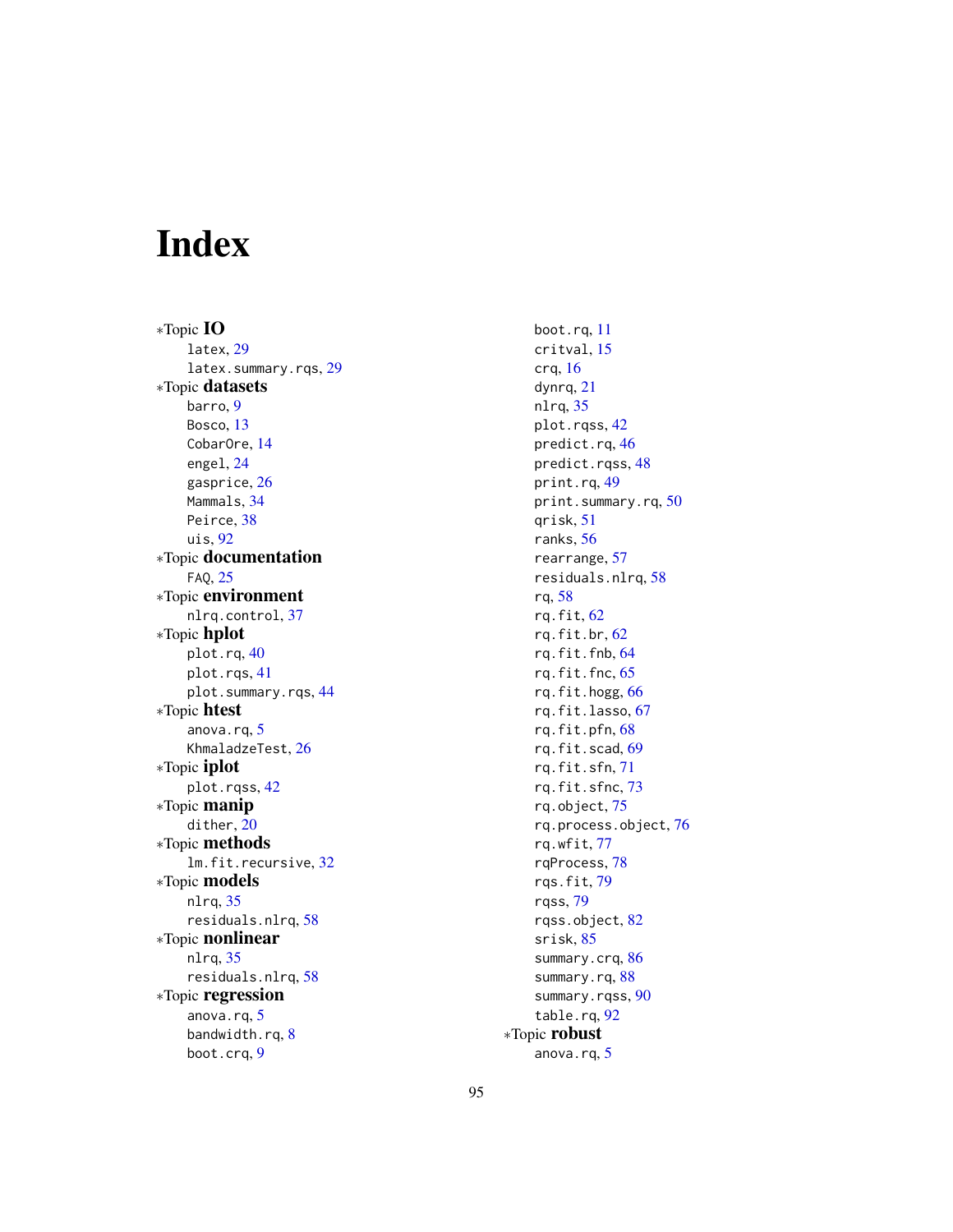# 96 **INDEX**

```
lprq
, 33
    nlrq
, 35
    predict.rqss
, 48
    qrisk
, 51
    qss
, 53
    rq.fit.hogg
, 66
    rqss
, 79
    rqss.object
, 82
    90
∗Topic smooth
    akj
,
3
    lprq
, 33
    plot.rqss
, 42
    predict.rqss
, 48
    qss
, 53
    rqss
, 79
    rqss.object
, 82
    90
∗Topic survival
    crq
, 16
    QTECox
, 54
∗Topic univar
    kuantile
, 27
∗Topic utilities
    combos
, 14
    30
    84
79
AIC
, 80
AIC.nlrq
(nlrq
)
, 35
AIC.rq
(rq.object
)
, 75
AIC.rqs
(rq.object
)
, 75
AIC.rqss
(rqss.object
)
, 82
```
akj , [3](#page-2-0) anova , *[56](#page-55-0)* anova.rq, [5](#page-4-0) anova.rqlist *(*anova.rq *)* , [5](#page-4-0) anova.rqs *(*anova.rq *)* , [5](#page-4-0)

bandwidth.rq , [8](#page-7-1) , *[90](#page-89-0)* barro, [9](#page-8-1) boot.crq , [9](#page-8-1) , *[86](#page-85-0)* boot.rq , *[10](#page-9-0)* , [11](#page-10-1) , *[79](#page-78-0)* , *[86](#page-85-0)* , *[88](#page-87-1) , [89](#page-88-0)* Bosco, [13](#page-12-0)

ChangeLog *(*FAQ *)* , [25](#page-24-0) CobarOre , [14](#page-13-0) coef.crq *(*crq *)* , [16](#page-15-1)

```
coef.nlrq
(nlrq
)
, 35
coefficients
, 76
combos
, 14
critval
, 15
crq
, 16
, 55
, 87
Curv
(crq
)
, 16
```
dcauchy , *[3](#page-2-0)* deviance.nlrq *(*nlrq *)* , [35](#page-34-0) dither, [20](#page-19-0) dynlm , *[23](#page-22-0)* dynrq , [21](#page-20-0)

end.dynrq *(*dynrq *)* , [21](#page-20-0) engel , [24](#page-23-0) extractAIC.nlrq *(*nlrq *)* , [35](#page-34-0) extractAIC.rq *(*rq.object *)* , [75](#page-74-0)

# FAQ , [25](#page-24-0) , *[61](#page-60-0)*

fitted.nlrq *(*nlrq *)* , [35](#page-34-0) fitted.rqss *(*rqss.object *)* , [82](#page-81-1) formula.nlrq *(*nlrq *)* , [35](#page-34-0) formula.rq *(*rq.object *)* , [75](#page-74-0)

gasprice, [26](#page-25-1)

index.dynrq *(*dynrq *)* , [21](#page-20-0)

# jitter , *[21](#page-20-0)*

KhmaladzeTest , *[7](#page-6-0)* , [26](#page-25-1) , *[78](#page-77-0)* khmaladzize , *[32](#page-31-0)* khmaladzize *(*KhmaladzeTest *)* , [26](#page-25-1) kselect *(*kuantile *)* , [27](#page-26-0) kuantile , [27](#page-26-0) kunique *(*kuantile *)* , [27](#page-26-0)

```
latex
, 29
latex.summary.rqs
, 29
, 29
2930, 30
latex.table.rq
(table.rq
)
, 92
list
,
4
lm
, 41
, 45
lm.fit.recursive
, 32
logLik
, 80
logLik.nlrq
(nlrq
)
, 35
logLik.rq
(rq.object
)
, 75
logLik.rqs
(rq.object
)
, 75
logLik.rqss
(rqss.object
)
, 82
lprq
, 33
```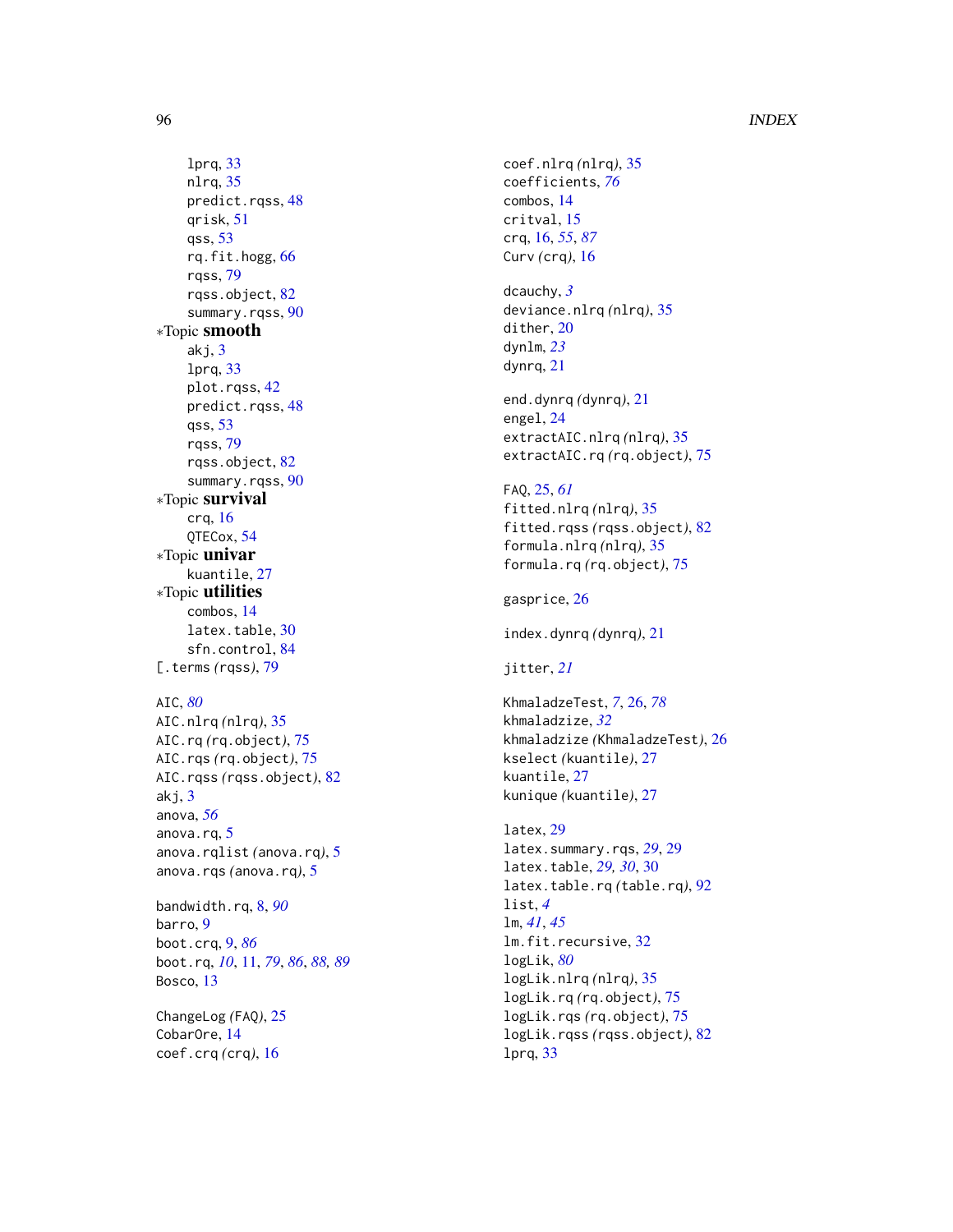#### INDEX  $\sim$  97

Mammals, [34](#page-33-0) merge.zoo, *[23](#page-22-0)* na.approx, *[22](#page-21-0)* na.contiguous, *[22](#page-21-0)* na.fail, *[22](#page-21-0)* na.locf, *[22](#page-21-0)* na.omit, *[22](#page-21-0)* nlrq, [35,](#page-34-0) *[38](#page-37-0)*, *[58](#page-57-1)*, *[61](#page-60-0)* nlrq.control, *[37](#page-36-0)*, [37](#page-36-0) nlrqModel *(*nlrq*)*, [35](#page-34-0) optim, *[36](#page-35-0)* options, *[22](#page-21-0)* Peirce, [38](#page-37-0) plot, *[41](#page-40-0)* plot.qss1 *(*plot.rqss*)*, [42](#page-41-1) plot.qss2 *(*plot.rqss*)*, [42](#page-41-1) plot.rq, [40](#page-39-0) plot.rqs, [41,](#page-40-0) *[45](#page-44-0)* plot.rqss, *[16](#page-15-1)*, [42,](#page-41-1) *[83](#page-82-0)*, *[91](#page-90-0)* plot.summary.crqs *(*summary.crq*)*, [86](#page-85-0) plot.summary.rqs, *[41](#page-40-0)*, [44,](#page-43-0) *[45](#page-44-0)* plot.summary.rqss *(*plot.rqss*)*, [42](#page-41-1) plot.table.rq *(*table.rq*)*, [92](#page-91-0) points, *[45](#page-44-0)* predict.crq *(*crq*)*, [16](#page-15-1) predict.crqs *(*crq*)*, [16](#page-15-1) predict.nlrq *(*nlrq*)*, [35](#page-34-0) predict.qss1 *(*predict.rqss*)*, [48](#page-47-0) predict.qss2 *(*predict.rqss*)*, [48](#page-47-0) predict.rq, [46](#page-45-0) predict.rqs *(*predict.rq*)*, [46](#page-45-0) predict.rqss, [48](#page-47-0) print.anova.rq *(*anova.rq*)*, [5](#page-4-0) print.crq *(*crq*)*, [16](#page-15-1) print.dynrq *(*dynrq*)*, [21](#page-20-0) print.dynrqs *(*dynrq*)*, [21](#page-20-0) print.nlrq *(*nlrq*)*, [35](#page-34-0) print.rq, [49](#page-48-0) print.rqs *(*print.rq*)*, [49](#page-48-0) print.rqss *(*rqss.object*)*, [82](#page-81-1) print.summary.crq *(*summary.crq*)*, [86](#page-85-0) print.summary.crqs *(*summary.crq*)*, [86](#page-85-0) print.summary.dynrq *(*dynrq*)*, [21](#page-20-0) print.summary.dynrqs *(*dynrq*)*, [21](#page-20-0) print.summary.nlrq *(*nlrq*)*, [35](#page-34-0) print.summary.rq, [50](#page-49-0)

print.summary.rqs *(*print.summary.rq*)*, [50](#page-49-0) print.summary.rqss *(*summary.rqss*)*, [90](#page-89-0) qdensity *(*KhmaladzeTest*)*, [26](#page-25-1) qrisk, [51,](#page-50-1) *[66,](#page-65-0) [67](#page-66-1)*, *[85](#page-84-0)* qss, [53,](#page-52-1) *[79](#page-78-0)*, *[81,](#page-80-0) [82](#page-81-1)*, *[90](#page-89-0)* qss1 *(*qss*)*, [53](#page-52-1) qss2 *(*qss*)*, [53](#page-52-1) QTECox, [54,](#page-53-1) *[87](#page-86-0)* quantile, *[28](#page-27-0)* ranks, *[6,](#page-5-0) [7](#page-6-0)*, [56](#page-55-0) rearrange, *[47](#page-46-0)*, *[57](#page-56-0)*, [57](#page-56-0) resid.rqss *(*rqss.object*)*, [82](#page-81-1) residuals.nlrq, *[37](#page-36-0)*, [58](#page-57-1) rq, *[7](#page-6-0)*, *[22](#page-21-0)*, *[40,](#page-39-0) [41](#page-40-0)*, *[45](#page-44-0)*, *[47](#page-46-0)*, *[50](#page-49-0)*, *[56,](#page-55-0) [57](#page-56-0)*, [58,](#page-57-1) *[62,](#page-61-1) [63](#page-62-0)*, *[65,](#page-64-0) [66](#page-65-0)*, *[68](#page-67-0)[–70](#page-69-0)*, *[76,](#page-75-0) [77](#page-76-0)*, *[90](#page-89-0)*, *[92](#page-91-0)* rq.fit, *[21](#page-20-0)*, [62](#page-61-1) rq.fit.br, *[60](#page-59-0)*, *[62](#page-61-1)*, [62,](#page-61-1) *[65,](#page-64-0) [66](#page-65-0)*, *[77](#page-76-0)* rq.fit.fnb, *[60](#page-59-0)*, *[62,](#page-61-1) [63](#page-62-0)*, [64,](#page-63-1) *[77](#page-76-0)* rq.fit.fnc, [65](#page-64-0) rq.fit.hogg, *[52](#page-51-0)*, [66](#page-65-0) rq.fit.lasso, [67,](#page-66-1) *[80](#page-79-0)* rq.fit.pfn, *[65,](#page-64-0) [66](#page-65-0)*, [68](#page-67-0) rq.fit.scad, [69](#page-68-0) rq.fit.sfn, [71,](#page-70-1) *[74](#page-73-0)*, *[84](#page-83-1)* rq.fit.sfnc, [73](#page-72-0) rq.object, *[60,](#page-59-0) [61](#page-60-0)*, *[63](#page-62-0)*, [75](#page-74-0) rq.process.object, *[60,](#page-59-0) [61](#page-60-0)*, *[63](#page-62-0)*, [76](#page-75-0) rq.test.anowar *(*anova.rq*)*, [5](#page-4-0) rq.test.rank, *[6](#page-5-0)*, *[56](#page-55-0)* rq.test.rank *(*anova.rq*)*, [5](#page-4-0) rq.wfit, *[21](#page-20-0)*, [77](#page-76-0) rqProcess, *[26](#page-25-1)*, [78](#page-77-0) rqs.fit, [79](#page-78-0) rqss, *[35](#page-34-0)*, *[42](#page-41-1)*, *[44](#page-43-0)*, *[48,](#page-47-0) [49](#page-48-0)*, *[53,](#page-52-1) [54](#page-53-1)*, *[61](#page-60-0)*, [79](#page-78-0) rqss.object, *[81](#page-80-0)*, [82](#page-81-1) sfn.control, *[80](#page-79-0)*, [84](#page-83-1) sfnMessage *(*rq.fit.sfn*)*, [71](#page-70-1) srisk, *[52](#page-51-0)*, [85](#page-84-0) start.dynrq *(*dynrq*)*, [21](#page-20-0) summary, *[60](#page-59-0)* summary.crq, *[11](#page-10-1)*, *[19](#page-18-0)*, [86](#page-85-0) summary.crqs *(*summary.crq*)*, [86](#page-85-0) summary.dynrq *(*dynrq*)*, [21](#page-20-0) summary.dynrqs *(*dynrq*)*, [21](#page-20-0) summary.nlrq *(*nlrq*)*, [35](#page-34-0) summary.rcrqs *(*summary.rq*)*, [88](#page-87-1)